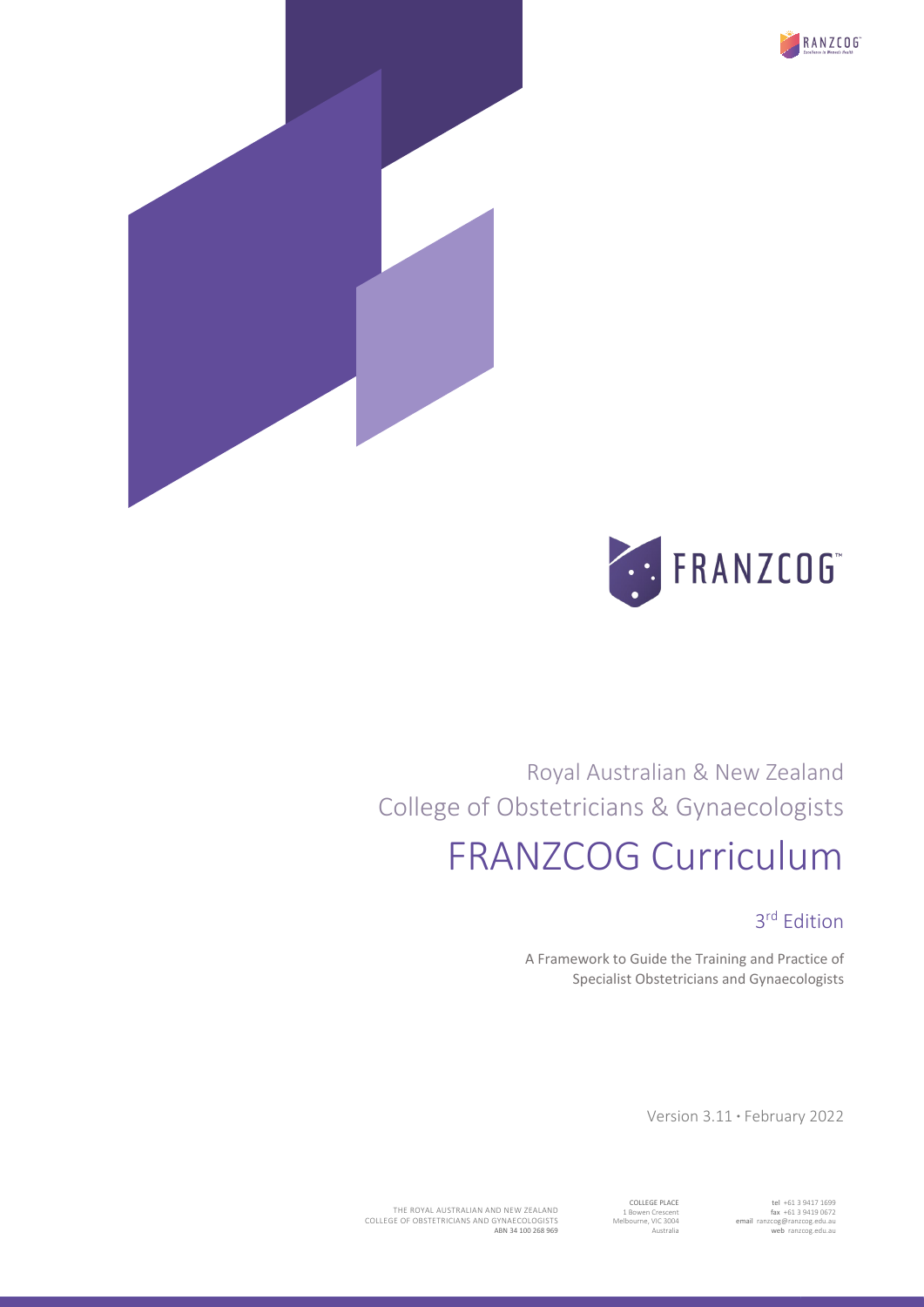

| Version | <b>Authors</b>                                                                 | Approved<br>by                     | Approval<br>date | <b>Effective</b><br>date | Modifications                                                                                                                                                                                                                                                                                                                        | <b>Next</b><br><b>Review</b> |
|---------|--------------------------------------------------------------------------------|------------------------------------|------------------|--------------------------|--------------------------------------------------------------------------------------------------------------------------------------------------------------------------------------------------------------------------------------------------------------------------------------------------------------------------------------|------------------------------|
|         | Training<br>Programs                                                           | ESC                                | 18/3/2015        | May<br>2015              | Additions to APSS (only marked for<br>1.<br>ATMs, omitted from post 2013list):<br>Vaginal Surgery: Intermediate e.g.<br>2.<br>hysterectomy<br>Laparotomy: Intermediate<br>3.                                                                                                                                                         |                              |
|         | Training<br>Programs                                                           | Board                              | 20/3/2015        | June<br>2015             | Ultrasound curriculum updated as per<br>1.<br>Ultrasound working group                                                                                                                                                                                                                                                               |                              |
|         | Training<br>Programs                                                           | Board                              | 29/5/2015        | July<br>2015             | Updates to the obstetric curriculum<br>1.                                                                                                                                                                                                                                                                                            |                              |
|         | Training<br>Programs                                                           | NA - adminstrative<br>changes only |                  | Feb<br>2016              | Nomenlature update - delivery to birth;<br>1.<br>normal to spontaneous                                                                                                                                                                                                                                                               |                              |
|         | Training<br>Programs                                                           | CEO                                | 15/8/2016        | Aug<br>2016              | Revised copyright text as per email from<br>1.<br>CEO                                                                                                                                                                                                                                                                                |                              |
|         | Training<br>programs                                                           | NA - adminstrative<br>changes only |                  | Sept<br>2016             | Changed 'work' to 'word' on p.23<br>1.                                                                                                                                                                                                                                                                                               |                              |
|         | Training<br>Programs                                                           | Board                              |                  | <b>Dec</b><br>2016       | Reformatted surgical procedures to<br>1.<br>remove columns from Advanced<br>Training.<br>Added X1 some input - for continence<br>2.<br>surgery<br>Added 'Last updated' on copyright page<br>3.                                                                                                                                       |                              |
| 3.3     | Training<br>Programs                                                           | NA - adminstrative<br>changes only |                  | Jan<br>2017              | Changed 'Advanced' to 'Intermediate'<br>1.<br>for Vaginal surgery - hyst and repair for<br>pre 2013 cohort to align with online<br>training portfolio and APSS form.                                                                                                                                                                 |                              |
| 3.4     | Training<br>Programs                                                           | EDU                                | 1/4/2017         | April<br>2017            | Minor spelling correction<br>1.                                                                                                                                                                                                                                                                                                      |                              |
| 3.7     | Training<br>Programs                                                           | ESC                                | 16/11/2017       | Jan<br>2018              | Reformat<br>1.<br>Spelling corrections<br>2.<br>Removed TVT/Continence APSS.<br>3.<br>Updated cervical screening terminology<br>4.<br>5.<br>Accepted track changes from V3.6 and<br>created V3.7                                                                                                                                     |                              |
| 3.9     | Training<br>Programs                                                           | NA - adminstrative<br>changes only |                  | Nov<br>2019              | Working changes<br>1.                                                                                                                                                                                                                                                                                                                |                              |
| 3.10    | Training<br>Programs                                                           | NA - adminstrative<br>changes only |                  | Feb<br>2021              | Address omissions in V3.6<br>1.<br>2.<br>Align version with updated Nov 2017 as<br>per website version                                                                                                                                                                                                                               |                              |
| 3.11    | Curriculum,<br>Evaluation &<br>Accreditation<br>Unit, Education<br>Directorate | NA - adminstrative<br>changes only |                  | Dec<br>2021              | Formatted into new RANZCOG branding<br>1.<br>'Core' changed to 'Basic' Training<br>2.<br>'Termination/ of Pregnancy' changed to<br>3.<br>'abortion'<br>Replaced IHCA with APSS as per<br>4.<br>assessment changes (2018)<br>Updated information on advanced<br>5.<br>training pathways<br>Addition of version control register<br>6. | 2023                         |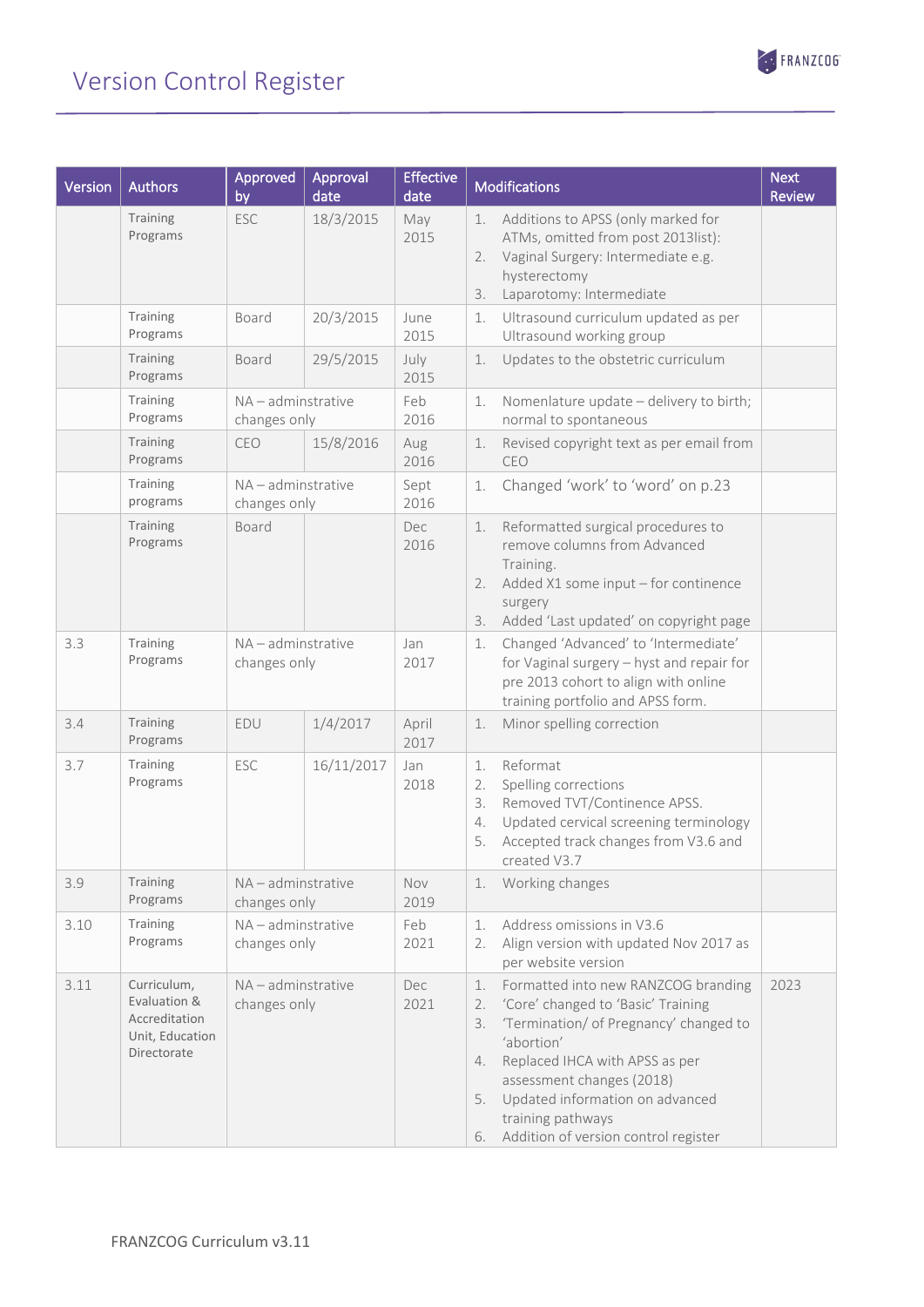

# Contents

| 1. |      |      |  |
|----|------|------|--|
|    | i.   |      |  |
|    | ii.  |      |  |
|    | iii. |      |  |
|    | iv.  |      |  |
| 2. |      |      |  |
|    | 2.1  |      |  |
|    | 2.2  |      |  |
| 3. |      |      |  |
|    | 3.1  |      |  |
|    | 3.2  |      |  |
|    | 3.3  |      |  |
|    | 3.4  |      |  |
|    |      |      |  |
| 4. |      |      |  |
|    | A    |      |  |
|    |      | A.1  |  |
|    |      | A.2  |  |
|    |      | A.3  |  |
|    |      | A.4  |  |
|    |      | A.5  |  |
|    |      | A.6  |  |
|    |      | A.7  |  |
|    |      | A.8  |  |
|    |      | A.9  |  |
|    |      | A.10 |  |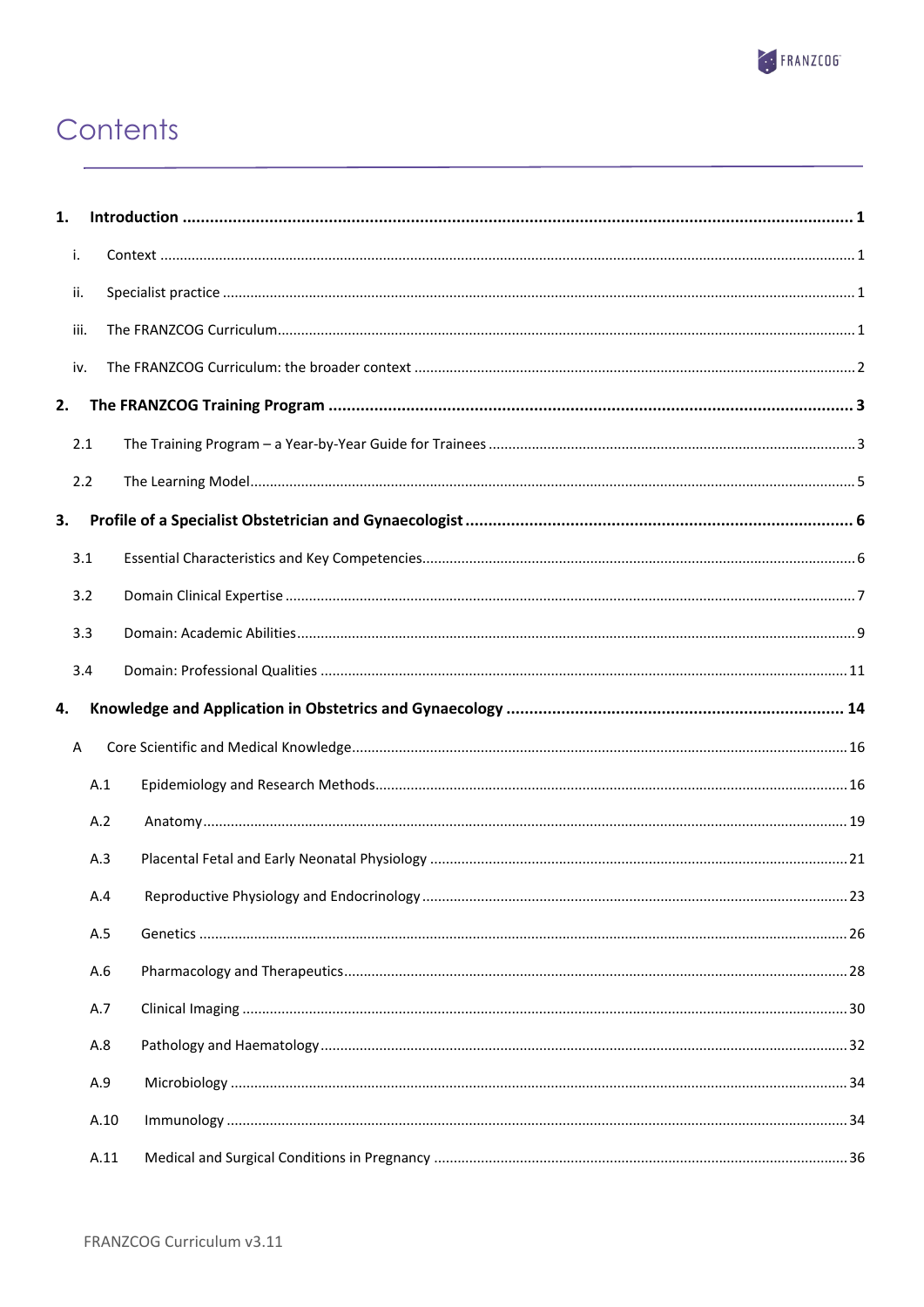

| <b>B.</b>   |                                                                                                         |  |
|-------------|---------------------------------------------------------------------------------------------------------|--|
| B.1         |                                                                                                         |  |
| B.2         |                                                                                                         |  |
| B.3         |                                                                                                         |  |
|             | Procedural and Surgical Skills -for Trainees commencing between 1 December 2003 and 30 November 2013 63 |  |
|             |                                                                                                         |  |
|             |                                                                                                         |  |
| $C_{\cdot}$ |                                                                                                         |  |
| C.1         |                                                                                                         |  |
| C.2         |                                                                                                         |  |
| C.3         |                                                                                                         |  |
| C.4         |                                                                                                         |  |
| 5.          |                                                                                                         |  |
|             |                                                                                                         |  |
| 5.1         |                                                                                                         |  |
| 5.2         |                                                                                                         |  |
| 5.2.1       |                                                                                                         |  |
| 5.2.2       |                                                                                                         |  |
| 5.2.3       |                                                                                                         |  |
| 5.2.4       |                                                                                                         |  |
| 5.3         |                                                                                                         |  |
| 5.4         |                                                                                                         |  |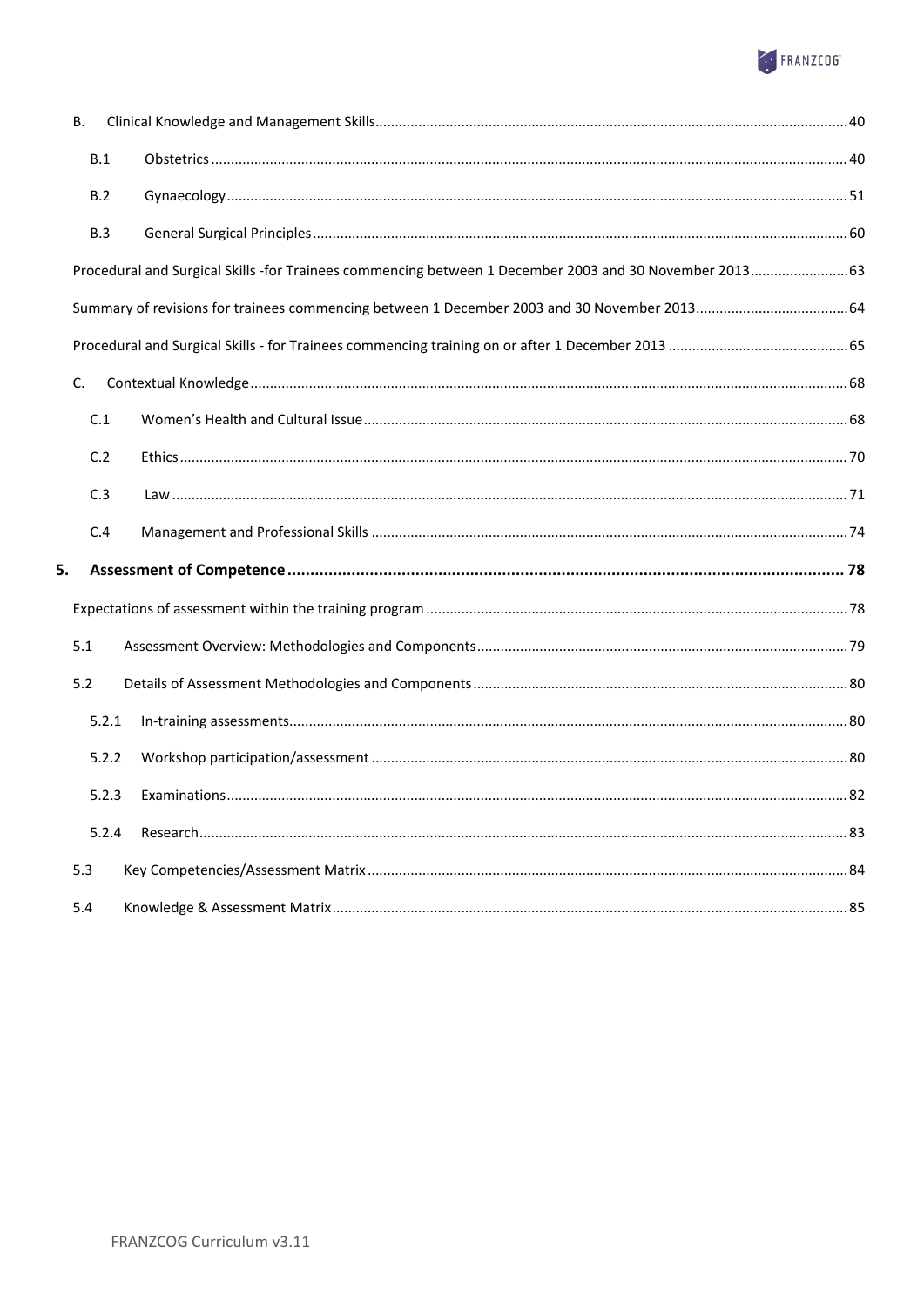

# <span id="page-4-0"></span>1. Introduction

## <span id="page-4-1"></span>i. Context

The objective of the FRANZCOG Curriculum is to equip future specialists with the knowledge, skills and professional qualities appropriate to the healthcare needs of women in two countries that comprise culturally diverse populations. The FRANZCOG Curriculum, and the training program that it underpins, is responsive to a constantly changing healthcare system that is in a state of flux and facing increasing financial constraints. Women's healthcare is undergoing change through advances in technology, an increased emphasis on medical management rather than surgical options, and the demand for healthcare that involves an informed partnership between specialists and the woman in their care and their families.

The Curriculum framework forms the basis for the requirements of the RANZCOG Continuing Professional Development Program that was implemented for Fellows of the College from 2013, resulting in a coordinated approach through all stages of specialist training and practice to the educational rationale for professional practice. The College document Attributes of a RANZCOG Fellow is inextricably linked to this document and the two should be read in conjunction.

### <span id="page-4-2"></span>ii. Specialist practice

The Curriculum seeks to describe the essential characteristics of a specialist obstetrician and gynaecologist who is equipped to practise effectively in a changing healthcare environment. These characteristics are:

- **Clinical Expertise**, combining medical expertise and effective communication (CE);
- **Academic Abilities**, comprising self-learning and research abilities and the capacity to teach (AA);
- **Professional Qualities**, encapsulating management responsibilities, practice review and development team work, ethical attitudes and conduct, a commitment to what is best for the patient, and health advocacy (PQ).

The deliberate amalgamation of medical and communication abilities reflects the strongly held position of the College that clinical expertise is dependent on well-developed abilities in both medicine and communication. Similarly, academic abilities and professional qualities are considered to be essential factors in the acquisition of clinical competency in the specialty.

### <span id="page-4-3"></span>iii. The FRANZCOG Curriculum

The FRANZCOG Curriculum encompasses an educational plan designed to bring about change. Educational objectives are specified to provide clear information of the knowledge and aspects of practice where competency is expected and assessed. Assessment of competencies is structured to reflect the pathway of learning required throughout training.

This Curriculum was originally developed by the Royal Australian and New Zealand College of Obstetricians and Gynaecologists (RANZCOG) in 2003. Reviews of the content, outcomes, skills, knowledge and professional qualities were undertaken in 2009 and 2013. The document is designed to meet the needs of those undertaking FRANZCOG training and governed by regulations operating prior to 1 December 2013 (the ITP/Elective program), or the regulations operating from 1 December 2013 (the Basic/Advanced program). The outcomes listed in Section 4 of the document are applicable to all current FRANZCOG trainees, the two different training program requirements and associated regulations reflecting the manner in which the context of specialist training has changed. A common sense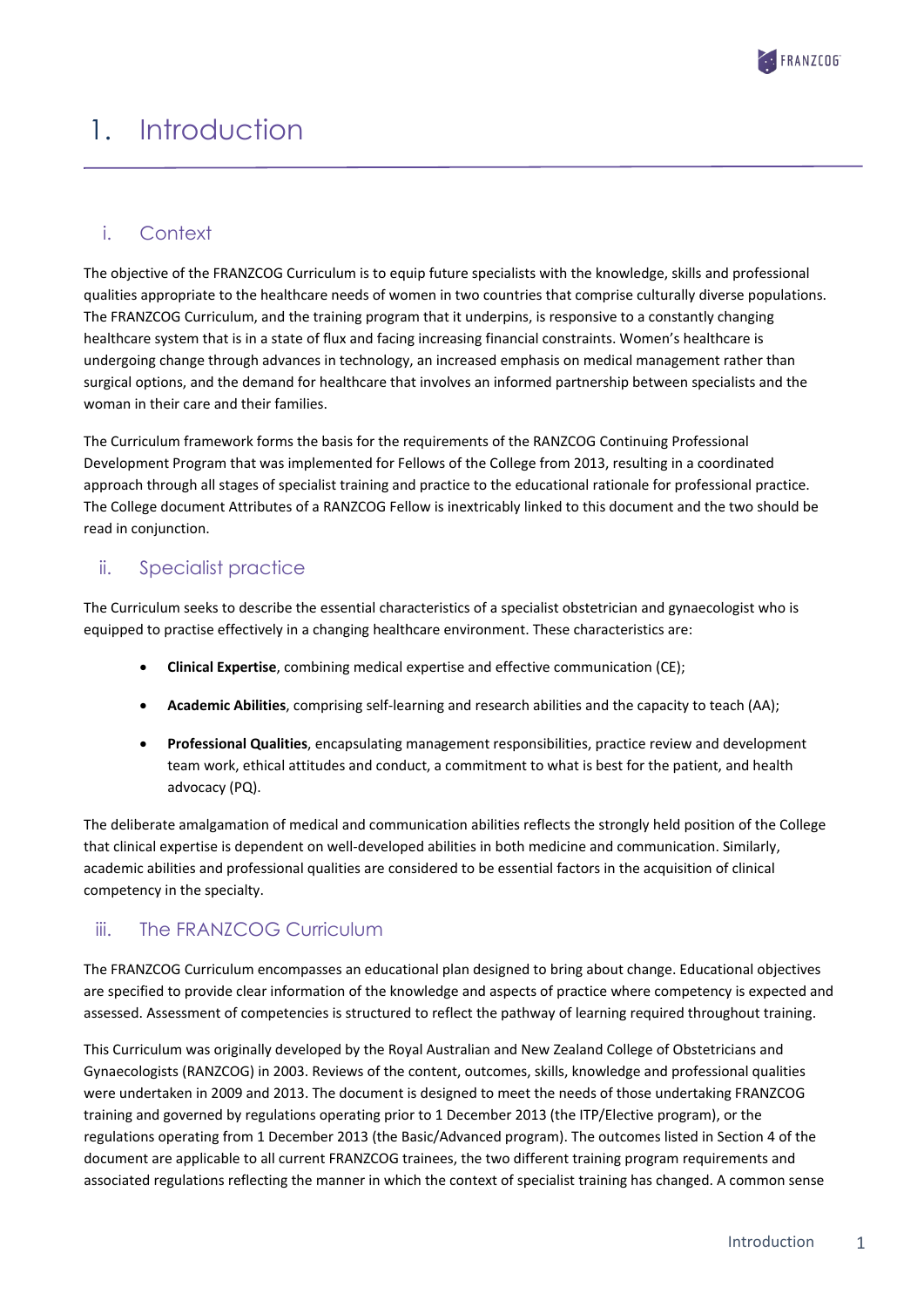

approach to implementing those changes ensures minimal disruption to trainees who are part of the way through their training, and maximum certainty and educational effectiveness for all trainees.

Competency is achieved through an incremental process of learning and development, so the Curriculum indicates ways in which learning might be promoted in the key areas of Clinical Expertise, Academic Abilities and Professional Qualities. Consultants who supervise the training of future medical specialists are crucial to this process, in guiding dayto-day learning and ensuring robust growth of the profession.

The Curriculum also specifies assessment formats appropriate to articulated objectives. Importantly, the Curriculum is a dynamic document requiring ongoing review and evaluation of both the educational plan and its implementation.

### <span id="page-5-0"></span>iv. The FRANZCOG Curriculum: the broader context

The original FRANZCOG Curriculum acknowledged that it drew liberally on Skills for the New Millennium, a competency framework outlined in the CanMEDS 2000 Project Societal Needs Working Group Report, and accepted by The Royal College of Physicians and Surgeons of Canada as the desired future direction of postgraduate medical education in Canada at that time. CanMEDS has, of course, gained wide acceptance since that time, undergoing review and evolution itself so that it remains to this day an influential and relevant piece of work that is of value to this 3rd Edition of the FRANZCOG Curriculum.

Other sources that influenced the original Curriculum document included the six areas of competence defined by the Accreditation Council for Graduate Medical Education (USA), and the International Guidelines developed by the World Federation of Medical Education.

Since that time, other documents in relevant jurisdictions have emerged, including, Good Medical Practice, developed by the General Medical Council in the United Kingdom, with local variants being developed for use in both countries to which this document directly relates. The Australian Medical Council's Competence-based Medical Education (2010) has also informed this 3rd Edition, as have the revisions to the FRANZCOG Training Program that came into effect from December 2013.

Developments in defining and assessing the professional competence of specialist doctors has seen significant development in recent times as the applicability of performance-based (or workplace-based) assessments has been acknowledged, and the manner in which the medical education community has come to see the assessment needs of doctors undertaking postgraduate vocational training has evolved. Changes in technology and the manner in which postgraduate trainees use a range of media to access learning opportunities has also informed the document's 3rd Edition. Changing workforce profiles, demographics and legislative and regulatory contexts have also needed to be acknowledged and appropriately incorporated.

The intention of the FRANZCOG Curriculum still remains to enable the training of obstetricians and gynaecologists to be professionally responsive to the evolving healthcare needs of women and infants in the two countries in which RANZCOG is primarily focused. The document will continue to evolve; as such a document should, serving to meet the needs of the communities for which it is intended.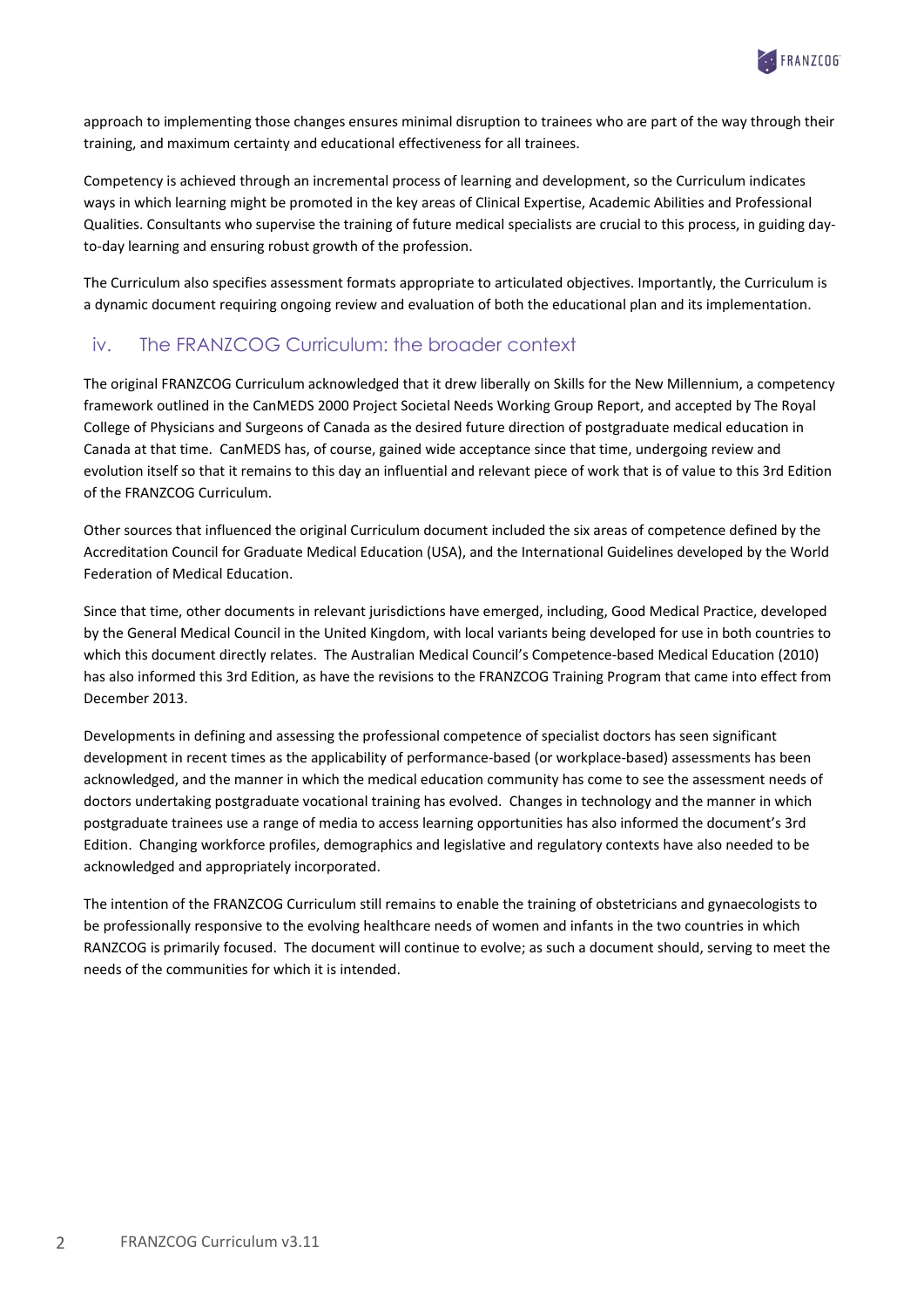

# <span id="page-6-0"></span>2. The FRANZCOG Training Program

## <span id="page-6-1"></span>2.1 The Training Program – a Year-by-Year Guide for Trainees

The diagrams presented below are designed to provide a broad overview of the structure and major requirements of the six year FRANZCOG Training Program as it operates for trainees. This should be read in conjunction with information provided on the [RANZCOG Website,](https://ranzcog.edu.au/) including the relevant RANZCOG regulations, the FRANZCOG Training Program Handbook, policies pertaining to the programs for details relating to the overall program and individual requirements.

#### **Trainees commencing Training between 1 December 2003 and 30 November 2013**

|                         | <b>Basic Training</b>                                                                                                                             |                                                                                              | <b>Advanced Training</b>       |        |                                       |        |
|-------------------------|---------------------------------------------------------------------------------------------------------------------------------------------------|----------------------------------------------------------------------------------------------|--------------------------------|--------|---------------------------------------|--------|
|                         | Year 1                                                                                                                                            | Year 2                                                                                       | Year <sub>3</sub>              | Year 4 | Year 5                                | Year 6 |
|                         | Climate eLearning modules (eLM)                                                                                                                   |                                                                                              |                                |        |                                       |        |
|                         | <b>Basic Surgical</b><br>Skills Workshop                                                                                                          |                                                                                              |                                |        | General obstetrics and<br>gynaecology |        |
| Workshops &<br>Learning | Neonatal<br>Resuscitation                                                                                                                         |                                                                                              |                                |        | May be first<br>year                  |        |
| Resources               | Fetal Surveillance<br>Workshop/Program                                                                                                            |                                                                                              |                                |        | subspeciality<br>training             |        |
|                         | Communication<br>Skills Workshop                                                                                                                  |                                                                                              |                                |        |                                       |        |
|                         | At 3 and 9 months: Satisfactory three-monthly formative appraisal with Training Supervisor. Logbook<br>reviewed and signed by Training Supervisor |                                                                                              |                                |        |                                       |        |
| Assessment              | Evaluation                                                                                                                                        | At 6 and 12 months: Submit six-monthly summative assessment and TAR. Submit Trainee Feedback |                                |        |                                       |        |
| Requirements            |                                                                                                                                                   |                                                                                              | Written Examination*#          |        |                                       |        |
|                         |                                                                                                                                                   |                                                                                              | Oral Examination <sup>*#</sup> |        |                                       |        |
|                         | Research Study<br>Research Proposal                                                                                                               |                                                                                              |                                |        |                                       |        |
|                         | Assessment of Procedural and Surgical Skills (APSS)                                                                                               |                                                                                              |                                |        |                                       |        |

\* Although normally attempted for the first time during Basic Training, it is not necessary for the FRANZCOG written and oral examinations to be completed by trainees governed by the requirements of this program before they may undertake Advanced Training. They must, of course, be completed in order for trainees to be regarded as having completed the Basic stage of the training program and, consequently, the overall requirements of the program necessary to qualify for FRANZCOG.

# Once eligible to apply for the examinations, both the FRANZCOG Written Examination and the FRANZCOG Oral Examination may be attempted a maximum of four (4) times.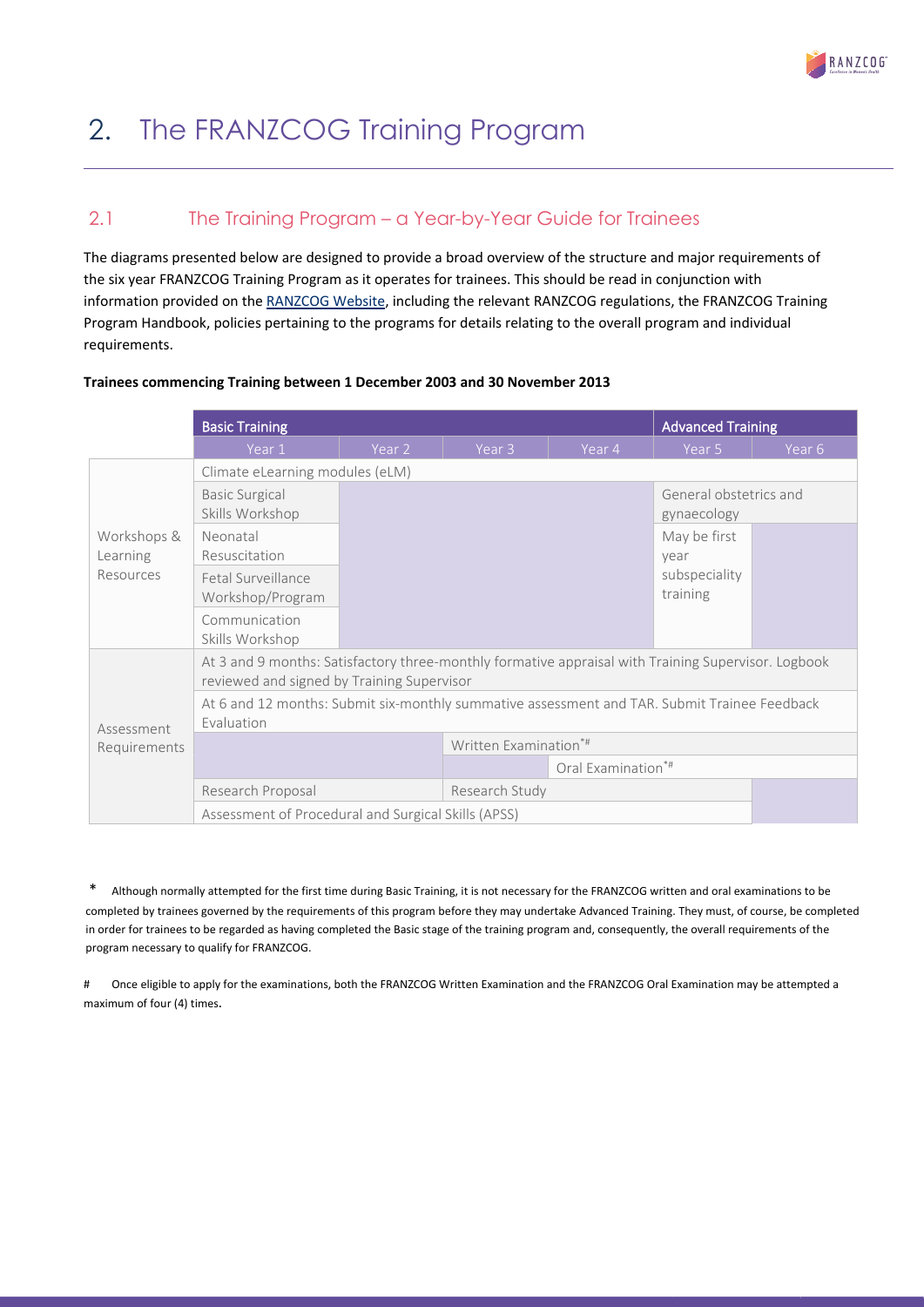

#### **Trainees commencing Training on or after 1 December 2013**

|                       | <b>Basic Training</b>                                                                                                                             |                                |                                |                                |  |
|-----------------------|---------------------------------------------------------------------------------------------------------------------------------------------------|--------------------------------|--------------------------------|--------------------------------|--|
|                       | 1 Year Basic Training time                                                                                                                        | 2 Years Basic<br>Training time | 3 Years Basic<br>Training time | 4 Years Basic<br>Training time |  |
| Workshops &           | eLearning@RANZCOG modules (eLM)                                                                                                                   |                                |                                |                                |  |
| Learning<br>Resources | <b>Basic Surgical</b><br>Skills Workshop                                                                                                          |                                |                                |                                |  |
|                       | Foundations of Surgery Workshop                                                                                                                   |                                |                                |                                |  |
|                       | Neonatal Resuscitation Training                                                                                                                   |                                |                                |                                |  |
|                       | Fetal Surveillance<br>Workshop/Program                                                                                                            |                                |                                |                                |  |
|                       | <b>Communication Skills Module</b>                                                                                                                |                                |                                |                                |  |
|                       | Ultrasound Workshop (post 2016 trainees)                                                                                                          |                                |                                |                                |  |
|                       | At 3 and 9 months: Satisfactory three-monthly formative appraisal with Training Supervisor.<br>Logbook reviewed and signed by Training Supervisor |                                |                                |                                |  |
| Assessment            | At 6 and 12 months: Submit six-monthly summative assessment and TAR. Submit Trainee Feedback<br>Evaluation                                        |                                |                                |                                |  |
| Requirements          | Written Examination*#                                                                                                                             |                                |                                |                                |  |
|                       |                                                                                                                                                   |                                | Oral Examination <sup>*#</sup> |                                |  |
|                       | Research Proposal                                                                                                                                 |                                | Research Study                 |                                |  |
|                       | Assessment of Procedural and Surgical Skills (APSS) - by the end of 4 years basic time in training                                                |                                |                                |                                |  |

|              | <b>Advanced Training</b>                                                                                                                          |                                |  |  |  |
|--------------|---------------------------------------------------------------------------------------------------------------------------------------------------|--------------------------------|--|--|--|
|              | Trainees can choose from the Generalist, Advanced Obstetrics, Academic or Subspecialty pathways.                                                  |                                |  |  |  |
|              | Refer to the website for more information on Advanced Training Pathways.                                                                          |                                |  |  |  |
|              | 1 Year Advanced Training time                                                                                                                     | 2 Years Advanced Training time |  |  |  |
| Workshops &  | eLearning@RANZCOG modules (eLM)                                                                                                                   |                                |  |  |  |
| Learning     | Workshops/courses as required per Advanced Training Modules and Subspecialty programs                                                             |                                |  |  |  |
| Resources    | ASMs                                                                                                                                              |                                |  |  |  |
|              | At 3 and 9 months: Satisfactory three-monthly formative appraisal with Training Supervisor.<br>Logbook reviewed and signed by Training Supervisor |                                |  |  |  |
| Assessment   | At 6 and 12 months: Submit six-monthly summative assessment and TAR. Submit Trainee Feedback<br>Evaluation                                        |                                |  |  |  |
| Requirements | Training and assessment requirements as per the chosen pathway (Generalist, Advanced Obsterics,<br>Academic or Subspecialty)                      |                                |  |  |  |
|              | Research Study <sup>+</sup>                                                                                                                       |                                |  |  |  |
|              | Clinical Educator Training (CET) Modules                                                                                                          |                                |  |  |  |

- \* Satisfactory completion of the FRANZCOG written and oral examinations are a prerequisite for certification as FRANZCOG, which it is necessary for trainees governed by the requirements of this program to attain before they may proceed to and undertake any aspect of Advanced Training.
- # Once eligible to apply for the examinations, both the FRANZCOG Written Examination and the FRANZCOG Oral Examination may be attempted a maximum of three (3) times by trainees. The written examination must be attempted by the completion of 138 weeks FTE of basic training.
- + Must be completed before commencement of Subspecialty Training.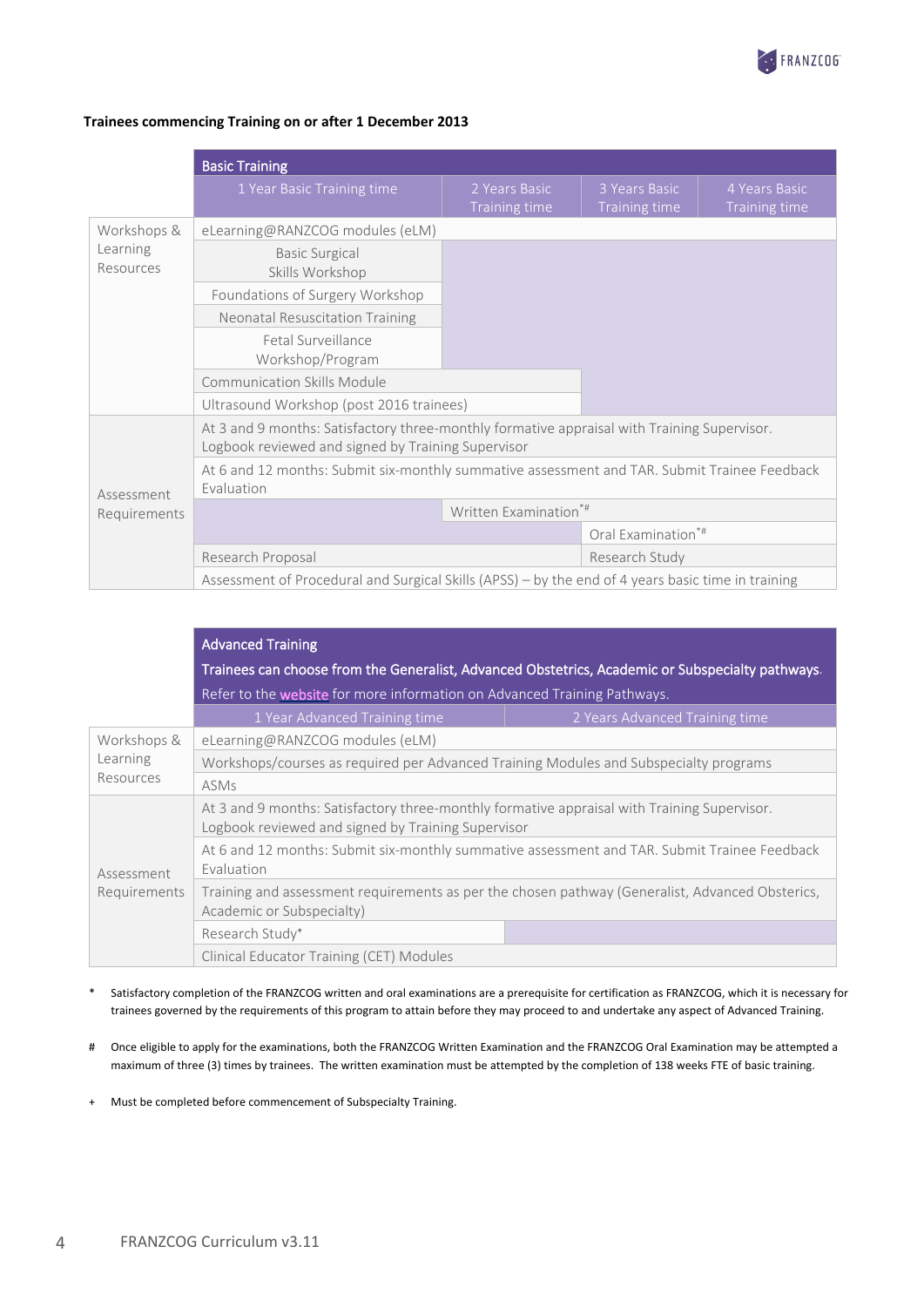

# <span id="page-8-0"></span>2.2 The Learning Model

RANZCOG acknowledges that the education of medical specialists can no longer be managed totally within the day-to-day experiences of hospital activity. An interpretation that relies solely on the expectation that the public hospital system is able to provide the scope of experience necessary to attain proficiency across the range of domains now associated with competence in specialty practice is limited. Traditional hospital-based training needs to be enhanced by the inclusion of well-designed supportive programs, as well experience in alternative training settings.

Nevertheless, enhanced apprenticeship continues to be viewed by the College as an appropriate description of a model that integrates the learning available in a teaching hospital with other structured educational opportunities involving, for example, workshops, short courses and databases of learning resources.

The following learning resources and personnel are considered to be essential for up-to-date models of enhanced apprenticeship learning.

|                                                                       | Specialist obstetricians and gynaecologists                                            |
|-----------------------------------------------------------------------|----------------------------------------------------------------------------------------|
| <b>Hospital-Based</b><br>Apprenticeship learning                      | Specialists in other disciplines (paediatricians, general<br>surgeons etc.)            |
|                                                                       | Academic departments within the ITP                                                    |
|                                                                       | In-hospital meetings (audit, perinatal education etc.)                                 |
|                                                                       | Other RANZCOG trainees                                                                 |
|                                                                       | Nursing staff                                                                          |
|                                                                       | Midwifery staff                                                                        |
|                                                                       | Ancillary professionals                                                                |
|                                                                       | Local training supervisors                                                             |
|                                                                       | <b>ITP</b> coordinators                                                                |
| <b>College-Based</b><br>Enhanced apprenticeship learning              | RANZCOG website and links, websites of other specialist<br>colleges                    |
|                                                                       | On-line learning resources, including CLIMATE and other<br>RANZCOG resources           |
|                                                                       | Electronic resources, such as 'apps' and opportunities<br>associated with social media |
|                                                                       | Pre-examination courses                                                                |
|                                                                       | Surgical Skills Workshops                                                              |
|                                                                       | Fetal Surveillance Workshops                                                           |
|                                                                       | <b>Neonatal Resuscitation Workshop</b>                                                 |
|                                                                       | <b>Communication Skill Module</b>                                                      |
|                                                                       | RANZCOG Annual Scientific Meetings                                                     |
|                                                                       | Regional committee scientific meetings                                                 |
|                                                                       | RANZCOG publications                                                                   |
|                                                                       | <b>General practitioners</b>                                                           |
| <b>Community-Based</b>                                                | Scientific institutions                                                                |
| Learning within social and professional settings of practice          | Medical and other learned societies, including their<br>conferences and meetings       |
|                                                                       | Consumer organisations                                                                 |
| <b>The Literature</b>                                                 |                                                                                        |
| (traditionally and electronically sourced)                            | <b>Textbooks</b>                                                                       |
| Accessing knowledge for application in a complex professional setting | Journals                                                                               |
|                                                                       | Scientific databases                                                                   |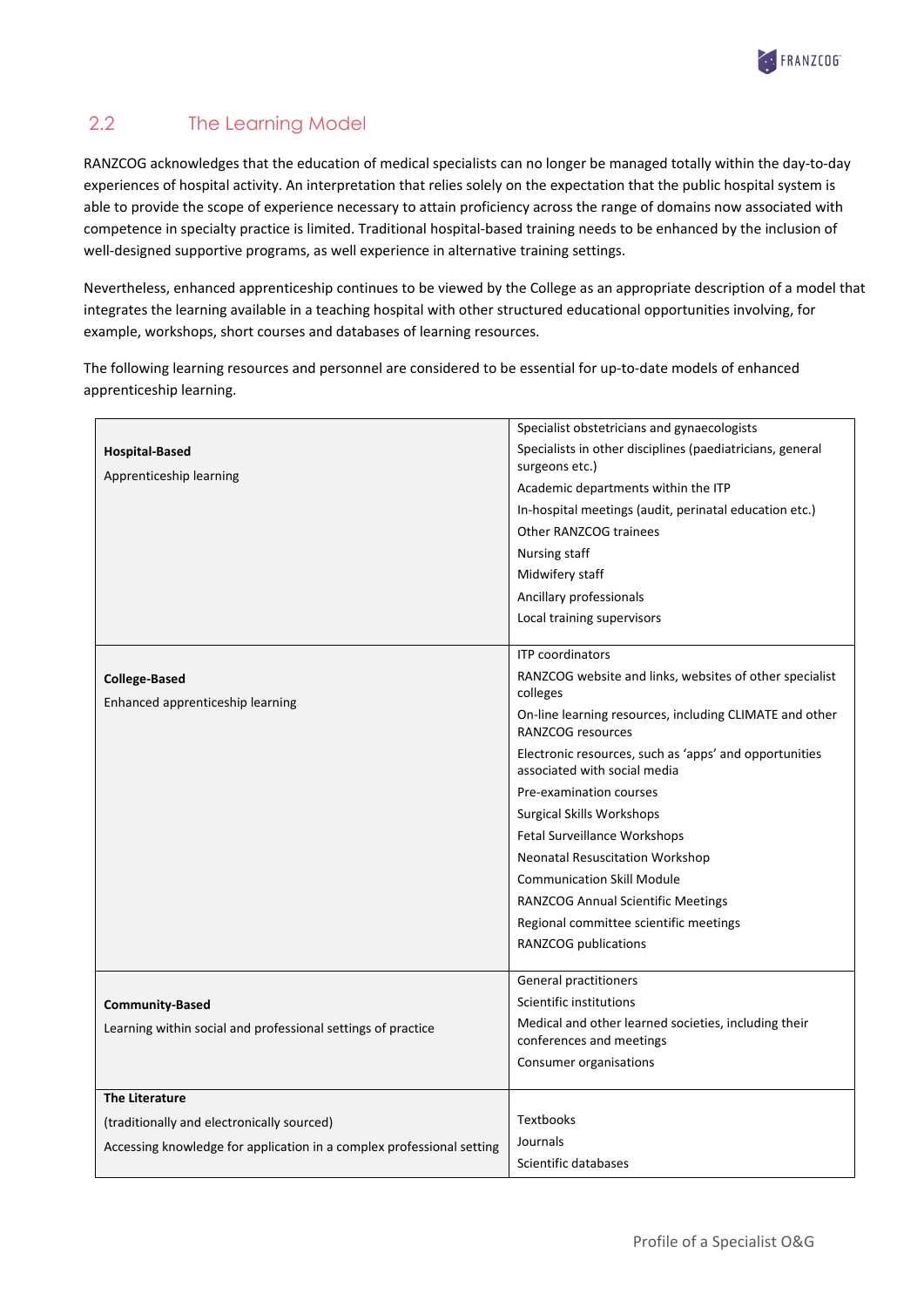

# <span id="page-9-0"></span>3. Profile of a Specialist Obstetrician and **Gynaecologist**

## 3.1 Essential Characteristics and Key Competencies

<span id="page-9-1"></span>This section outlines the framework for the educational objectives of the FRANZCOG Curriculum. It describes the skills, attributes and key competencies considered necessary for effective specialist practice within three domains:

- Clinical expertise (CE)
- Academic abilities and (AA)
- Professional qualities (PQ)s

The objectives identify the knowledge, abilities, attitudes and professional qualities that the College considers, by consensus, to be essential for practising as a specialist obstetrician and gynaecologist. Assessment in the Training Program is based on these objectives, which, in turn, determine the accessible knowledge, experiences and learning environments needed to complete the training program successfully.

This Curriculum emphasises clinical practice as an informed partnership of professionals interacting with women in their care and their support groups, and within the systems and context of healthcare delivery. Furthermore, it articulates the areas in which trainees need to develop professionally, forming the basis of a lifelong continuum of achieving and maintaining up-to-date expertise.

Particularly, this Curriculum clarifies for trainees exactly what it means to be, and practise as, a consultant obstetrician and gynaecologist. It specifies the knowledge consultants need to acquire and apply, and the skills, abilities and professional qualities they need to internalise and demonstrate in their work.

In summary, the Curriculum presents a professional profile comprised of three overlapping domains, to guide the practice of obstetricians and gynaecologists throughout their careers. Specialist practitioners know that clinical expertise is central to the practice of their profession and draw on academic abilities and professional qualities to underpin it.



Figure 1: Professional profile of medical practitioner providing women's healthcare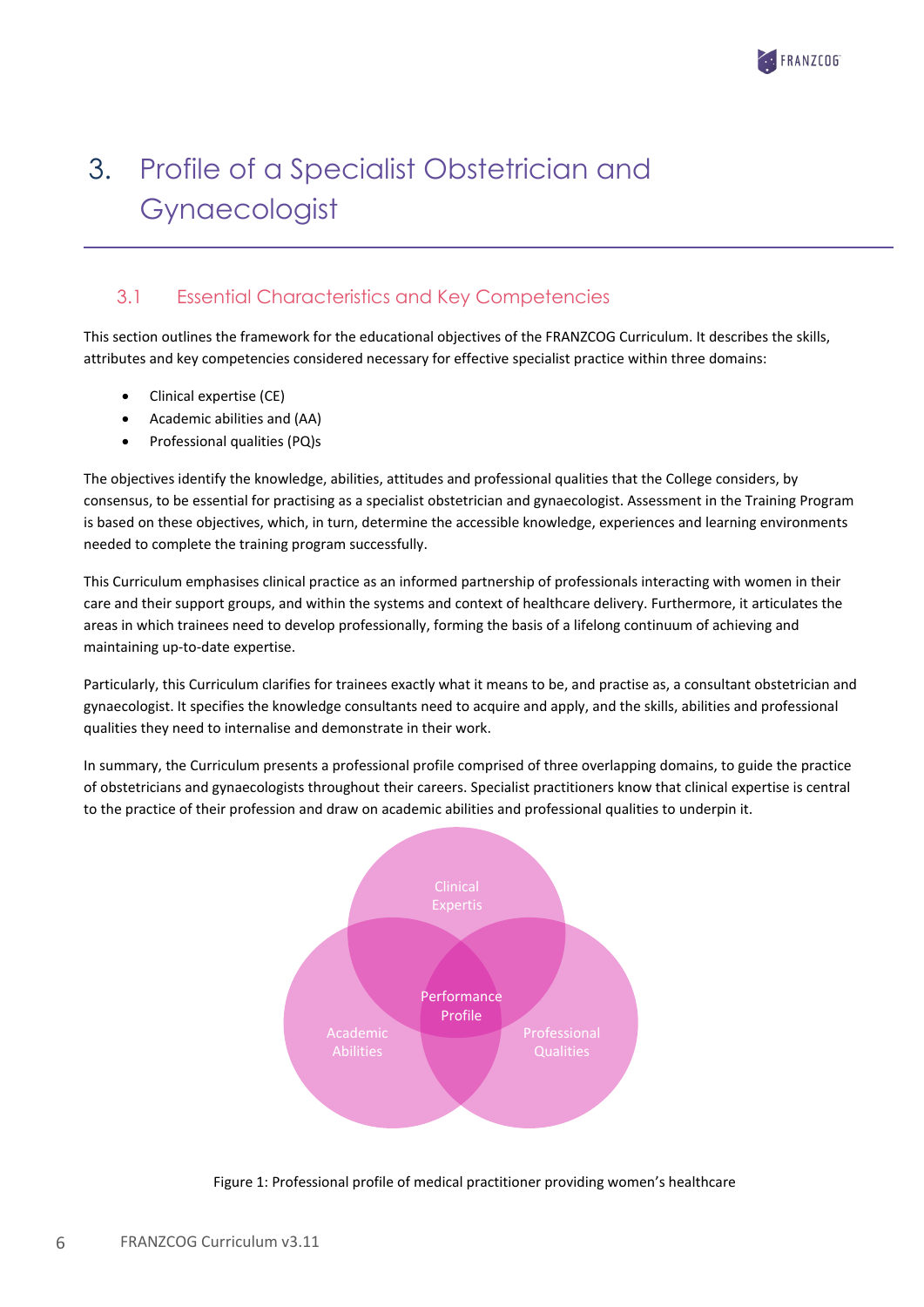

# 3.2 Domain Clinical Expertise

<span id="page-10-0"></span>Specialist obstetricians and gynaecologists possess a defined body of knowledge and procedural skills that are used to select and interpret information, make appropriate clinical decisions regarding management of a patient and carry out diagnostic and therapeutic procedures within the boundaries of their discipline and expertise.

Their care is characterised by up-to-date, ethical, cost-effective practice and effective partnerships with a patient and her support group, specialist colleagues and other healthcare professionals.

Specialist obstetricians and gynaecologists know that excellent communication skills are fundamental to their day-to-day functioning, in eliciting and conveying information and establishing a therapeutic partnership with women in their care.

Particularly, obstetricians and gynaecologists recognise that effective communication with a patient and her support group can enhance the therapeutic relationship as well as influence the manifestations and outcome of her healthcare situation.

#### **The specialist Obstetrician and Gynaecologist must be able to:**

| Competency                                                                                               | <b>Elements of competency</b>                                                                                                                                                                                                                                                                                                                                                                                                                                                                                                                                    | <b>Related learning outcomes</b>                                                                                                                                    |
|----------------------------------------------------------------------------------------------------------|------------------------------------------------------------------------------------------------------------------------------------------------------------------------------------------------------------------------------------------------------------------------------------------------------------------------------------------------------------------------------------------------------------------------------------------------------------------------------------------------------------------------------------------------------------------|---------------------------------------------------------------------------------------------------------------------------------------------------------------------|
| 3.1.1<br>Demonstrate<br>medical expertise<br>in core areas of<br>obstetric and<br>gynaecological<br>care | 1.<br>Demonstrate clinical expertise in the management of pre-pregnancy,<br>antenatal, intrapartum and postnatal care of the obstetric patients with<br>low or moderate levels of complexity<br>2.<br>Demonstrate clinical expertise in the management of areas of clinical<br>practice pertaining to common and critically important gynaecological<br>conditions                                                                                                                                                                                               | <b>B.1 Obstetrics</b><br><b>B.2 Gynaecology</b>                                                                                                                     |
|                                                                                                          | Practise a multi-dimensional approach to patient management, by being<br>3.<br>able to:<br>demonstrate advanced abilities in clinical reasoning and judgement and<br>an ability to manage clinical situations<br>recognise current limits of medical expertise<br>$\bullet$<br>customise care according to the individual needs and wishes of women<br>$\bullet$<br>in their care, taking into account their personal beliefs, experiences, and<br>social, economic and cultural background                                                                      | <b>B.1 Obstetrics</b><br><b>B.2 Gynaecology</b><br><b>B.3 General Surgical</b><br>Principles                                                                        |
|                                                                                                          | Demonstrate diagnostic, therapeutic and surgical skills for the delivery of<br>4.<br>ethical and effective healthcare services by being able to:<br>access, interpret and apply knowledge relevant to clinical practice in<br>obstetrics and gynaecology<br>identify an appropriate awareness of the impact on health and well-<br>$\bullet$<br>being of emotional and social needs<br>identify and access effective services in consultation, management,<br>$\bullet$<br>clinical education and legal opinion in regard to the well-being and care<br>of women | C.1 Women's Health and<br>Cultural Issues<br><b>B.1 Obstetrics</b><br><b>B.2 Gynaecology</b><br><b>B.3 General Surgical</b><br>Principles<br>A.1.10 Research Skills |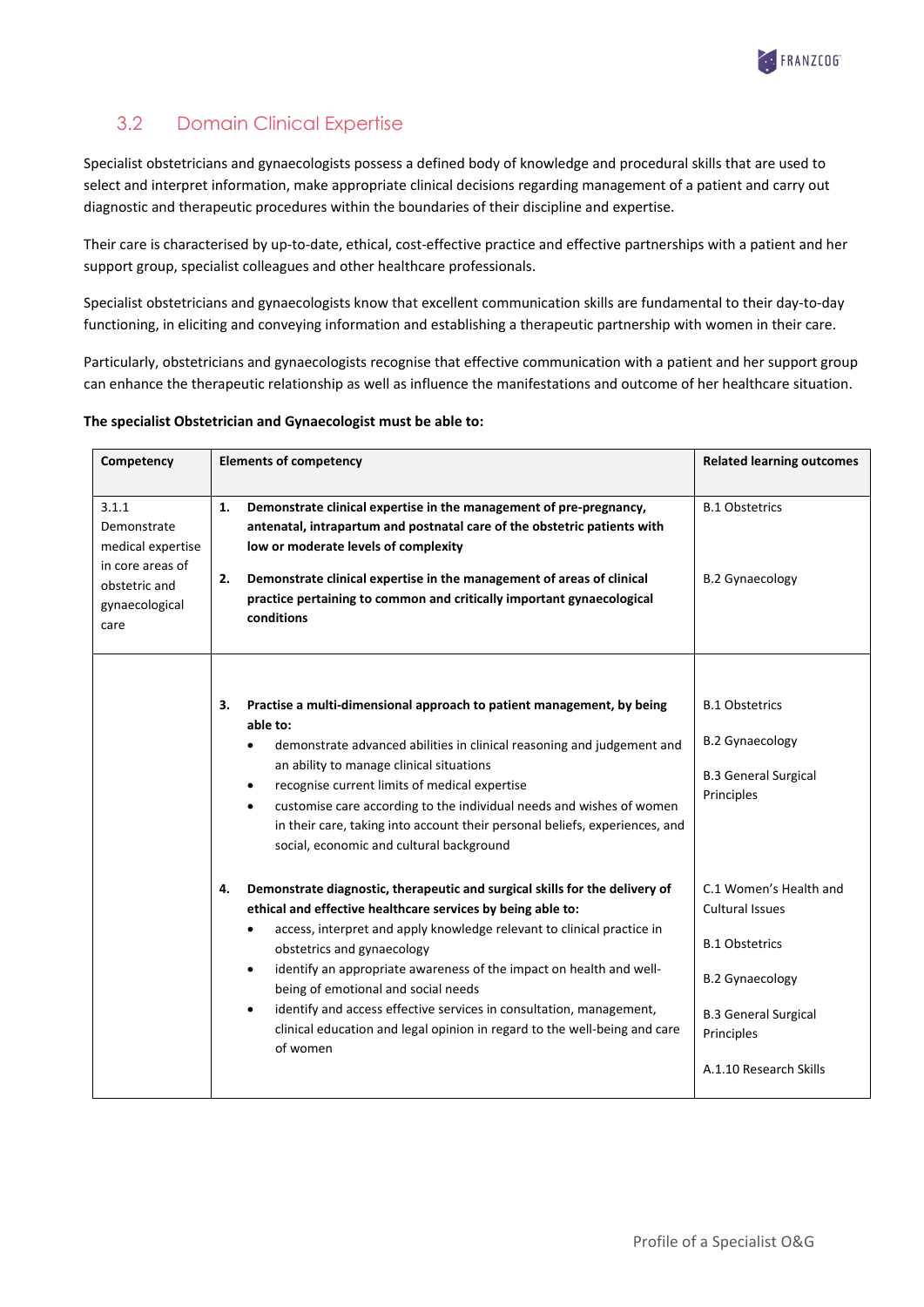

| Competency                                                                                         | <b>Elements of competency</b>                                                                                                                                                                                                                                                                                                                                                                                                                     | <b>Related learning outcomes</b>                                                                                                                                           |
|----------------------------------------------------------------------------------------------------|---------------------------------------------------------------------------------------------------------------------------------------------------------------------------------------------------------------------------------------------------------------------------------------------------------------------------------------------------------------------------------------------------------------------------------------------------|----------------------------------------------------------------------------------------------------------------------------------------------------------------------------|
| 3.1.2<br>Demonstrate<br>medical expertise<br>in core areas of<br>surgical<br>procedure and<br>care | Demonstrate knowledge and clinical expertise in surgical procedures<br>1.<br>associated with obstetrics and gynaecology, including:<br>management of equipment used in operative O & G<br>٠<br>knowledge and application of specific procedures, including risk<br>$\bullet$<br>reduction strategies<br>management of operative complications<br>$\bullet$<br>Work collaboratively with operating theatre and allied health staff.<br>2.          | <b>B.3 General Surgical</b><br>Principles<br><b>B.3 General Surgical</b><br>Principles                                                                                     |
| 3.1.3<br>Demonstrate<br>medical expertise<br>in one or more                                        | Advanced areas of O & G care include:<br>Advanced general O & G<br>a.<br>Subspecialisation<br>b.                                                                                                                                                                                                                                                                                                                                                  | <b>B.1 Obstetrics</b><br><b>B.2 Gynaecology</b><br><b>B.3 General Surgical</b>                                                                                             |
| advanced areas<br>of obstetric and<br>gynaecological<br>care                                       | Gynaecological oncology<br>Maternal fetal medicine<br>Obstetric and gynaecological ultrasound<br>$\overline{\phantom{a}}$<br>Reproductive endocrinology and infertility<br>$\overline{\phantom{a}}$<br>Urogynaecology<br>$\overline{\phantom{a}}$<br>Sexual and Reproductive Health<br>c.<br>Academic practice in O & G<br>d.                                                                                                                     | Principles<br>As specified in ATMs and<br>subspecialty programs                                                                                                            |
| 3.1.4<br>Demonstrate<br>effective<br>communication                                                 | Establish therapeutic relationships with women in their care, their partners<br>1.<br>and families, using effective and sensitive listening, in order to:<br>obtain and synthesise relevant history<br>٠<br>discuss appropriate information to prepare patients for unfamiliar<br>$\bullet$<br>situations<br>plan and evaluated patient care and facilitate decision making                                                                       | <b>B.1 Obstetrics</b><br><b>B.2 Gynaecology</b><br><b>B.3 General Surgical</b><br>Principles<br>A.1.10 Research Skills                                                     |
|                                                                                                    | Establish effective professional relationships with medical, midwifery,<br>2.<br>nursing and other healthcare colleagues in order to:<br>discuss appropriate information regarding patients<br>evaluate management approaches and provide options for ongoing<br>collaborative care of the patient                                                                                                                                                | <b>B.1 Obstetrics</b><br><b>B.2 Gynaecology</b><br><b>B.3 General Surgical</b><br>Principles                                                                               |
|                                                                                                    | Demonstrate understanding of relevant social and cultural issues that<br>З.<br>impact on the provision of healthcare to women by:<br>using a vocabulary that dignifies women and their healthcare in a<br>courteous and helpful manner<br>discussing history and management issues in ways that respect and<br>٠<br>empower women in their care, considering their personal beliefs,<br>experiences, and social, economic and cultural background | C.1 Women's Health and<br><b>Cultural Issues</b><br><b>B.1 Obstetrics</b><br><b>B.2 Gynaecology</b><br><b>B.3 General Surgical</b><br>Principles<br>A.1.10 Research Skills |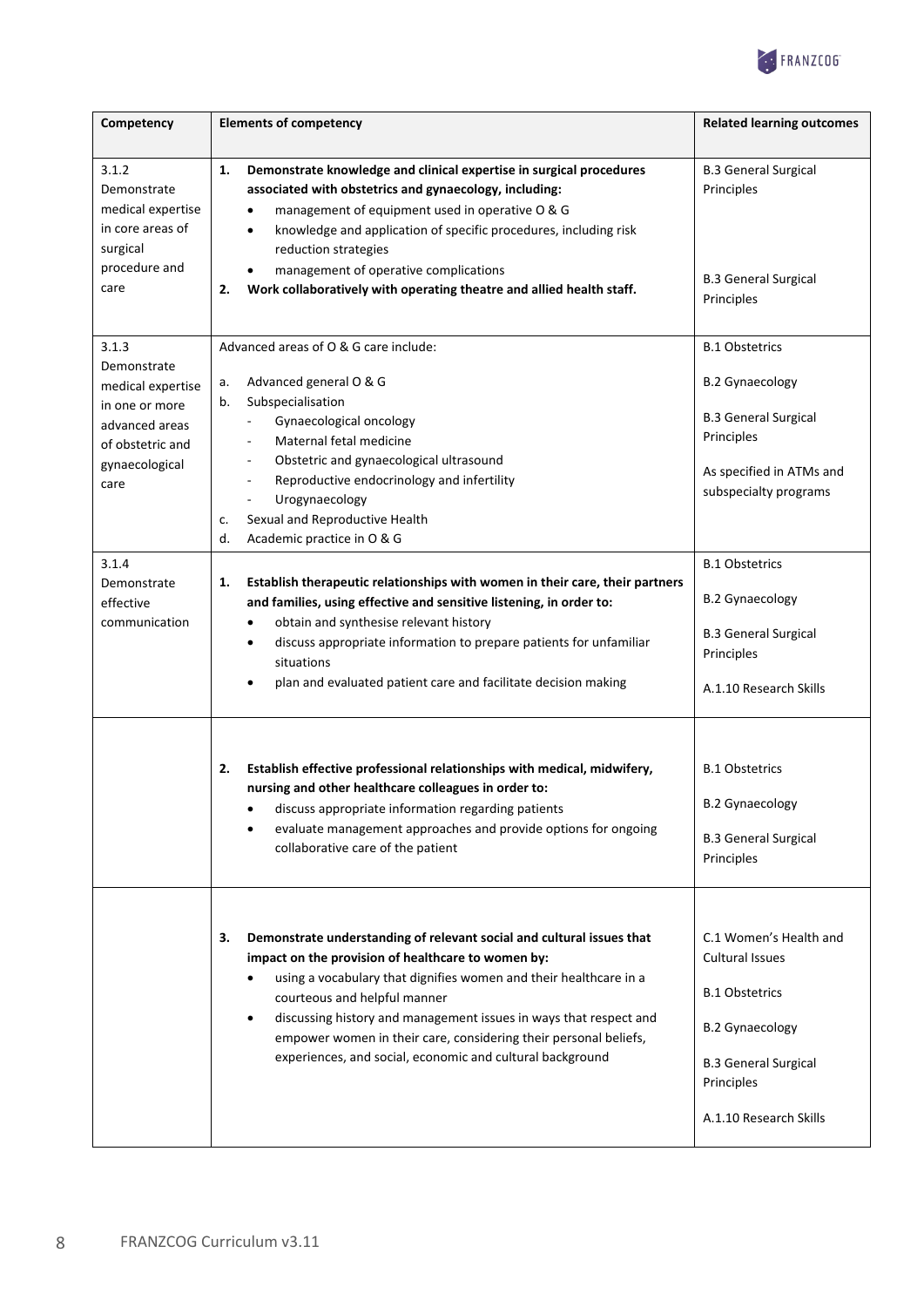

# 3.3 Domain: Academic Abilities

<span id="page-12-0"></span>Specialist obstetricians and gynaecologists engage in professional learning and development throughout the entire span of their career.

They function within their profession as learners and researchers, seeking to further understanding in their discipline and its practice through the systematic collection, interpretation and reporting of data. They recognise that ongoing learning is central to optimal professional practice and that advances in technology and clinical management require changing attitudes and organisational flexibility.

Specialist obstetricians and gynaecologists recognise that their discipline is continuously evolving and that productive and ethical research is necessary to benefit the healthcare of women and infants. Consequently, they appreciate the importance of scientific research and participation in clinical research.

Specialist practitioners recognise that the ability to teach well is fundamental to the practice of obstetrics and gynaecology. They recognise that effective teaching is central to ensuring the strength of the future profession and equipping patients, specialist colleagues and other healthcare professionals with knowledge and skills.

They understand that the essential characteristic of an effective teacher is an ongoing enthusiasm for learning, that an effective teacher creates an environment conducive to learning, provides supervision and assistance that is safe and stimulating, and discusses learning progress constructively and through specific examples.

| Competency     | <b>Elements of competency</b>                                                                                                  | <b>Related learning outcomes</b>                   |
|----------------|--------------------------------------------------------------------------------------------------------------------------------|----------------------------------------------------|
| 3.2.1<br>Learn | Demonstrate self-learning in obstetrics and gynaecology and<br>1.<br>other relevant areas of medical practice, including:      | A.1 Epidemiology & Research<br>Methods             |
| independently  | an awareness of the limits of their own knowledge and<br>abilities<br>critical appraisal of sources and reliability of medical | A.1.10 Research Skills                             |
|                | information.<br>Actively seek relevant information to enhance their<br>2.                                                      | A.2 Anatomy                                        |
|                | knowledge and practices and to ensure that they maintain a<br>contemporary service to women in their care.                     | A.3 Placental, Fetal & Neonatal<br>Physiology      |
|                | Understand the underlying physiology and pathology, and<br>з.                                                                  | A.4 Reproductive Physiology &<br>Endocrinology     |
|                | the available assessment and management options in order                                                                       | A.5 Genetics                                       |
|                | to provide safe and effective care.                                                                                            | A.6 Pharmacology & Therapeutics                    |
|                |                                                                                                                                | A.7 Clinical Imaging                               |
|                |                                                                                                                                | A.8 Pathology & Haematology                        |
|                |                                                                                                                                | A.9 Microbiology                                   |
|                |                                                                                                                                | A.10 Immunology                                    |
|                |                                                                                                                                | A.11 Medical & Surgical Conditions in<br>Pregnancy |
|                |                                                                                                                                | <b>B.1 Obstetrics</b>                              |
|                |                                                                                                                                | <b>B.2 Gynaecology</b>                             |
|                |                                                                                                                                | <b>B.3 General Surgical Principles</b>             |

#### **The specialist Obstetrician and Gynaecologist must be able to:**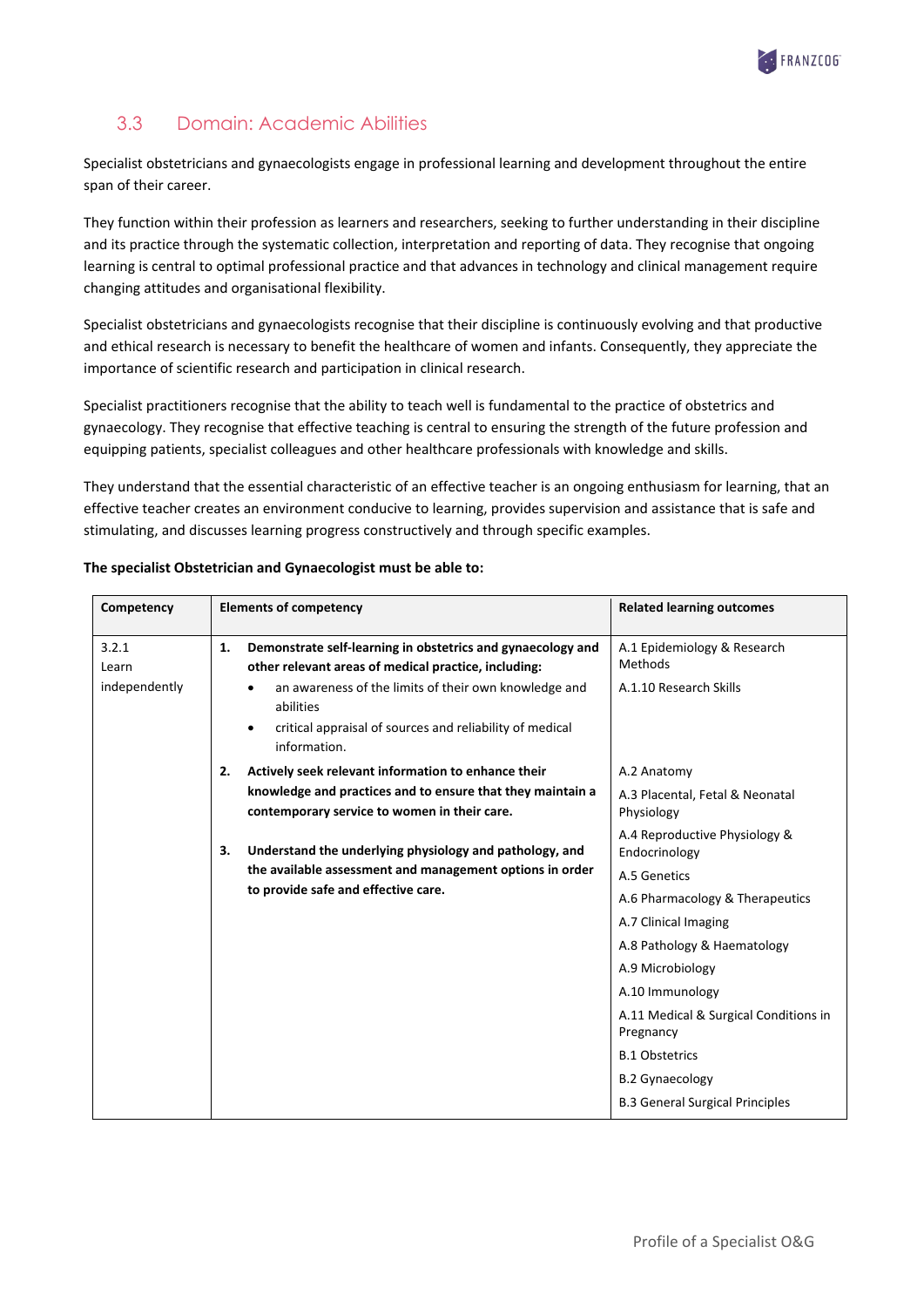

| Competency                                       | <b>Elements of competency</b>                                                                                                                                                                                                                                                                                                                                                                                                                                               | <b>Related learning outcomes</b>                                                                                        |
|--------------------------------------------------|-----------------------------------------------------------------------------------------------------------------------------------------------------------------------------------------------------------------------------------------------------------------------------------------------------------------------------------------------------------------------------------------------------------------------------------------------------------------------------|-------------------------------------------------------------------------------------------------------------------------|
|                                                  | 4.<br>Demonstrate cognitive skills, particularly in the area of<br>clinical problem solving.                                                                                                                                                                                                                                                                                                                                                                                | <b>B.1 Obstetrics</b><br><b>B.2 Gynaecology</b><br><b>B.3 General Surgical Principles</b><br><b>B.4 Research Skills</b> |
|                                                  | Understand the principles and practice of evidence based<br>5.<br>medicine and research in a clinical setting, including:<br>an understanding of relevant local, national and<br>international guidelines that are based on contemporary<br>and historical evidence<br>the application of appropriate qualitative and<br>quantitative research tools and methods<br>the contributions that evidence has to the development<br>of new knowledge, understanding and practices | A.1 Epidemiology and Research<br>Methods<br>A.1.10 Research Skills                                                      |
|                                                  | Develop, implement and monitor a personal, ongoing<br>6.<br>professional development/continuing education strategy in<br>order to:<br>maintain up-to-date knowledge and practices<br>be flexible in terms of changes in career paths                                                                                                                                                                                                                                        |                                                                                                                         |
| 3.2.2<br>Teach and<br>communicate<br>effectively | Facilitate learning of patients to enhance their patient<br>1.<br>autonomy, decision making and compliance, including:<br>the use of vocabulary that encourages their learning and<br>acknowledges their understanding                                                                                                                                                                                                                                                      | <b>B.1 Obstetrics</b><br><b>B.2 Gynaecology</b><br><b>B.3 General Surgical Principles</b><br>A.1.10 Research Skills     |
|                                                  | Understand and applies principles of apprenticeship learning<br>2.<br>for trainees, students and other health professionals,<br>including:<br>the provision of guidance and advice in a considerate and<br>consultative manner<br>giving constructive feedback<br>assessment of performance and learner achievements<br>according to set performance criteria                                                                                                               |                                                                                                                         |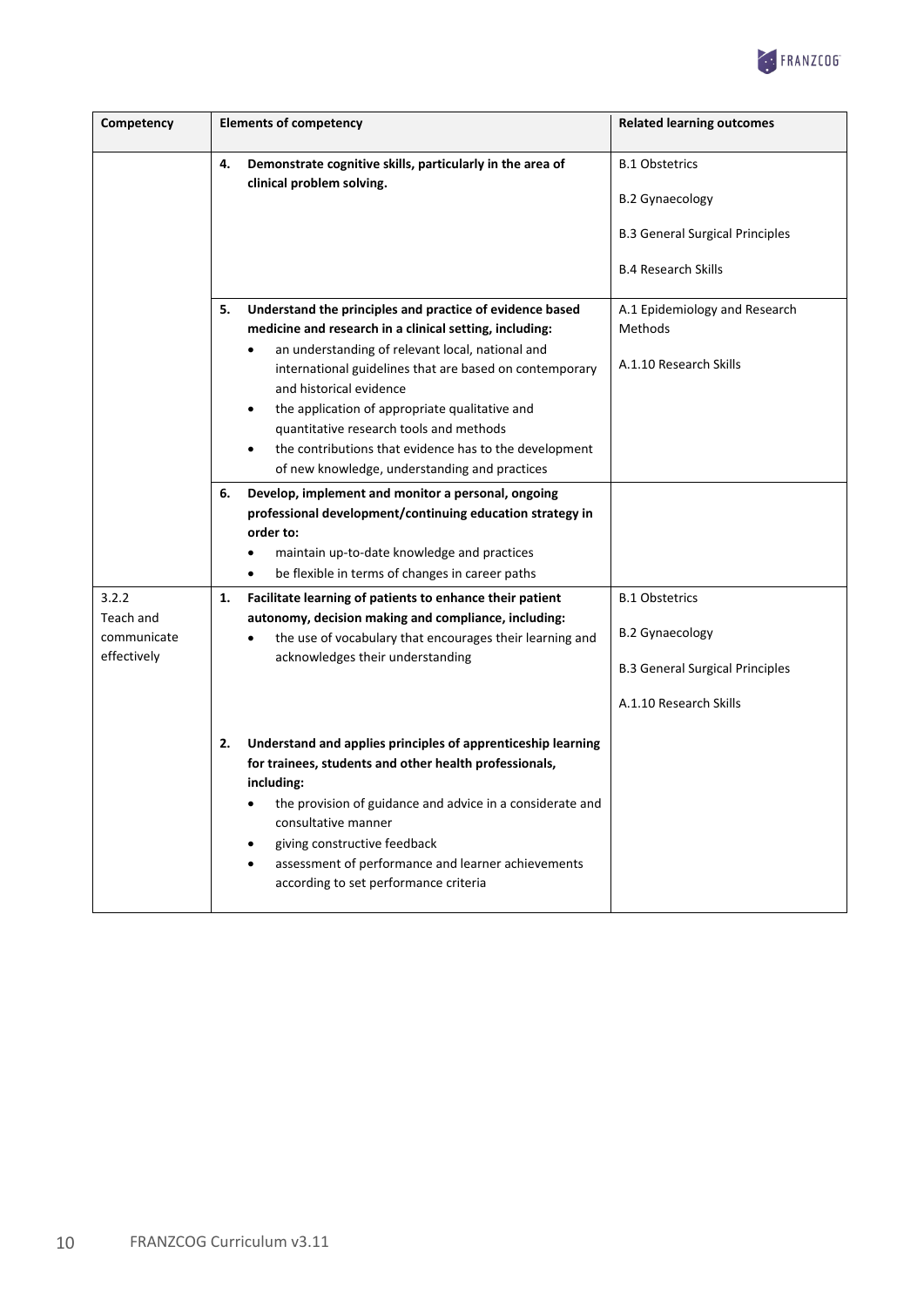

# 3.4 Domain: Professional Qualities

<span id="page-14-0"></span>Specialist obstetricians and gynaecologists function as managers, team workers and health advocates, with high standards of ethical conduct and a commitment to the best interests of the patient. Their practice is in the settings of individual patient care, practice organisations and healthcare systems.

Specialist practitioners require effective management skills in making decisions, allocating resources and recognising risks. They acknowledge the worth of each member of the health service team, recognising that effective healthcare is the result of professionals working together with the knowledge and resources available to them.

The societal expectation is that specialists dedicate their distinct body of knowledge, skills and professional qualities towards improving the health and well-being of others and commit themselves and their collegiate bodies to the highest possible standards of clinical care and ethical conduct. This involves an ongoing commitment to reviewing and updating practices. It also includes showing respect for differing cultural perspectives regarding healthcare and understanding the ways in which these might interact with traditional practices.

Through their close involvement with the healthcare needs of women, specialist obstetricians and gynaecologists participate in all areas of patient care, including patient safety and quality programs.

Specialist practitioners appreciate the importance of their role in the promotion of disease prevention in women's health, and they accept the health advocacy and policy roles that they are able to play, individually and collectively, through their College, medical societies and institutions.

| Competency                           | <b>Elements of competency</b>                                                                                                                     | <b>Related learning</b><br>outcomes |
|--------------------------------------|---------------------------------------------------------------------------------------------------------------------------------------------------|-------------------------------------|
| 3.3.1                                | Understand and implement basic human resources principles and staff<br>1.                                                                         | C.4 Management &                    |
| Provide effective<br>team management | management, and business and financial management.                                                                                                | <b>Professional Skills</b>          |
| and leadership in                    | Practise efficient and effective administrative skills, including time<br>2.                                                                      | C.4 Management &                    |
| the workplace                        | management.                                                                                                                                       | <b>Professional Skills</b>          |
|                                      | Exhibits expected personal and interpersonal professional behaviours.<br>3.                                                                       | C.4 Management &                    |
|                                      |                                                                                                                                                   | <b>Professional Skills</b>          |
|                                      | Work collaboratively with other health care providers by being able to:<br>4.                                                                     |                                     |
|                                      | establish professional relationships with healthcare team members,                                                                                |                                     |
|                                      | contribute to interdisciplinary team activities and show respect for the<br>contribution of other health professionals in day-to-day interactions |                                     |
|                                      |                                                                                                                                                   |                                     |
| 3.3.2                                | Understand the principles and participates in the practice of clinical<br>1.                                                                      | C.4 Management &                    |
| Conduct effective<br>reviews of      | governance.                                                                                                                                       | <b>Professional Skills</b>          |
| professional                         | 2.<br>Actively engage in the practice of risk management/minimisation by                                                                          | C.4 Management &                    |
| practice                             | addressing and advocating safety and quality in healthcare practices,                                                                             | <b>Professional Skills</b>          |
|                                      | including:                                                                                                                                        |                                     |
|                                      | identification of potential risks, and reporting and responding to<br>adverse events                                                              | C.3 Law                             |
|                                      | establishment of goals to improve safety and quality of practice<br>$\bullet$                                                                     |                                     |
|                                      | carrying out clinical audit and implementation of change as a result of<br>$\bullet$<br>clinical audit                                            |                                     |
|                                      | initiating change to reduce risk                                                                                                                  |                                     |

#### **The specialist Obstetrician and Gynaecologist must be able to:**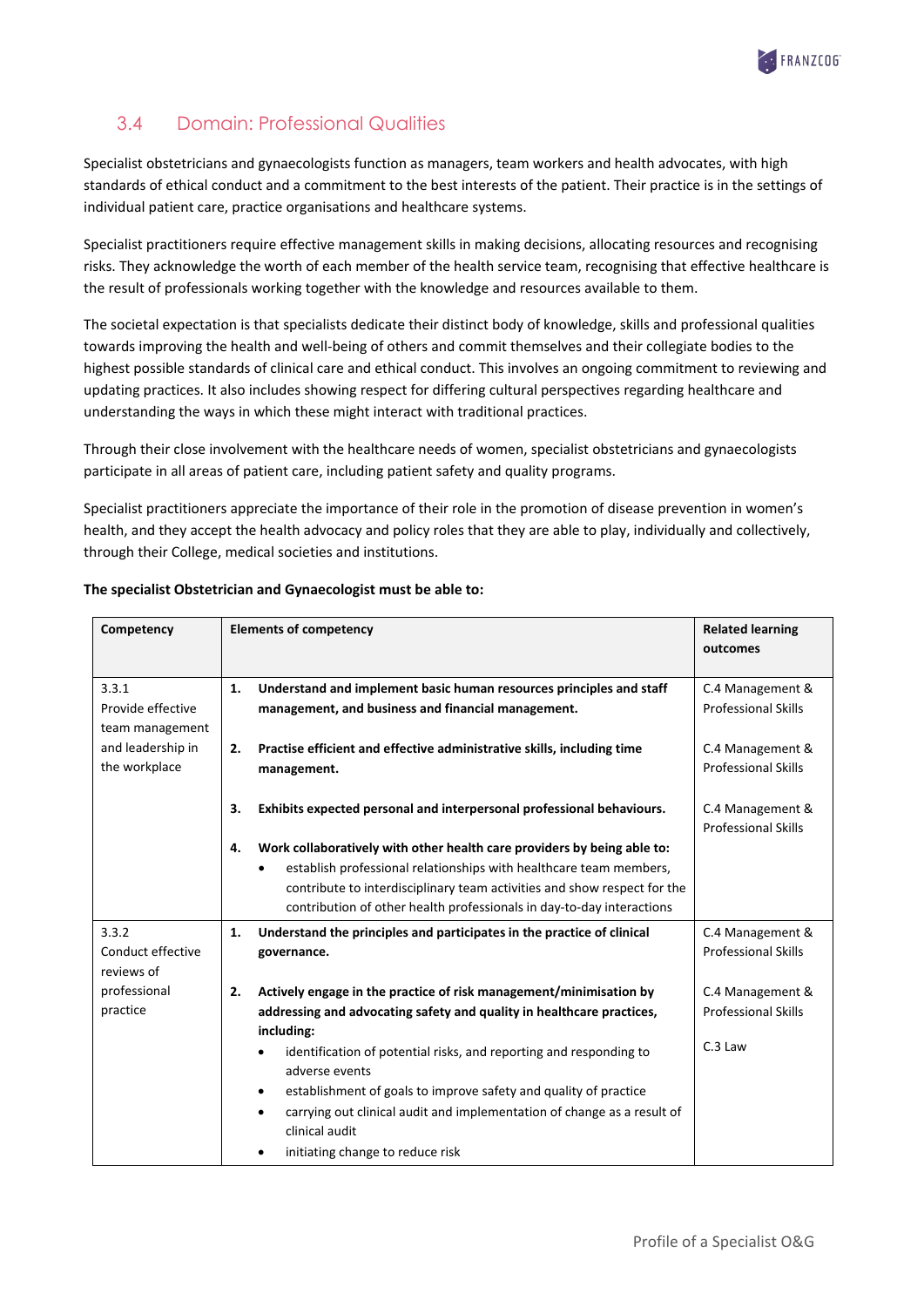

| Competency                                                             | <b>Elements of competency</b>                                                                                                                                                                                                     | <b>Related learning</b><br>outcomes                                                                                                            |
|------------------------------------------------------------------------|-----------------------------------------------------------------------------------------------------------------------------------------------------------------------------------------------------------------------------------|------------------------------------------------------------------------------------------------------------------------------------------------|
| 3.3.3<br>Solicit and accept<br>constructive<br>feedback on<br>practice | 1.<br>Demonstrate an ability to accept feedback from colleagues, allied health<br>staff, patients and their families.<br>2.<br>Recognise limits of own knowledge and experience, seeks advice and<br>assistance when appropriate. | C.4 Management &<br><b>Professional Skills</b>                                                                                                 |
| 3.3.4<br>Exhibit ethical<br>attitudes and<br>conduct                   | 1.<br>Deliver the highest quality healthcare with integrity, honesty and<br>compassion.                                                                                                                                           | A.1.10 Research<br><b>Skills</b><br><b>B.1 Obstetrics</b><br><b>B.2 Gynaecology</b><br><b>B.3 General Surgical</b><br>Principles<br>C.2 Ethics |
|                                                                        | 2.<br>Practise medicine that is ethically responsible and consistent with the<br>obligations of a self-regulating profession.                                                                                                     | A.1.10 Research<br><b>Skills</b><br><b>B.1 Obstetrics</b><br><b>B.2 Gynaecology</b><br><b>B.3 General Surgical</b><br>Principles<br>C.2 Ethics |
|                                                                        | 3.<br>Recognise a duty to assist in an emergency situation.                                                                                                                                                                       | A.1.10 Research<br><b>Skills</b><br><b>B.1 Obstetrics</b><br><b>B.2 Gynaecology</b><br><b>B.3 General Surgical</b><br>Principles<br>C.2 Ethics |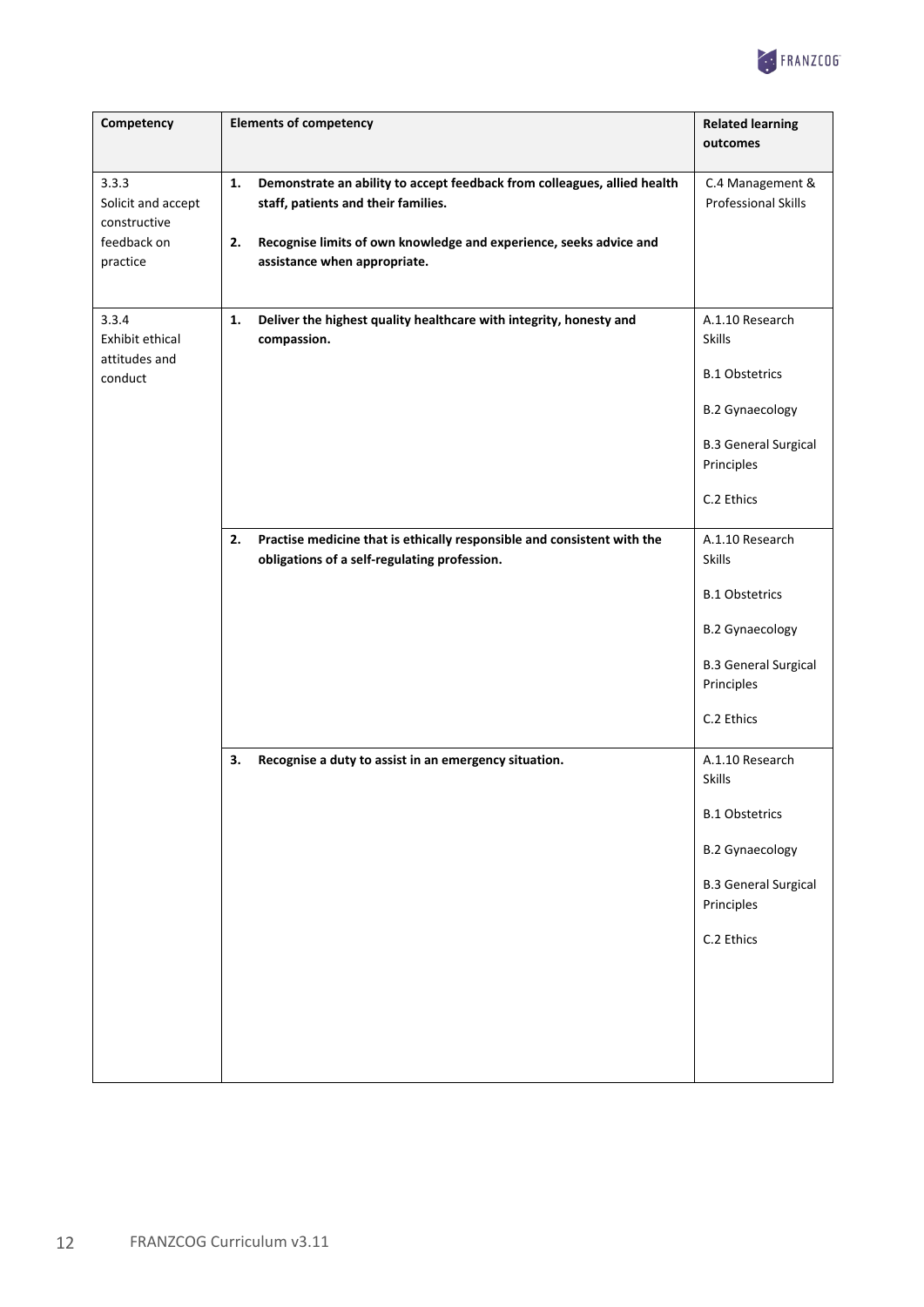

| Competency                                                                                   | <b>Elements of competency</b>                                                                                                                                                                                                                                                                                                                                                                                                                                                                                                                                                                                                                                                    | <b>Related learning</b><br>outcomes                                                                                                                                                                                                                                                                  |
|----------------------------------------------------------------------------------------------|----------------------------------------------------------------------------------------------------------------------------------------------------------------------------------------------------------------------------------------------------------------------------------------------------------------------------------------------------------------------------------------------------------------------------------------------------------------------------------------------------------------------------------------------------------------------------------------------------------------------------------------------------------------------------------|------------------------------------------------------------------------------------------------------------------------------------------------------------------------------------------------------------------------------------------------------------------------------------------------------|
|                                                                                              | Recognise patient autonomy, confidentiality and the legal and moral<br>4.<br>duties to women in their care.<br>5.<br>Recognise duties in regard to courts, legislative and regulatory bodies,<br>and notification obligations.                                                                                                                                                                                                                                                                                                                                                                                                                                                   | A.1.10 Research<br><b>Skills</b><br><b>B.1 Obstetrics</b><br><b>B.2 Gynaecology</b><br><b>B.3 General Surgical</b><br>Principles<br>C.2 Ethics<br>A.1.10 Research<br><b>Skills</b><br><b>B.1 Obstetrics</b><br><b>B.2 Gynaecology</b><br><b>B.3 General Surgical</b>                                 |
| 3.3.5<br>Show commitment<br>to the best<br>interests of the<br>patient and the<br>profession | Act as health advocate for the patient, by:<br>1.<br>acknowledging patient and family rights<br>$\bullet$<br>advocating on behalf of patients with special needs<br>٠<br>allocating finite health resources prudently<br>$\bullet$<br>recognising and respecting cultural diversity and promoting cross<br>$\bullet$<br>cultural understanding<br>identifying the important determinants of health and well-being of<br>women and their babies<br>using time and resources to balance patient care, learning needs and<br>lifestyle<br>2.<br>Contribute to the health of women and their babies and the development<br>of the profession of Obstetrics and Gynaecology by being: | Principles<br>C.2 Ethics<br>C.1 Women's Health<br>& Cultural Issues<br>C.4 Management &<br>Professional Skills<br><b>B.1 Obstetrics</b><br><b>B.2 Gynaecology</b><br><b>B.3 General Surgical</b><br>Principles<br>A.1.10 Research<br><b>Skills</b><br>C.4 Management &<br><b>Professional Skills</b> |
|                                                                                              | an effective College member and contributor and recognises the need<br>٠<br>to 'give back' to the profession<br>an advocate for appropriate resourcing of healthcare for women<br>$\bullet$<br>able to influence development of public policy that affects women's<br>$\bullet$<br>health                                                                                                                                                                                                                                                                                                                                                                                        |                                                                                                                                                                                                                                                                                                      |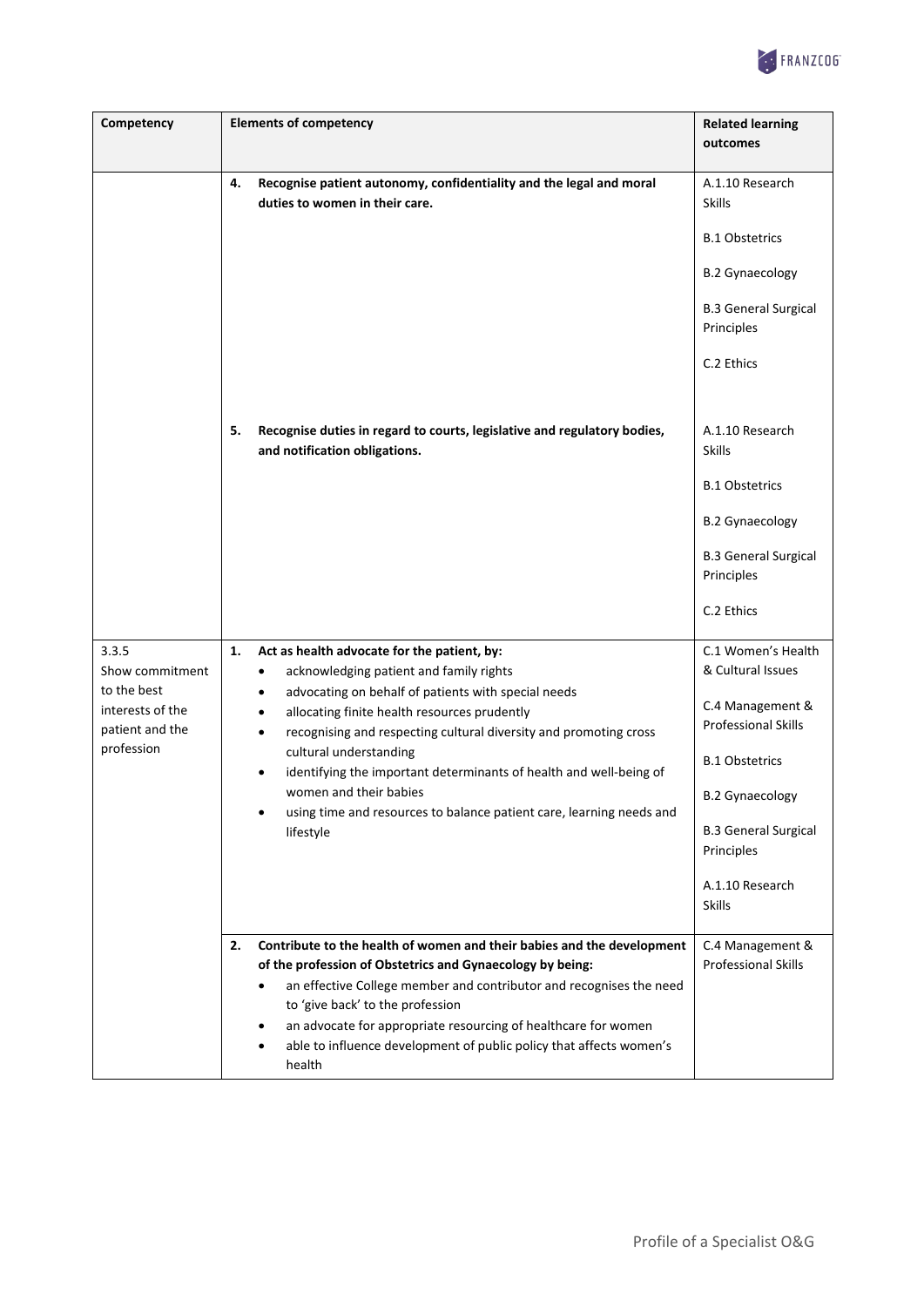

# <span id="page-17-0"></span>4. Knowledge and Application in Obstetrics and Gynaecology

This section details areas of knowledge and underlying principles that underpin the practice of obstetrics and gynaecology. Understanding of these principles will develop with regular clinical experience, for it is the interaction between knowledge and practice that provides the basis for growth in clinical expertise.

The areas of knowledge presented in sections 4 are categorised as follows:

**Section A** - Scientific and medical knowledge that forms the building blocks underpinning clinical practice and research.

**Section B** - Clinical knowledge and management skills required in obstetric and gynaecological care.

**Section C** - Contextual knowledge of ethics, cultural attitudes and the law that acknowledges the service obligations implicit in the practice of obstetrics and gynaecology.

Relevant knowledge may be accessed in a variety of ways, through text books, refereed articles in journals and book series, evidence-based electronic databases and publications, academic discourse, conference papers and many informal means of communication. Many of these are detailed in the on-line CLIMATE modules, accessed through the RANZCOG web site.

It is through these publications and interactions that a consensus on standards is established for the discipline. Through these means obstetricians and gynaecologists learn accepted terminologies, appropriate vocabulary, levels of understanding expected of them and key applications for their clinical work. As clinical professionals, they are expected to select, organise and test this knowledge through their own experience and in academic conversation with colleagues.

Newly accredited specialists must possess a strong knowledge base to inform and amplify their experience, and as a foundation for growth towards expertise in the profession.

Teaching and Learning Strategies, and Assessment key:

| eLM = eLearning module                                                                       | WS (BOS) = Workshop (Basic Obstetric Skills)   |
|----------------------------------------------------------------------------------------------|------------------------------------------------|
| ST = Supervised Training                                                                     | WS (NNR) = Workshop (Neonatal Resuscitation)   |
| HEP = Hospital Education Program (includes, but                                              | WS (PP) = Workshop (Private Practice)          |
| not limited to: journal club, morbidity and<br>mortality meetings, CTG meetings, case review | WS (AC) = Workshop (Anatomy of Complications)  |
| meetings, ward rounds)                                                                       | WS (ALSO) = Workshop (Advanced Life Support in |
| FSEP = Fetal Surveillance Education Program                                                  | Obstetrics)                                    |
| $WS(U) = Workshop (Ultrasound)$                                                              | WS (MOET) = Workshop (Management of            |
| $WS(R) = Workshop (Research)$                                                                | <b>Obstetric Emergencies and Trauma)</b>       |
|                                                                                              | WS (PROMPT) = Workshop (Practical Obstetric    |
| WS (FoS) = Workshop (Foundations of Surgery)                                                 | Multi-professional Training)                   |
|                                                                                              |                                                |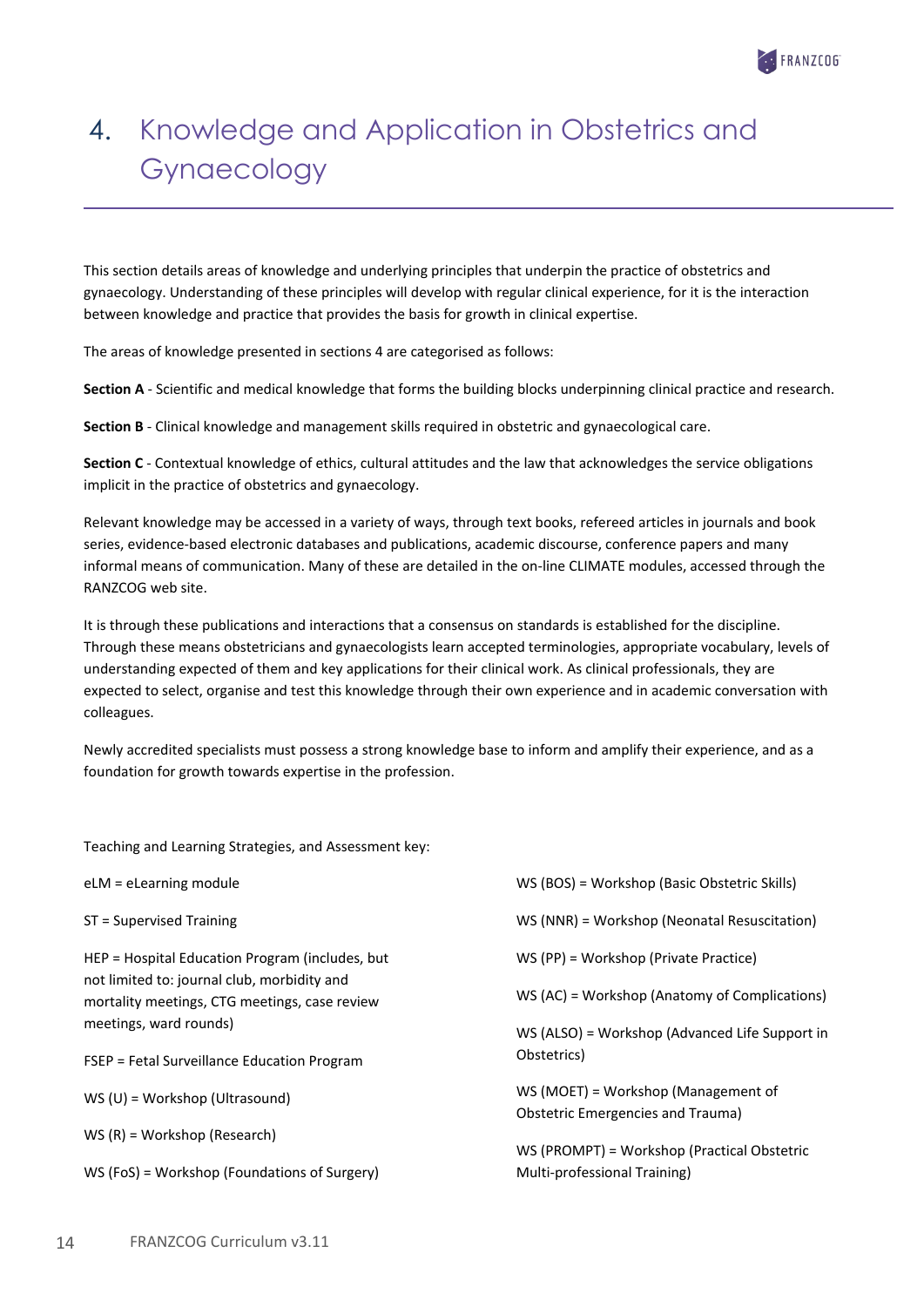

LB = logbook

WE = Written Examination

<span id="page-18-0"></span>OE = Oral Examination

TSR = Training Supervisor Reports

APSS = Assessment of Procedural and Surgical Skills

RP = Research Project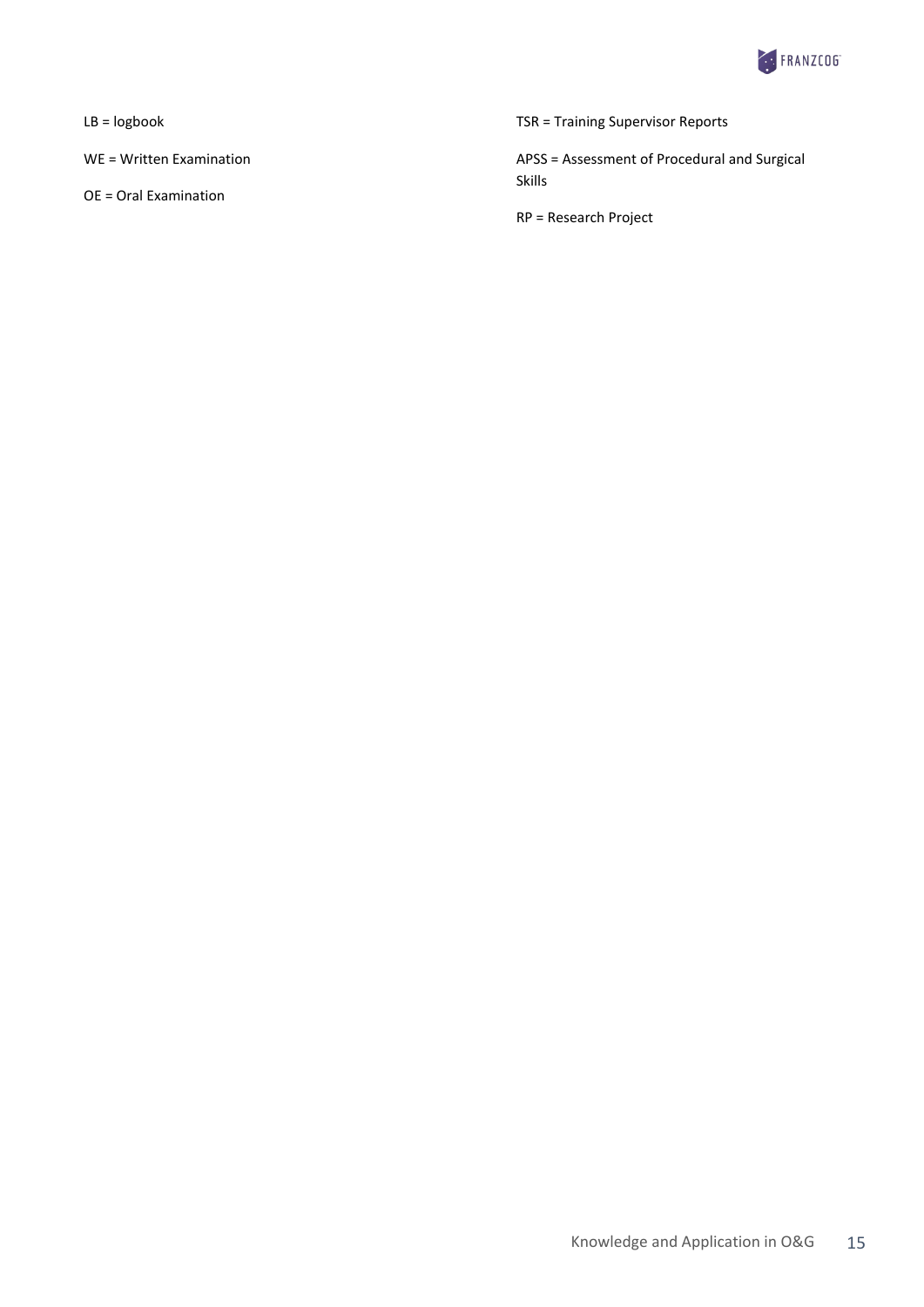

## **A Core Scientific and Medical Knowledge**

The learning outcomes for each knowledge area can be mapped back to the competencies outlined in Chapter 3:

- Clinical Expertise (CE)
- Academic Abilities (AA)
- Professional Qualities (PQ)

### <span id="page-19-0"></span>A.1 Epidemiology and Research Methods

Learning outcomes:

Demonstrate self-learning in O & G – critical appraisal of sources and reliability of medical information (AA 3.2.1.1).

Understand the principles and practice of evidence-based medicine and research in a clinical setting (AA 3.2.1.5), including:

- application of appropriate qualitative and quantitative research tools and methods.
- contributions to the development of new knowledge, understanding and practices.

Actively seek relevant information to enhance their knowledge and practices to ensure that they maintain a contemporary service to women in their care (AA 3.2.1.6).

| Knowledge content                                                                                                                                                                                                                                                                                                                                                                                                                                                                                                                                   |              | Assessment      |
|-----------------------------------------------------------------------------------------------------------------------------------------------------------------------------------------------------------------------------------------------------------------------------------------------------------------------------------------------------------------------------------------------------------------------------------------------------------------------------------------------------------------------------------------------------|--------------|-----------------|
| Epidemiological terms in obstetrics, gynaecology and neonatal<br>1.<br>paediatrics                                                                                                                                                                                                                                                                                                                                                                                                                                                                  | eLM<br>WS(R) | <b>RP</b><br>WE |
| Understand the following epidemiological terms:<br>live birth, miscarriage, stillbirth, preterm birth, neonatal mortality,<br>$\bullet$<br>perinatal mortality, infant mortality, maternal morbidity, maternal<br>mortality, low birth weight<br><i>Possess</i> a national and global perspective of maternal and perinatal death<br>rates and the major causes of maternal and perinatal morbidity and mortality.<br><i>Identify</i> the variance in outcomes for high-risk subgroups within national or<br>international epidemiological reports. |              |                 |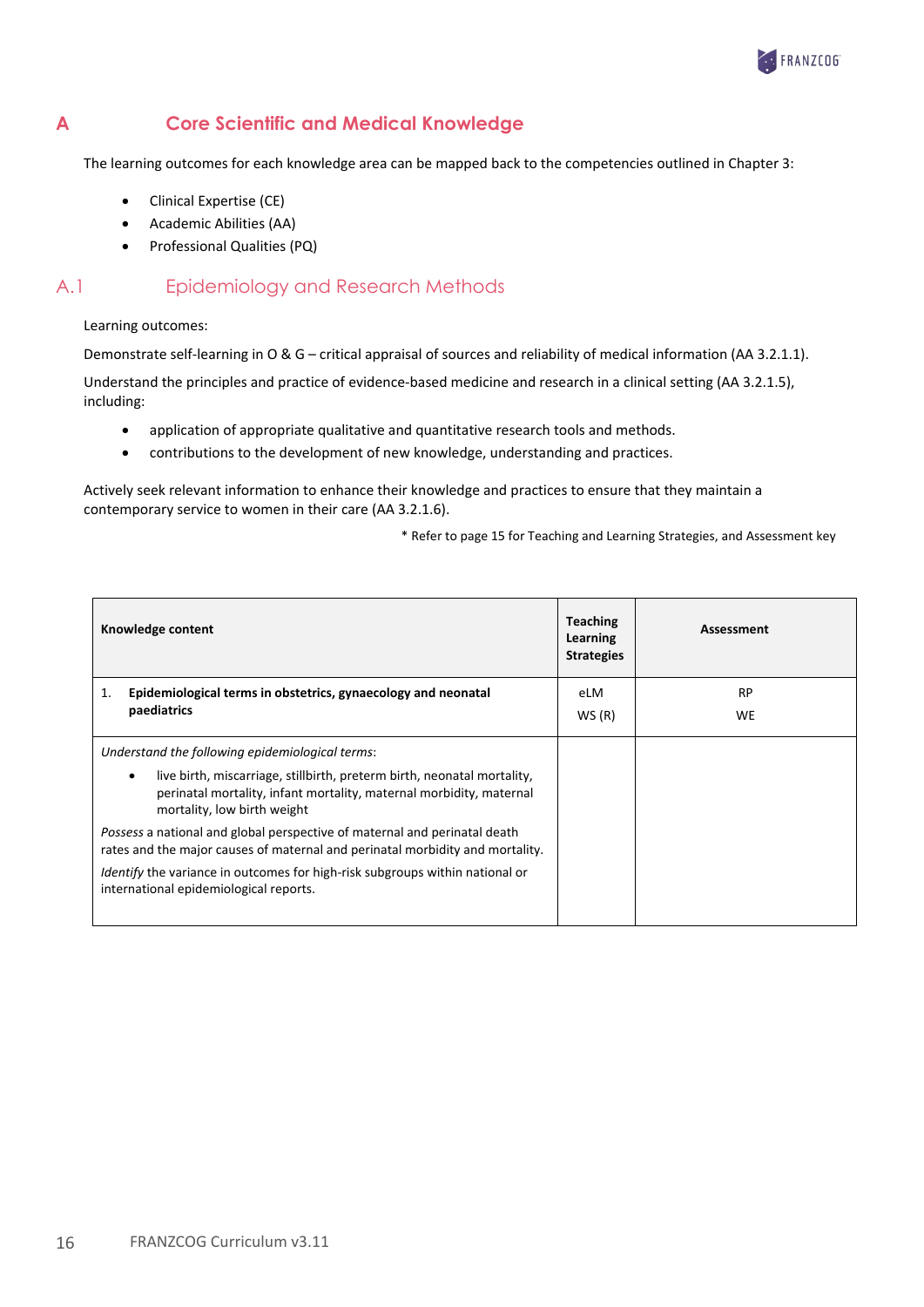

| Knowledge content |                                                                                                                                                  | <b>Teaching</b><br>Learning<br><b>Strategies</b> | Assessment |
|-------------------|--------------------------------------------------------------------------------------------------------------------------------------------------|--------------------------------------------------|------------|
| 2.                | <b>Biostatistics</b>                                                                                                                             | eLM                                              | <b>RP</b>  |
|                   | Understand statistical terms including:                                                                                                          | WS(R)                                            | WE         |
|                   | Quantitative variables (discrete and continuous)<br>$\bullet$                                                                                    |                                                  |            |
|                   | Qualitative variables (categorical)                                                                                                              |                                                  |            |
|                   | Understand summary statistics including:                                                                                                         |                                                  |            |
|                   | Measurements of central tendency: mean, median and mode<br>$\bullet$                                                                             |                                                  |            |
|                   | Symmetric (parametric) and asymmetric (non-parametric) frequency<br>distributions                                                                |                                                  |            |
|                   | Measures of dispersion or variability: range and standard deviation                                                                              |                                                  |            |
|                   | Standard error and confidence intervals                                                                                                          |                                                  |            |
|                   | Hypothesis testing and level of significance                                                                                                     |                                                  |            |
|                   | Know the different statistical tests used for data analysis                                                                                      |                                                  |            |
|                   | Continuous data: parametric unpaired (T-test) and paired (paired T-<br>test) and non-parametric unpaired (Mann-Whitney) and paired<br>(Wilcoxen) |                                                  |            |
|                   | Categorical data: unpaired (Chi-square) and paired (McNemar's)                                                                                   |                                                  |            |
|                   | Understand sample size calculation                                                                                                               |                                                  |            |
|                   | Measures of dispersion or variability: range and standard deviation<br>$\bullet$                                                                 |                                                  |            |
|                   | Standard error and confidence intervals<br>$\bullet$                                                                                             |                                                  |            |
|                   | Hypothesis testing and level of significance                                                                                                     |                                                  |            |
|                   | Know the different statistical tests used for data analysis                                                                                      |                                                  |            |
|                   | Continuous data: parametric unpaired (T-test) and paired (paired T-<br>test) and non-parametric unpaired (Mann-Whitney) and paired<br>(Wilcoxen) |                                                  |            |
|                   | Categorical data: unpaired (Chi-square) and paired (McNemar's)                                                                                   |                                                  |            |
|                   | Understand sample size calculation                                                                                                               | eLM                                              | <b>RP</b>  |
| 3.                | <b>Measurement of disease frequency</b>                                                                                                          | WS(R)                                            | WE         |
|                   | Understand and apply the following:                                                                                                              |                                                  |            |
|                   | Occurrence: prevalence, incidence, cumulative incidence (attack<br>rate)                                                                         |                                                  |            |
|                   | Comparison in different populations: incidence rates, age-specific                                                                               | eLM                                              | <b>RP</b>  |
|                   | rate                                                                                                                                             | WS(R)                                            | <b>WE</b>  |
|                   |                                                                                                                                                  |                                                  |            |
| 4.                | <b>Measurement of disease association</b>                                                                                                        |                                                  |            |
|                   | Understand and apply the following:                                                                                                              |                                                  |            |
|                   | Relative risk, odds ratio                                                                                                                        |                                                  |            |
|                   | Attributable risk (risk difference)                                                                                                              | eLM                                              | RP         |
|                   | Numbers needed to treat                                                                                                                          | WS(R)                                            | <b>WE</b>  |
|                   |                                                                                                                                                  |                                                  |            |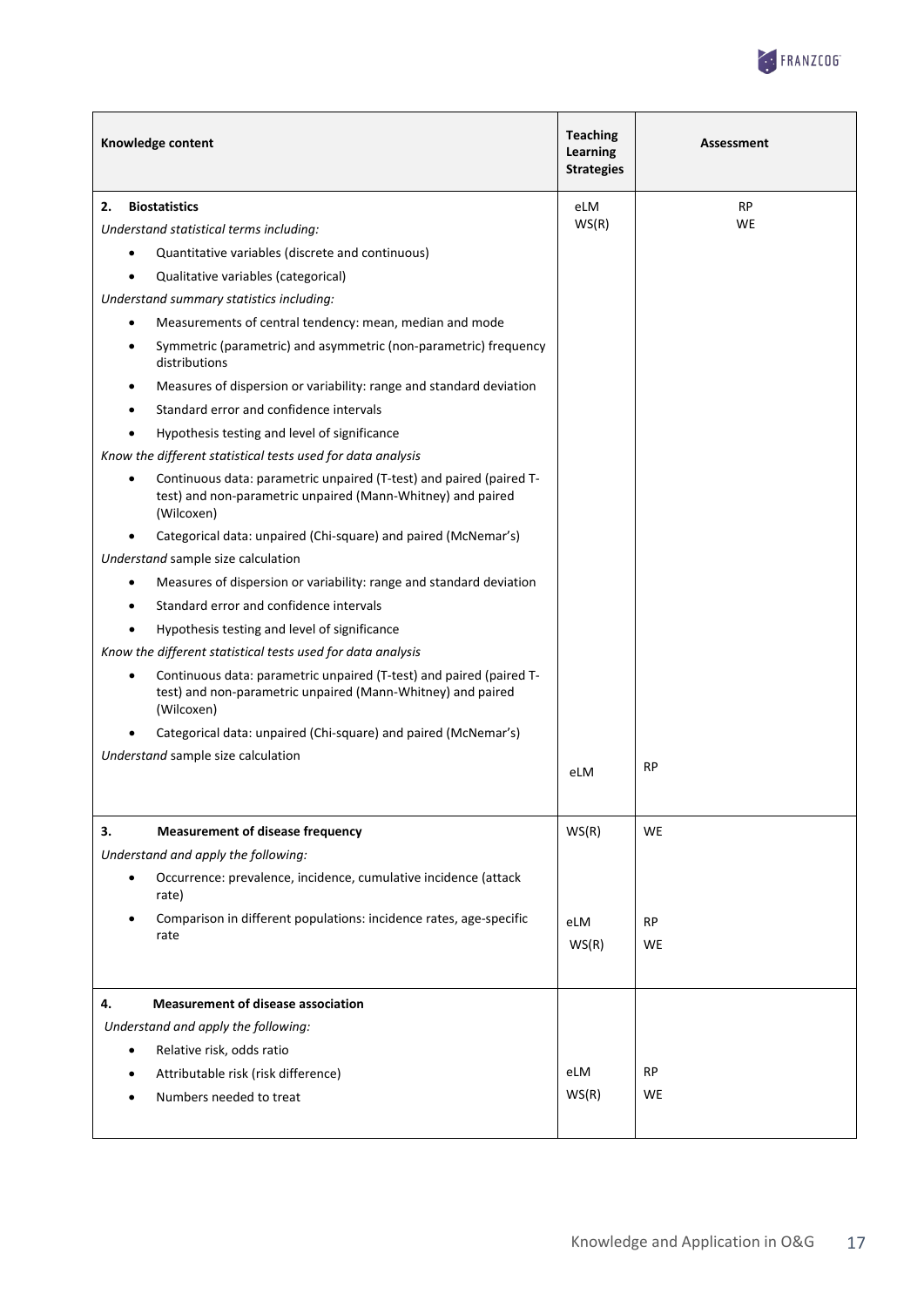

<span id="page-21-0"></span>

| Knowledge content                                                                                                                          |                           | <b>Assessment</b> |
|--------------------------------------------------------------------------------------------------------------------------------------------|---------------------------|-------------------|
| 5.<br>Critically appraise the literature and quality of evidence                                                                           | WS(R)                     | <b>WE</b>         |
| Search literature and data bases purposefully including:                                                                                   |                           |                   |
| Medline, Embase, Cochrane Database of Systematic Reviews<br>$\bullet$                                                                      |                           |                   |
| <b>RANZCOG Landmark Trials</b>                                                                                                             |                           |                   |
| Understand "study types" in relation to study objectives including:<br><b>Experimental: RCT</b>                                            |                           |                   |
| Observational: cohort, case-control, cross-sectional analytical<br>$\bullet$                                                               |                           |                   |
| Meta-analysis<br>٠                                                                                                                         |                           |                   |
| Know different levels of evidence                                                                                                          |                           |                   |
| Recognise and understand sources of bias affecting study outcomes re:                                                                      |                           |                   |
| Selection                                                                                                                                  |                           |                   |
| Measurement                                                                                                                                |                           |                   |
| Confounding                                                                                                                                |                           |                   |
| Interpret results meaningfully with consideration for:                                                                                     |                           |                   |
| Appropriate summary statistics used including confidence intervals                                                                         |                           |                   |
| Sample size                                                                                                                                |                           |                   |
| Know how to select and draw on clinical evidence to inform practice.                                                                       |                           |                   |
| 6 Other epidemiological terms<br>Understand and apply the following:<br>• Patterns of infection: endemicity, epidemicity and herd immunity | eLM<br><b>ST</b><br>WS(R) |                   |
| <b>7. Research Skills</b>                                                                                                                  |                           |                   |
| Be able to:                                                                                                                                |                           | <b>RP</b>         |
| Use electronic databases such as Medline and the Internet to<br>٠<br>conduct literature searches and to locate information.                | eLM<br><b>ST</b>          |                   |
| Use word processors, databases, spreadsheets and statistical<br>packages to produce statistical analyses and research papers.              | WS(R)                     |                   |
| Conduct a literature review.                                                                                                               |                           |                   |
| Develop an hypothesis to be tested.                                                                                                        |                           |                   |
| Choose an appropriate research methodology and design a research<br>study.                                                                 |                           |                   |
| Apply for ethics committee approval for a clinical or laboratory based<br>study.                                                           |                           |                   |
| Collect, collate and interpret data.                                                                                                       |                           |                   |
| Apply basic statistical analysis to clinical data.                                                                                         |                           |                   |
| Develop an outline structure for a research paper.                                                                                         |                           |                   |
| 8. Apply the developed outline to write a research paper.                                                                                  |                           |                   |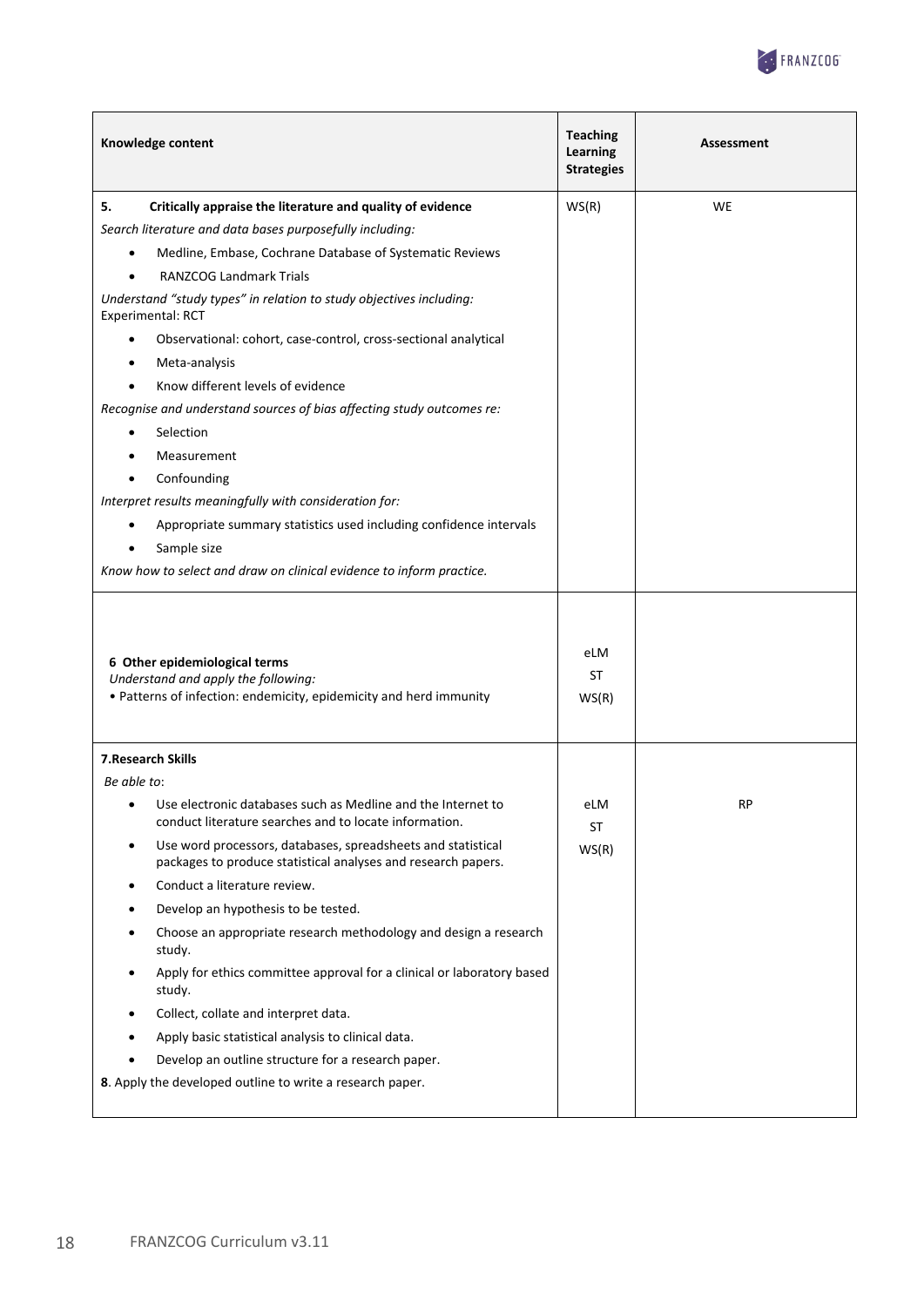

### A.2 Anatomy

Learning Outcomes:

Demonstrate knowledge and understanding of anatomy relevant to:

• the reproductive physiology and pathology relevant to women's health (AA 3.2.1.3)

| Knowledge content                                                                                                                                                                                                                                                                                                                                                                                                                                                                                                                                                                                                                                                                                                                                                                       | <b>Teaching &amp;</b><br>Learning<br><b>Strategies</b> | Assessment                               |
|-----------------------------------------------------------------------------------------------------------------------------------------------------------------------------------------------------------------------------------------------------------------------------------------------------------------------------------------------------------------------------------------------------------------------------------------------------------------------------------------------------------------------------------------------------------------------------------------------------------------------------------------------------------------------------------------------------------------------------------------------------------------------------------------|--------------------------------------------------------|------------------------------------------|
| Descriptive anatomy<br>Be able to describe the anatomy of:<br>Female bony pelvis<br>$\bullet$<br>Musculature of the pelvic floor<br>٠<br>Supports of the uterus and vagina<br>$\bullet$<br>Musculature of the anterior and lateral abdominal wall<br>Viscera of the pelvis<br>Vascularisation and innervation of the pelvis, the pelvic floor and associated<br>organs<br>Vascularisation and innervation of the anterior and lateral abdominal wall<br>٠<br>The lymphatic drainage of the genital tract<br>٠<br>External genitalia and perineum<br>Functional anatomy of the larynx and trachea pertaining to intubation<br>Breast (including anatomical changes during puberty and pregnancy)<br>Pituitary, thyroid and adrenal glands<br>Bladder, ureter and kidneys<br>Hypothalamus | WS(BSS)<br>eLM<br><b>ST</b><br><b>HEP</b><br>APSS(C)   | APSS(C)<br>WE<br>OE<br><b>TSR</b>        |
| Applied anatomy - pregnancy<br>Be able to describe:<br>Anatomic changes in the woman caused by normal physiologic adaptation (all<br>$\bullet$<br>organs), including those as visualised by ultrasonography<br>Anatomy of pregnant uterus of the first, second and third trimester and its<br>$\bullet$<br>relation to surrounding organs<br>Presenting fetal part and its relation with the birth canal<br>Anatomic changes during parturition<br>Anatomic changes during puerperium (including breast)                                                                                                                                                                                                                                                                                | eLM<br><b>ST</b><br><b>HEP</b><br>APSS(C)              | APSS(C)<br>WE<br><b>OE</b><br><b>TSR</b> |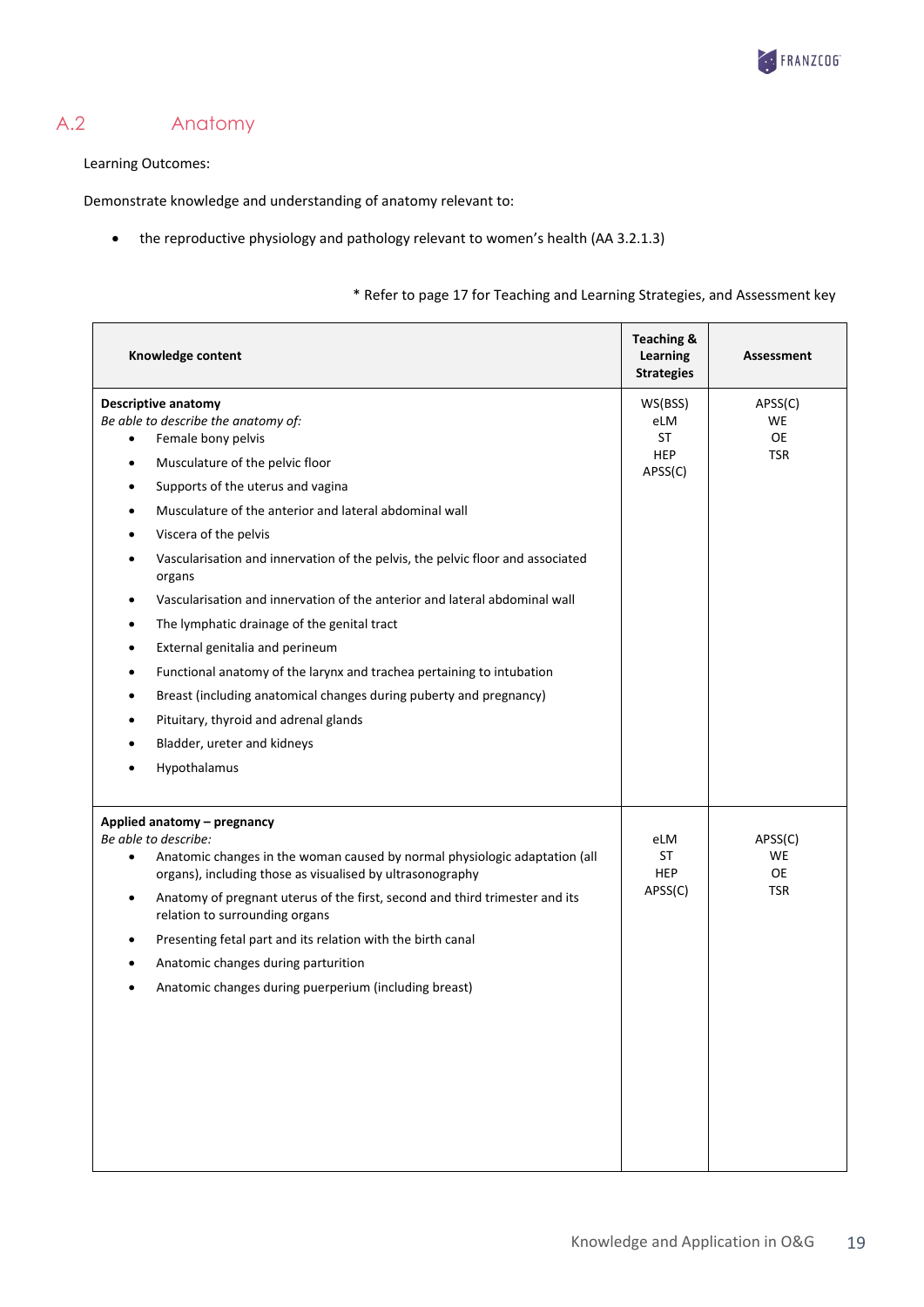

| Knowledge content                                                                                                                                                                                                                                                                                                                                                                                                                                                                                                                                                                                                                                                                                                                                                                                                                                                                       | <b>Teaching &amp;</b><br>Learning<br><b>Strategies</b> | Assessment                                          |
|-----------------------------------------------------------------------------------------------------------------------------------------------------------------------------------------------------------------------------------------------------------------------------------------------------------------------------------------------------------------------------------------------------------------------------------------------------------------------------------------------------------------------------------------------------------------------------------------------------------------------------------------------------------------------------------------------------------------------------------------------------------------------------------------------------------------------------------------------------------------------------------------|--------------------------------------------------------|-----------------------------------------------------|
| Applied anatomy - surgery<br>Be able to describe:<br>Anatomic relationship between reproductive organs and other viscera of the<br>pelvis, including the impact of such relationships on surgical planes<br>Gross anatomic appearance of:<br>- common Mullerian abnormalities<br>- disorders of sexual differentiation<br>Findings (gross anatomy, histology, medical imaging) of:<br>common gynaecological malignant conditions such as cervical carcinoma,<br>endometrial adenocarcinoma and ovarian carcinoma<br>infectious diseases involving the genital tract, including sexually<br>$\bullet$<br>transmitted diseases<br>common benign gynaecological conditions, such as myoma, ovarian cyst,<br>ectopic pregnancy and endometriosis<br>common conditions of the vaginal walls, such as in genital prolapse<br>pathological conditions and dermatoses of the vulva and perineum | eLM<br><b>ST</b><br>HEP WS(AC)                         | <b>APSS</b><br><b>WE</b><br><b>OE</b><br><b>TSR</b> |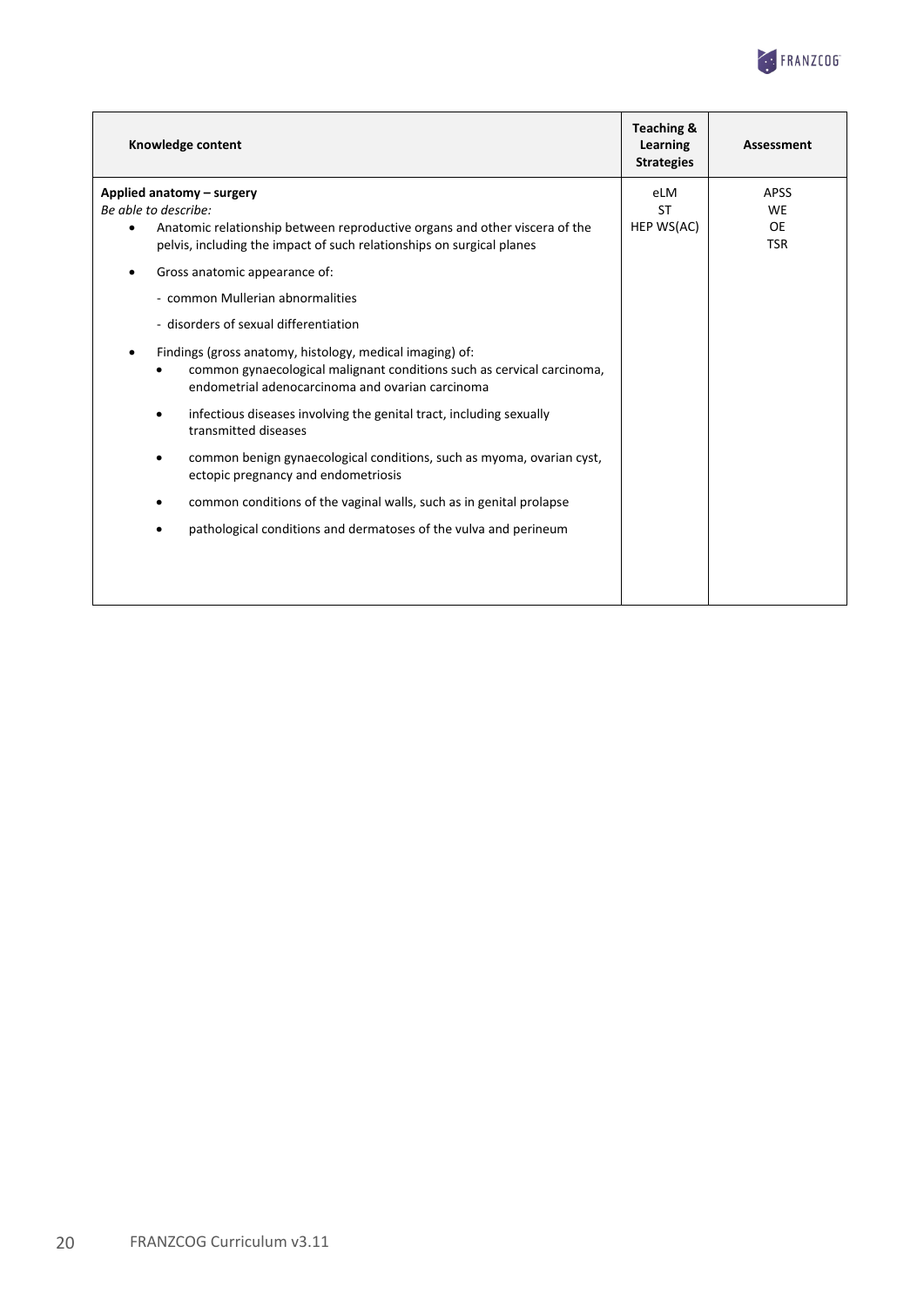

# <span id="page-24-0"></span>A.3 Placental Fetal and Early Neonatal Physiology

#### Learning Outcomes:

Demonstrate knowledge and understanding of:

• physiology associated with normal growth and development of the placenta, fetus and neonate and deviations from this (AA 3.2.1.3)

| Knowledge content                                                                                                        | <b>Teaching &amp;</b><br>Learning<br><b>Strategies</b> | Assessment              |
|--------------------------------------------------------------------------------------------------------------------------|--------------------------------------------------------|-------------------------|
| <b>Fetal physiology</b><br>1.                                                                                            |                                                        |                         |
| Be aware of barriers to the study of fetal physiology                                                                    | eLM                                                    | <b>WE</b>               |
| Describe normal fetal weights and measures, including the change in fetal indices with<br>advancing gestation.           | <b>ST</b><br><b>HEP</b><br>WS(FSEP)                    | 0E<br><b>TSR</b>        |
| Be able to describe:                                                                                                     |                                                        |                         |
| The process of fertilisation<br>$\bullet$                                                                                |                                                        |                         |
| Factors thought to interrupt fertilisation such as failure of blastocyst to 'hatch'                                      |                                                        |                         |
| Embryologic development of a singleton pregnancy and how this is visualised on<br>$\bullet$<br>ultrasound                |                                                        |                         |
| Formation of the neural tube including neural tube defects<br>$\bullet$                                                  |                                                        |                         |
| Organogenesis, in particular fetal circulation and pulmonary maturation                                                  |                                                        |                         |
| Development of genital organs<br>$\bullet$                                                                               |                                                        |                         |
| Defects of gender differentiation                                                                                        |                                                        |                         |
| Normal process of embryologic development of multiple pregnancy and how<br>$\bullet$<br>this is visualised on ultrasound |                                                        |                         |
| Factors influencing normal fetal growth<br>$\bullet$                                                                     |                                                        |                         |
| Endocrine regulation of fetal growth<br>$\bullet$                                                                        |                                                        |                         |
| Normal patterns of fetal activity, including fetal movements and fetal breathing<br>٠<br>movements                       |                                                        |                         |
| Fetal acid-base physiology, and oxygen and carbon dioxide transport                                                      |                                                        |                         |
| Fetal response to stress                                                                                                 |                                                        |                         |
| Fetal hypoxia                                                                                                            |                                                        |                         |
| <b>Placental physiology</b><br>2.                                                                                        |                                                        |                         |
| Understand:                                                                                                              | eLM                                                    | <b>WE</b>               |
| The development of the placenta<br>$\bullet$                                                                             | ST<br><b>HEP</b>                                       | <b>OE</b><br><b>TSR</b> |
| Placental control of fetal metabolism                                                                                    | WS(FSEP)                                               |                         |
| Nutrient transfer                                                                                                        |                                                        |                         |
| Maternal nutrient consumption                                                                                            |                                                        |                         |
| Be able to describe:                                                                                                     |                                                        |                         |
| The formation of amniotic fluid, its composition and regulation                                                          |                                                        |                         |
| Placental transfer including rates and types of exchange                                                                 |                                                        |                         |
|                                                                                                                          |                                                        |                         |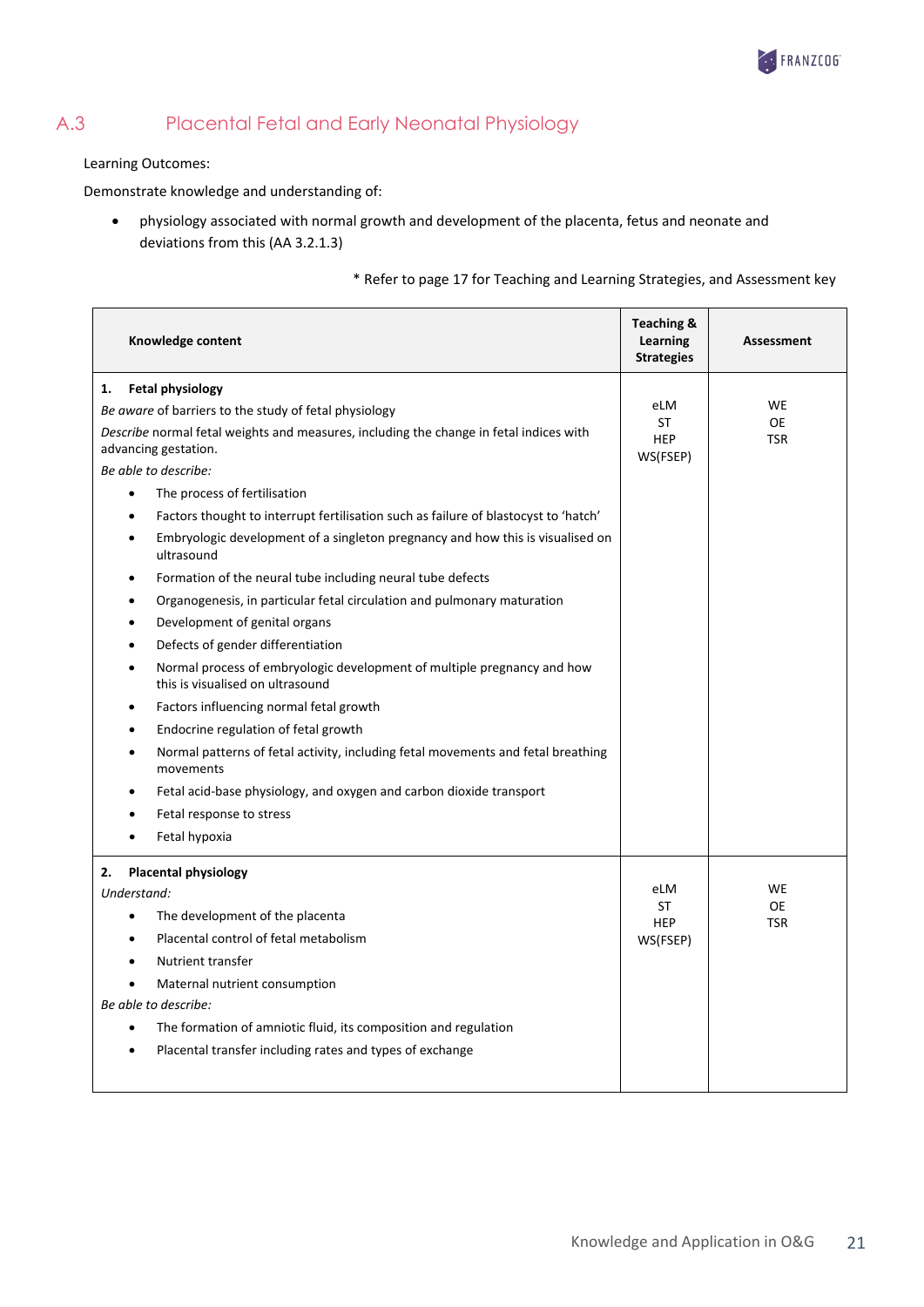

<span id="page-25-0"></span>

| Knowledge content                                                                                                                                                                                                                             |                                            | Assessment                           |
|-----------------------------------------------------------------------------------------------------------------------------------------------------------------------------------------------------------------------------------------------|--------------------------------------------|--------------------------------------|
| <b>Neonatal physiology</b><br>Understand physiological responses and changes to birth including:<br>Initiation of respiration<br>$\bullet$<br>Heart rate and circulation<br>٠<br>Thermoregulation<br>$\bullet$<br>Barometric homeostasis<br>٠ | eLM<br><b>ST</b><br><b>HEP</b><br>WS(FSEP) | <b>WE</b><br><b>OE</b><br><b>TSR</b> |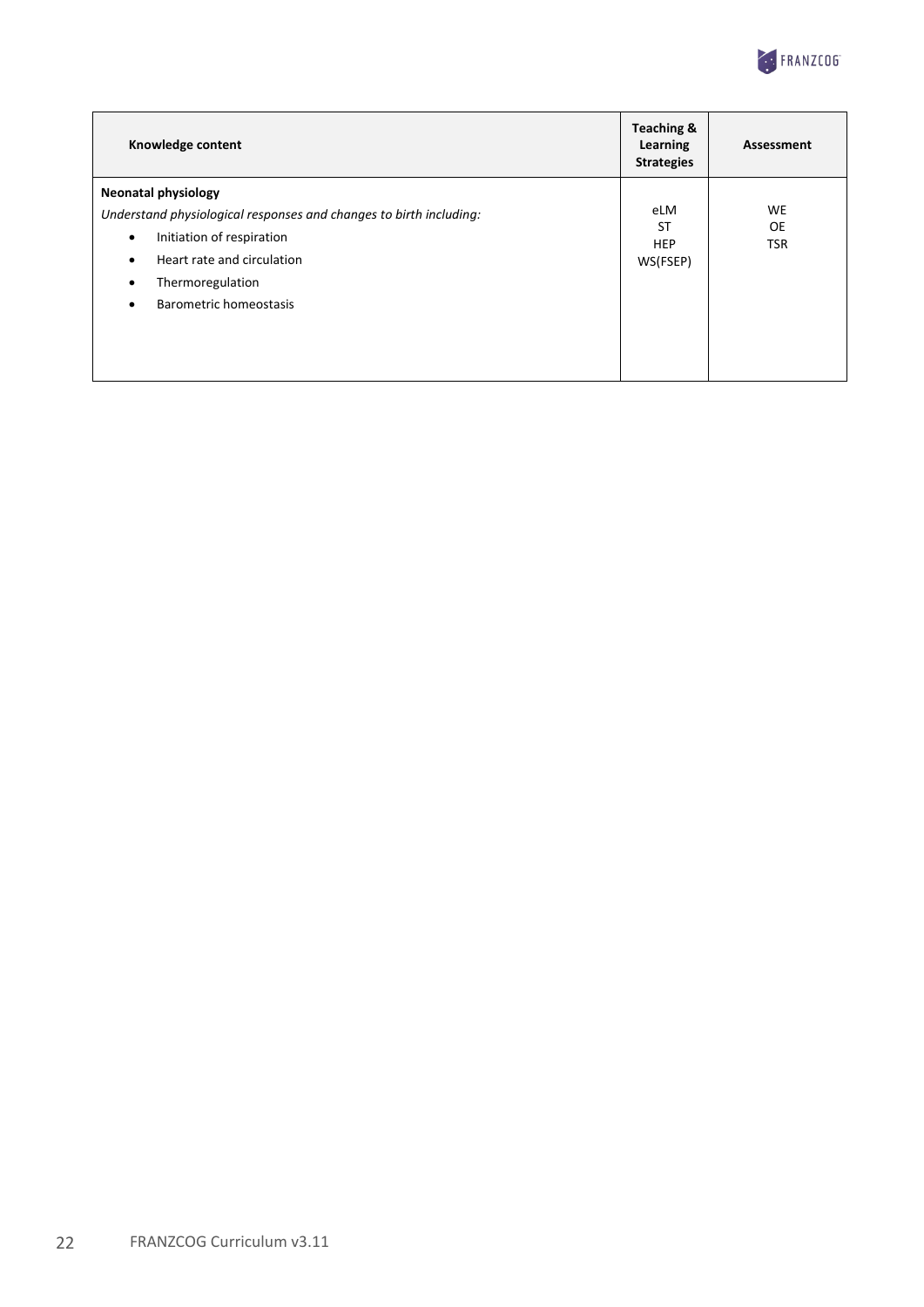

## A.4 Reproductive Physiology and Endocrinology

Learning Outcomes:

Demonstrate knowledge and understanding of:

• the reproductive physiology and endocrinology relevant to women's health (AA 3.2.1.3)

| Knowledge content                                                                                      | <b>Teaching &amp;</b><br>Learning<br><b>Strategies</b> | <b>Assessment</b>       |
|--------------------------------------------------------------------------------------------------------|--------------------------------------------------------|-------------------------|
| 1.Pre-pubertal physiology                                                                              |                                                        | WE<br><b>OE</b>         |
| Be able to understand and describe the pre-pubertal reproductive endocrine and<br>physiological status |                                                        | <b>TSR</b>              |
| 2.<br>Peri-pubertal physiology                                                                         | eLM                                                    | WE                      |
| Be able to understand and describe:                                                                    | ST<br><b>HEP</b>                                       | 0E<br><b>TSR</b>        |
| Hormonal changes leading to onset of menarche                                                          |                                                        |                         |
| Gonadostat hypothesis<br>$\bullet$                                                                     |                                                        |                         |
| Central maturational role of the CNS hypothesis                                                        |                                                        |                         |
| Hormone feedback loops                                                                                 |                                                        |                         |
| Physiological and anatomical changes during puberty                                                    |                                                        |                         |
| Breast development                                                                                     |                                                        |                         |
| Age at onset of menarche                                                                               |                                                        |                         |
| Physiology of the reproductive years<br>3.                                                             | eLM                                                    | <b>WE</b>               |
| Be able to understand and describe:                                                                    | ST<br><b>HEP</b>                                       | <b>OE</b><br><b>TSR</b> |
| Oogenesis and spermatogenesis<br>$\bullet$                                                             |                                                        |                         |
| Physiological changes that occur in men and women during intercourse                                   |                                                        |                         |
| Physiological and hormonal changes and their interaction during phases of the<br>menstrual cycle       |                                                        |                         |
| Cervical mucus changes during the menstrual cycle                                                      |                                                        |                         |
| Normal follicular atresia                                                                              |                                                        |                         |
| Fimbrial capture and tubal function                                                                    |                                                        |                         |
| Testicular function, ejaculation and sperm function<br>٠                                               |                                                        |                         |
| The role of pH in conception                                                                           |                                                        |                         |
| Endocrine function of the placenta                                                                     |                                                        |                         |
| The steroidogenesis, structure, transport, modulation, mode of action and<br>metabolic effects of:     |                                                        |                         |
| - Oestrogens                                                                                           |                                                        |                         |
| - Progestogens                                                                                         |                                                        |                         |
| - Androgens                                                                                            |                                                        |                         |
| - Corticosteroids                                                                                      |                                                        |                         |
| The thyroid gland including:                                                                           |                                                        |                         |
| - Basic physiology of the thyroid gland                                                                |                                                        |                         |
| - Secretion of thyroid hormones                                                                        |                                                        |                         |
| - Action of thyroid hormones                                                                           |                                                        |                         |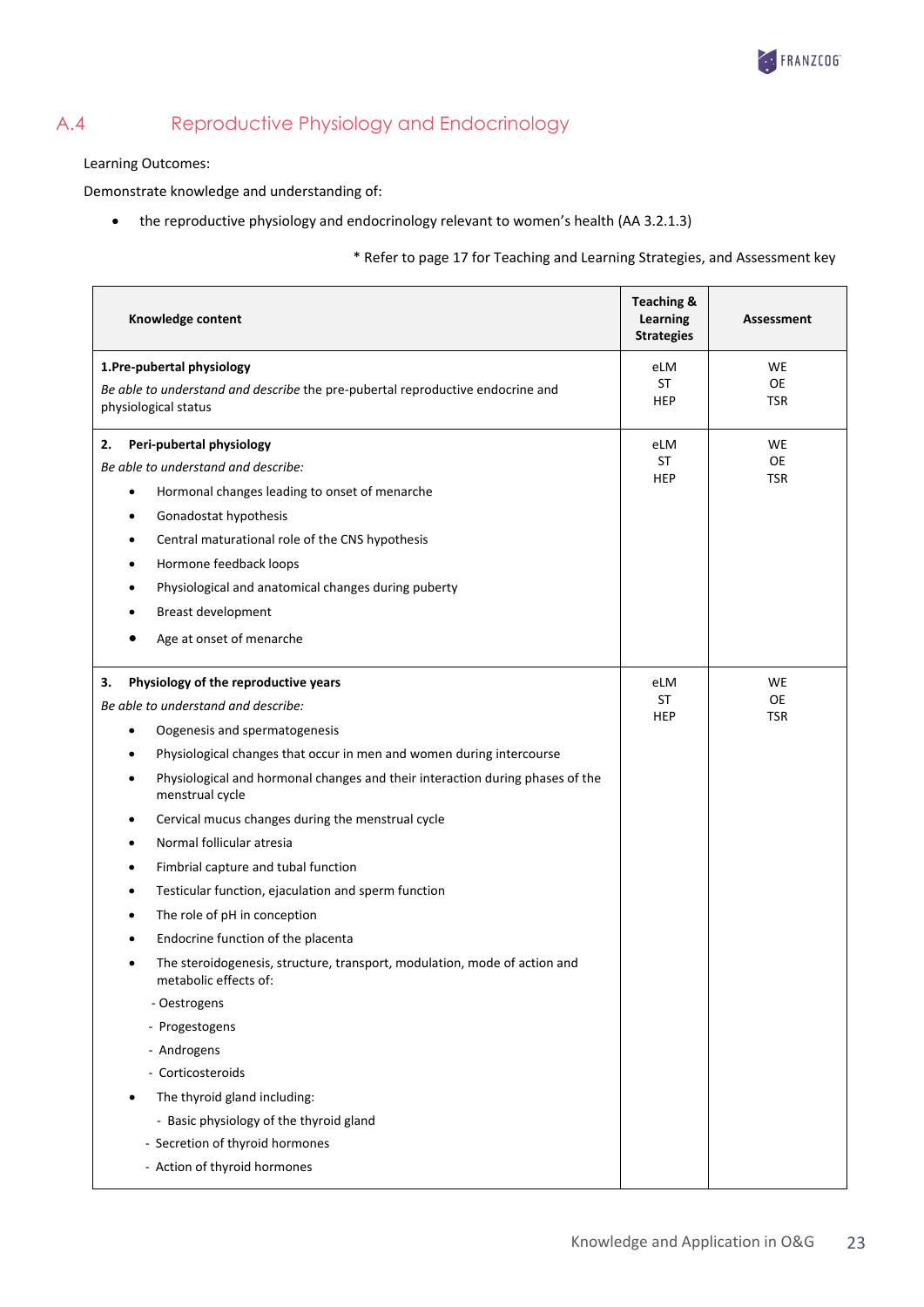

| Knowledge content                                                                   | <b>Teaching &amp;</b><br>Learning<br><b>Strategies</b> | Assessment       |
|-------------------------------------------------------------------------------------|--------------------------------------------------------|------------------|
| - Modification of thyroid function during pregnancy                                 |                                                        |                  |
| - Thyroid activity in labour                                                        |                                                        |                  |
| The hypothalamus and the pituitary gland including:                                 |                                                        |                  |
| - Anatomy and basic physiology of the hypothalamus                                  |                                                        |                  |
| - Hypothalmic coordination of endocrine and neural control                          |                                                        |                  |
| - Control of pituitary hormone secretion                                            |                                                        |                  |
| - Function of the pituitary in pregnancy                                            |                                                        |                  |
| - Hypothalamo-pituitary-adrenal axis                                                |                                                        |                  |
| - Pituitary hormones, their synthesis, function and mode of action                  |                                                        |                  |
| Physiological changes occurring during pregnancy, labour and the<br>4.              | eLM                                                    | WE               |
| puerperium/lactation                                                                | <b>ST</b><br><b>HEP</b>                                | OE<br><b>TSR</b> |
| Be able to understand and describe:                                                 |                                                        |                  |
| Very early changes to cardiovascular physiology                                     |                                                        |                  |
| Changes to the respiratory system                                                   |                                                        |                  |
| Changes to the cardiovascular system                                                |                                                        |                  |
| Changes to the haematological system                                                |                                                        |                  |
| Changes to the breast during pregnancy and lactation                                |                                                        |                  |
| Metabolic and endocrine (especially adrenal and thyroid) changes                    |                                                        |                  |
| Changes to the alimentary, renal and urinary system                                 |                                                        |                  |
| Changes to the genital system                                                       |                                                        |                  |
| The physiology and endocrinology of menopause<br>5.                                 |                                                        |                  |
| Be able to understand and describe:                                                 |                                                        |                  |
| The origin of post-menopausal oestrogen<br>$\bullet$                                |                                                        |                  |
| Normal age range of onset                                                           | eLM<br>ST                                              | WE<br>OE         |
| The physiology behind asomotor symptoms                                             | <b>HEP</b>                                             | <b>TSR</b>       |
| Effects on the central nervous system                                               |                                                        |                  |
| Atrophic changes to genital organs                                                  |                                                        |                  |
| Demineralisation of bone                                                            |                                                        |                  |
| Osteoporosis                                                                        |                                                        |                  |
| Hormonal changes and their emotional effects                                        |                                                        |                  |
| Principles of hormone replacement therapy and role of oestrogen and<br>progesterone |                                                        |                  |
| Changes to the adrenal cortex and medulla, and the thyroid gland                    |                                                        |                  |
| Premature menopause                                                                 |                                                        |                  |
| The effect at cellular level of radiation therapy and chemotherapy                  |                                                        |                  |
| The metabolic changes that occur in patients with malignancies                      |                                                        |                  |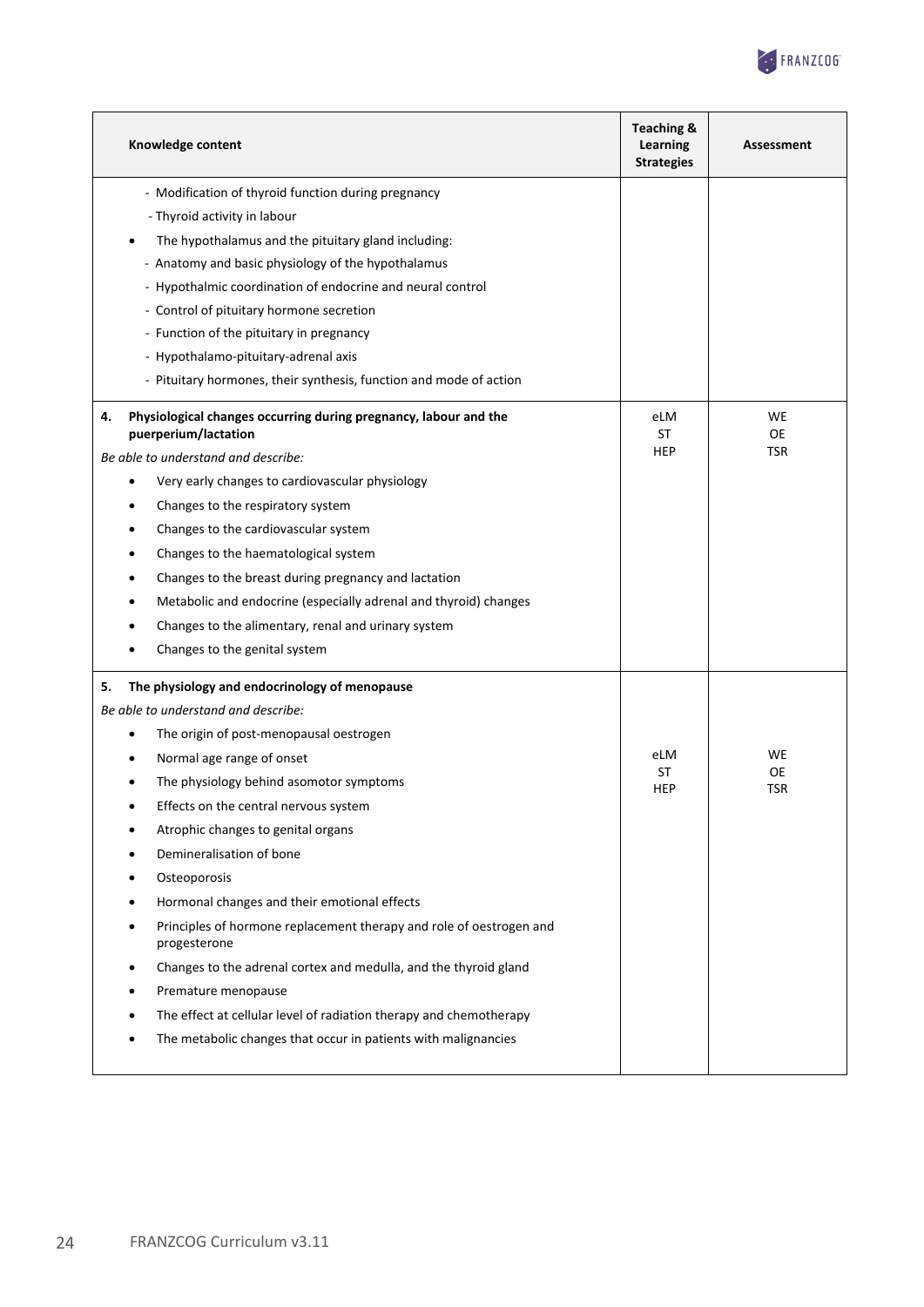

<span id="page-28-0"></span>

| Knowledge content                   | <b>Teaching &amp;</b><br>Learning<br><b>Strategies</b> | Assessment |
|-------------------------------------|--------------------------------------------------------|------------|
| Male reproductive physiology<br>6.  | eLM                                                    | <b>WE</b>  |
| Be able to understand and describe: | <b>ST</b>                                              | <b>OE</b>  |
| testicular function<br>$\bullet$    | <b>HEP</b>                                             | <b>TSR</b> |
| ejaculation<br>$\bullet$            |                                                        |            |
| sperm motility<br>٠                 |                                                        |            |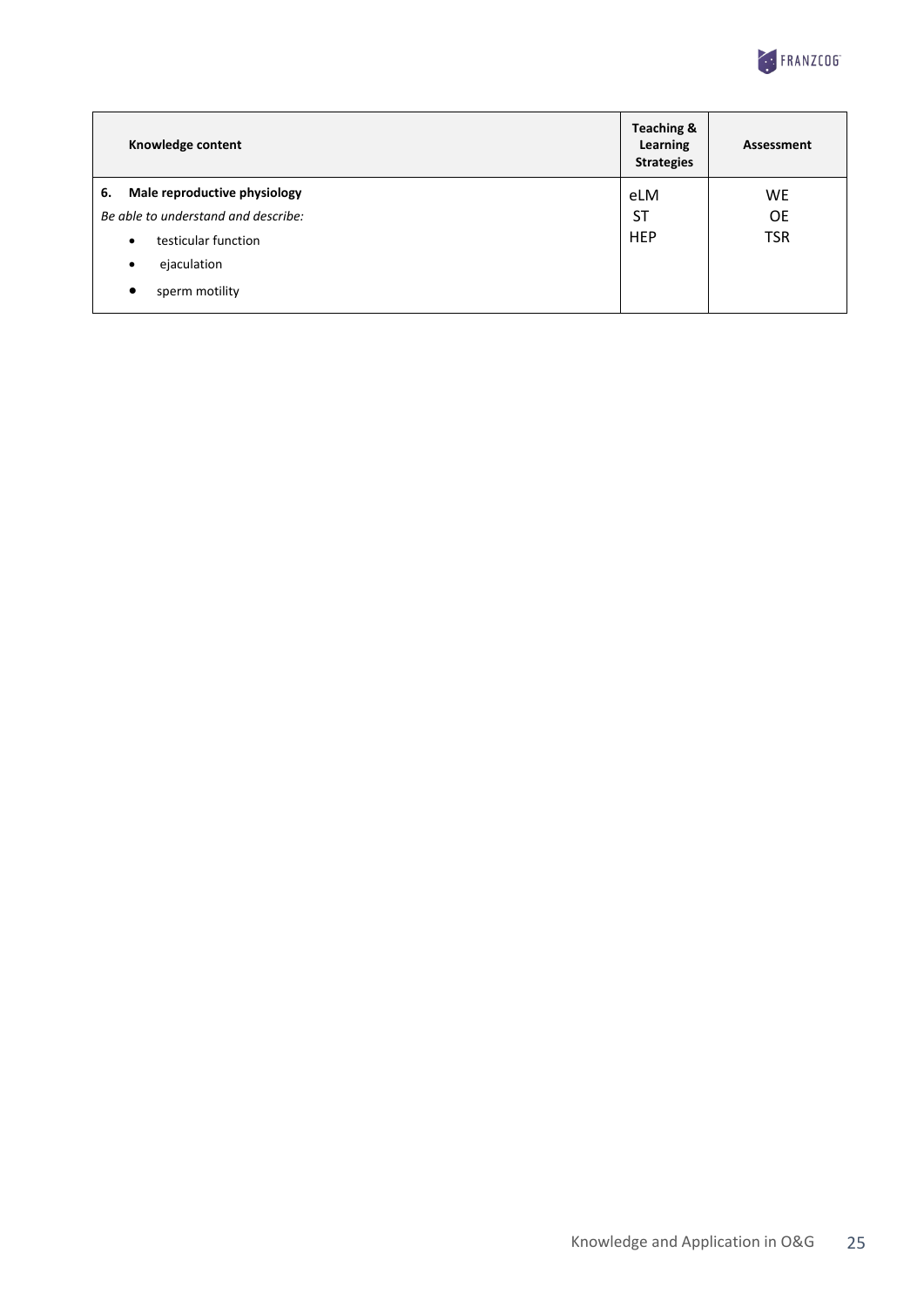

### A.5 Genetics

Learning Outcomes:

Demonstrate knowledge and understanding of genetics relevant to (AA 3.2.1.3):

- the reproductive physiology and pathology relevant to women's health
- normal growth and development of the fetus and neonate and deviations from this

| Knowledge content                                                                                                                                                                                                                                                                                                                              | <b>Teaching &amp;</b><br>Learning<br><b>Strategies</b> | Assessment                    |  |
|------------------------------------------------------------------------------------------------------------------------------------------------------------------------------------------------------------------------------------------------------------------------------------------------------------------------------------------------|--------------------------------------------------------|-------------------------------|--|
| <b>DNA</b><br>1.                                                                                                                                                                                                                                                                                                                               |                                                        |                               |  |
| Have a basic understanding of:                                                                                                                                                                                                                                                                                                                 | eLM                                                    | WE                            |  |
| The structure and function of DNA the process of mitosis and meiotic<br>segregation of chromosomes<br>Describe                                                                                                                                                                                                                                 |                                                        | OE<br><b>TSR</b>              |  |
| the nature, fertility implications and risks associated with aneuploidy,<br>$\bullet$<br>chromosomal translocations, duplications and deletions<br>Be familiar with:<br>The fetal and postnatal phenotype associated with trisomy 21, trisomy 18,<br>trisomy 13, monosomy, X (Turner syndrome), sex chromosomes, aneuploidies<br>and triploidy |                                                        | <b>APSS</b>                   |  |
|                                                                                                                                                                                                                                                                                                                                                | eLM                                                    | WE<br><b>OE</b><br><b>TSR</b> |  |
| Heritability<br>2.                                                                                                                                                                                                                                                                                                                             |                                                        |                               |  |
| Understand the common patterns of inheritance, the associated risks of transmission or<br>recurrence and common conditions of each type:                                                                                                                                                                                                       |                                                        | WE<br><b>OE</b>               |  |
| Autosomal dominant inheritance; for example Marfan syndrome<br>$\bullet$<br>Autosomal recessive inheritance; for example, thalassemia, cystic fibrosis<br>X-linked inheritance; for example Fragile X                                                                                                                                          | HEP                                                    | <b>TSR</b>                    |  |
| <b>Screening and Diagnosis</b><br>3.                                                                                                                                                                                                                                                                                                           |                                                        |                               |  |
| Understand the principles, techniques of, and indications for prenatal screening, including:                                                                                                                                                                                                                                                   |                                                        |                               |  |
| First and second trimester screening for trisomy 21, 18 and 13, and neural tube<br>٠<br>defects                                                                                                                                                                                                                                                |                                                        |                               |  |
| Free fetal DNA assessment of fetal conditions                                                                                                                                                                                                                                                                                                  |                                                        |                               |  |
| The use of ultrasound and another non-invasive methods for<br>screening/diagnosis for trisomies 21, 18 and 13                                                                                                                                                                                                                                  |                                                        |                               |  |
| Cystic fibrosis screening                                                                                                                                                                                                                                                                                                                      |                                                        |                               |  |
| Haemoglobinopathies screening                                                                                                                                                                                                                                                                                                                  |                                                        |                               |  |
| Understand the principles and indications for prenatal diagnosis, including:                                                                                                                                                                                                                                                                   |                                                        |                               |  |
| Sampling (chorionic villus sampling and amniocentesis) and the risks of<br>pregnancy loss                                                                                                                                                                                                                                                      |                                                        |                               |  |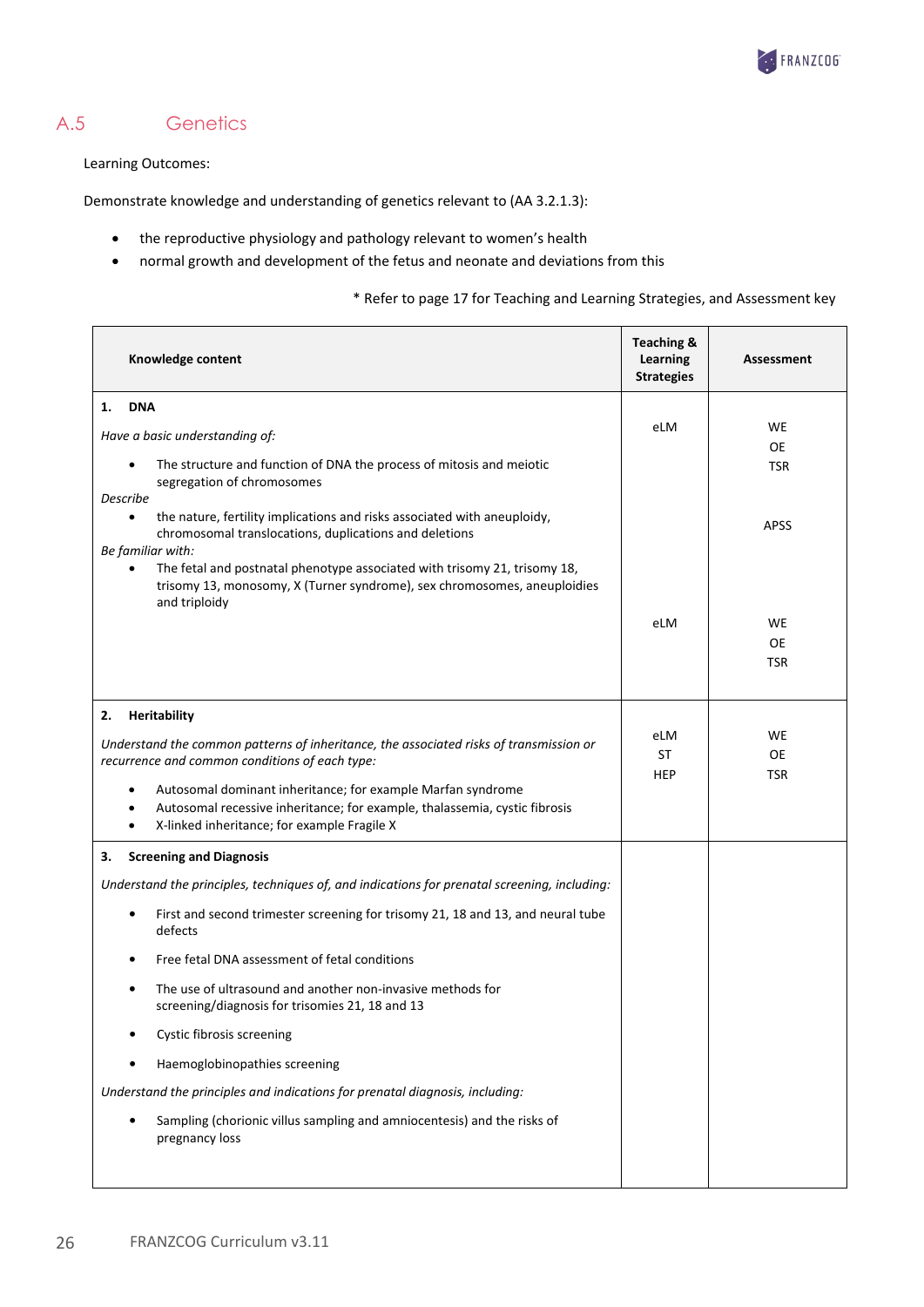

<span id="page-30-0"></span>

| Knowledge content                                                                                    | <b>Teaching &amp;</b><br>Learning<br><b>Strategies</b> | Assessment      |
|------------------------------------------------------------------------------------------------------|--------------------------------------------------------|-----------------|
| Have a basic understanding of the information obtained with prenatal diagnostic testing<br>from:     | eLM<br><b>ST</b>                                       | WE<br><b>OE</b> |
| Fluorescent in-situ hybridisation (FISH), standard karyotyping by g-banding,<br>microarray analysis  | <b>HEP</b>                                             | <b>TSR</b>      |
| Understand the principles and indications for pre-implantation genetic diagnosis,<br>including:      |                                                        |                 |
| PGD for chromosomal or single gene disorders                                                         |                                                        |                 |
| Understand the principles and methodology for newborn screening for genetic conditions<br>including: |                                                        |                 |
| Common conditions tested in Australia and New Zealand                                                |                                                        |                 |
| <b>Cancer genetics</b><br>4.                                                                         |                                                        |                 |
| Have a basic understanding of                                                                        |                                                        |                 |
| Inherited breast and ovarian cancer syndromes                                                        |                                                        |                 |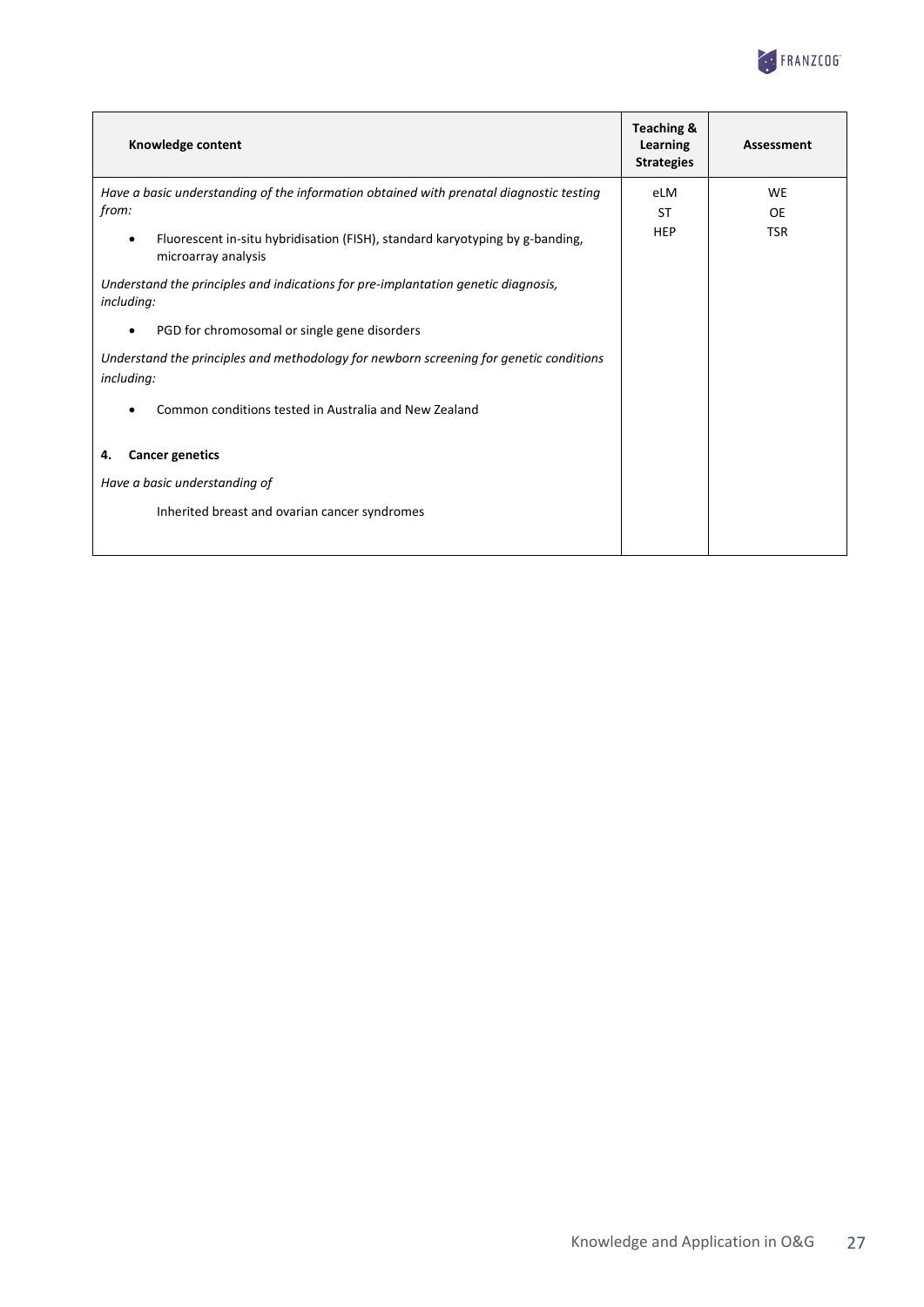

# A.6 Pharmacology and Therapeutics

#### Learning Outcomes:

Demonstrate knowledge and understanding of pharmacology and therapeutics relevant to (AA 3.2.1.3):

- the reproductive physiology and pathology relevant to women's health
- normal growth and development of the fetus and neonate and deviations from this

| Knowledge content                                                                                                                                                                                                                                                                                                                                                                                                              | <b>Teaching &amp;</b><br>Learning<br><b>Strategies</b>    | <b>Assessment</b>                                                      |
|--------------------------------------------------------------------------------------------------------------------------------------------------------------------------------------------------------------------------------------------------------------------------------------------------------------------------------------------------------------------------------------------------------------------------------|-----------------------------------------------------------|------------------------------------------------------------------------|
| 1.<br>Drugs in pregnancy<br>Know:<br>the pharmacokinetics of pregnancy<br>$\bullet$<br>the principles of teratogenesis and other adverse drug effects<br>categories and adverse effects of pharmaceuticals in pregnancy (in Australia and<br>New Zealand as per current edition of 'Prescribing Medicines in Pregnancy')<br>the adverse effects of drugs used during breastfeeding<br>teratogenicity of non-prescription drugs | eLM<br><b>ST</b><br><b>HEP</b>                            | WE<br>0E<br><b>TSR</b>                                                 |
| Understand:<br>transplacental drug transfer<br>$\bullet$<br>the balance of adverse effects with clinical benefit for drugs used in pregnancy<br>and breastfeeding<br>the benefits and risks of nutritional supplements                                                                                                                                                                                                         | WE<br>OE<br><b>TSR</b>                                    | WE<br><b>OE</b><br><b>TSR</b>                                          |
| 2.<br>Pharmacology and therapeutics of specific agents commonly employed in<br>obstetrics and gynaecology<br>Understand the mechanisms of action of:<br>Gonadal steroids: contraception, hormone replacement, menstrual disorders<br>٠<br>Ovulation induction agents and drugs that affect the HPO axis<br>٠<br>Prostaglandins<br>Prostaglandin inhibitors<br>Progesterone receptor antagonists (mifepristone)                 | eLM<br>ST<br><b>HEP</b><br>eLM<br><b>ST</b><br><b>HEP</b> | <b>WE</b><br><b>OE</b><br><b>TSR</b><br>APSS<br>WE<br>OE<br><b>TSR</b> |
| Chemotherapeutic agents used in gynaecological malignancy<br>Magnesium Sulphate<br>3.<br>Radiotherapy<br>Know:<br>Principles of radioactivity<br>$\bullet$<br>Modes of administration: external beam, intracavity and radioisotope<br>Clinical uses                                                                                                                                                                            | eLM<br><b>ST</b><br><b>HEP</b>                            | <b>APSS</b><br>WE<br><b>OE</b><br><b>TSR</b>                           |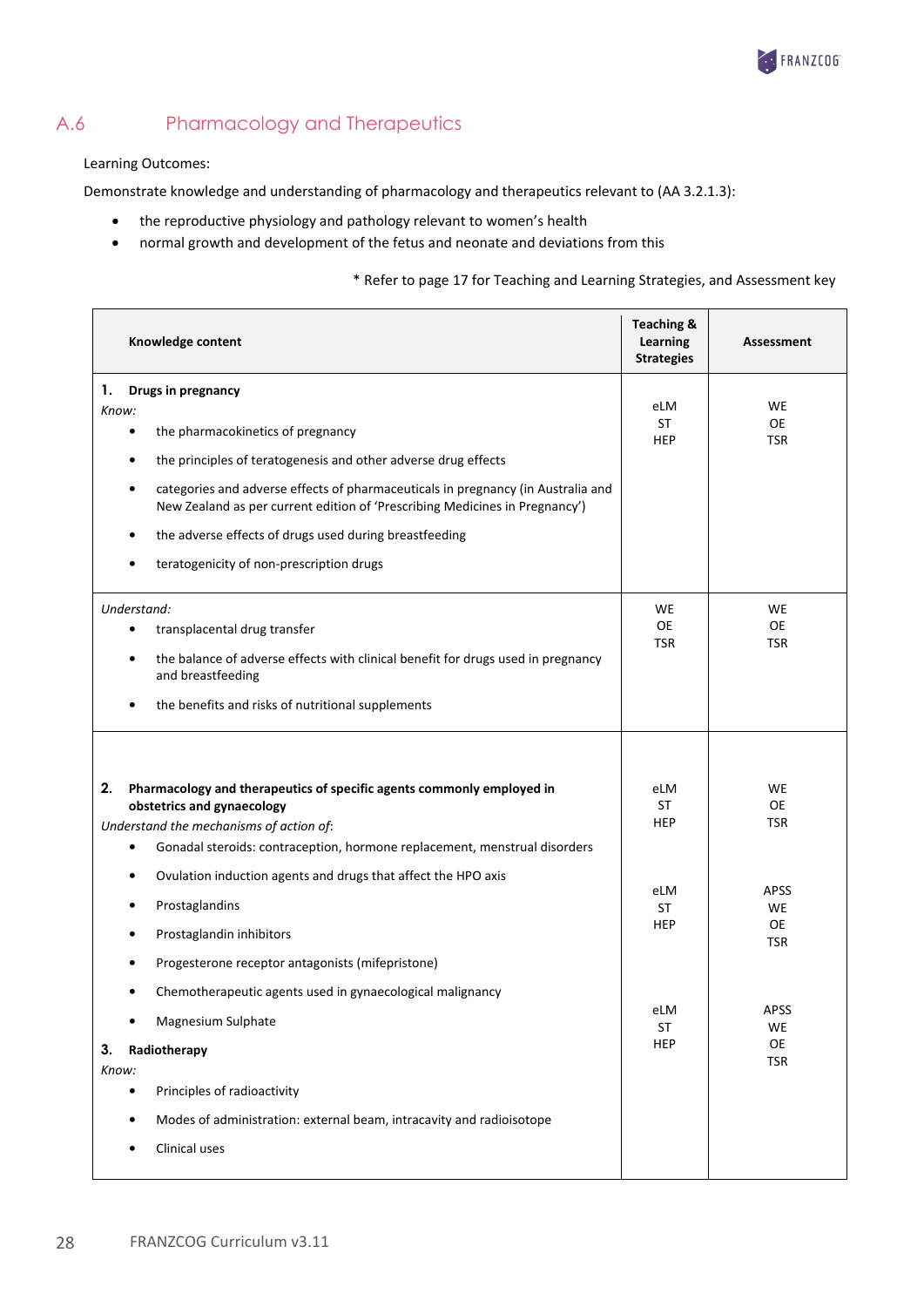

<span id="page-32-0"></span>

| Knowledge content                                        |                                                                                  | Teaching &<br>Learning<br><b>Strategies</b> | Assessment                                   |
|----------------------------------------------------------|----------------------------------------------------------------------------------|---------------------------------------------|----------------------------------------------|
| Adverse effects and safety issues                        |                                                                                  |                                             |                                              |
| Electrosurgery<br>4.<br>Know:<br>$\bullet$               | Principles of electro surgery and its practical implementation in gynaecological | eLM<br><b>ST</b><br><b>HEP</b>              | APSS<br><b>WE</b><br><b>OE</b><br><b>TSR</b> |
| surgery<br>٠                                             | Potential dangers associated with the use of laparoscopic electrosurgery         |                                             |                                              |
|                                                          | Potential adverse effects and safety issues relating to the use of diathermy     |                                             |                                              |
| Laser therapy<br>5.<br>Understand the basic concepts of: |                                                                                  |                                             |                                              |
| Medical applications of lasers<br>٠                      |                                                                                  |                                             |                                              |
| monochromacity                                           | Light emission and the properties of laser light: coherence, collimation,        |                                             |                                              |
| ٠                                                        | The effects of lasers on tissue and the relationship of temperature to effects   |                                             |                                              |
| Lasers                                                   | Clinical application and principles of CO2 lasers, Nd-YAG lasers, Green Light    |                                             |                                              |
| The adverse effects and safety issues relating to laser  |                                                                                  |                                             |                                              |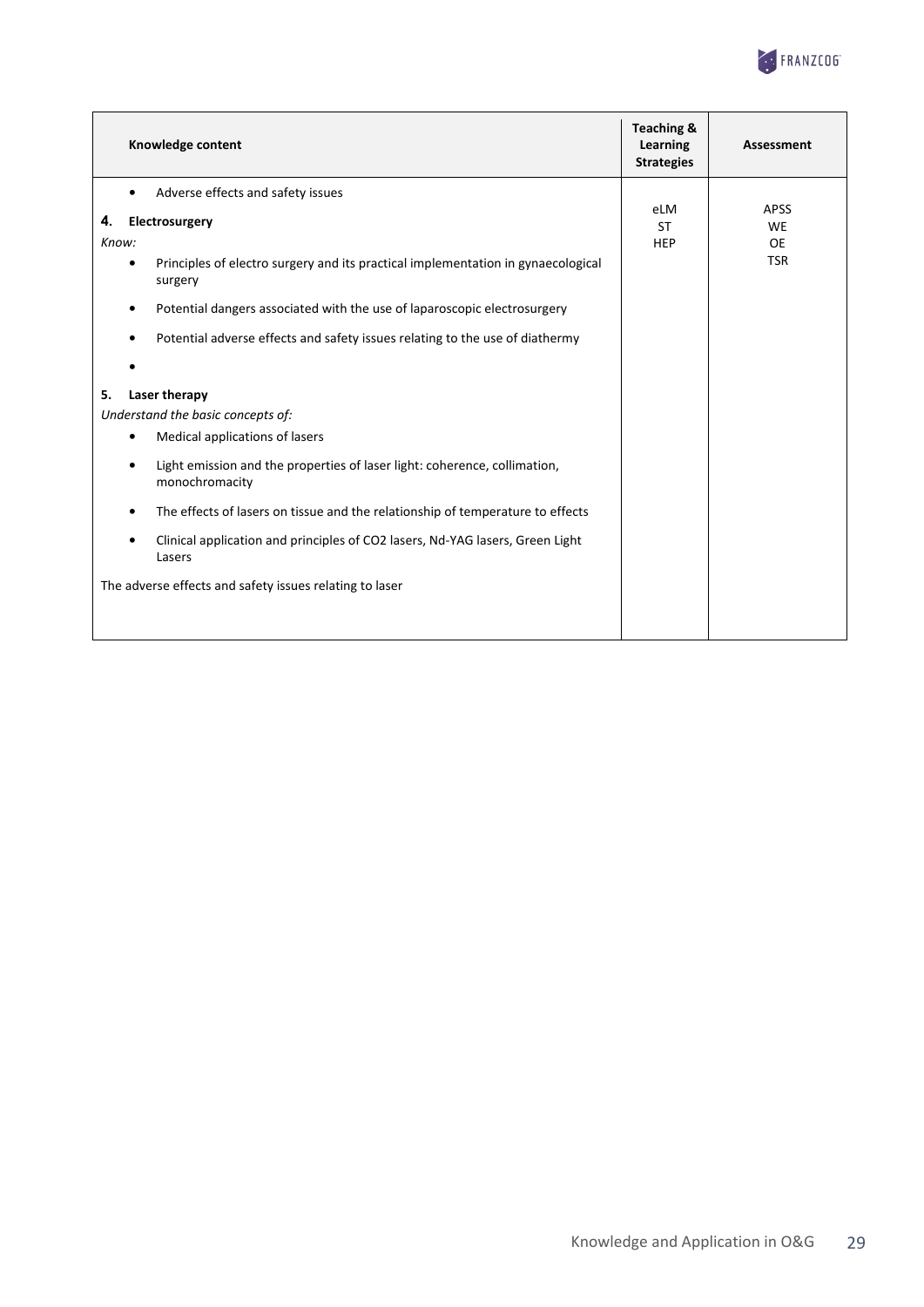

## A.7 Clinical Imaging

#### Learning Outcomes:

Demonstrate knowledge and understanding of clinical imaging relevant to (AA 3.2.1.3):

- the reproductive physiology and pathology relevant to women's health
- normal growth and development of the fetus and neonate and deviations from this

|    | Knowledge content                                                                                                                                              | <b>Teaching &amp;</b><br>Learning<br><b>Strategies</b> | <b>Assessment</b>  |
|----|----------------------------------------------------------------------------------------------------------------------------------------------------------------|--------------------------------------------------------|--------------------|
|    | Demonstrate knowledge and understanding of:                                                                                                                    |                                                        |                    |
| 1. | <b>Ultrasound</b>                                                                                                                                              | eLM<br>WS(U)                                           | <b>APSS</b><br>LB. |
|    | Clinically relevant aspects of the physics of diagnostic ultrasound                                                                                            | ST<br><b>HEP</b>                                       | WE<br>OE           |
|    | The clinical applications (indications, limitations) of ultrasound<br>٠                                                                                        |                                                        | <b>TS</b>          |
|    | The criteria for diagnosing early pregnancy loss and uncertain viability                                                                                       |                                                        |                    |
|    | The distinguishing features of early intrauterine pregnancy, miscarriage and<br>$\bullet$<br>ectopic pregnancy                                                 |                                                        |                    |
|    | The common appearances of a corpus luteum in the context of early pregnancy<br>$\bullet$<br>assessment                                                         |                                                        |                    |
|    | Dating the pregnancy - crown rump length (CRL), biparietal diameter (BDP)<br>$\bullet$                                                                         |                                                        |                    |
|    | Fetal biometry - Estimated Fetal Weight (EFW), biparietal diameter (BPD), head<br>٠<br>circumference (HC), abdominal circumference (AC) and femur length (FL). |                                                        |                    |
|    | Principles of determining chorionicity in multiple pregnancies<br>٠                                                                                            |                                                        |                    |
|    | Deepest pool of amniotic fluid                                                                                                                                 |                                                        |                    |
|    | Assessment of placental position                                                                                                                               |                                                        |                    |
|    | Assessment of fetal growth and wellbeing                                                                                                                       |                                                        |                    |
|    | The principles and use of Doppler ultrasound                                                                                                                   |                                                        |                    |
|    | The application of umbilical and middle cerebral artery Doppler ultrasound                                                                                     |                                                        |                    |
|    | Screening for aneuploidy and the current processes used<br>$\bullet$                                                                                           |                                                        |                    |
|    | The efficacy of ultrasound scan detection of fetal abnormality including by<br>$\bullet$<br>organ system                                                       |                                                        |                    |
|    | Basic principles of gynaecological scanning                                                                                                                    |                                                        |                    |
|    | Ultrasound reporting - demonstrate adequate report writing with all relevant<br>$\bullet$<br>information                                                       |                                                        |                    |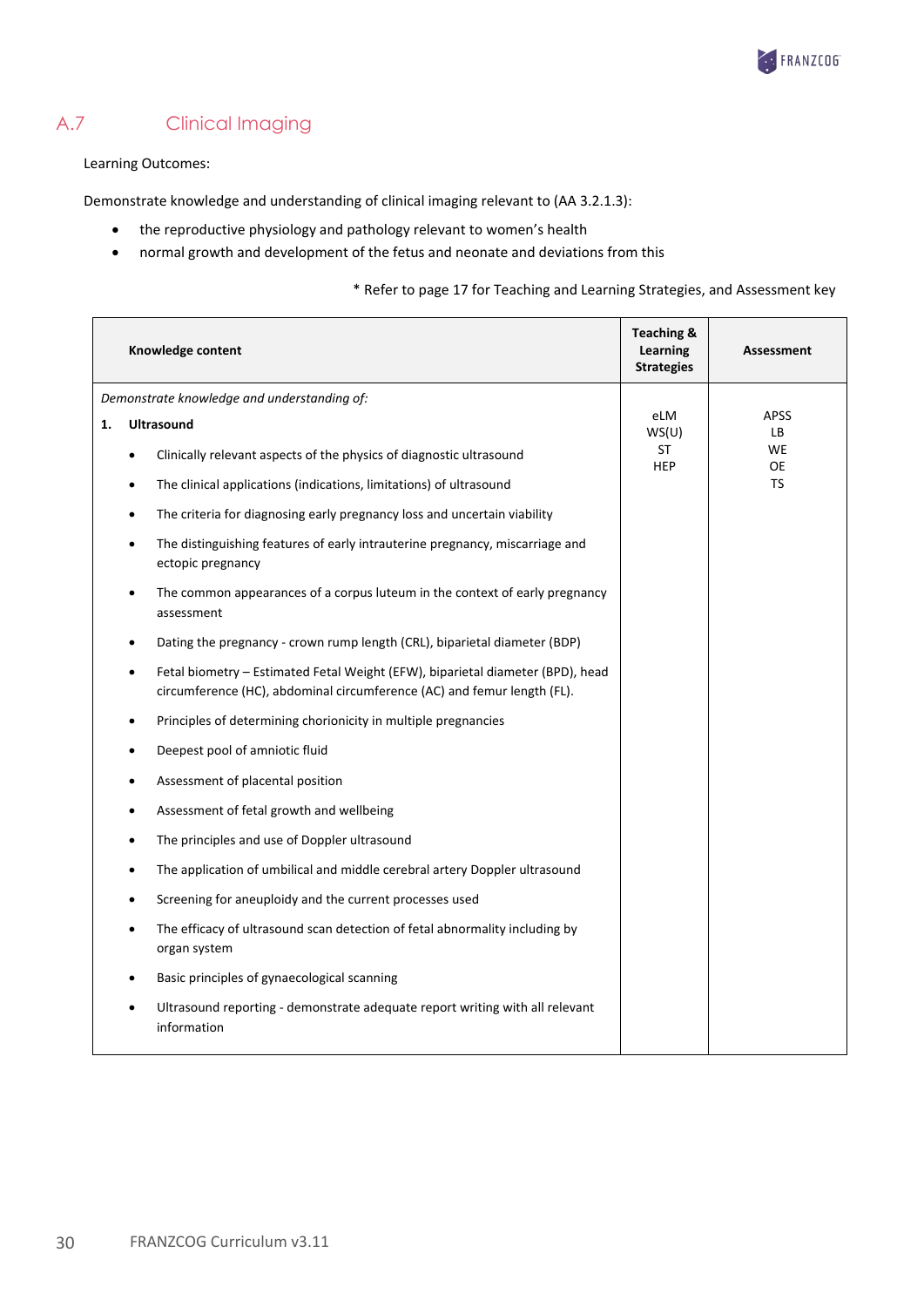

|    | Knowledge content                                                                                                                                                     | <b>Teaching &amp;</b><br>Learning<br><b>Strategies</b> | Assessment                  |
|----|-----------------------------------------------------------------------------------------------------------------------------------------------------------------------|--------------------------------------------------------|-----------------------------|
| 2. | Radiological and nuclear medicine investigations including, but not limited to:<br>Plain X-ray<br>٠<br>CT scan<br><b>MRI</b><br>VQ scan                               | eLM<br>WS(U)<br>ST<br><b>HEP</b>                       | LВ<br>WE<br><b>OE</b><br>TS |
|    | Indications for these studies in both an obstetric and a gynaecological patient<br>population                                                                         |                                                        |                             |
|    | Why and when these studies would be used as an adjunct to or in preference to<br>ultrasound, in both an obstetric and gynaecological patient                          |                                                        |                             |
|    | Why and when these studies would be used as an adjunct to ultrasound, to<br>provide further information, in both an obstetric and gynaecological patient              |                                                        |                             |
|    | What further information may be provided by these investigations and how this<br>$\bullet$<br>will change management for both obstetrical and gynaecological patients |                                                        |                             |
|    | The limitations of each of these modalities in terms of suitability for imaging the<br>$\bullet$<br>reproductive tract in both obstetric and gynaecological patients  |                                                        |                             |
|    | The safety aspects of all these imaging modalities, for both gynaecological and<br>$\bullet$<br>obstetric patients                                                    |                                                        |                             |
|    | Risks to the individual - short and long term<br>$\bullet$                                                                                                            |                                                        |                             |
|    | Risks to the fetus - short and long term                                                                                                                              |                                                        |                             |
|    |                                                                                                                                                                       |                                                        |                             |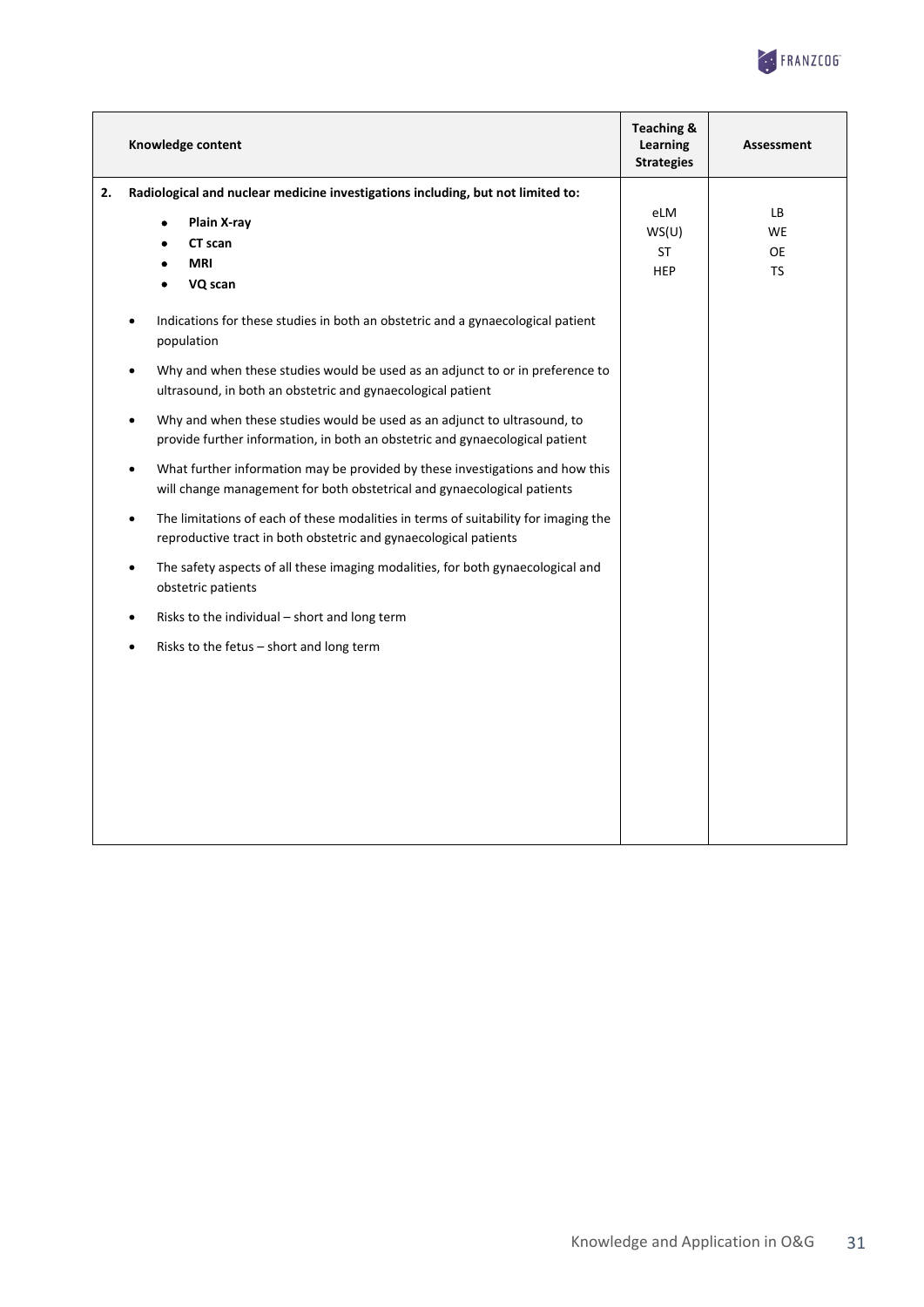

## <span id="page-35-0"></span>A.8 Pathology and Haematology

#### Learning Outcomes:

Demonstrate knowledge and understanding of pathology and haematology relevant to (AA 3.2.1.3):

- the reproductive tract and conditions affecting women's health
- deviations from the normal growth and development of the fetus and neonate

| Knowledge content                                                                                                                                                                                                                                                                                                                                                                                                                                                                                                                                                                                                                                                                                   | <b>Teaching &amp;</b><br>Learning<br><b>Strategies</b> | Assessment                                   |  |  |
|-----------------------------------------------------------------------------------------------------------------------------------------------------------------------------------------------------------------------------------------------------------------------------------------------------------------------------------------------------------------------------------------------------------------------------------------------------------------------------------------------------------------------------------------------------------------------------------------------------------------------------------------------------------------------------------------------------|--------------------------------------------------------|----------------------------------------------|--|--|
| Pathology<br>1.                                                                                                                                                                                                                                                                                                                                                                                                                                                                                                                                                                                                                                                                                     |                                                        |                                              |  |  |
| Understand and apply:                                                                                                                                                                                                                                                                                                                                                                                                                                                                                                                                                                                                                                                                               |                                                        |                                              |  |  |
| the principles related to the collection and preservation of specimens (including<br>forensic specimens) for pathological assessment<br>the clinical value of adult, neonatal and fetal autopsies<br>$\bullet$                                                                                                                                                                                                                                                                                                                                                                                                                                                                                      | eLM<br>ST<br><b>HEP</b>                                | WE<br><b>OE</b><br><b>APSS</b>               |  |  |
| Be able to explain:                                                                                                                                                                                                                                                                                                                                                                                                                                                                                                                                                                                                                                                                                 |                                                        | <b>TSR</b>                                   |  |  |
| the biological effects of radiation related to therapy and its complications                                                                                                                                                                                                                                                                                                                                                                                                                                                                                                                                                                                                                        |                                                        |                                              |  |  |
| the structural and functional manifestations of:                                                                                                                                                                                                                                                                                                                                                                                                                                                                                                                                                                                                                                                    |                                                        |                                              |  |  |
| - Anomalous development of the urogenital tract (i.e. Mullerian abnormalities,<br>Wolffian remnants)                                                                                                                                                                                                                                                                                                                                                                                                                                                                                                                                                                                                |                                                        |                                              |  |  |
| - Benign and malignant neoplasia of the breast and reproductive tract (including<br>fibromyoma, endometrial hyperplasia and cervical intraepithelial neoplasia)                                                                                                                                                                                                                                                                                                                                                                                                                                                                                                                                     |                                                        |                                              |  |  |
| 2.<br><b>Anatomical pathology</b>                                                                                                                                                                                                                                                                                                                                                                                                                                                                                                                                                                                                                                                                   |                                                        |                                              |  |  |
| Be able to:                                                                                                                                                                                                                                                                                                                                                                                                                                                                                                                                                                                                                                                                                         |                                                        |                                              |  |  |
| describe the normal pathology and histology of the endometrium and ovary at<br>different stages of the menstrual cycle<br>recognise normal and abnormal histology of the reproductive tract<br>$\bullet$<br>describe the normal anatomical and histological changes to the genital tract<br>$\bullet$<br>during the women's life<br>describe the macroscopic appearance and histology of normal and abnormal<br>$\bullet$<br>placental development (particularly trophoblastic disease)<br>describe the pathology and histology of macroscopic diseases of the<br>$\bullet$<br>reproductive tract and breast<br>describe the normal and abnormal cytology of the vagina, cervix and<br>endometrium, | eLM<br>ST<br><b>HEP</b>                                | WE<br><b>OE</b><br><b>APSS</b><br><b>TSR</b> |  |  |
| Understand:                                                                                                                                                                                                                                                                                                                                                                                                                                                                                                                                                                                                                                                                                         |                                                        |                                              |  |  |
| the pathogenesis and epidemiology of malignancy of the breast and reproductive tract                                                                                                                                                                                                                                                                                                                                                                                                                                                                                                                                                                                                                |                                                        |                                              |  |  |
| the pathogenesis and epidemiology of non-malignant neoplasms                                                                                                                                                                                                                                                                                                                                                                                                                                                                                                                                                                                                                                        |                                                        |                                              |  |  |
| Haematology<br>З.                                                                                                                                                                                                                                                                                                                                                                                                                                                                                                                                                                                                                                                                                   | eLM<br>ST<br><b>HEP</b>                                | WE<br>OE<br><b>TSR</b>                       |  |  |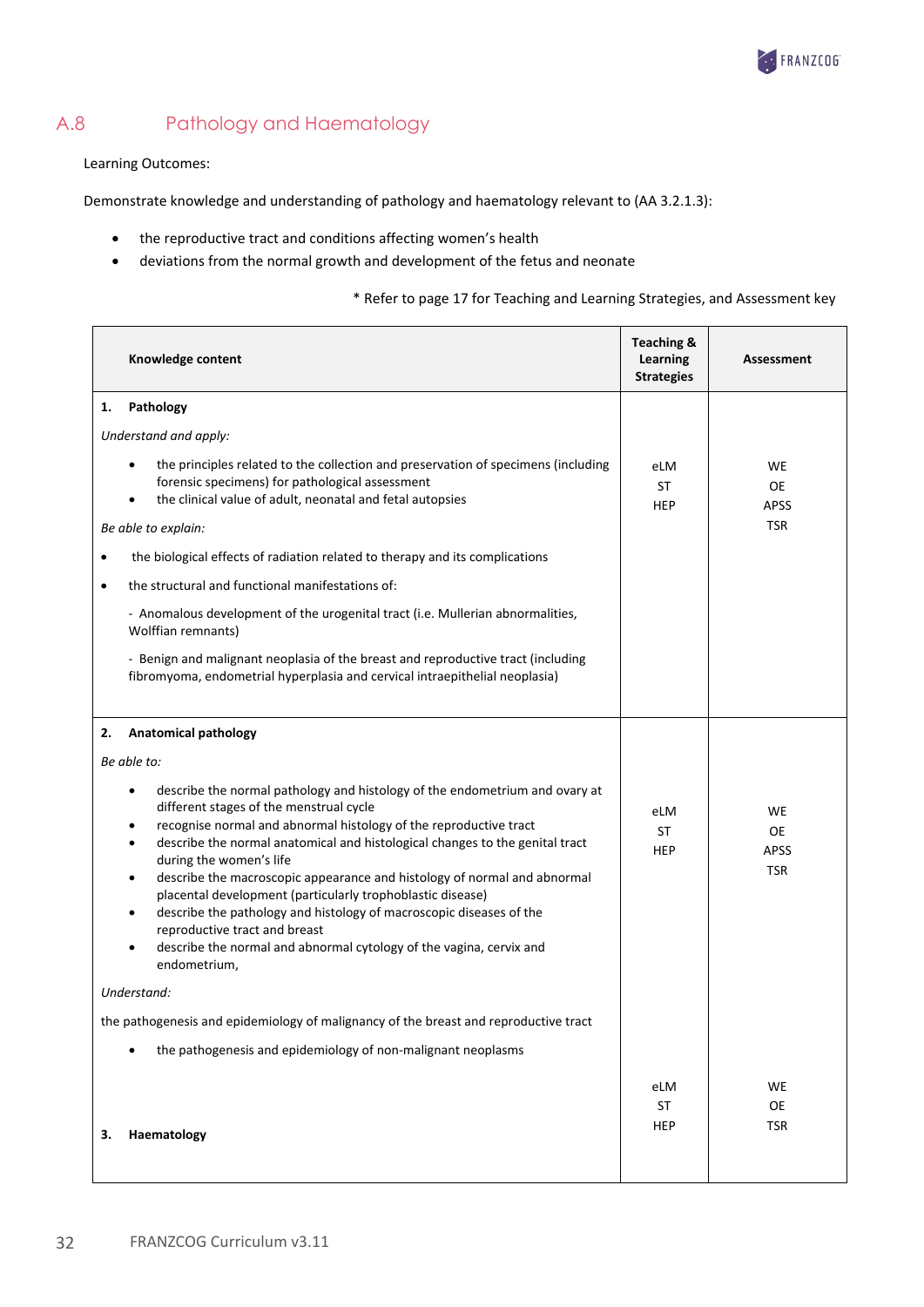

|                                                                                                                                                                                                                                                                                                                                                                                                                                                                                                     | Learning<br><b>Strategies</b>  | <b>Assessment</b>             |
|-----------------------------------------------------------------------------------------------------------------------------------------------------------------------------------------------------------------------------------------------------------------------------------------------------------------------------------------------------------------------------------------------------------------------------------------------------------------------------------------------------|--------------------------------|-------------------------------|
| Be able to describe the haematological changes in normal pregnancy and in pregnancy<br>complications, including but not limited to:<br>Blood volume changes and their effect on normal values<br>$\bullet$<br>Changes in iron and other haematinics associated with erythropoiesis<br>$\bullet$<br>Coagulation alterations in normal pregnancy and coagulation disorders<br>$\bullet$<br>Understand the haematological implications of pre-eclampsia, placental abruption and<br>massive blood loss | eLM<br><b>ST</b><br><b>HEP</b> | WE<br><b>OE</b><br><b>TSR</b> |
| Biochemistry<br>4.<br>Be able to describe:<br>biochemical changes in normal pregnancy including changes in glucose and lipid<br>$\bullet$<br>metabolism biochemical changes in common disorders of pregnancy                                                                                                                                                                                                                                                                                        |                                |                               |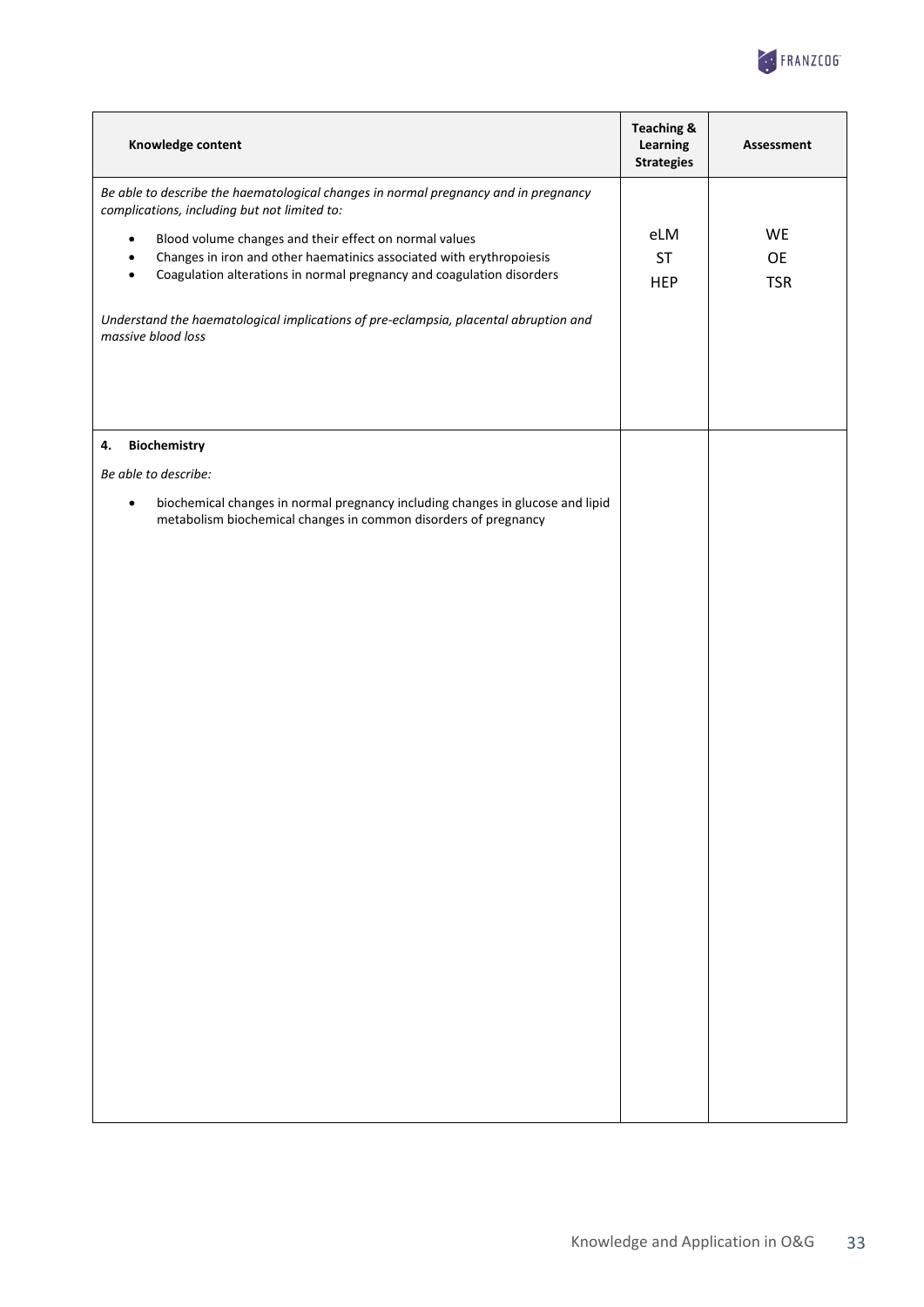

### A9 Microbiology

Learning Outcomes:

Demonstrate knowledge and understanding of microbiology relevant to (AA 3.2.1.3):

- the reproductive physiology and pathology relevant to women's health
- normal growth and development of the fetus and neonate and deviations from this

#### \* Refer to page 17 for Teaching and Learning Strategies, and Assessment key

| Knowledge content                                                                                                                                                                                                                                                                                                                                                                                                                                                                                                                                                                                                                                                                                                                         | <b>Teaching &amp;</b><br>Learning<br><b>Strategies</b> | Assessment                           |
|-------------------------------------------------------------------------------------------------------------------------------------------------------------------------------------------------------------------------------------------------------------------------------------------------------------------------------------------------------------------------------------------------------------------------------------------------------------------------------------------------------------------------------------------------------------------------------------------------------------------------------------------------------------------------------------------------------------------------------------------|--------------------------------------------------------|--------------------------------------|
| General<br>1.<br>Be able to:<br>Describe the normal microbial flora of the urogenital tract, including acquisition<br>$\bullet$<br>at birth, impact of growth and development, sexual activity and contraceptive<br>practice<br>Understand the principles and methods of collection, storage and transport of<br>$\bullet$<br>specimens for the diagnosis of infections<br>Select tests for the diagnosis of specific infections (i.e. culture, microscopy, PCR,<br>$\bullet$<br>IgG and IgM, serological tests) and understand the methodology of the test and<br>the principles on which the tests are based<br>Interpret the results of microbiology investigations, including microscopy,<br>culture and antibiotic sensitivity tests | eLM<br><b>ST</b><br><b>HEP</b>                         | <b>WE</b><br><b>OE</b><br><b>TSR</b> |
| <b>Infection prophylaxis</b><br>2.<br>Be able to describe:<br>Predisposing factors to microbial infection<br>$\bullet$<br>Pathogenesis of sexually transmitted infections in both male and female<br>$\bullet$<br>Understand and apply:<br>Principles of prevention of wound infection and nosocomial infections<br>Principles and practice of sterilisation and disinfection, antiseptic technique,<br>antimicrobial prophylaxis                                                                                                                                                                                                                                                                                                         | eLM<br>ST<br><b>HEP</b>                                | WE.<br><b>OE</b><br><b>TSR</b>       |
| Antimicrobial chemotherapy<br>З.<br>Understand:<br>Principles of antimicrobial chemotherapy of infections including mechanisms of<br>$\bullet$<br>action<br>Antibiotic resistance<br>The role of antibiotic stewardship in the appropriate management and<br>prevention of infection                                                                                                                                                                                                                                                                                                                                                                                                                                                      |                                                        |                                      |

### A.10 Immunology

Learning Outcomes: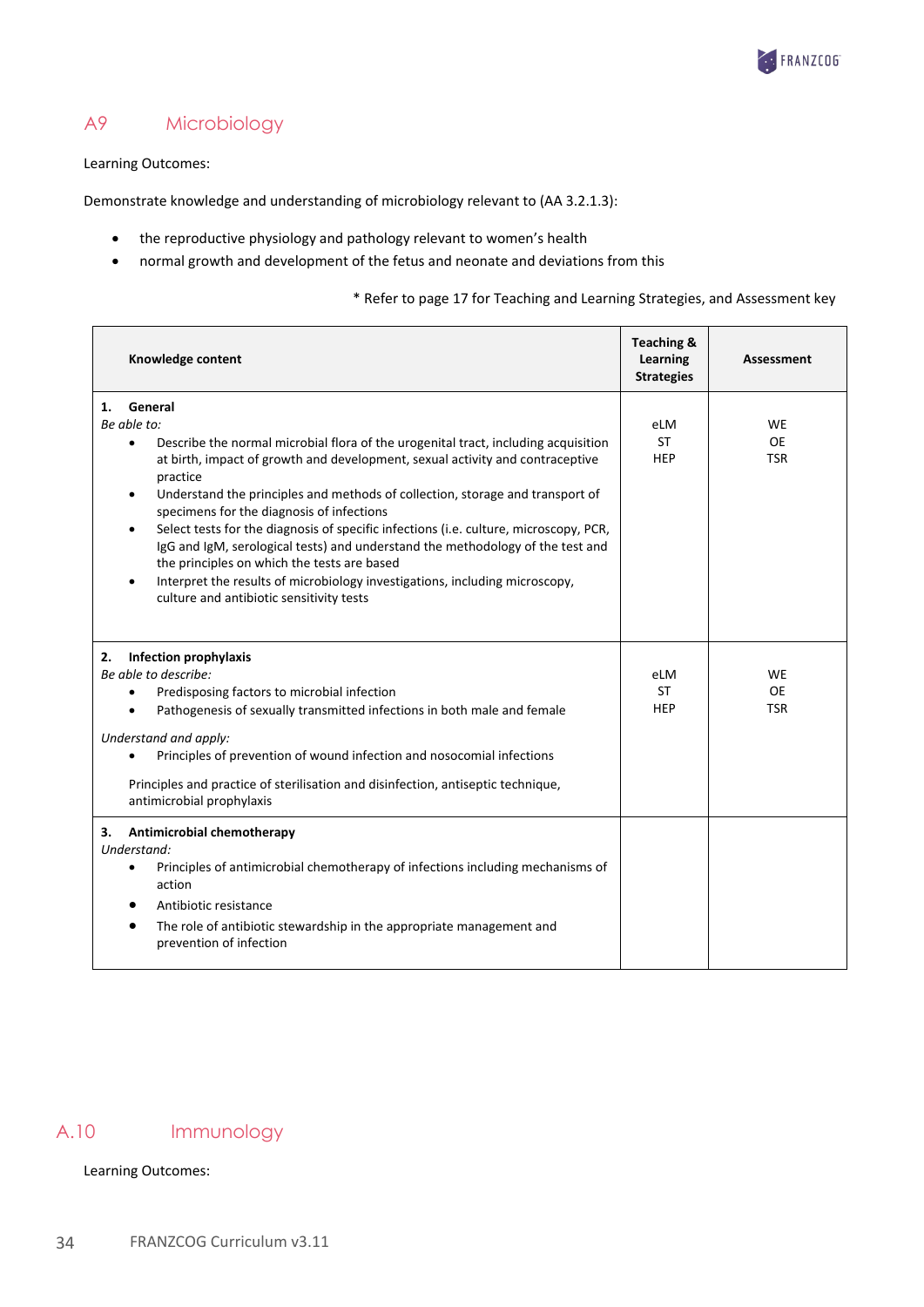

Demonstrate knowledge and understanding of immunology relevant (AA 3.2.1.3):

- the reproductive physiology and pathology relevant to women's health
- normal development of the fetus and neonate and deviations from this

| Knowledge content                                                                                                                                                                                                                                                                                                                                | <b>Teaching &amp;</b><br>Learning<br><b>Strategies</b> | <b>Assessment</b>                                                            |
|--------------------------------------------------------------------------------------------------------------------------------------------------------------------------------------------------------------------------------------------------------------------------------------------------------------------------------------------------|--------------------------------------------------------|------------------------------------------------------------------------------|
| <b>Basic immunology</b><br>1.<br>Be able to describe:<br>the normal immune response to antigens, including the production of<br>$\bullet$<br>antibodies and subsequent immunity, hormone-mediated immunity, cell-<br>mediated immunity and phagocytosis<br>auto- and iso-immunisation<br>Understand natural and acquired resistance to infection | eLM<br><b>TS</b><br><b>HEP</b>                         |                                                                              |
|                                                                                                                                                                                                                                                                                                                                                  |                                                        | APSS                                                                         |
| Immunology and cancer<br>2.<br>Understand the principles of the immune response to malignancy<br>Be able to explain the body's response to malignancy treatments                                                                                                                                                                                 |                                                        | <b>WE</b><br><b>OE</b><br><b>TSR</b>                                         |
| Immunological tolerance in pregnancy<br>3.<br>Be able to describe:<br>Immunological effects of hormones in pregnancy<br>$\bullet$<br>Maternal immune response during pregnancy<br>Immunological mechanisms in implantation and pregnancy<br>Immunological tolerance: preeclampsia and recurrent miscarriage                                      | eLM<br><b>TS</b><br><b>HEP</b>                         | <b>WE</b><br><b>OE</b><br><b>TSR</b><br><b>WE</b><br><b>OE</b><br><b>TSR</b> |
| <b>Fetal immunology</b><br>4.<br>Be able to describe the development of fetal immunological response                                                                                                                                                                                                                                             |                                                        |                                                                              |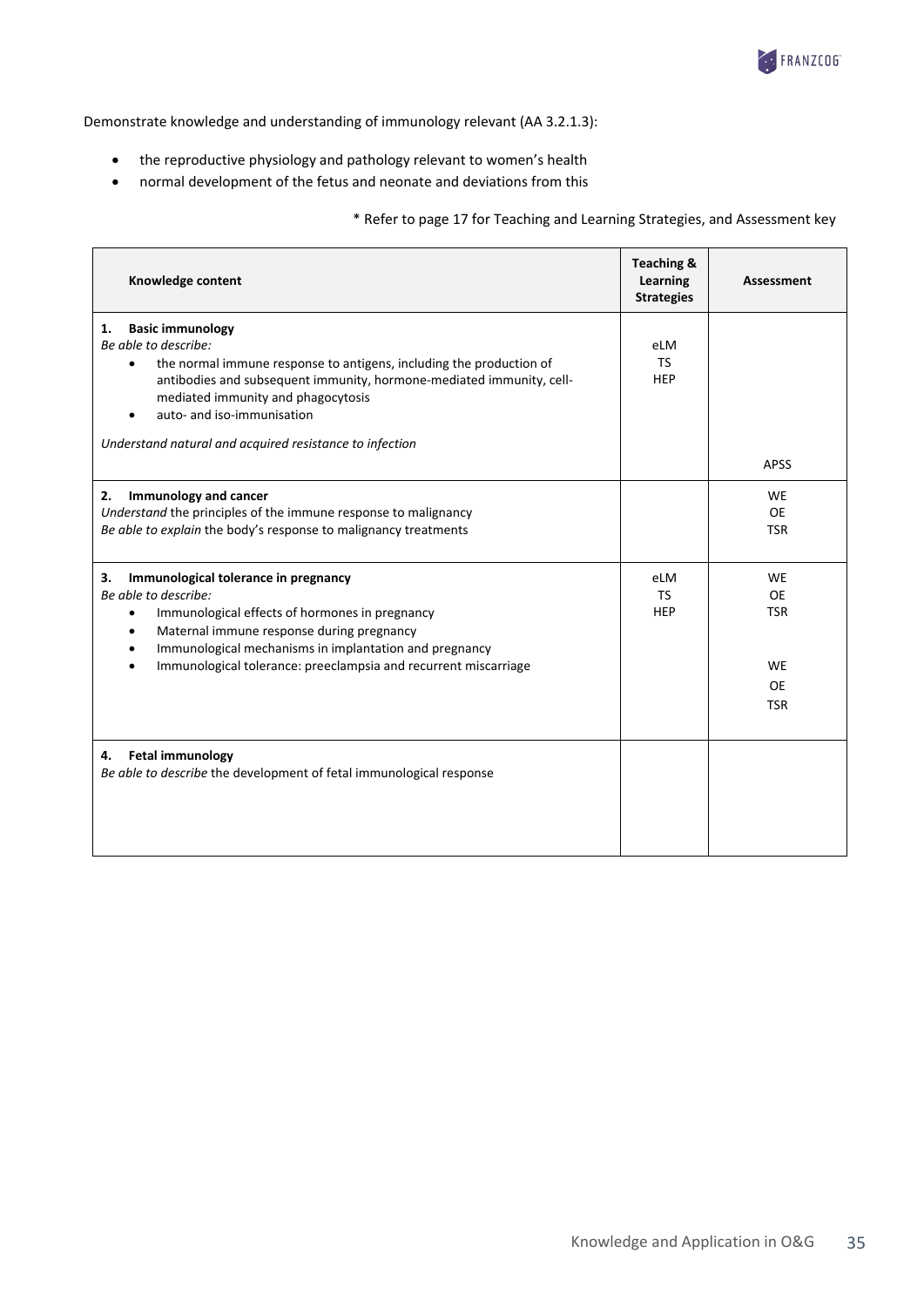

# A.11 Medical and Surgical Conditions in Pregnancy

#### Learning Outcomes:

Demonstrate knowledge and understanding of the aetiology, pathogenesis, pathology, epidemiology, clinical presentation, investigation, management and prognosis of the following medical and surgical conditions, including (AA 3.2.1.3):

- the condition, its effects and any necessary therapy during pregnancy
- the effect the condition and any necessary therapy has on the physical and emotional wellbeing of the woman and her family
- the effects the pregnancy has on the condition
- the implications of the conditions for anaesthesia

|    | Knowledge content                                                                                                                                                                                                                                                                                                                                                                                                                                          | <b>Teaching &amp;</b><br>Learning<br><b>Strategies</b> | Assessment                           |
|----|------------------------------------------------------------------------------------------------------------------------------------------------------------------------------------------------------------------------------------------------------------------------------------------------------------------------------------------------------------------------------------------------------------------------------------------------------------|--------------------------------------------------------|--------------------------------------|
| 1. | Haematology (see also A.8)<br>Anaemia (iron deficiency, megaloblastic, refractory, haemoglobinopathy)<br>$\bullet$<br>Haemophilia<br>٠<br>Disseminated intravascular coagulation<br>$\bullet$<br>Thrombocytopenia<br>$\bullet$<br>Thrombophilias, including von Willebrand disease, venous thrombosis,<br>٠<br>embolus, thrombophlebitis and anticoagulation therapies,<br>antiphospholipid syndrome<br>Transfusion and transfusion reactions<br>$\bullet$ | eLM<br><b>ST</b><br><b>HEP</b>                         | WE<br><b>OE</b><br><b>TSR</b>        |
| 2. | Cardiovascular<br>Maternal congenital heart disease, valvular heart disease (rheumatic,<br>٠<br>congenital), endocarditis, cardiomyopathy, artificial heart valves,<br>arrhythmias<br>Hypertension, atherosclerosis<br>$\bullet$<br>Cerebrovascular disease, aortic disease, ischaemic heart disease, cardiac<br>$\bullet$<br>arrest<br>Varicose veins                                                                                                     | eLM<br><b>ST</b><br><b>HEP</b>                         | <b>WE</b><br><b>OE</b><br><b>TSR</b> |
| 3. | <b>Endocrine</b><br>Diabetes, including diabetes insipidus<br>٠<br>Thyroid and parathyroid disease<br>٠<br>Adrenal disease, including congenital adrenal hyperplasia, Addison's<br>٠<br>disease<br>Pituitary disease, including Cushing's disease, pituitary tumours,<br>$\bullet$<br>hyperprolactinaemia                                                                                                                                                  | eLM<br><b>ST</b><br><b>HEP</b>                         | <b>WE</b><br><b>OE</b><br><b>TSR</b> |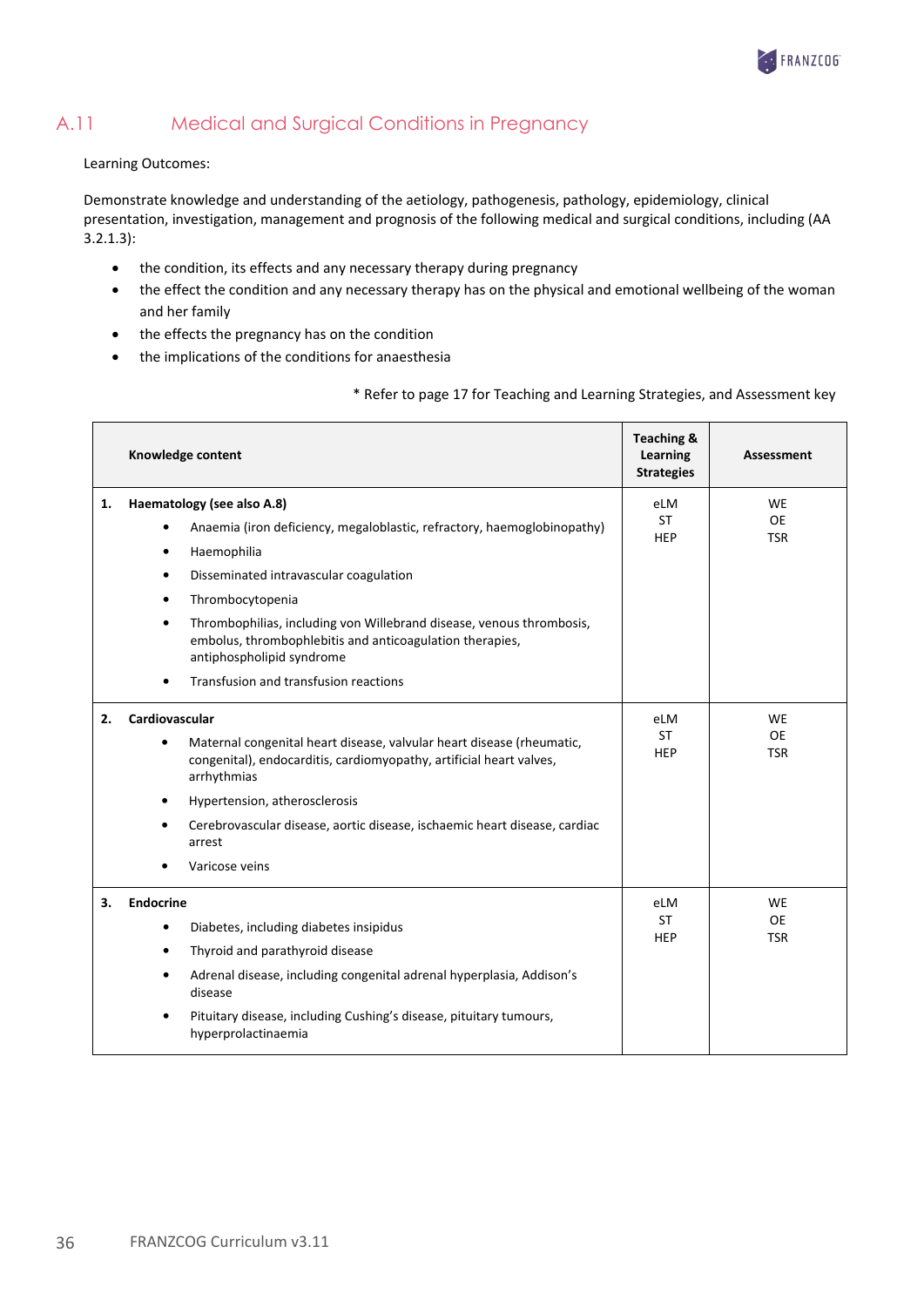

|    | Knowledge content                                                                                                                                                                                                                                                                                                                                                                                                                                                                                                                                                                  | <b>Teaching &amp;</b><br>Learning<br><b>Strategies</b> | Assessment                    |
|----|------------------------------------------------------------------------------------------------------------------------------------------------------------------------------------------------------------------------------------------------------------------------------------------------------------------------------------------------------------------------------------------------------------------------------------------------------------------------------------------------------------------------------------------------------------------------------------|--------------------------------------------------------|-------------------------------|
| 4. | Renal<br>Acute and chronic glomerulonephritis, chronic renal disease, dialysis,<br>٠<br>acute and chronic renal failure, pregnancy after renal transplant<br>Lupus nephropathy<br>$\bullet$<br>Pyelonephritis (acute and chronic), urinary tract infections<br>٠<br>Haematuria<br>Renal and ureteric calculi, hydronephrosis and hydroureter                                                                                                                                                                                                                                       | eLM<br>ST<br><b>HEP</b>                                | WE<br><b>OE</b><br><b>TSR</b> |
| 5. | Gastrointestinal<br>Oral cavity disease<br>Appendicitis, the acute abdomen, reflux oesophagitis, peptic and<br>$\bullet$<br>duodenal ulcer, biliary tract disease, pancreatitis<br>Gastrointestinal bleeding, splenic rupture and aneurism, haemorrhoids<br>٠<br>Inflammatory bowel disease, irritable bowel disease, mal-absorption,<br>$\bullet$<br>constipation<br>Infective gastroenteritis<br>٠<br>Hyperemesis                                                                                                                                                                | eLM<br><b>ST</b><br><b>HEP</b>                         | WE<br><b>OE</b><br><b>TSR</b> |
| 6. | <b>Dietary</b><br>Appropriate diet and weight gain in pregnancy<br>Obesity, including obesity surgery, eating disorders<br>٠<br>Malnourishment, vitamin and mineral deficiencies<br>Food-borne infection<br>٠                                                                                                                                                                                                                                                                                                                                                                      | eLM<br>ST<br><b>HEP</b>                                | WE<br><b>OE</b><br><b>TSR</b> |
| 7. | <b>Hepatic</b><br>Pre-eclamptic liver disease, including HELLP<br>Liver capsule haematoma and rupture<br>Acute fatty liver<br>Viral hepatitis<br>Chronic liver disease, portal hypertension and varices, liver transplant<br>Drug reactions                                                                                                                                                                                                                                                                                                                                        | eLM<br><b>ST</b><br>HEP                                | WE<br><b>OE</b><br><b>TSR</b> |
| 8. | Infection (see also A.8)<br>Sexually transmitted infections<br>Bacterial infections - listeria, groups A and B streptococcus, drug resistant<br>$\bullet$<br>staphylococcus aureus, bacterial vaginosis, tuberculosis, ureaplasma,<br>mycoplasma<br>Fungal infections - Candida<br>$\bullet$<br>Viral infections - HIV, HPV, CMV, parvovirus, herpes simplex and zoster,<br>$\bullet$<br>rubella, varicella, influenza, mumps, hepatitis<br>Parasitic infections - toxoplasmosis, protozoal infection, trichomonas,<br>$\bullet$<br>malaria<br>Antimicrobial agents<br>Vaccination | eLM<br><b>ST</b><br><b>HEP</b>                         | WE<br>OE<br>TSR               |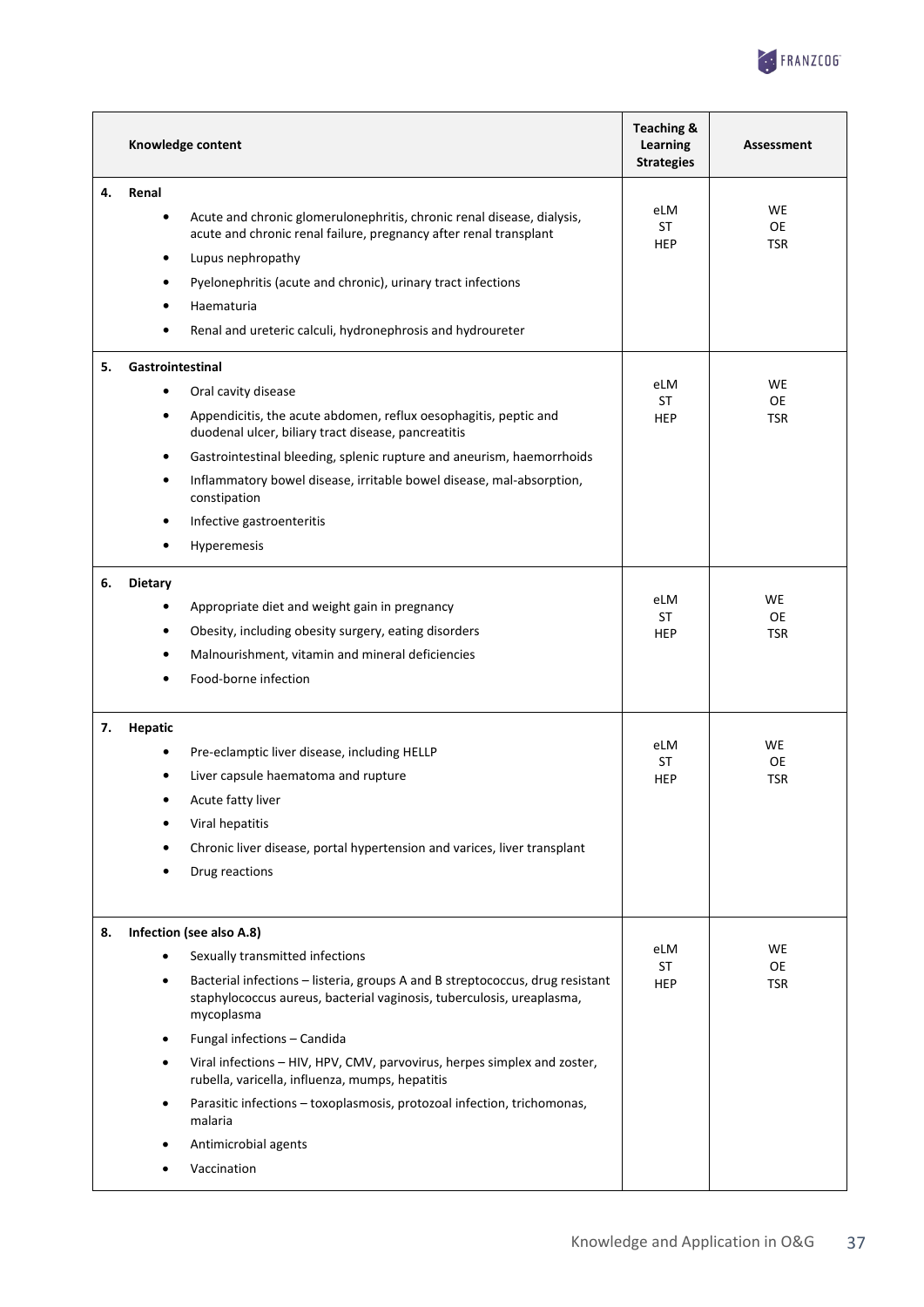

|    | Knowledge content                                                                                                                                                                                                                                                   | <b>Teaching &amp;</b><br>Learning<br><b>Strategies</b> | Assessment                           |
|----|---------------------------------------------------------------------------------------------------------------------------------------------------------------------------------------------------------------------------------------------------------------------|--------------------------------------------------------|--------------------------------------|
| 9. | Pulmonary<br>Asthma, chronic lung disease, including cystic fibrosis<br>Pneumonia, tuberculosis<br>Smoking<br>Aspiration of gastric contents                                                                                                                        | eLM<br>ST<br>HEP                                       | <b>WE</b><br><b>OE</b><br><b>TSR</b> |
|    | 10. Dermatology<br>Hyperpigmentation<br>Pruritis, prurigo, folliculitis, eczema, psoriasis<br>$\bullet$<br>Pregnancy specific skin disorders<br>Nevi and melanomas                                                                                                  | eLM<br><b>ST</b><br>HEP                                | WE<br><b>OE</b><br><b>TSR</b>        |
|    | 11. Neoplastic Disease<br>Benign and malignant tumours of the genital tract<br>Breast cancer<br>Choriocarcinoma<br>Treatment of neoplastic disease<br>$\bullet$                                                                                                     | eLM<br><b>ST</b><br>HEP                                | WE<br><b>OE</b><br><b>TSR</b>        |
|    | 12. Neurological<br>Epilepsy, headache and migraine, Bell's palsy<br>Postpartum neurological disorders<br>Cerebrovascular disease, benign intracranial hypertension<br>٠<br>Hydrocephalus<br>Demyelinating disease, myasthenia gravis<br>Spinal injury, brain death | eLM<br>ST<br><b>HEP</b>                                | WE<br><b>OE</b><br><b>TSR</b>        |
|    | 13. Psychological<br>Psychosis, postpartum psychosis, bipolar disorder, personality disorders<br>Anxiety disorders, depression (including postnatal blues and depression)<br>Post-traumatic stress disorder (PTSD)                                                  | eLM<br><b>ST</b><br><b>HEP</b>                         | WE<br><b>OE</b><br><b>TSR</b>        |
|    | 14. Musculoskeletal<br>Disorders affecting mobility, osteoporosis, congenital or acquired<br>٠<br>anomalies affecting the pelvis, backache<br>Carpal tunnel syndrome<br>Diastasis of the pubic symphysis, pelvic instability<br>٠                                   | eLM<br><b>ST</b><br><b>HEP</b>                         | WE<br><b>OE</b><br><b>TSR</b>        |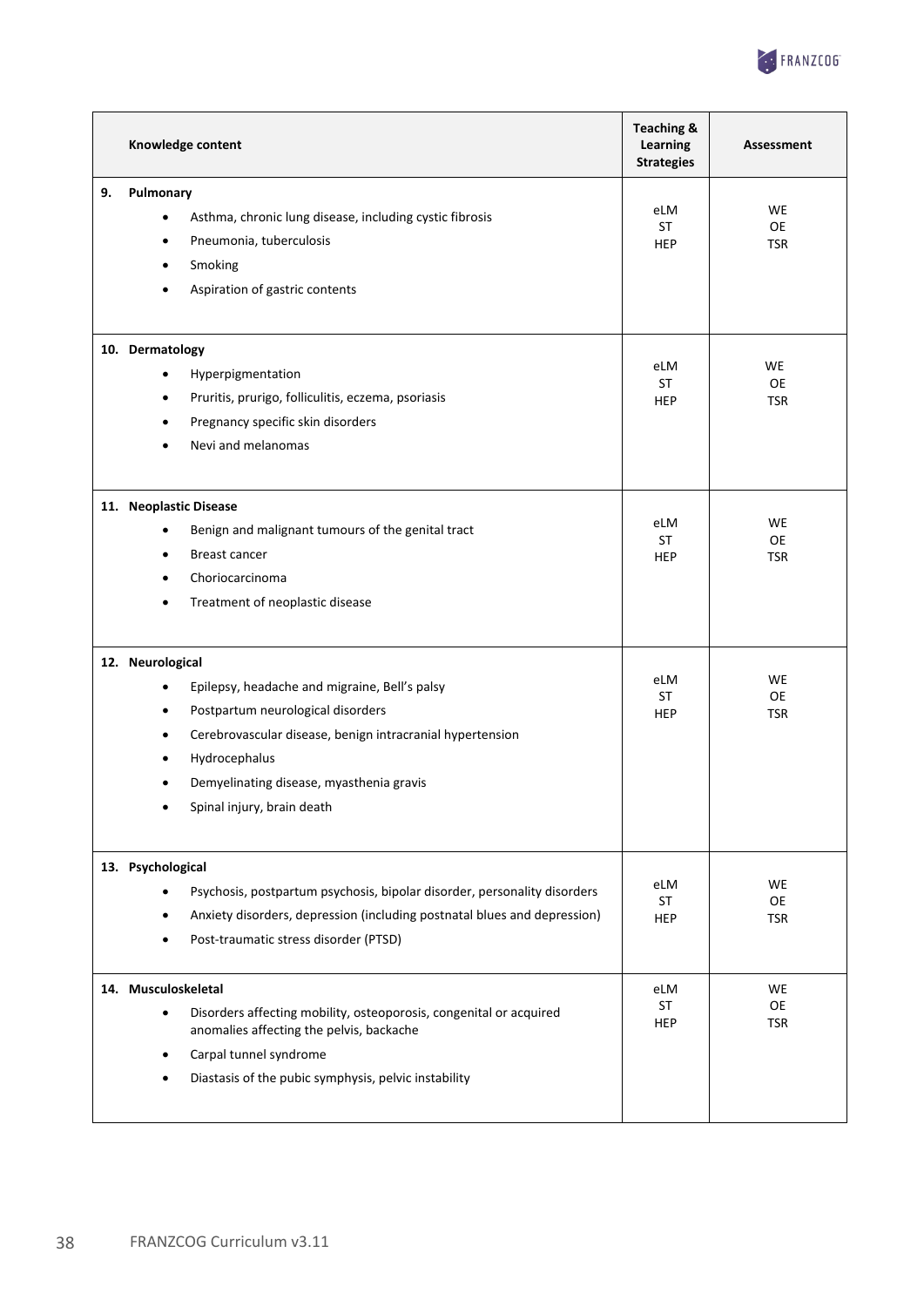

| Knowledge content                                                                                                                                                                                                                       | <b>Teaching &amp;</b><br>Learning<br><b>Strategies</b> | Assessment                    |
|-----------------------------------------------------------------------------------------------------------------------------------------------------------------------------------------------------------------------------------------|--------------------------------------------------------|-------------------------------|
| 15. Rheumatic<br><b>Rheumatoid arthritis</b><br>$\bullet$<br>Systemic lupus erythematosus<br>$\bullet$<br>Antiphospholipid syndrome<br>$\bullet$<br>Vasculitis<br>$\bullet$<br>Connective tissue disorders<br>$\bullet$                 | eLM<br><b>ST</b><br><b>HEP</b>                         | WE<br><b>OE</b><br><b>TSR</b> |
| 16. Substance abuse<br>Alcohol, tobacco<br>$\bullet$<br>Tranquilisers<br>$\bullet$<br>Opiates, amphetamines, cocaine and their derivatives, cannabi<br>$\bullet$                                                                        | eLM<br>ST<br>HEPWS(AC)                                 | WE<br><b>OE</b><br><b>TS</b>  |
| 17. Operative<br>Surgical stress, shock<br>$\bullet$<br>Wound infection and prophylaxis, wound care<br>$\bullet$<br>Thromboembolism prophylaxis<br>$\bullet$<br>Analgesic options<br>$\bullet$<br>General fluid management<br>$\bullet$ | eLM<br>ST<br><b>HEP</b>                                | WE<br><b>OE</b><br><b>TSR</b> |
| 18. Trauma<br>Management after motor vehicle accident<br>٠<br>Assault<br>٠<br>Major trauma<br>$\bullet$                                                                                                                                 |                                                        |                               |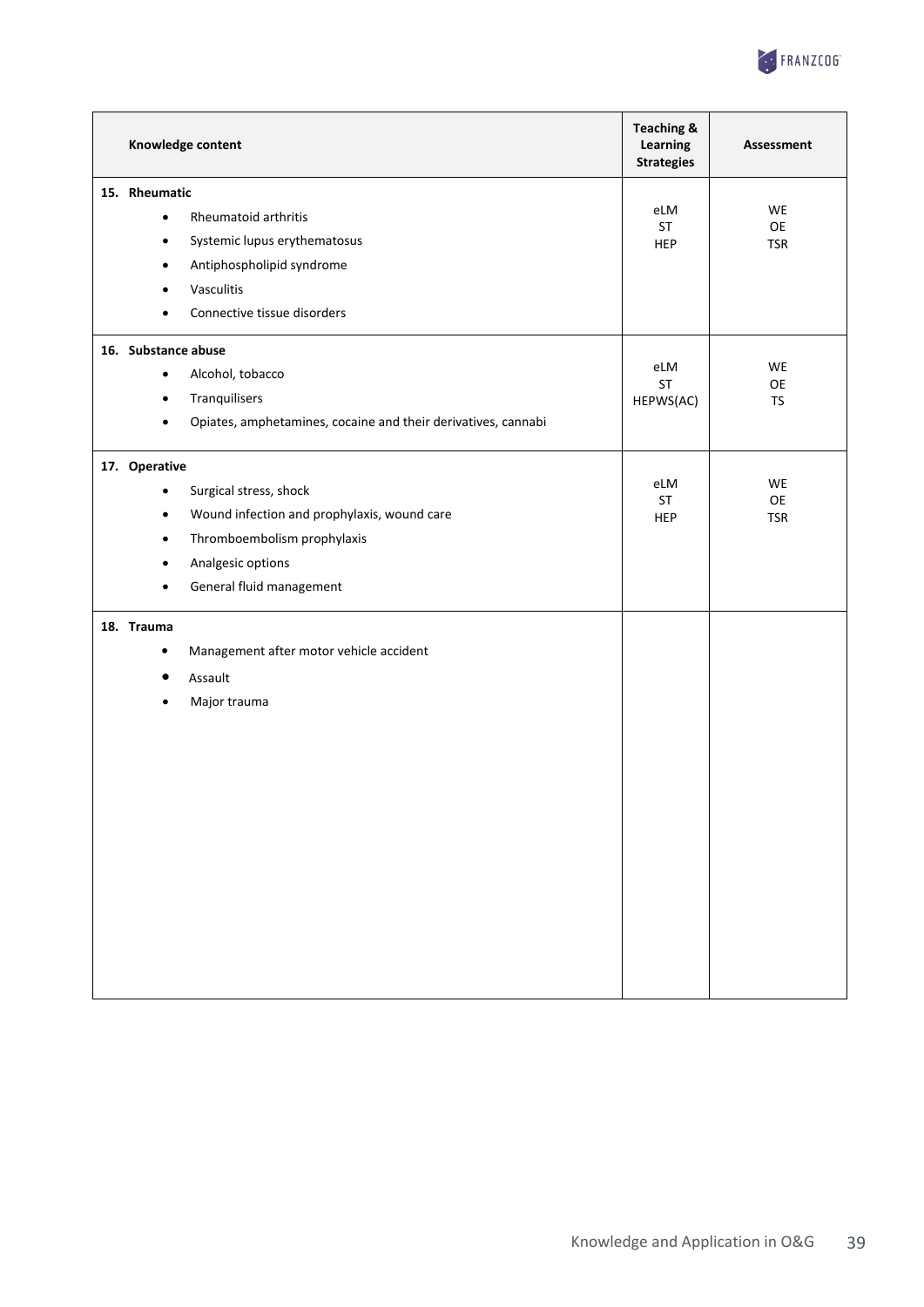

# **B. Clinical Knowledge and Management Skills**

### B.1 Obstetrics

Learning Outcomes:

Demonstrate clinical expertise in the management of pre-pregnancy, antenatal, intrapartum and postnatal care of the obstetric patient with low or moderate levels of complexity (CE 3.1.1.1).

Practise a multi-dimensional approach to patient management, by being able to (CE 3.1.1.3):

- demonstrate advanced abilities in clinical reasoning and judgement and an ability to manage clinical situations
- work with other clinical specialties and services, and recognise current limits of medical expertise
- customise care according to the individual needs and wishes of women in their care, taking into account their personal beliefs, experiences, and social, economic and cultural background
- demonstrate diagnostic, therapeutic and surgical skills for the delivery of ethical and effective healthcare services (CE 3.1.1.4)

| <b>B.1.1. Pre-pregnancy:</b>                                                                                                                                                                                                                                                                                                                                  | Links to<br>knowledge &<br>skills                          | <b>Teaching &amp;</b><br>Learning<br>strategies | Assessment                                 |
|---------------------------------------------------------------------------------------------------------------------------------------------------------------------------------------------------------------------------------------------------------------------------------------------------------------------------------------------------------------|------------------------------------------------------------|-------------------------------------------------|--------------------------------------------|
| Medically assess and counsel a woman (and her partner) pre-pregnancy for:<br>appropriate lifestyle modifications conducive to favourable<br>pregnancy outcomes, including advice regarding weight<br>optimisation, diet, supplements, exercise, smoking and drug use                                                                                          | A.5.3-5 Genetics<br>A.6.1 Drugs in<br>pregnancy            | eLM<br><b>ST</b><br><b>HEP</b>                  | <b>WE</b><br><b>OE</b><br>LB<br><b>TSR</b> |
| pre-pregnancy screening and immunisation<br>$\bullet$                                                                                                                                                                                                                                                                                                         | A.8.3<br>Haematology                                       |                                                 |                                            |
| risk of genetic conditions and referral for genetic<br>counselling/carrier testing as appropriate<br>the impact and risk of pregnancy on medical conditions and vice<br>versa<br>perinatal anxiety and depression and pre-existing mental health<br>conditions and counsel regarding medication<br>the optimisation of medical conditions prior to conception | A.11 Medical and<br>surgical<br>conditions in<br>pregnancy |                                                 |                                            |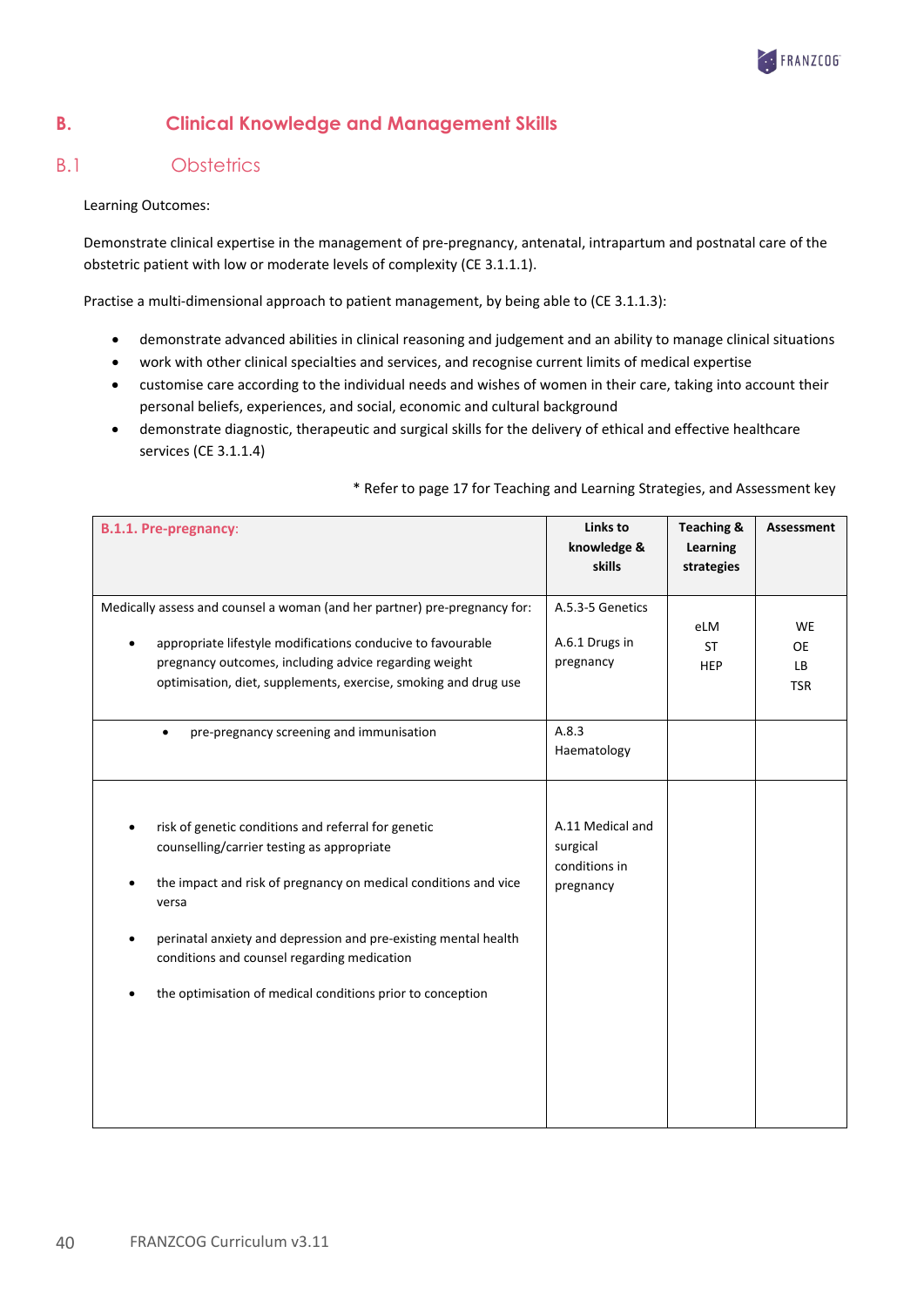

|                         | <b>B.1.2. Antenatal Care:</b>                                                                                                                                                                | Links to                                             | <b>Teaching &amp;</b>   | Assessment                   |
|-------------------------|----------------------------------------------------------------------------------------------------------------------------------------------------------------------------------------------|------------------------------------------------------|-------------------------|------------------------------|
|                         |                                                                                                                                                                                              | knowledge &                                          | Learning                |                              |
|                         |                                                                                                                                                                                              | skills                                               | strategies              |                              |
| <b>First Visit Care</b> |                                                                                                                                                                                              |                                                      |                         |                              |
|                         | Provide comprehensive first-visit care, including:                                                                                                                                           | C.1 Culture                                          | eLM                     | WE                           |
| ٠                       | routine assessment, including family and obstetric histories                                                                                                                                 | C.2 Ethics                                           | <b>ST</b><br>HEP        | OE<br>LB                     |
|                         | assessment of social and cultural factors that may impact on<br>pregnancy care                                                                                                               |                                                      |                         | <b>TSR</b>                   |
| $\bullet$               | assessment of risk category, including whether suitable for<br>differing models of care                                                                                                      |                                                      |                         |                              |
| $\bullet$               | participate in shared care with general practitioners and midwives<br>if appropriate                                                                                                         | A.5.3-5 Genetics                                     |                         |                              |
| $\bullet$               | counselling and recommending appropriate tests                                                                                                                                               | A.8.3<br>Haematology                                 | WS(U)                   | APSS                         |
|                         | 1st and 2 <sup>nd</sup> trimester screening for aneuploidies and neural tube<br>defects                                                                                                      | A.9 Microbiology                                     |                         |                              |
| $\bullet$               | carrier testing for monogenic conditions if family history or high<br>risk population (including CF, SMA, fragile X) and referral for<br>genetic counselling if appropriate                  | A.11 Med &<br>surgical<br>conditions in<br>pregnancy |                         |                              |
| $\bullet$               | screening for haemoglobinopathies                                                                                                                                                            |                                                      |                         |                              |
|                         | screening for infections during pregnancy, including HIV, measles,<br>chickenpox, rubella, cytomegalovirus, parvovirus, and<br>toxoplasmosis                                                 |                                                      |                         |                              |
| $\bullet$               | counselling before testing and after results                                                                                                                                                 |                                                      | eLM                     |                              |
|                         | appropriate first-visit education                                                                                                                                                            |                                                      |                         |                              |
| $\bullet$               | advising pregnant women to complete a depression screener such<br>as the Edinburgh Depression Scale questionnaire and a validated<br>psychosocial questionnaire                              |                                                      | eLM<br>ST<br><b>HEP</b> | WE<br>OE<br>LB<br><b>TSR</b> |
|                         | understand and apply the principles of management of pregnancy<br>in women with pre-existing or current medical and surgical<br>disorders and be able to access appropriate advanced service |                                                      |                         |                              |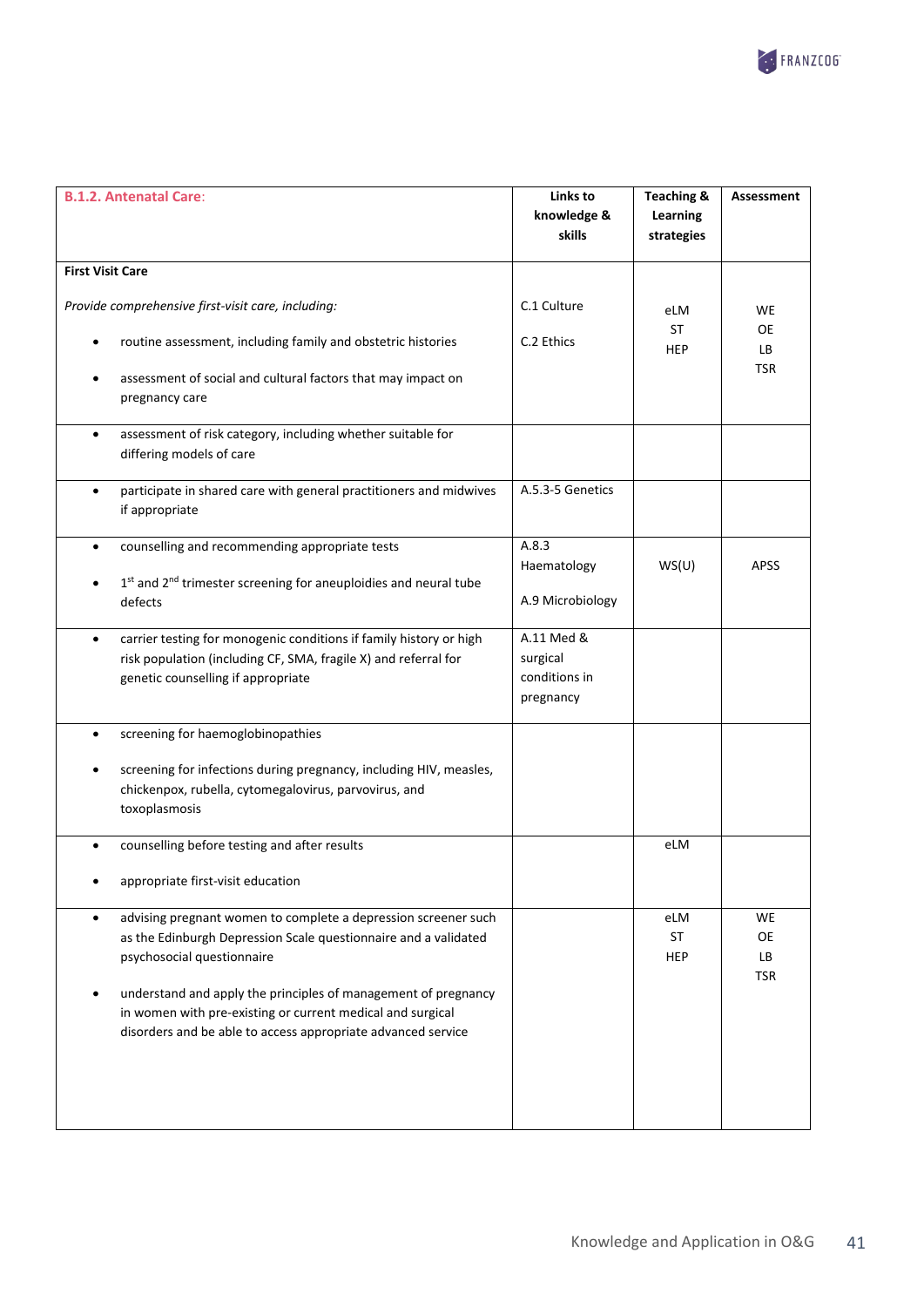

| <b>B.1.2. Antenatal Care:</b>                                                                                                                                                       | Links to                | <b>Teaching &amp;</b>  | Assessment       |
|-------------------------------------------------------------------------------------------------------------------------------------------------------------------------------------|-------------------------|------------------------|------------------|
|                                                                                                                                                                                     | knowledge &<br>skills   | Learning<br>strategies |                  |
|                                                                                                                                                                                     |                         |                        |                  |
| <b>Ultrasound</b>                                                                                                                                                                   | A.7 Clinical<br>imaging | eLM<br>ST              | WE<br>OE         |
| Clinical skills and gaining experience in ultrasound scanning:                                                                                                                      |                         | <b>HEP</b><br>WS(U)    | LB<br><b>TSR</b> |
| By the end of Year 2 of the training program, trainees are expected to gain                                                                                                         |                         |                        |                  |
| experience, know their limitations and know when to refer for the following<br>areas of transabdominal and transvaginal ultrasonography:                                            |                         |                        |                  |
|                                                                                                                                                                                     |                         |                        |                  |
| Practical aspects of ultrasound scanning                                                                                                                                            |                         |                        |                  |
| Machine settings required to optimise image                                                                                                                                         |                         |                        |                  |
| Probe orientation and manipulation                                                                                                                                                  |                         |                        |                  |
| Systematic scanning approach to the examination                                                                                                                                     |                         |                        |                  |
| Probe sterilisation and care of the machine                                                                                                                                         |                         |                        |                  |
| Obstetrics                                                                                                                                                                          |                         |                        |                  |
| Identify uterus, endometrium and cervix                                                                                                                                             |                         |                        |                  |
| Identify an intrauterine pregnancy in the first trimester 6 weeks                                                                                                                   |                         |                        |                  |
| Recognise number of fetuses                                                                                                                                                         |                         |                        |                  |
| Measure gestation sac to obtain a MSD                                                                                                                                               |                         |                        |                  |
| <b>Measure CRL</b>                                                                                                                                                                  |                         |                        |                  |
| Recognize the presence/absence fetal heart motion using M-mode                                                                                                                      |                         |                        |                  |
| Determine presentation of pregnancy                                                                                                                                                 |                         |                        |                  |
| Measure deepest vertical pool                                                                                                                                                       |                         |                        |                  |
| Locate the placenta                                                                                                                                                                 |                         |                        |                  |
| Report writing                                                                                                                                                                      | $e{\sf LM}$             | WE                     |                  |
| Demonstrate adequate report writing with all relevant/necessary                                                                                                                     | ST<br><b>HEP</b>        | OE<br>LВ               |                  |
| information                                                                                                                                                                         | WS(U)                   | <b>TSR</b>             |                  |
| By the end of Year 2 of Basic Training, all trainees are required to undertake<br>assessment of competency in the following areas of transabdominal and<br>transvaginal ultrasound: |                         |                        |                  |
| Identify uterus, endometrium and cervix<br>$\bullet$                                                                                                                                |                         |                        |                  |
| Identify an intrauterine pregnancy in the first trimester >6 weeks<br>٠                                                                                                             |                         |                        |                  |
| Recognise number of fetuses                                                                                                                                                         |                         |                        |                  |
| Measure gestation sac to obtain a MSD<br>٠                                                                                                                                          |                         |                        |                  |
| <b>Measure CRL</b>                                                                                                                                                                  |                         |                        |                  |
| Recognize the presence/absence fetal heart motion using M-mode                                                                                                                      |                         |                        |                  |
| Determine presentation of pregnancy                                                                                                                                                 |                         |                        |                  |
| Measure deepest vertical pool (DVP)                                                                                                                                                 |                         |                        |                  |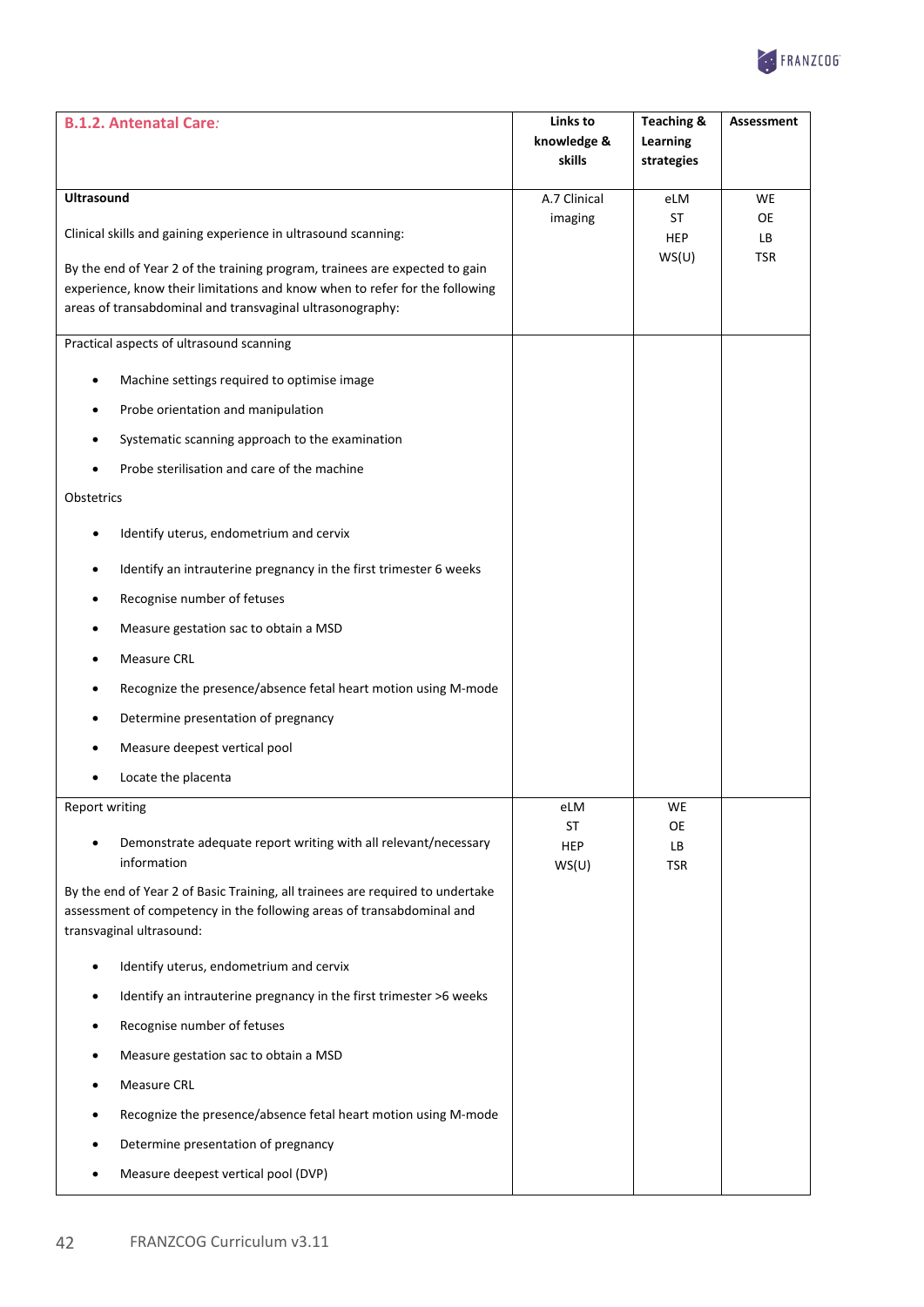

| <b>B.1.2. Antenatal Care:</b>                                                                                                 | <b>Links to</b>             | <b>Teaching &amp;</b> | Assessment |
|-------------------------------------------------------------------------------------------------------------------------------|-----------------------------|-----------------------|------------|
|                                                                                                                               | knowledge &                 | Learning              |            |
|                                                                                                                               | skills                      | strategies            |            |
|                                                                                                                               |                             |                       |            |
| Locate the placenta                                                                                                           |                             |                       |            |
| Report writing                                                                                                                |                             |                       |            |
| A further skills section for competencies required by end of Year 4 is under                                                  |                             |                       |            |
| development.                                                                                                                  |                             |                       |            |
|                                                                                                                               |                             |                       |            |
| <b>Obstetric management</b>                                                                                                   | A.2.2 Anatomy-              | WS(U)                 | APSS       |
| Understand and demonstrate application of the principles of obstetric                                                         | pregnancy                   | eLMA.5.3-5            |            |
| planning and case management in order to:                                                                                     | A.3.1-2 Fetal &             |                       |            |
|                                                                                                                               | placental                   |                       |            |
| Identify, evaluate and manage a normal pregnancy                                                                              | physiology                  |                       |            |
|                                                                                                                               |                             |                       |            |
| Provide routine antenatal and intrapartum care in collaboration<br>$\bullet$                                                  | $A.4.3 -4$                  | WS(ALSO)              |            |
| with other healthcare practitioners including midwives, GPs and                                                               | Physiology of the           | WS(MOET)              |            |
| allied health workers, if patient suitable for shared care                                                                    | reproductive                | WS(PROMPT)            |            |
|                                                                                                                               | years & during              |                       |            |
|                                                                                                                               | pregnancy                   |                       |            |
|                                                                                                                               |                             |                       |            |
| Counsel a patient regarding warning signs of adverse pregnancy                                                                | A.5.3-5 Genetics            |                       |            |
| events                                                                                                                        |                             |                       |            |
| Perform and interpret antepartum diagnostic tests accurately and                                                              | A.6.1 Drugs in              |                       |            |
| integrate results of such tests into clinical management of a patient                                                         | pregnancy                   |                       |            |
|                                                                                                                               |                             |                       |            |
|                                                                                                                               |                             |                       |            |
|                                                                                                                               |                             |                       |            |
|                                                                                                                               | A.7 Clinical                |                       |            |
| Counsel a patient with an abnormal fetus regarding management<br>options; be able to refer to and access appropriate services | imaging                     |                       |            |
|                                                                                                                               |                             |                       |            |
| Counsel a patient regarding options for antenatal genetic testing;                                                            | A.5.3-5 Genetics            |                       |            |
| be able to refer to access appropriate counselling services if                                                                |                             |                       |            |
| necessary                                                                                                                     |                             |                       |            |
|                                                                                                                               |                             |                       |            |
| Understand and apply appropriately the principles of                                                                          | A.6.1 Drugs in              |                       |            |
| pharmacology in pregnancy                                                                                                     | pregnancy                   |                       |            |
|                                                                                                                               |                             |                       |            |
| Assess, recognise and manage pre-existing or current medical and<br>$\bullet$                                                 | $A.8.3 -4$<br>Haematology & |                       |            |
| surgical disorders in pregnancy                                                                                               | biochemistry                |                       |            |
|                                                                                                                               |                             |                       |            |
| Assess, recognise and manage early obstetric complications<br>$\bullet$                                                       | A.9 Microbiology            |                       |            |
|                                                                                                                               |                             |                       |            |
| Identify the need for intervention that is additional to routine care<br>$\bullet$                                            | A.11 Medical &              |                       |            |
| only when it is clinically indicated                                                                                          | surgical                    |                       |            |
|                                                                                                                               | conditions in               |                       |            |
| Interpret tests of fetal well-being including cardiotocography,                                                               | pregnancy                   |                       |            |
| ultrasound, Doppler studies and biophysical assessment                                                                        |                             |                       |            |
|                                                                                                                               |                             |                       |            |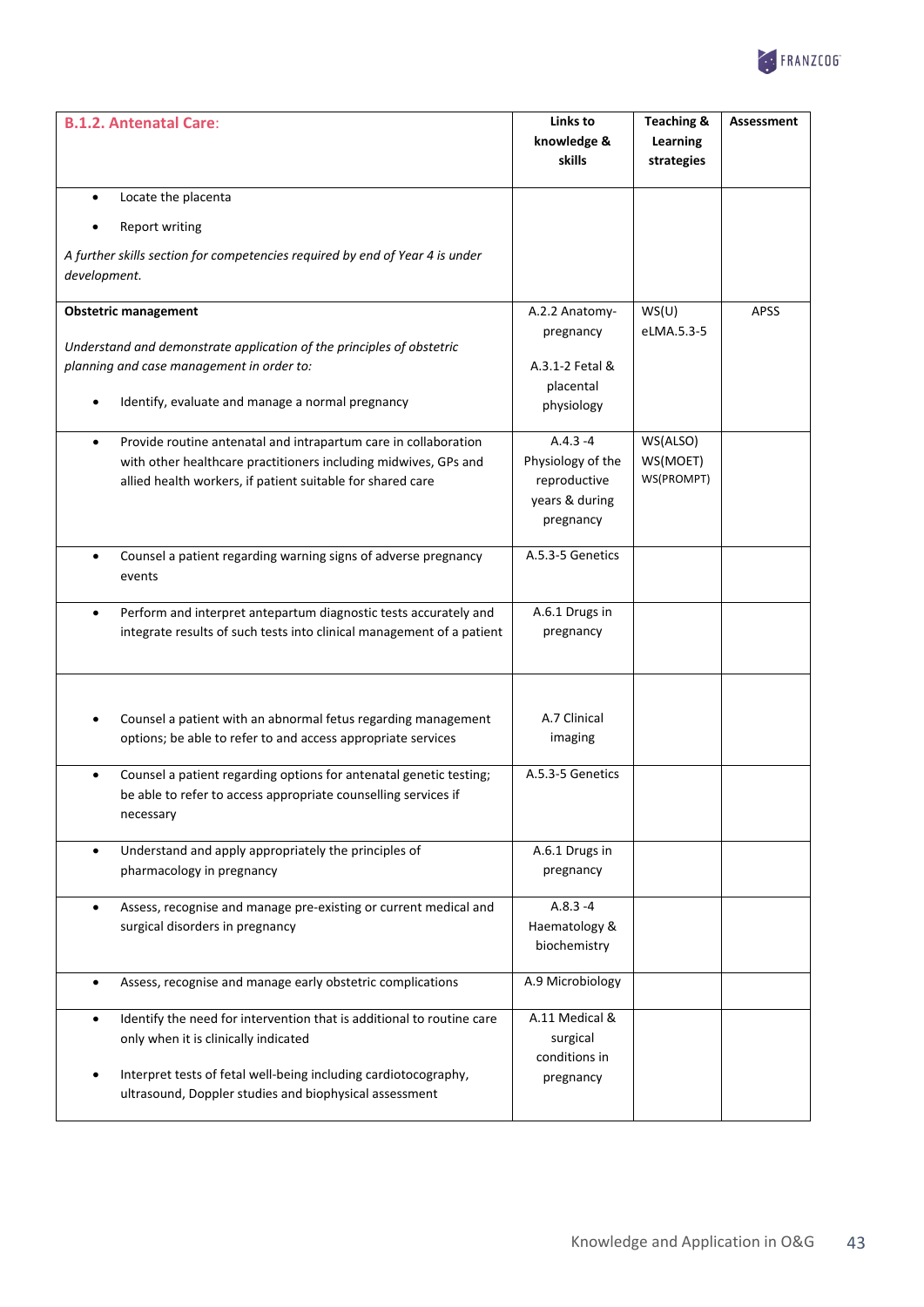

| <b>B.1.2. Antenatal Care:</b>                                                                                                                    | Links to         | <b>Teaching &amp;</b> | Assessment |
|--------------------------------------------------------------------------------------------------------------------------------------------------|------------------|-----------------------|------------|
|                                                                                                                                                  | knowledge &      | Learning              |            |
|                                                                                                                                                  | skills           | strategies            |            |
| Assess and manage common clinical problems that arise in pregnancy by                                                                            | A.7.1&3 Clinical | eLM                   | WE         |
| demonstration of an understanding of the aetiology, pathogenesis,                                                                                | imaging          | <b>ST</b>             | <b>OE</b>  |
| pathology, epidemiology, clinical presentation, investigation, management                                                                        |                  | <b>HEP</b>            | <b>TSR</b> |
| and prognosis of:                                                                                                                                |                  |                       | LB         |
|                                                                                                                                                  | C.1 Culture      |                       |            |
| Antenatal nausea, vomiting, abdominal and pelvic pain, abdominal<br>$\bullet$<br>mass, bleeding, discharge, fever, itch, rash, jaundice, genital |                  |                       |            |
| lesions, diarrhoea, constipation, PR bleeding                                                                                                    | A.2.2 Anatomy-   |                       |            |
|                                                                                                                                                  | pregnancy        |                       |            |
|                                                                                                                                                  |                  |                       |            |
| Chest pain, cough, breathlessness, palpitations, fainting, collapse                                                                              | A.3.1 Fetal      |                       |            |
|                                                                                                                                                  | physiology       |                       |            |
| Urinary retention, loin pain, dysuria, haematuria, oedema,<br>$\bullet$                                                                          | A.5.3-4 Genetics |                       |            |
| headache, hypertension, proteinuria, seizures                                                                                                    |                  |                       |            |
|                                                                                                                                                  |                  |                       |            |
| Breast pain, breast lump, galactorrhoea, mood and behavioural                                                                                    | $A.8.3 - 4$      |                       |            |
| changes                                                                                                                                          | Haematology &    |                       |            |
|                                                                                                                                                  | biochemistry     |                       |            |
|                                                                                                                                                  |                  |                       |            |
| Mobility problems, weight gain, weight loss                                                                                                      | $A.10.3 - 4$     |                       |            |
| Large and small for dates, reduced fetal movements                                                                                               | Immunology       |                       |            |
|                                                                                                                                                  |                  |                       |            |
| Assess and manage common clinical problems that arise in pregnancy by                                                                            | A.7.1&3 Clinical | eLM                   | WE         |
| demonstration of an understanding of the aetiology, pathogenesis,                                                                                | imaging          | ST                    | OE         |
| pathology, epidemiology, clinical presentation, investigation, management                                                                        |                  | HEP                   | <b>TSR</b> |
| and prognosis of:                                                                                                                                |                  |                       | LB         |
|                                                                                                                                                  |                  |                       |            |
| Antenatal nausea, vomiting, abdominal and pelvic pain, abdominal                                                                                 | C.1 Culture      |                       |            |
| mass, bleeding, discharge, fever, itch, rash, jaundice, genital<br>lesions, diarrhoea, constipation, PR bleeding                                 | A pregnancy      |                       |            |
|                                                                                                                                                  |                  |                       |            |
|                                                                                                                                                  | .2.2 Anatomy-    |                       |            |
|                                                                                                                                                  |                  |                       |            |
| Chest pain, cough, breathlessness, palpitations, fainting, collapse                                                                              | A.3.1 Fetal      |                       |            |
|                                                                                                                                                  | physiology       |                       |            |
| Urinary retention, loin pain, dysuria, haematuria, oedema,                                                                                       | A.5.3-4 Genetics |                       |            |
| headache, hypertension, proteinuria, seizures                                                                                                    |                  |                       |            |
|                                                                                                                                                  | $A.8.3 - 4$      |                       |            |
|                                                                                                                                                  | Haematology &    |                       |            |
| Breast pain, breast lump, galactorrhoea, mood and behavioural                                                                                    | biochemistry     |                       |            |
| changes                                                                                                                                          |                  |                       |            |
| Mobility problems, weight gain, weight loss                                                                                                      |                  |                       |            |
|                                                                                                                                                  |                  |                       |            |
| Large and small for dates, reduced fetal movements                                                                                               | $A.10.3 - 4$     |                       |            |
|                                                                                                                                                  | Immunology       |                       |            |
|                                                                                                                                                  |                  |                       |            |
|                                                                                                                                                  |                  |                       |            |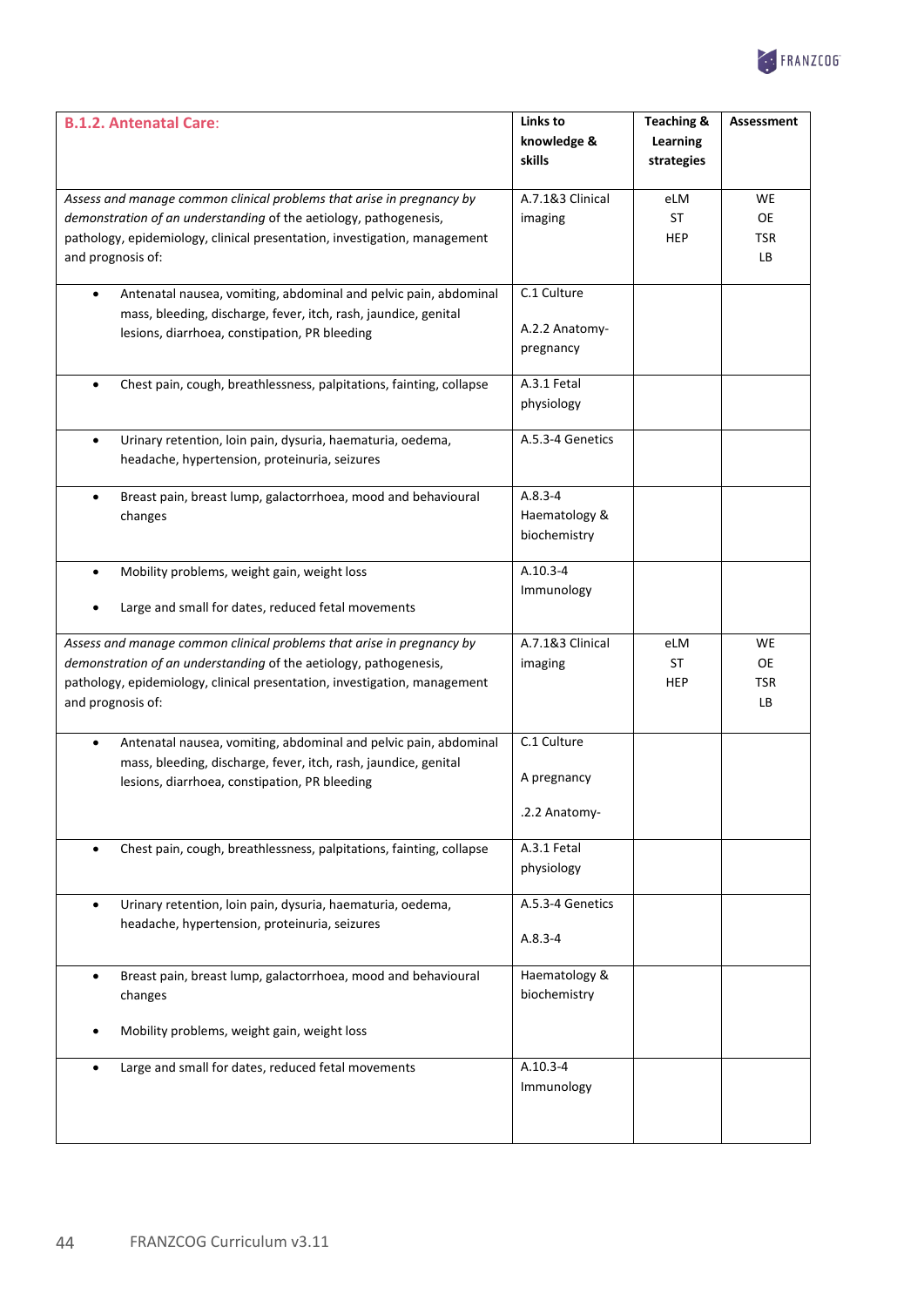

|                | Assess and manage clinical conditions specific to pregnancy by                  | A7.1 Clinical   | eLM | WE         |
|----------------|---------------------------------------------------------------------------------|-----------------|-----|------------|
|                | demonstration of an understanding of the aetiology, pathogenesis,               | imaging         | ST  | <b>OE</b>  |
|                | pathology, epidemiology, clinical presentation, investigation, management       |                 | HEP | <b>TSR</b> |
|                | and prognosis of the following conditions:                                      |                 |     | LB         |
|                |                                                                                 |                 |     |            |
|                | Hyperemesis gravidarum                                                          | A.5.4 Genetic   |     |            |
|                |                                                                                 | screening &     |     |            |
|                |                                                                                 |                 |     |            |
| $\bullet$      | Incarcerated uterus, congenital or other genital tract anomalies                | diagnosis       |     |            |
|                | affecting pregnancy, female genital mutilation                                  |                 |     |            |
|                |                                                                                 |                 |     |            |
| $\bullet$      | Congenital fetal malformations, fetal genetic disorders, disorders              | A.11 Med & surg | eLM | WE         |
|                | of fetal growth                                                                 | conditions in   | ST  | <b>OE</b>  |
|                |                                                                                 | pregnancy       | HEP | <b>TSR</b> |
|                | Pre-eclampsia, abruption, placenta praevia, abnormal cord                       |                 |     | <b>LB</b>  |
|                | insertion, abnormal placental attachment, abnormal liquor volume                | A.3.1 Fetal     |     |            |
|                |                                                                                 | physiology      |     |            |
|                | Multiple pregnancy                                                              |                 |     |            |
|                |                                                                                 |                 |     |            |
|                | Isoimmunisation                                                                 |                 |     |            |
|                |                                                                                 |                 |     |            |
|                | Preterm labour, preterm rupture of the membranes,                               |                 |     |            |
|                | malpresentation and prolonged pregnancy                                         |                 |     |            |
|                |                                                                                 |                 |     |            |
|                | Malpresentation and abnormal lie                                                |                 |     |            |
|                |                                                                                 |                 |     |            |
| $\bullet$      | Midtrimester fetal loss or perinatal death including grief                      |                 |     |            |
|                | counselling and consent for pathology or autopsy where                          |                 |     |            |
|                | appropriate                                                                     |                 |     |            |
|                |                                                                                 |                 |     |            |
|                | Prolonged pregnancy                                                             |                 |     |            |
|                |                                                                                 |                 |     |            |
|                | Demonstrate an understanding of the underlying principles (including basic      |                 |     |            |
|                | sciences, evidence base and clinical principles) of the following conditions or |                 |     |            |
| circumstances: |                                                                                 |                 |     |            |
|                |                                                                                 |                 |     |            |
|                | Prenatal diagnostic techniques, amniocentesis and CVS                           |                 |     |            |
|                |                                                                                 |                 |     |            |
|                | Fetal therapy including fetal surgery and associated interventional             |                 |     |            |
|                | techniques                                                                      |                 |     |            |
|                |                                                                                 |                 |     |            |
|                | Twin-twin transfusion                                                           |                 |     |            |
|                |                                                                                 |                 |     |            |
|                | High order multiple pregnancy                                                   |                 |     |            |
|                | General and regional obstetric anaesthesia                                      |                 |     |            |
|                |                                                                                 |                 |     |            |
|                | Non gynaecological surgery in the pregnant patient (e.g. appendix,              |                 |     |            |
|                | gall bladder)                                                                   |                 |     |            |
|                |                                                                                 |                 |     |            |
|                | Trauma in the pregnant patient                                                  |                 |     |            |
|                |                                                                                 |                 |     |            |
|                | The pregnant patient in intensive care                                          |                 |     |            |
|                |                                                                                 |                 |     |            |
|                | Safely conduct or refer for all obstetric procedures                            |                 |     |            |
|                |                                                                                 |                 |     |            |
|                | involved in antenatal care when appropriate after                               |                 |     |            |
|                | consideration of indications, contraindications,                                |                 |     |            |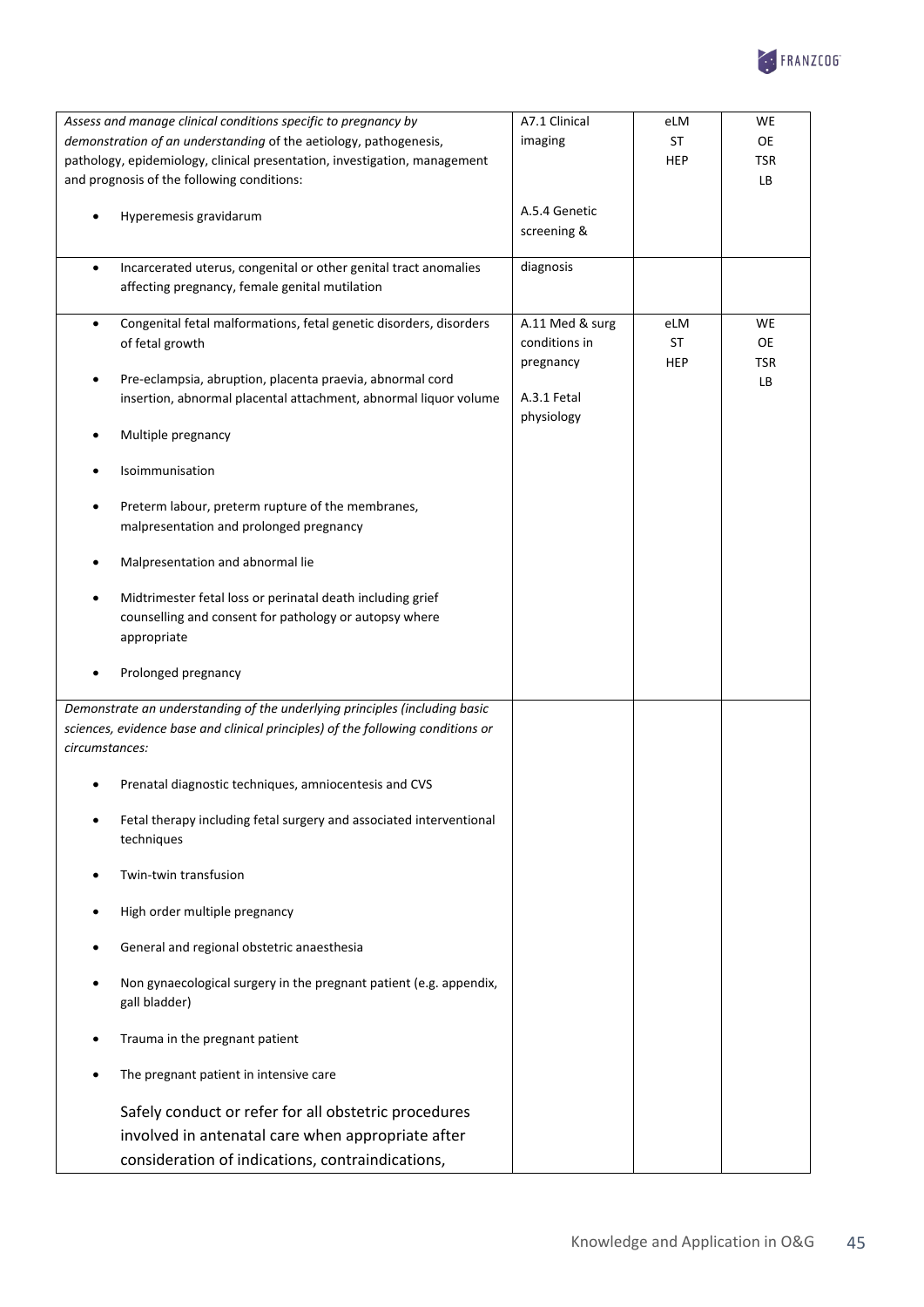

| technique and potential complications, including a |  |  |
|----------------------------------------------------|--|--|
| detailed knowledge of the following procedures: •  |  |  |
| cervical cerclage (evidence base, indications,     |  |  |
| application and complications) • invasive fetal    |  |  |
| procedures • amnioreduction • adnexal surgery in a |  |  |
| pregnant patient                                   |  |  |
|                                                    |  |  |
|                                                    |  |  |

| <b>B.1.3. Intrapartum Care</b>                                                                                                                                                                                                                                  | <b>Links to</b><br>knowledge &<br>skills | <b>Teaching &amp;</b><br>Learning<br>strategies | <b>Assessment</b>                          |
|-----------------------------------------------------------------------------------------------------------------------------------------------------------------------------------------------------------------------------------------------------------------|------------------------------------------|-------------------------------------------------|--------------------------------------------|
| Understand and demonstrate application of the principles of obstetric planning and<br>case management in order to:<br>Perform and interpret fetal monitoring during labour: implement<br>appropriate clinical interventions for fetal heart rate abnormalities. | A.7.1 Clinical<br>imaging-<br>ultrasound | eLM<br><b>ST</b><br><b>HEP</b>                  | <b>WE</b><br><b>OE</b><br><b>TSR</b><br>LB |
| Use and interpret tests of fetal well-being, underpinned by an<br>understanding of test reliability                                                                                                                                                             | A.6.1 Drugs in<br>pregnancy              | <b>FSEP</b>                                     | <b>APSS</b>                                |
| Assess and manage a normal labour and birth                                                                                                                                                                                                                     | A.2.2 Anatomy-<br>pregnancy              | WS(ALSO)<br>WS(MOET)<br><b>WS(PROMPT</b>        | <b>APSS</b><br><b>APSS</b>                 |
| Provide subsequent routine intrapartum care in collaboration with other<br>$\bullet$<br>healthcare practitioners including midwives, GPs and allied health workers                                                                                              | A.3.1 Fetal<br>physiology                |                                                 | <b>APSS</b>                                |
| Assess and manage abnormal labour and birth                                                                                                                                                                                                                     | A.3.5 Physiology<br>$labour -$           |                                                 |                                            |
| Use evidence-based medicine to inform discussion of mode of delivery<br>Assess and manage labour following a previous Caesarean section                                                                                                                         | A.1.4<br>Epidemiological<br>methods      |                                                 |                                            |
| Assess and manage labour complicated by maternal medical conditions                                                                                                                                                                                             |                                          |                                                 |                                            |
| Recognise and manage maternal and fetal complications, which may<br>develop during labour, including pre-eclampsia and fetal distress.                                                                                                                          |                                          |                                                 |                                            |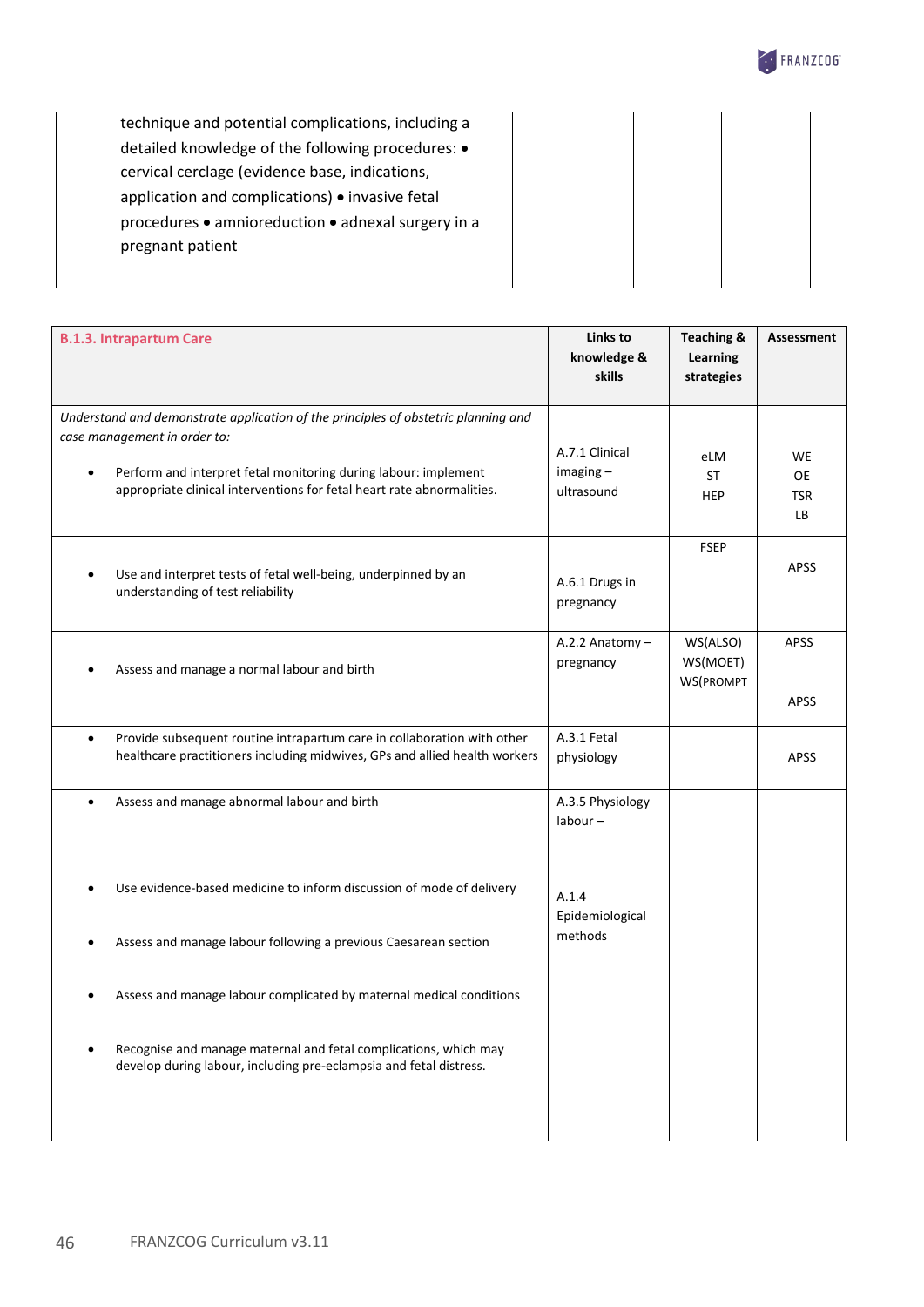

| <b>B.1.3. Intrapartum Care</b>                                                                                                                                                                                                                            | Links to                   | <b>Teaching &amp;</b>         | Assessment                            |
|-----------------------------------------------------------------------------------------------------------------------------------------------------------------------------------------------------------------------------------------------------------|----------------------------|-------------------------------|---------------------------------------|
|                                                                                                                                                                                                                                                           | knowledge &<br>skills      | <b>Learning</b><br>strategies |                                       |
|                                                                                                                                                                                                                                                           |                            |                               |                                       |
| Be able to assess and manage common clinical problems that arise in the                                                                                                                                                                                   | A.1.4                      |                               | <b>APSS</b>                           |
| intrapartum period by demonstration of an understanding of the aetiology,<br>pathogenesis, pathology, epidemiology, clinical presentation, investigation,                                                                                                 | Epidemiological<br>methods | WS(ALSO)<br>WS(MOET)          |                                       |
| management and prognosis of:                                                                                                                                                                                                                              |                            | <b>WS(PROMPT</b>              |                                       |
| Intrapartum pain, labour after previous caesarean, uterine tenderness,<br>non-reassuring fetal status, meconium liquor, abnormal CTG, abnormal<br>progress haemorrhage, pyrexia, tachycardia, breathlessness, collapse,<br>seizure, abnormal second stage |                            |                               |                                       |
| Assess and manage clinical conditions specific to the intrapartum period by                                                                                                                                                                               | A.11 Med & surg            | eLM                           | WE                                    |
| demonstration of an understanding of the aetiology, pathogenesis, pathology,                                                                                                                                                                              | conditions in              | ST                            | OE                                    |
| epidemiology, clinical presentation, investigation, management and prognosis of the<br>following conditions:                                                                                                                                              | pregnancy                  | <b>HEP</b><br><b>FSEP</b>     | <b>TSR</b><br><b>APSS</b>             |
|                                                                                                                                                                                                                                                           | $A.8.3 - 4$                |                               | LВ                                    |
| malpresentation, malposition, cord prolapse, fetal hypoxia,<br>$\bullet$                                                                                                                                                                                  | Haematology &              |                               |                                       |
| chorioamnionitis, Group B streptococcal (GBS) carriage, uterine atony,<br>coagulopathy, amniotic fluid embolism, labour after previous caesarean,                                                                                                         | biochemistry               |                               |                                       |
| uterine scar dehiscence uterine rupture, caesarean hysterectomy,                                                                                                                                                                                          |                            |                               |                                       |
| shoulder dystocia, cervical laceration, vaginal and perineal trauma                                                                                                                                                                                       |                            |                               |                                       |
| Understand the types of anaesthesia appropriate for control of pain during labour                                                                                                                                                                         |                            |                               |                                       |
| and birth and their benefits and complications with respect to mother and fetus.                                                                                                                                                                          |                            |                               |                                       |
| Safely manage and conduct all obstetric procedures involved in intrapartum care                                                                                                                                                                           |                            | eLM                           | WE                                    |
| when appropriate after consideration of indications, contraindications, technique                                                                                                                                                                         |                            | ST                            | OE                                    |
| and potential complications, including a detailed knowledge of the following                                                                                                                                                                              |                            | <b>HEP</b>                    | TSR                                   |
| procedures:                                                                                                                                                                                                                                               |                            | <b>FSEP</b>                   | <b>APSS</b>                           |
|                                                                                                                                                                                                                                                           |                            |                               | <b>LB</b>                             |
| Spontaneous vaginal birth                                                                                                                                                                                                                                 |                            |                               |                                       |
| Induction of labour, including use of appropriate cervical ripening agents                                                                                                                                                                                |                            |                               |                                       |
| Intrapartum fetal scalp blood sampling                                                                                                                                                                                                                    |                            |                               | WE<br><b>OE</b>                       |
| Augmentation of labour with amniotomy and/or oxytocin<br>٠                                                                                                                                                                                                |                            | eLM<br><b>ST</b>              | <b>TSR</b>                            |
| Administration of local anaesthesia including pudendal block<br>٠                                                                                                                                                                                         |                            | <b>HEP</b>                    | <b>APSS</b><br><b>LB</b>              |
| Management of cord prolapse                                                                                                                                                                                                                               |                            | eLM<br><b>ST</b>              |                                       |
| Vaginal breech birth                                                                                                                                                                                                                                      |                            | <b>HEP</b>                    |                                       |
| Vaginal twin birth, including podalic version and breech extraction                                                                                                                                                                                       |                            |                               | WE                                    |
| Instrumental vaginal birth, including safe and appropriate vacuum and<br>$\bullet$<br>forceps deliveries including instrumental delivery for a persistent<br>transverse or posterior position                                                             |                            |                               | <b>OE</b><br><b>TSR</b><br>APSS<br>LB |
| Shoulder dystocia management<br>٠                                                                                                                                                                                                                         |                            |                               |                                       |
| Preterm Birth                                                                                                                                                                                                                                             |                            |                               |                                       |
|                                                                                                                                                                                                                                                           |                            |                               |                                       |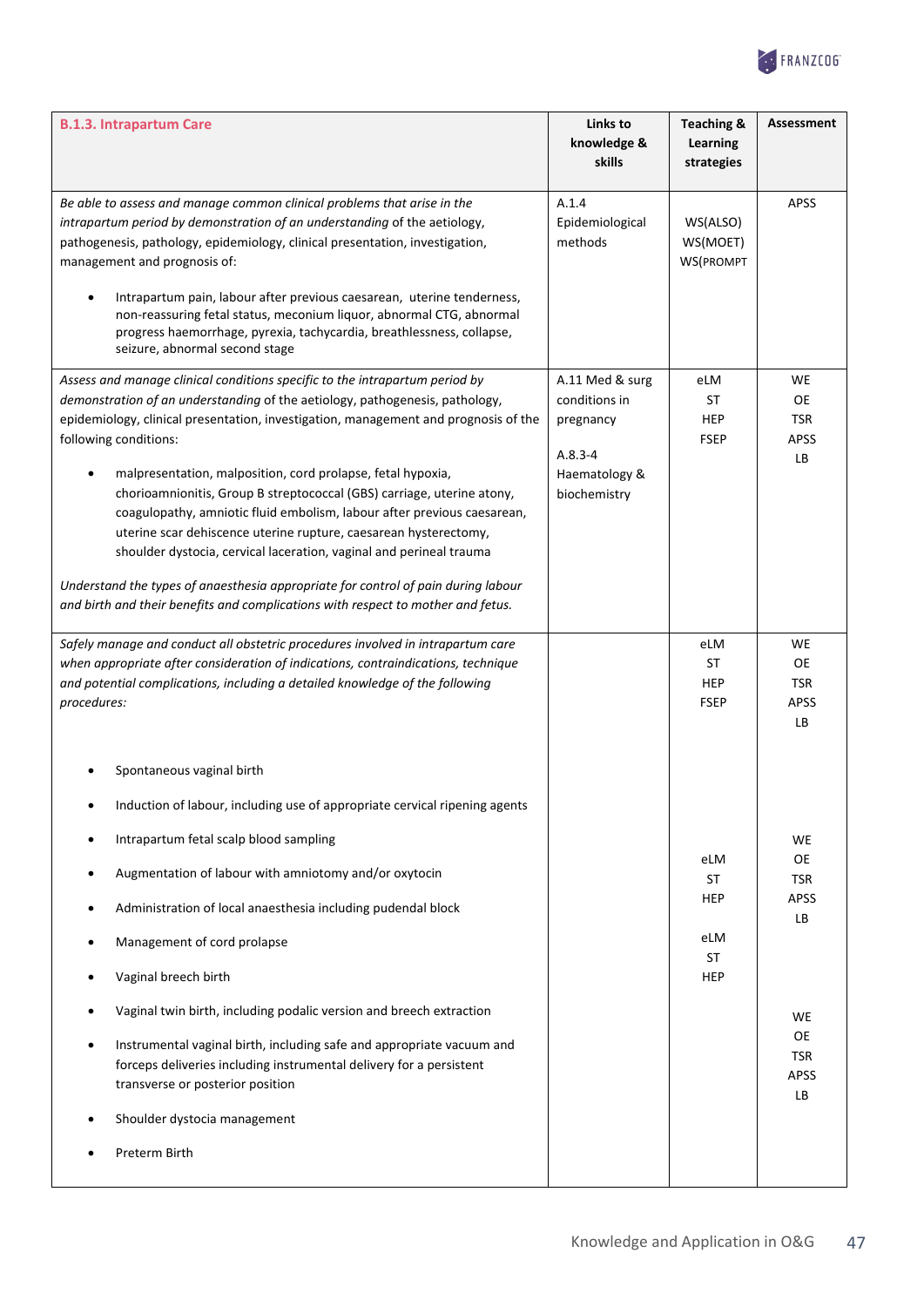

| <b>B.1.3. Intrapartum Care</b>                                                                        | Links to<br>knowledge &<br>skills | Teaching &<br>Learning<br>strategies | Assessment                      |
|-------------------------------------------------------------------------------------------------------|-----------------------------------|--------------------------------------|---------------------------------|
| Caesarean Section including LSCS, repeat LSCS, and classical CS<br>٠                                  |                                   |                                      |                                 |
| Complicated Caesarean Section, i.e. failed instrumental birth                                         |                                   |                                      |                                 |
| Visceral and vascular trauma sustained at CS                                                          |                                   |                                      |                                 |
| Perimortem Caesarean Section                                                                          |                                   | WS(ALSO)                             | <b>WE</b>                       |
| Episiotomy and repair<br>٠                                                                            |                                   | WS(MOET)                             | <b>OE</b>                       |
| Repair of perineal, vaginal and cervical lacerations, including third and<br>٠<br>fourth degree tears |                                   | <b>WS(PROMPT</b><br>eLM<br><b>ST</b> | <b>TSR</b><br><b>APSS</b><br>LB |
| Manual removal of placenta<br>٠                                                                       |                                   | <b>HEP</b>                           |                                 |
| Management of maternal collapse                                                                       |                                   |                                      |                                 |

| <b>B.1.4. Post-partum Care</b>                                                     | Links to<br>knowledge &<br>skills | <b>Teaching &amp;</b><br>Learning<br>strategies | Assessment  |
|------------------------------------------------------------------------------------|-----------------------------------|-------------------------------------------------|-------------|
| Understand and demonstrate application of the principles of obstetric planning and |                                   |                                                 |             |
| case management in order to:                                                       |                                   | eLM                                             | <b>WE</b>   |
|                                                                                    |                                   | <b>HEP</b>                                      | <b>OE</b>   |
| Manage a normal puerperium                                                         |                                   | <b>ST</b>                                       | <b>TSR</b>  |
| Be able to assess and manage common clinical problems that arise in the            |                                   |                                                 | LB          |
| puerperium by demonstration of an understanding of the aetiology, pathogenesis,    |                                   |                                                 |             |
| pathology, epidemiology, clinical presentation, investigation, management and      |                                   |                                                 |             |
| prognosis of:                                                                      |                                   | eLM                                             | <b>WE</b>   |
|                                                                                    |                                   | <b>HEP</b>                                      | <b>OE</b>   |
| Perineal pain, swelling, discharge                                                 |                                   | <b>ST</b>                                       | <b>TSR</b>  |
|                                                                                    |                                   |                                                 | LB.         |
| Postpartum haemorrhage                                                             |                                   |                                                 | <b>APSS</b> |
| Postpartum fever                                                                   |                                   |                                                 |             |
| Postpartum blues, depression, anxiety                                              |                                   |                                                 |             |
| Symptoms of depression and anxiety by advising women to complete a                 |                                   |                                                 |             |
| depression screener such as the Edinburgh Postnatal Depression Scale               | A.8.3                             |                                                 |             |
| questionnaire and a validated psychosocial questionnaire within 4 weeks            | Haematology                       |                                                 |             |
| of birth                                                                           | A.2.1 Descriptive                 |                                                 |             |
|                                                                                    | anatomy                           |                                                 |             |
| Breastfeeding difficulty and complications, including the role of the              | A.2.2 Anatomy $-$                 |                                                 |             |
| Lactation Consultant in management                                                 | pregnancy                         |                                                 |             |
| Urinary incontinence and urinary retention                                         | A.2.3 Anatomy $-$<br>surgery      |                                                 |             |
|                                                                                    |                                   |                                                 |             |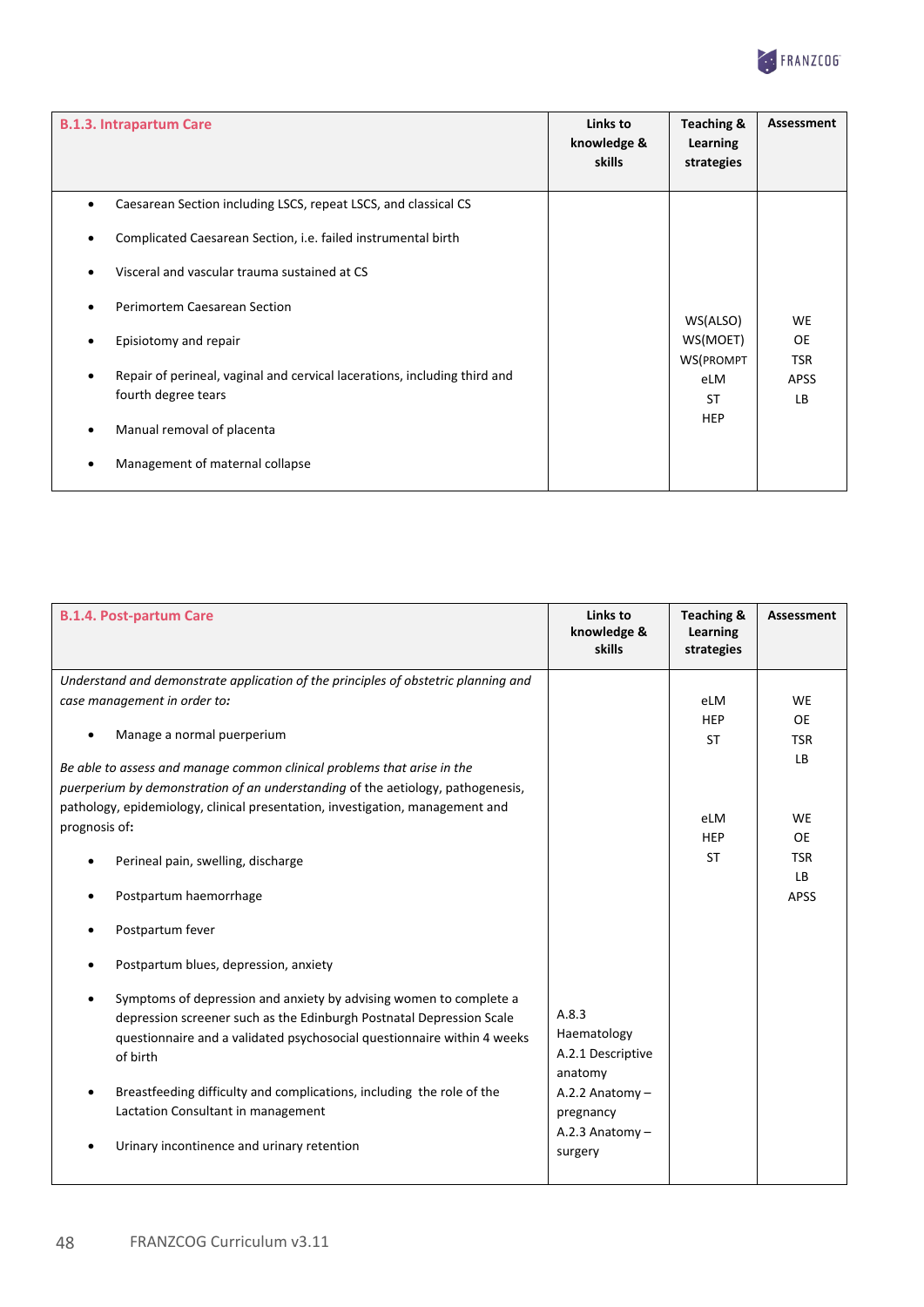

| <b>B.1.4. Post-partum Care</b>                                                                                                                                                                                                                                                                                                                                                  | <b>Links to</b><br>knowledge &<br>skills       | <b>Teaching &amp;</b><br>Learning<br>strategies | Assessment                                         |
|---------------------------------------------------------------------------------------------------------------------------------------------------------------------------------------------------------------------------------------------------------------------------------------------------------------------------------------------------------------------------------|------------------------------------------------|-------------------------------------------------|----------------------------------------------------|
| Postpartum collapse<br>$\bullet$<br>Discussion of patients' contraception, sterilisation and future pregnancies.                                                                                                                                                                                                                                                                | A.4.4 Physiology -<br>puerperium/<br>lactation |                                                 |                                                    |
| Assess and manage clinical conditions specific to the post-partum period by<br>demonstration of an understanding of the aetiology, pathogenesis, pathology,<br>epidemiology, clinical presentation, investigation, management and prognosis of the<br>following conditions:<br>Perineal trauma (including perineal haematoma, 3rd and 4 <sup>th</sup> degree tear)<br>$\bullet$ | A.6.2<br>Pharmacology &<br>therapeutics        | eLM<br><b>HEP</b><br>ST                         | <b>WE</b><br><b>OE</b><br>TSR<br>LB<br><b>APSS</b> |
| Injury to the urinary tract<br>$\bullet$<br>Retained placenta                                                                                                                                                                                                                                                                                                                   | A.2.3 Anatomy -<br>surgery                     |                                                 |                                                    |
| Acute uterine inversion<br>Retained products of conception<br>Deep vein thrombosis &/or pulmonary embolism<br>$\bullet$<br>Postnatal depression and other affective disorders<br>٠<br>Endometritis, mastitis, cystitis, wound infection<br>٠<br>Perinatal death (including grief counselling and investigation thatmay<br>$\bullet$                                             |                                                | eLM<br><b>HEP</b><br>ST                         | <b>WE</b><br><b>OE</b><br><b>TSR</b><br>LВ<br>APSS |
| include obtaining consent for an autopsy)                                                                                                                                                                                                                                                                                                                                       |                                                |                                                 |                                                    |
| Safely manage and conduct all obstetric procedures involved in postpartum care<br>when appropriate after consideration of indications, contraindications, technique<br>and potential complications, including a detailed knowledge of the following<br>procedures:                                                                                                              |                                                |                                                 |                                                    |
| Procedures employed for control of postpartum haemorrhage (including B<br>Lynch suture, uterine tamponade balloon, internal iliac artery ligation and<br>postpartum hysterectomy)                                                                                                                                                                                               |                                                |                                                 |                                                    |
| Repair of the vaginal and perineal tears including 3rd and 4th degree tears                                                                                                                                                                                                                                                                                                     |                                                |                                                 |                                                    |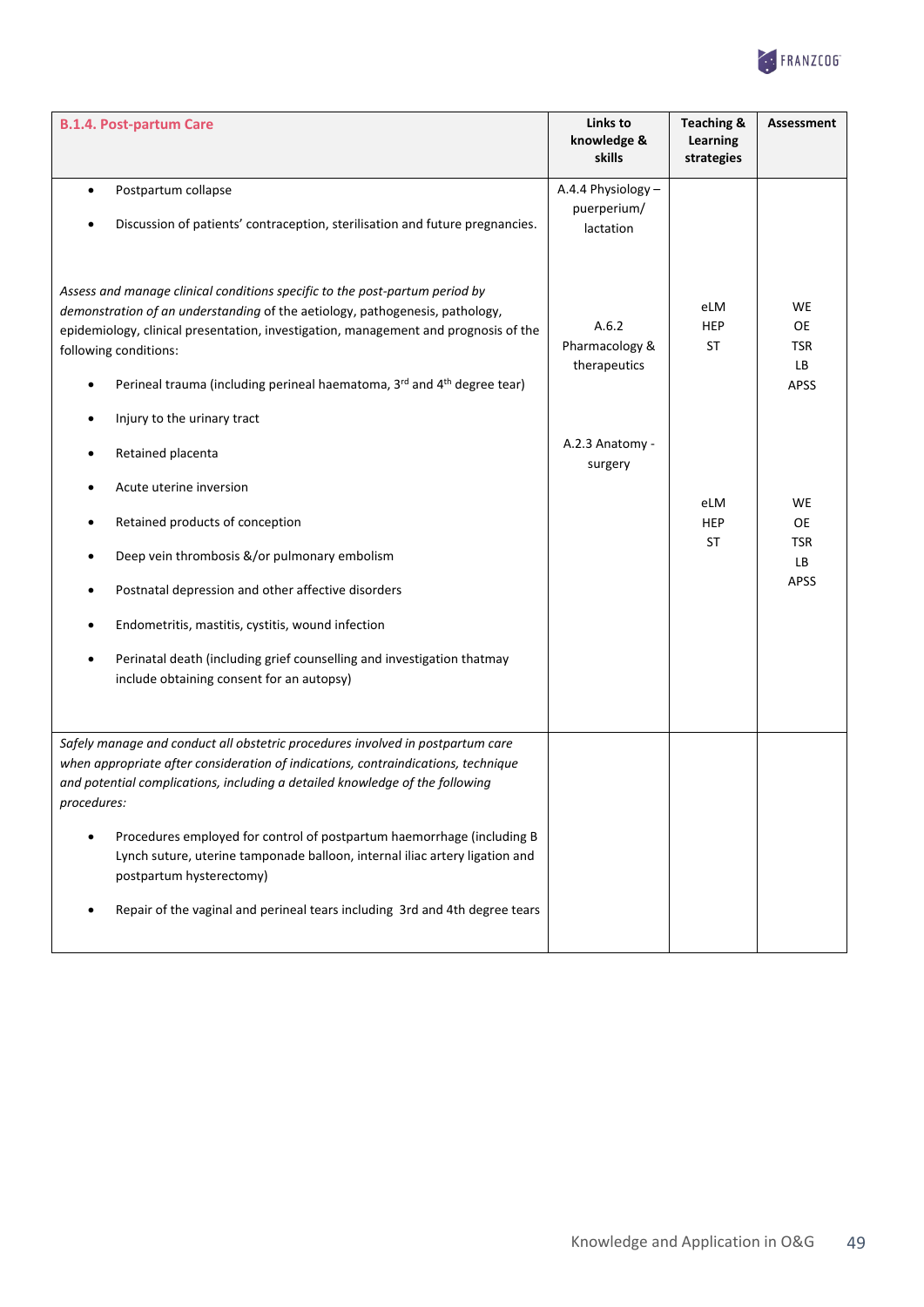

| <b>B.1.5. Neonatal Care</b>                                                                                                                                                                                                                                                                                                                                                                                                                                                                                                                                                                                                                                                                                                                                                                                                                                                                                                                                                                                                                                                                                                                                                                                                                                                                                                                                                                                                                                                                                           | <b>Links to</b><br>knowledge &<br>skills                                                                                          | <b>Teaching &amp;</b><br>Learning<br>strategies                                               | <b>Assessment</b>                                                                                                                                                                      |
|-----------------------------------------------------------------------------------------------------------------------------------------------------------------------------------------------------------------------------------------------------------------------------------------------------------------------------------------------------------------------------------------------------------------------------------------------------------------------------------------------------------------------------------------------------------------------------------------------------------------------------------------------------------------------------------------------------------------------------------------------------------------------------------------------------------------------------------------------------------------------------------------------------------------------------------------------------------------------------------------------------------------------------------------------------------------------------------------------------------------------------------------------------------------------------------------------------------------------------------------------------------------------------------------------------------------------------------------------------------------------------------------------------------------------------------------------------------------------------------------------------------------------|-----------------------------------------------------------------------------------------------------------------------------------|-----------------------------------------------------------------------------------------------|----------------------------------------------------------------------------------------------------------------------------------------------------------------------------------------|
| Be able to provide and organise the routine care of a healthy neonate.<br>Assess and manage clinical conditions specific to the neonatal period by<br>demonstration of an understanding of the aetiology, pathogenesis, pathology,<br>epidemiology, clinical presentation, investigation, management and prognosis of<br>the following conditions:<br>Aberrations of growth (growth restriction and macrosomia), prematurity,<br>$\bullet$<br>neonatal jaundice, respiratory distress, cardiac arrest, sepsis, birth<br>asphyxia, birth trauma, common congenital and genetic anomalies, fetal<br>alcohol syndrome, neonatal abstinence syndrome, the neonate of a<br>diabetic mother, hypoxic ischaemic encephalopathy, necrotising<br>enterocolitis, seizures, and babies exposed to maternal medication.<br>Perform an immediate assessment of the newborn child and determine if<br>resuscitative measures are indicated.<br>Resuscitate a newborn baby, including rapid clinical assessment of neonatal<br>asphyxia, external cardiac compression of neonate, use of bag and mask ventilation<br>and use of endotracheal adrenaline (Note: neonatal resuscitation is a logbook<br>requirement for all Year 1 trainees).<br>Perform a routine neonatal assessment and be able to manage common problems<br>found during this assessment.<br>Recognise neonatal abnormalities requiring paediatric care (for example, congenital<br>dislocation of hips, oesophageal atresia, cardiac murmurs, neonatal jaundice). | A.3.3 Neonatal<br>physiology<br>A.5.3<br>Chromosome<br>abnormalities<br>A.6.1 Drugs in<br>pregnancy<br>A.10.4 Fetal<br>immunology | eLM<br><b>HEP</b><br><b>ST</b><br>WS(NNR)<br>WS(NNR)<br>eLM<br><b>HEP</b><br><b>ST</b><br>eLM | WE<br>OE<br><b>TSR</b><br><b>WE</b><br><b>OE</b><br><b>TSR</b><br><b>WE</b><br><b>OE</b><br><b>TSR</b><br><b>WE</b><br><b>OE</b><br><b>TSR</b><br><b>WE</b><br><b>OE</b><br><b>TSR</b> |
|                                                                                                                                                                                                                                                                                                                                                                                                                                                                                                                                                                                                                                                                                                                                                                                                                                                                                                                                                                                                                                                                                                                                                                                                                                                                                                                                                                                                                                                                                                                       |                                                                                                                                   |                                                                                               |                                                                                                                                                                                        |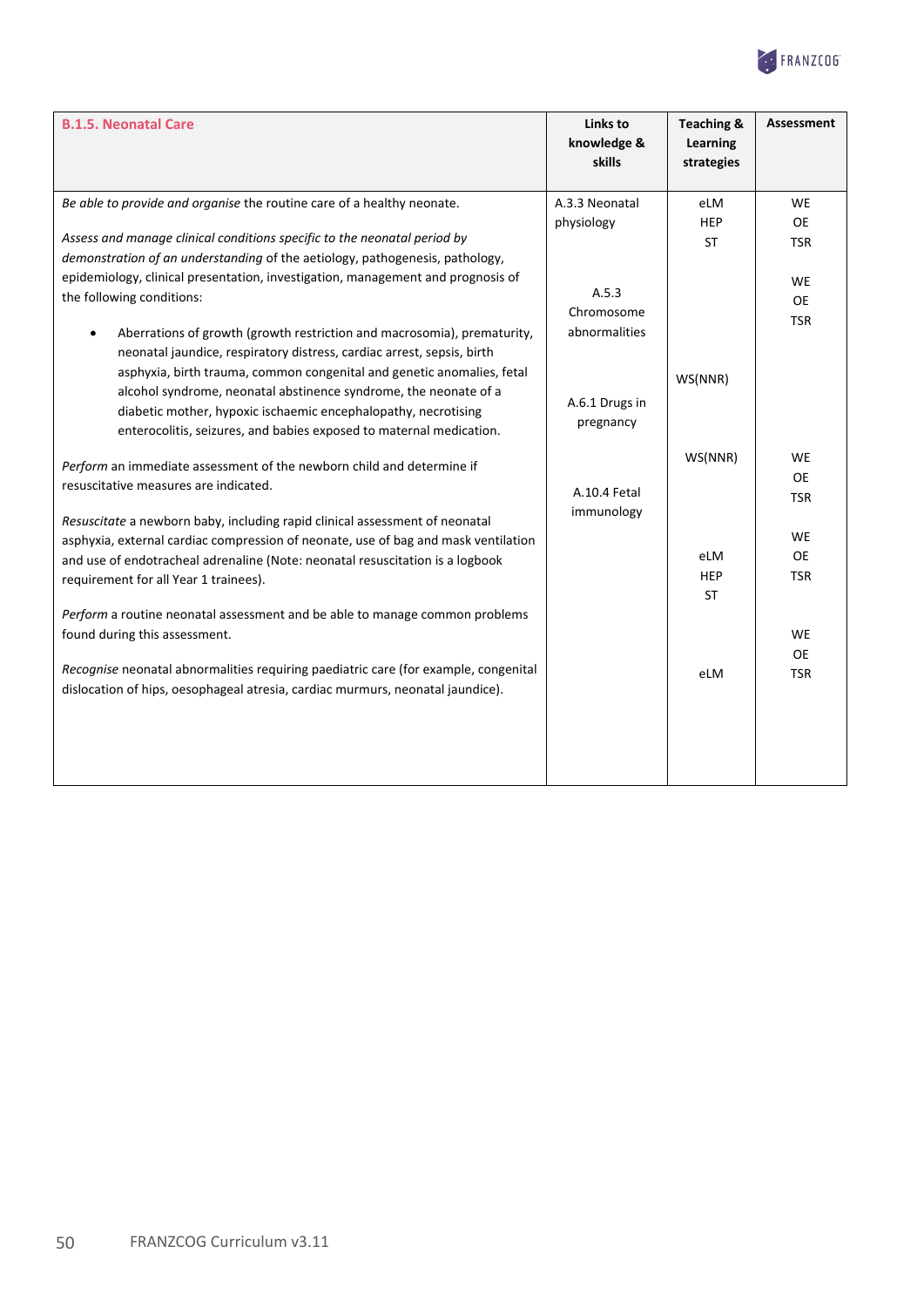

### B.2 Gynaecology

Learning Outcomes

• Demonstrate clinical expertise pertaining to common and critically important gynaecological conditions (CE 3.1.1.2).

Practise a multi-dimensional approach to patient management, by being able to (CE 3.1.1.3):

- demonstrate advanced abilities in clinical reasoning and judgement and an ability to manage clinical situations
- recognise current limits of medical expertise
- Provide diagnostic, therapeutic and surgical skills for ethical and effective healthcare by being able to (CE 3.1.1.4):
	- access, interpret and apply knowledge relevant to clinical practice in gynaecology
	- demonstrate an appropriate awareness of the impact on health and well-being of emotional and social issues
	- demonstrate effective services in consultation, management, clinical education and legal opinion in regard to the well-being and care of women

| <b>B.2.1. Gynaecological Health, Menstrual Disorders &amp; Menopause</b>                                                                                                                                                                                                                                                                                                                                                                     | Links to<br>knowledge &<br>skills                                                                  | <b>Teaching &amp;</b><br>Learning<br>strategies | <b>Assessment</b> |
|----------------------------------------------------------------------------------------------------------------------------------------------------------------------------------------------------------------------------------------------------------------------------------------------------------------------------------------------------------------------------------------------------------------------------------------------|----------------------------------------------------------------------------------------------------|-------------------------------------------------|-------------------|
| <b>Gynaecological health</b>                                                                                                                                                                                                                                                                                                                                                                                                                 | A.2.1                                                                                              | eLM                                             | <b>WE</b>         |
|                                                                                                                                                                                                                                                                                                                                                                                                                                              | Descriptive                                                                                        | <b>HEP</b>                                      | <b>OE</b>         |
| Understand gynaecological management in order to:                                                                                                                                                                                                                                                                                                                                                                                            | anatomy                                                                                            | <b>ST</b>                                       | <b>TSR</b>        |
| Advise on breast screening, pelvic muscle exercises, contraception,<br>$\bullet$<br>and safe sex education<br>Advise on lifestyle and hygiene issues to optimise sexual and<br>٠<br>reproductive health and minimise the risk of developing<br>malignancies<br>Assess and manage sexual problems, and sexual and domestic<br>violence<br>Perform gynaecological speculae and bimanual examination properly<br>$\bullet$<br>and appropriately | A.4.1-2 Pre &<br>peri-physiology<br>A3. 8.1-2<br>Pathology<br>C.1 culture<br>C.2 ethics<br>C.3 law |                                                 | LB                |
| Demonstrate an understanding of the aetiology, pathogenesis, pathology,<br>epidemiology, clinical presentation, investigation, management and prognosis<br>of congenital anomalies of the genital tract.<br>Demonstrate a contemporary evidence-based knowledge of the following:<br>Psycho-sexual disorders                                                                                                                                 |                                                                                                    |                                                 | APSS              |
| Menarche and common adolescent gynaecological conditions                                                                                                                                                                                                                                                                                                                                                                                     |                                                                                                    |                                                 |                   |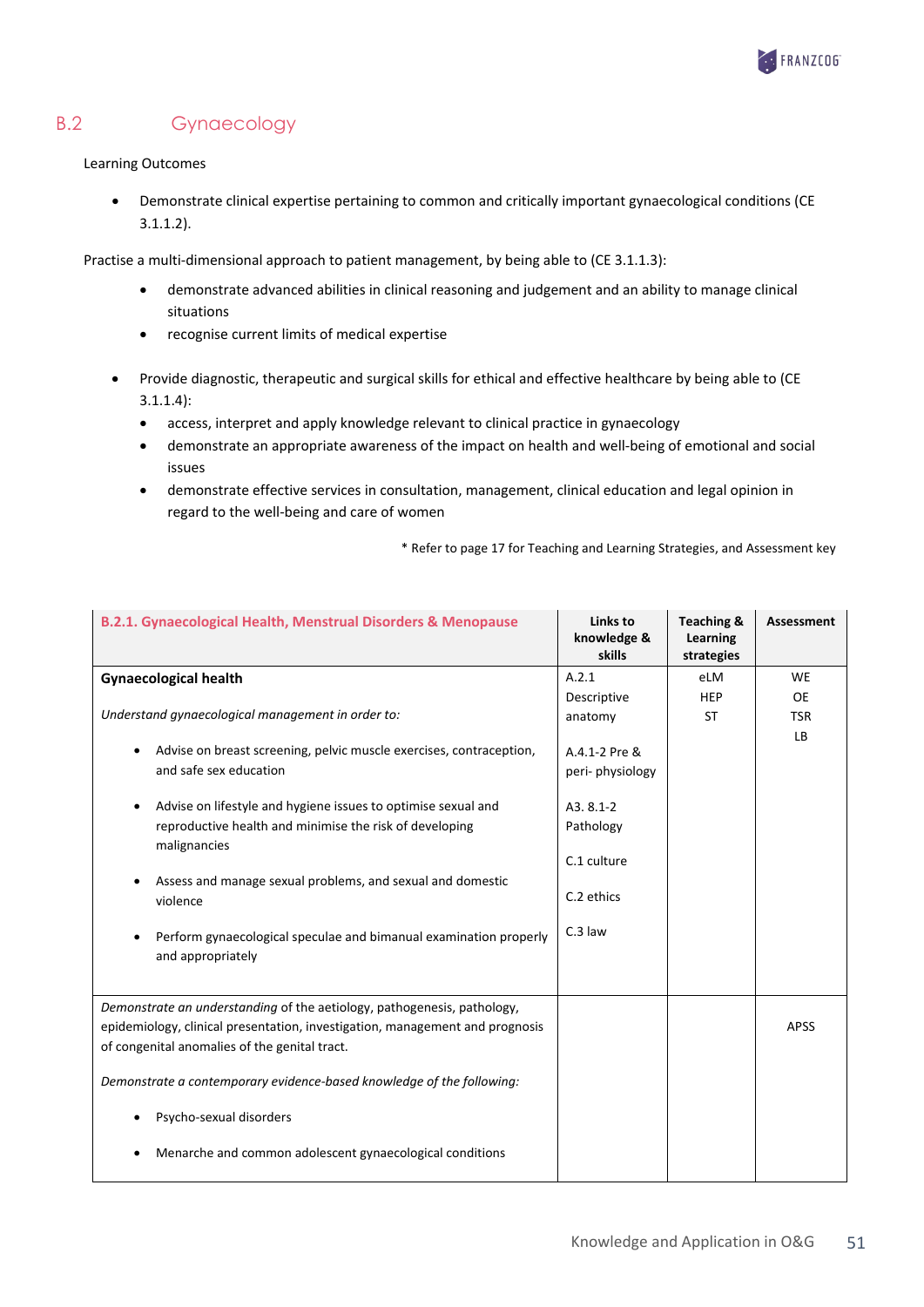

| <b>B.2.1. Gynaecological Health, Menstrual Disorders &amp; Menopause</b>                                                                                                                                                                | <b>Links to</b><br>knowledge &<br>skills    | <b>Teaching &amp;</b><br>Learning<br>strategies | <b>Assessment</b>               |
|-----------------------------------------------------------------------------------------------------------------------------------------------------------------------------------------------------------------------------------------|---------------------------------------------|-------------------------------------------------|---------------------------------|
| Appropriate knowledge of cervical pathology including the principles<br>$\bullet$<br>and practice of colposcopy                                                                                                                         |                                             |                                                 |                                 |
| Understand principles of a paediatric gynaecological examination                                                                                                                                                                        |                                             |                                                 |                                 |
| <b>Paediatric and Adolescent Gynaecology</b>                                                                                                                                                                                            | A.4.3 Physiology                            | eLM                                             | WE                              |
| Demonstrate an understanding of and an ability to assess and initiate<br>management of:                                                                                                                                                 | - repro years<br>A.5.3&5<br>Genetics        | <b>HEP</b><br><b>ST</b>                         | OE<br><b>TSR</b><br><b>LB</b>   |
| Pre-pubertal vaginal discharge and bleeding                                                                                                                                                                                             |                                             |                                                 |                                 |
| Congenital anomalies of the genital tract                                                                                                                                                                                               | A.4.3 Physiology                            |                                                 |                                 |
| Disorders of puberty (see reproductive endocrinology)                                                                                                                                                                                   | - repro years                               |                                                 |                                 |
| Menstrual disorders in adolescents (irregular or heavy bleeding,<br>amenorrhoea)                                                                                                                                                        | A.6.2<br>Pharmacology<br>& therapeutics     |                                                 |                                 |
| Paediatric and adolescent tumours of the genital tract                                                                                                                                                                                  | $C.3.7 & 9$ Law                             |                                                 |                                 |
| Adolescent sexual issues including high risk behaviour,<br>contraception, STIs, HPV vaccination                                                                                                                                         |                                             |                                                 |                                 |
| Suspected adolescent or child sexual abuse                                                                                                                                                                                              |                                             |                                                 |                                 |
| <b>Menstrual disorders</b>                                                                                                                                                                                                              | A.3.3 Anatomy<br>- surgery                  | eLM<br>HEP                                      | WE<br>OE                        |
| Demonstrate a contemporary evidence-based knowledge and understanding of<br>the aetiology, pathogenesis, pathology, epidemiology, clinical presentation,<br>investigation, management and prognosis of menstrual disorders in order to: | A.8.1 Pathology                             | <b>ST</b>                                       | <b>TSR</b><br><b>LB</b><br>APSS |
| Assess and manage a woman with menstrual disorders                                                                                                                                                                                      | A.9.1 & 3<br>Microbiology                   |                                                 |                                 |
| Assess and manage oligomenorrhoea, amenorrhoea, hirsutism, acne                                                                                                                                                                         | C.2 Ethics                                  |                                                 |                                 |
| Assess and manage premenstrual symptoms, premenstrual<br>syndrome and premenstrual dysphoric disorder                                                                                                                                   | $C.3.9-10$ Law $-$<br>privacy,<br>mandatory |                                                 |                                 |
| Diagnose and initiate management of a woman with dysfunctional or<br>abnormal uterine bleeding                                                                                                                                          | reporting                                   |                                                 |                                 |
| Contraception                                                                                                                                                                                                                           | A.2.1                                       | eLM                                             | <b>WE</b>                       |
| Demonstrate a contemporary evidence-based knowledge of contraception in<br>order to:                                                                                                                                                    | Descriptive<br>anatomy                      | <b>HEP</b><br>ST                                | OE<br><b>TSR</b><br>LB          |
| Discuss with a woman and her partner family planning and<br>٠<br>contraceptive issues                                                                                                                                                   | A.4.3 Physiology<br>- repro years           |                                                 | APSS                            |
| Assess and manage contraception                                                                                                                                                                                                         |                                             |                                                 |                                 |
|                                                                                                                                                                                                                                         |                                             |                                                 |                                 |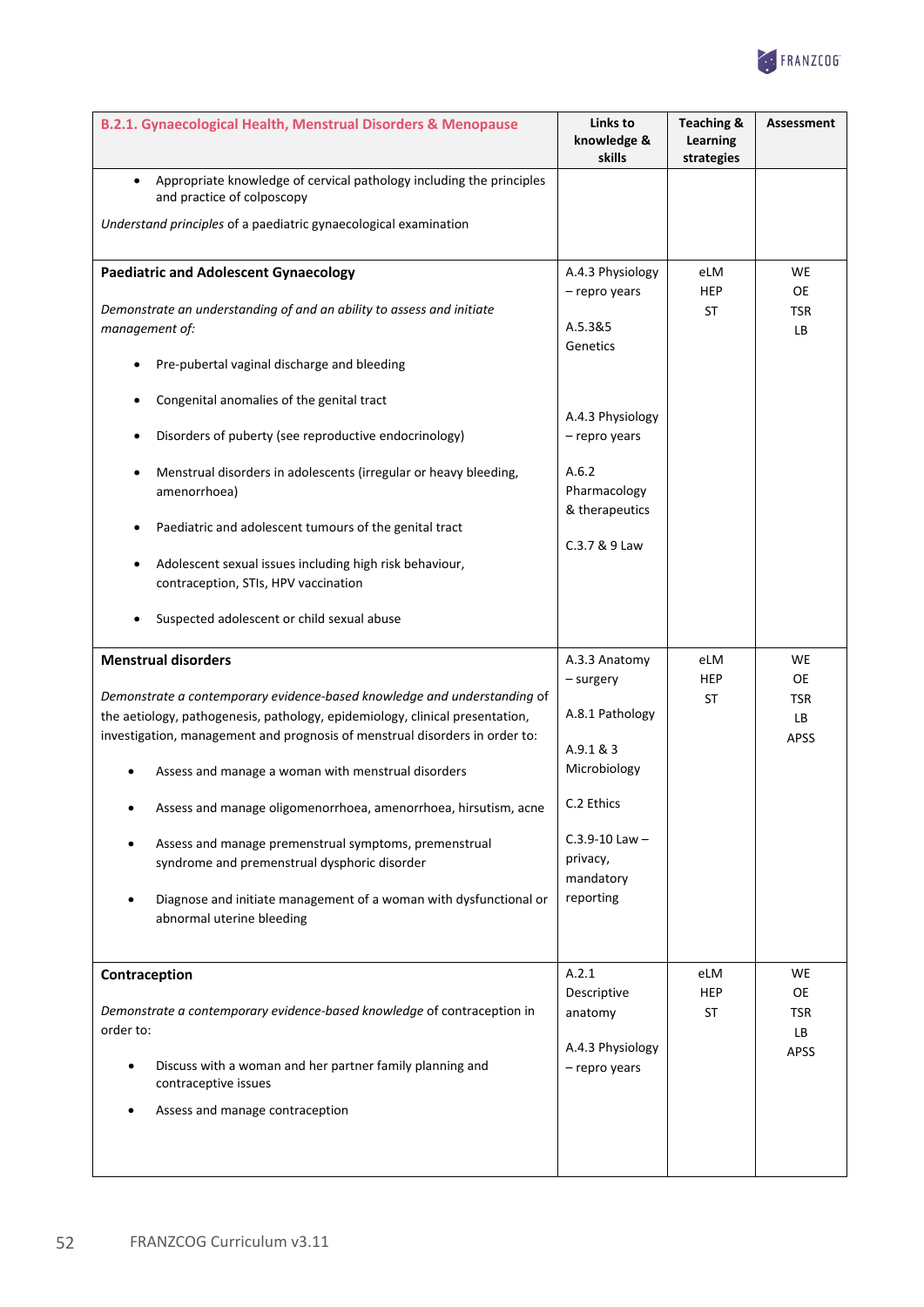

| <b>B.2.1. Gynaecological Health, Menstrual Disorders &amp; Menopause</b>                                                                                                                                                                                                                                                                                                                                                                                                                                                                                                                                                                                             | Links to<br>knowledge &<br>skills                                                                                                                     | <b>Teaching &amp;</b><br>Learning<br>strategies | <b>Assessment</b>            |
|----------------------------------------------------------------------------------------------------------------------------------------------------------------------------------------------------------------------------------------------------------------------------------------------------------------------------------------------------------------------------------------------------------------------------------------------------------------------------------------------------------------------------------------------------------------------------------------------------------------------------------------------------------------------|-------------------------------------------------------------------------------------------------------------------------------------------------------|-------------------------------------------------|------------------------------|
| <b>Gynaecological infections</b><br>Demonstrate a contemporary evidence-based knowledge and understanding of<br>the aetiology, pathogenesis, pathology, epidemiology, clinical presentation,<br>investigation, management and prognosis of infections in the upper and lower<br>genital tract in order to:<br>Perform cervical screening tests, opportunistic screening for sexually<br>transmitted infections and HPV vaccination<br>Diagnose and manage sexually transmitted genital tract infections<br>and infections of the upper and lower genital tracts<br>Understand the specific issues related to patients with HIV/AIDS,<br>Hepatitis B and C            | $A.8.1 - 2$<br>Pathology<br>A.7Clinical<br>imaging $- U/S$ ,<br>radiology and<br>magnetic<br>resonance<br>imaging<br>B.2.1b<br>Menstrual<br>disorders | eLM<br>HEP<br><b>ST</b>                         | WE<br>OE<br>TSR<br>LB        |
| Pelvic pain, benign conditions of the lower genital tract<br>Demonstrate an understanding of the aetiology, pathogenesis,<br>pathology, epidemiology, clinical presentation, investigation,<br>management and prognosis of acute and chronic abdominal and<br>pelvic pain, including pain without organic cause<br>Assess and manage non infective vaginal discharge, dyspareunia,<br>vulval pruritis, chronic vaginal and vulval pain disorders, vulval<br>lesions, vulval dystrophies and dermatoses<br>Diagnose and plan management of a woman with a benign pelvic<br>mass<br>Diagnose and manage endometriosis, adenomyosis, fibroids and<br>endometrial polyps | A.4.5 Physiology<br>&<br>endocrinology-<br>menopause<br>A.6.2<br>Pharmacology<br>& therapeutics                                                       | eLM<br>HEP<br>ST                                | WE<br>OE<br><b>TSR</b><br>LB |
| The climacteric and menopause<br>Discuss issues relating to the menopause<br>Advise on managing the climacteric and the use of hormone<br>replacement therapy<br>Demonstrate a contemporary evidence-based knowledge of the<br>following in order to assess and manage climacteric symptoms:<br>- postmenopausal bleeding hypo-oestrogenism<br>- the postmenopausal state<br>Manage disorders relating to the menopause, including the<br>principles of managing osteopenia                                                                                                                                                                                          | <b>B.2.1f The</b><br>climacteric                                                                                                                      | eLM<br>HEP<br>ST                                | WF<br>OE<br>TSR<br>LВ        |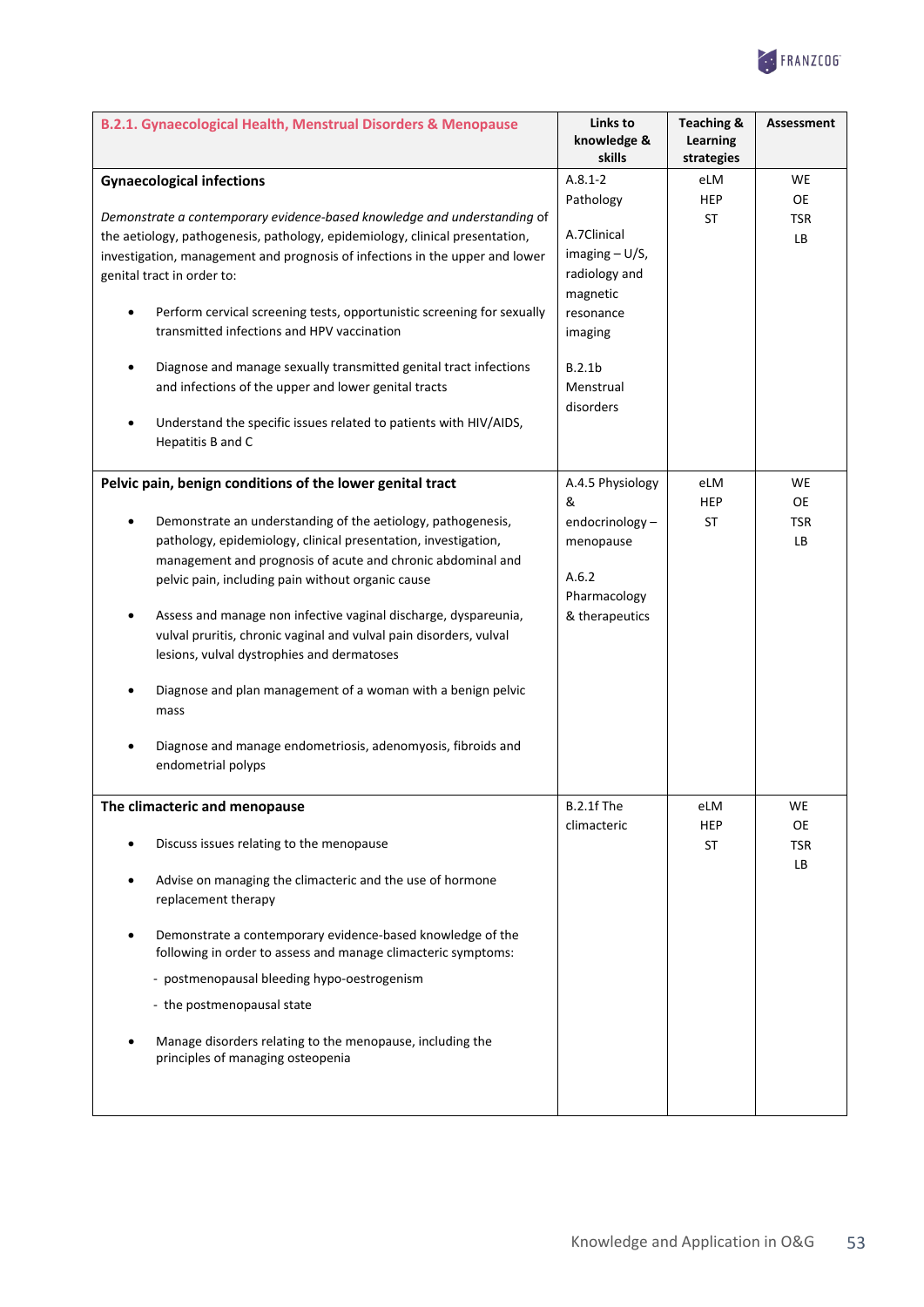

| B.2.1. Gynaecological Health, Menstrual Disorders & Menopause                                                           | Links to<br>knowledge &<br>skills | <b>Teaching &amp;</b><br>Learning<br>strategies | <b>Assessment</b>                   |
|-------------------------------------------------------------------------------------------------------------------------|-----------------------------------|-------------------------------------------------|-------------------------------------|
| Psychosocial issues in gynaecological care                                                                              |                                   |                                                 |                                     |
| Obtain legal consent from an incompetent patient<br>Sensitively and appropriately manage a patient with a psychological | C.3 Law<br>C.2 Ethics             | eLM<br><b>HEP</b><br><b>ST</b>                  | <b>WE</b><br>OE<br><b>TSR</b><br>LB |
| or psychiatric disorder or substance abuse problem                                                                      | C.1 Culture                       |                                                 |                                     |
| Recognise common indicators that a patient has suffered sexual<br>assault                                               | C.3 Law                           |                                                 |                                     |
| Respond appropriately to a patient who discloses sexual assault                                                         | C.2 Ethics                        |                                                 |                                     |
| Provide appropriate counselling and referrals to a victim of sexual<br>assault                                          | C.1 Culture                       |                                                 |                                     |
| Recognise common indicators that a patient has suffered domestic<br>violence                                            |                                   |                                                 |                                     |
| Respond appropriately to a patient who discloses domestic violence                                                      |                                   |                                                 |                                     |
| Provide appropriate counselling and referral to a victim of domestic<br>violence                                        |                                   |                                                 |                                     |
| Understand the principles of a forensic examination and how to<br>write a forensic report                               |                                   |                                                 |                                     |
| Assess and manage a woman with premenstrual syndrome and<br>dysphoric disorder (PMDD)                                   |                                   |                                                 |                                     |
| Assess the impact of socioeconomic factors on a woman's health                                                          |                                   |                                                 |                                     |
|                                                                                                                         |                                   |                                                 |                                     |
| <b>Ultrasound</b>                                                                                                       |                                   |                                                 |                                     |
| Approach to transvaginal and transabdominal ultrasound scanning                                                         | A.7 Clinical<br>imaging           | eLM                                             | <b>APSS</b>                         |
| Identify the uterus, cervix and endometrium in the presence of a<br>positive pregnancy test                             |                                   | WS<br><b>HEP</b><br>ST                          | <b>WE</b><br><b>OE</b><br>TSR<br>LB |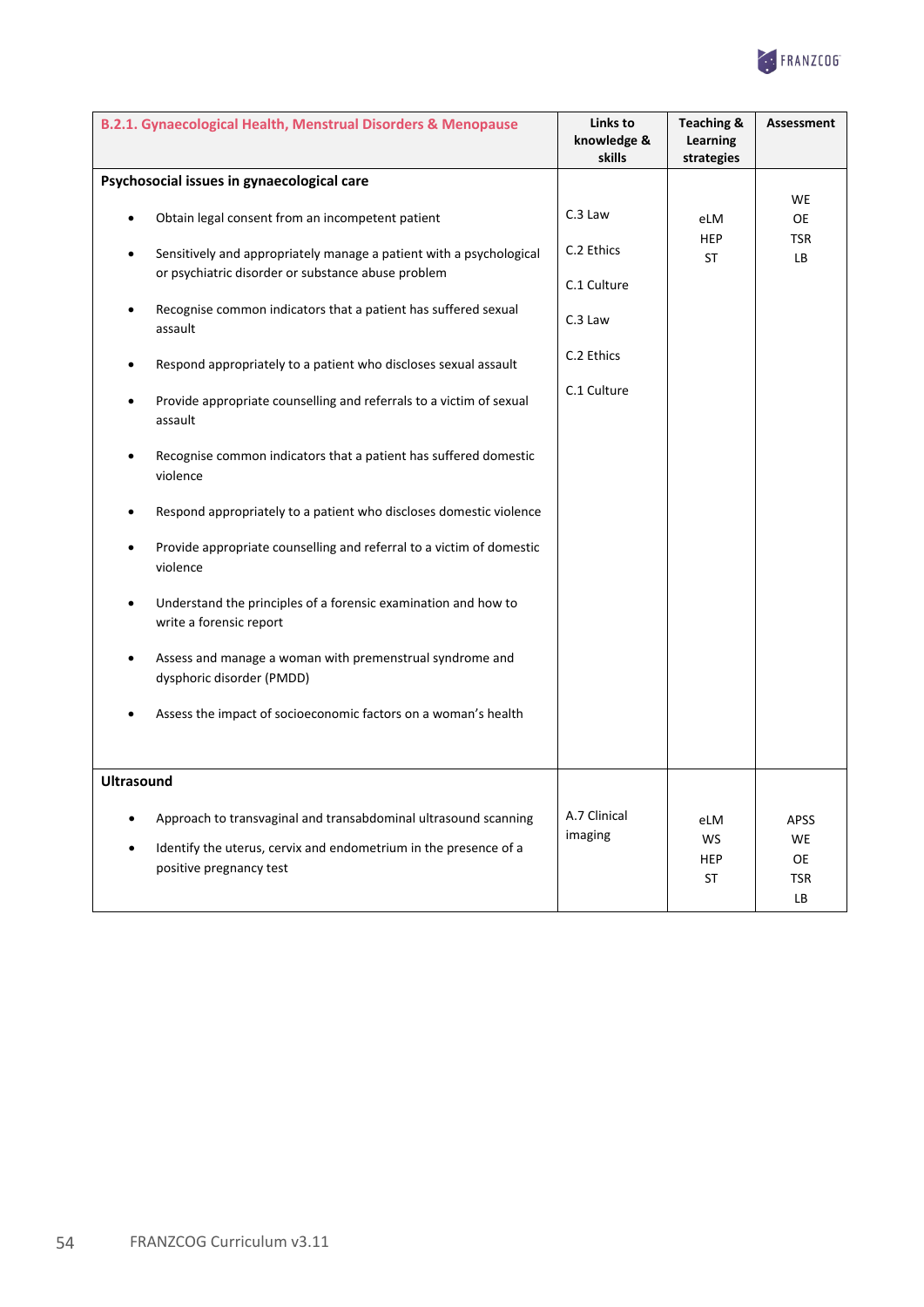

| <b>B.2.2. Gynaecological Surgery</b>                                                                                                                                   | Links to<br>knowledge &<br>skills       | <b>Teaching &amp;</b><br>Learning<br>strategies | Assessment       |
|------------------------------------------------------------------------------------------------------------------------------------------------------------------------|-----------------------------------------|-------------------------------------------------|------------------|
|                                                                                                                                                                        |                                         |                                                 |                  |
| Demonstrate a detailed knowledge of the following gynaecological operations:                                                                                           | <b>B.3 General</b>                      | eLM                                             | <b>WE</b>        |
| Surgical management of miscarriage and abortion<br>$\bullet$                                                                                                           | surgical<br>principles                  | ST<br><b>HEP</b>                                | OE<br><b>TSR</b> |
| Surgical treatment of ectopic pregnancy                                                                                                                                |                                         |                                                 | LB               |
| Surgical management of molar pregnancy                                                                                                                                 | B.2.4 Early                             |                                                 | APSS             |
| Diagnostic hysteroscopy                                                                                                                                                | pregnancy care                          |                                                 |                  |
| Operative hysteroscopy                                                                                                                                                 | <b>B.2.5 Gyn</b>                        |                                                 |                  |
| Sterilisation procedures                                                                                                                                               | oncology                                |                                                 |                  |
| Diagnostic laparoscopy                                                                                                                                                 | B.2.6                                   |                                                 |                  |
| AGES Skill Levels 1-3 laparoscopic surgery<br>$\bullet$                                                                                                                | Urogynaecology                          |                                                 |                  |
| Surgical treatment of cervical pathology<br>٠                                                                                                                          | A.2.1<br>Descriptive                    |                                                 |                  |
| Hysterectomy: abdominal (total and sub-total), vaginal and<br>٠<br>laparoscopic assisted                                                                               | anatomy                                 |                                                 |                  |
| Myomectomy                                                                                                                                                             | A.2.3 Anatomy                           |                                                 |                  |
| <b>Endometrial ablation</b>                                                                                                                                            | - surgery                               |                                                 |                  |
| Open surgical management of a benign adnexal mass                                                                                                                      | $A.8.1 - 2$                             |                                                 |                  |
| Diagnostic cystoscopy                                                                                                                                                  | Pathology                               |                                                 |                  |
| Primary prolapse surgery, including anterior and posterior<br>colporrhaphy/colpoperinorrhaphy and technique(s) for vaginal vault<br>suspension                         |                                         |                                                 |                  |
| Primary surgical procedure(s) for urodynamically proven GSI (genuine<br>$\bullet$<br>stress incontinence)                                                              |                                         |                                                 |                  |
| Simple vaginal tumour surgery                                                                                                                                          |                                         |                                                 |                  |
| Surgery of benign vulvar and perineal condition                                                                                                                        |                                         |                                                 |                  |
| In principle, show an understanding of the indications, technique, anatomy and<br>potential complications for the following operations:                                | <b>B.3.2 Intra-</b><br>operative skills | eLM<br>ST                                       | WE<br><b>OE</b>  |
| Operations relating to the subspecialty of gynaecological oncology                                                                                                     | <b>B.3.3 Post-</b>                      | <b>HEP</b>                                      |                  |
| AGES Skill Levels 4-6 operative laparoscopy                                                                                                                            | operative skills                        |                                                 |                  |
| Complex hysteroscopic surgery: resection of septa, sub-mucosal<br>$\bullet$<br>myomectomy                                                                              | B.2.4 Early                             |                                                 |                  |
| Operative procedures specific to infertility and reproductive<br>medicine                                                                                              | pregnancy care<br><b>B.2.5 Gyn</b>      |                                                 |                  |
| Complex urogynaecological procedures, including repeat procedures<br>$\bullet$<br>for incontinence, fistula surgery and surgical management of<br>detrusor instability | oncology<br>B.2.6                       |                                                 |                  |
| Adolescent gynaecological procedures (neo-vagina etc.)                                                                                                                 | Urogynaecology                          |                                                 |                  |
| Complex pelvic floor surgery, such as mesh repairs and their<br>complications, recurrent vault prolapsed and less commonly<br>performed operations such as LeForts     | A.4.3 Physiology<br>- repro years       |                                                 |                  |
| Surgical management of operative complications involving related<br>specialities:                                                                                      |                                         | WS(AC)                                          |                  |
| Bowel injury/resection/anastomosis                                                                                                                                     |                                         |                                                 |                  |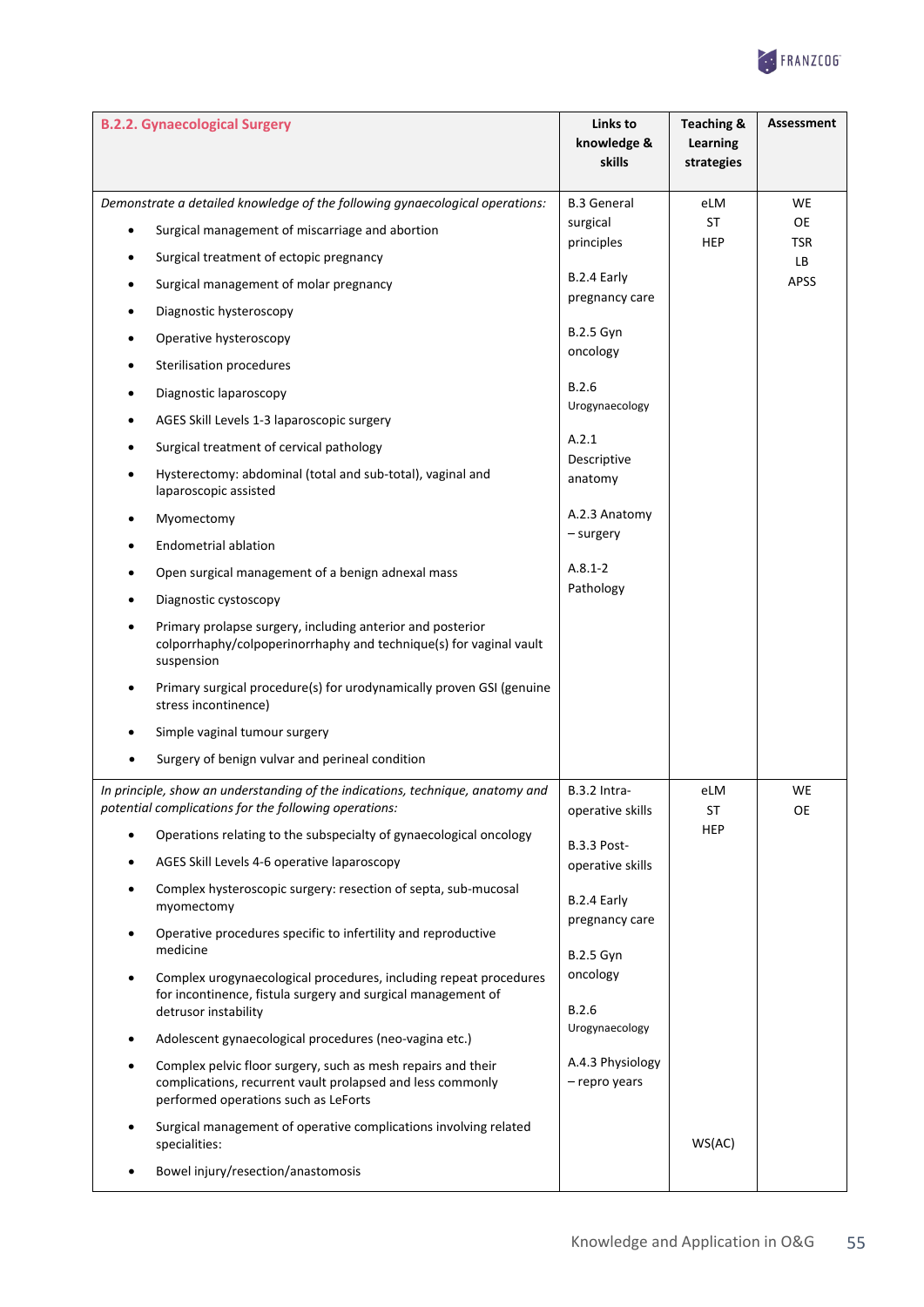

| <b>B.2.2. Gynaecological Surgery</b>                | Links to<br>knowledge &<br>skills | Teaching &<br>Learning<br>strategies | Assessment |
|-----------------------------------------------------|-----------------------------------|--------------------------------------|------------|
| Bladder and ureteric injury<br>٠<br>Vascular injury |                                   |                                      |            |
|                                                     |                                   |                                      |            |

| <b>B.2.3. Reproductive Endocrinology</b>                                                                                                                                                                                                                                                                                                                                                                                                                                                                                                                                                                                                                                                                                                                                                                                                                                                                                                                                                                                                                                                                                                                                                                                                        | Links to<br>knowledge &<br>skills                                                                                                                                                        | <b>Teaching &amp;</b><br>Learning<br>strategies                                | Assessment                                                                                                    |
|-------------------------------------------------------------------------------------------------------------------------------------------------------------------------------------------------------------------------------------------------------------------------------------------------------------------------------------------------------------------------------------------------------------------------------------------------------------------------------------------------------------------------------------------------------------------------------------------------------------------------------------------------------------------------------------------------------------------------------------------------------------------------------------------------------------------------------------------------------------------------------------------------------------------------------------------------------------------------------------------------------------------------------------------------------------------------------------------------------------------------------------------------------------------------------------------------------------------------------------------------|------------------------------------------------------------------------------------------------------------------------------------------------------------------------------------------|--------------------------------------------------------------------------------|---------------------------------------------------------------------------------------------------------------|
| Demonstrate an understanding of the aetiology, pathogenesis, pathology,<br>epidemiology, clinical presentation, investigation, management and prognosis<br>of:<br>androgen insensitivity, hyperandrogenism, disorders of sex hormone<br>synthesis, disorders of puberty, hypothalamic insufficiency,<br>hyperprolactinaemia, polycystic ovary syndrome, pituitary failure,<br>ovarian failure, testicular failure<br>tubal disease, female and male infertility, unexplained infertility<br>Demonstrate a contemporary evidence-based knowledge of the investigation<br>and basic treatment of the infertile couple.<br>Manage and counsel (in consultation with other health professionals) a couple<br>with primary or secondary infertility (including scrotal examination and semen<br>analysis); be able to communicate to patients the medical and/or surgical<br>treatments (and their associated outcomes and risks) for the common causes<br>identified.<br>Counsel a woman about the concept of ovarian reserve, how this is calculated<br>and its limitations.<br>Manage, under direct supervision, the patient requiring induction of ovulation<br>with clomiphene.<br>Understand the principles of assisted conception techniques. | A.4.3 Physiology<br>- repro years<br>A.4.6 Male<br>reproductive<br>physiology<br>A.5.3 & 7<br>Chromosomal<br>abnormalities,<br>lab techniques<br>A.6.2<br>Pharmacology<br>& therapeutics | eLM<br>ST<br><b>HEP</b><br>eLM<br>ST.<br><b>HEP</b><br>eLM<br>ST<br><b>HEP</b> | <b>WE</b><br><b>OE</b><br><b>TSR</b><br>WE<br><b>OE</b><br><b>TSR</b><br><b>WE</b><br><b>OE</b><br><b>TSR</b> |

| <b>B.2.4. Early Pregnancy Care</b>                                                                                                                                           | Links to<br>knowledge &<br>skills | Teaching &<br>Learning<br>strategies | Assessment  |
|------------------------------------------------------------------------------------------------------------------------------------------------------------------------------|-----------------------------------|--------------------------------------|-------------|
| Assess and manage early pregnancy pain and bleeding                                                                                                                          | A.2.1                             | eLM                                  | <b>WE</b>   |
| Demonstrate an understanding of the aetiology, pathogenesis, pathology,                                                                                                      | Descriptive                       | ST                                   | <b>OE</b>   |
| epidemiology, clinical presentation, investigation, diagnosis, management and                                                                                                | anatomy                           | <b>HEP</b>                           | <b>TSR</b>  |
| prognosis of miscarriage, recurrent miscarriage, ectopic pregnancy and<br>trophoblastic disease.<br>Perform, interpret and communicate both sensitively and comprehensively: | A.2.2 Anatomy<br>pregnancy        |                                      | LВ          |
| <i>diagnostic tests to confirm an early spontaneous miscarriage.</i>                                                                                                         | A.4.4 Physiology                  |                                      |             |
| <i>diagnostic tests</i> to confirm an ectopic pregnancy.                                                                                                                     | – pregnancy                       |                                      |             |
| Medically or surgically manage:                                                                                                                                              | A.6.1 Drugs in                    |                                      |             |
| a woman experiencing a miscarriage and the complications that may<br>arise.                                                                                                  | pregnancy                         |                                      | <b>APSS</b> |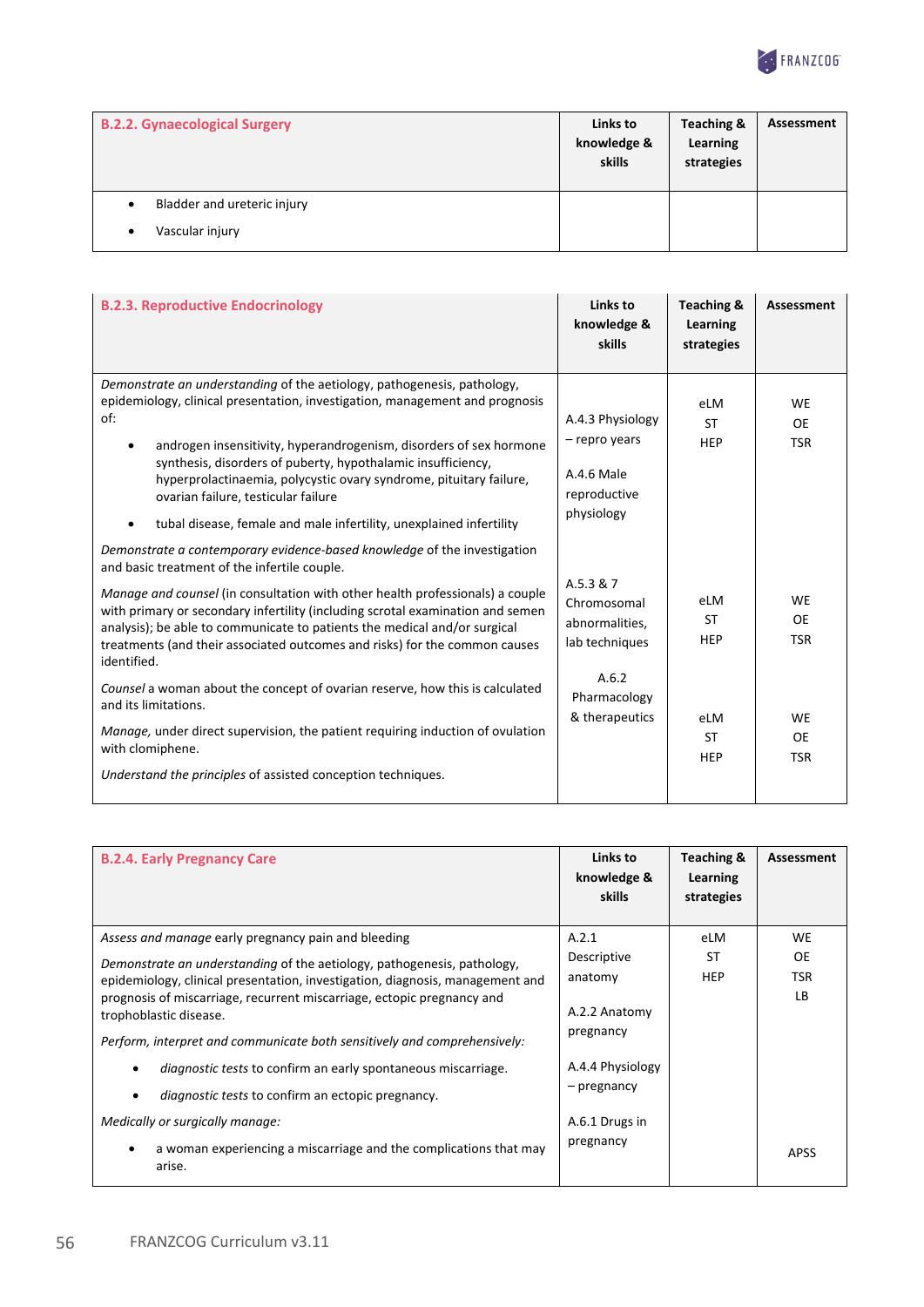

| <b>B.2.4. Early Pregnancy Care</b>                                                                                                                                                                                                                                                                                                                         | knowledge &<br>skills                                                                                                                                                                                                                                                    | <b>Teaching &amp;</b><br>Learning<br>strategies | <b>Assessment</b>                                         |
|------------------------------------------------------------------------------------------------------------------------------------------------------------------------------------------------------------------------------------------------------------------------------------------------------------------------------------------------------------|--------------------------------------------------------------------------------------------------------------------------------------------------------------------------------------------------------------------------------------------------------------------------|-------------------------------------------------|-----------------------------------------------------------|
| a woman with an ectopic pregnancy and complications that may<br>$\bullet$<br>arise, including post-pregnancy care and prognosis for future<br>pregnancies.<br>a woman requesting abortion (or refer accordingly)<br>Investigate and manage a couple experiencing recurrent early pregnancy loss<br>Counsel patients in an acute and outpatient environment | <b>B.2.2 Gyn</b><br>surgery<br>$B.3 - General$<br>surgical<br>principles<br>A.3.1 Fetal<br>physiology<br>A.5.7 - Genetics<br>lab techniques<br>$A.5.3 -$<br>Chromosomal<br>abnormalities<br>$A.5.4 - Genetic$<br>screening &<br>diagnosis<br>A.6.1 Drugs in<br>pregnancy | eLM<br><b>ST</b><br><b>HEP</b>                  | <b>WE</b><br><b>OE</b><br><b>TSR</b><br><b>LB</b><br>APSS |

| <b>B.2.5. Gynaecological Oncology</b>                                                                                                                                                                                                                                                                                                                                                                                                                                                                                                                                                   | Links to<br>knowledge &<br>skills                                                                                                  | <b>Teaching &amp;</b><br>Learning<br>strategies | Assessment                           |
|-----------------------------------------------------------------------------------------------------------------------------------------------------------------------------------------------------------------------------------------------------------------------------------------------------------------------------------------------------------------------------------------------------------------------------------------------------------------------------------------------------------------------------------------------------------------------------------------|------------------------------------------------------------------------------------------------------------------------------------|-------------------------------------------------|--------------------------------------|
| Demonstrate an understanding of:the aetiology, pathogenesis, pathology,<br>epidemiology, clinical presentation, investigation, management and prognosis<br>of malignant tumours of the genital tract, premalignancy including<br>vulval/vaginal/cervical intraepithelial neoplasia and endometrial hyperplasia.<br>Demonstrate:<br>a contemporary evidence-based knowledge of the principles of<br>٠<br>treatment and follow up of gynaecological malignancy, including<br>surgery, chemotherapy and radiation.<br>Diagnose and manage trophoblastic disease with appropriate referral. | A 2.3 Anatomy<br>– Surgery<br>A.4.3<br>Physiology $-$<br>repro years<br>A.5.3 Screening<br>& Diagnosis<br>A 5.4 Cancer<br>Genetics | eLM<br>ST<br><b>HEP</b>                         | <b>WE</b><br><b>OE</b><br><b>TSR</b> |
|                                                                                                                                                                                                                                                                                                                                                                                                                                                                                                                                                                                         | A 6.2<br>Pharmacology<br>& Therapeutics                                                                                            |                                                 |                                      |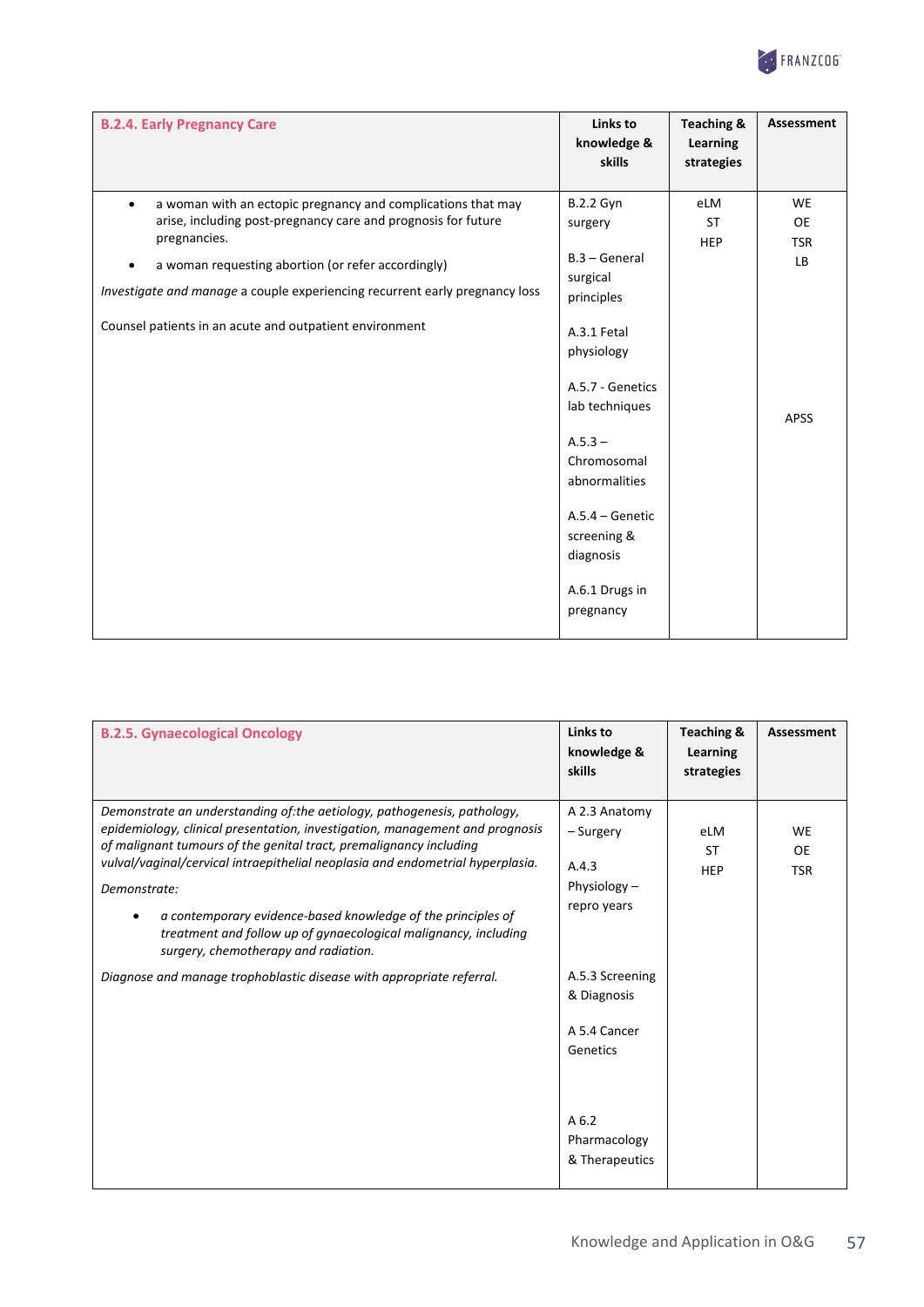

| <b>B.2.5. Gynaecological Oncology</b> | <b>Links to</b><br>knowledge &<br>skills | <b>Teaching &amp;</b><br>Learning<br>strategies | Assessment |
|---------------------------------------|------------------------------------------|-------------------------------------------------|------------|
|                                       | A 6.3                                    |                                                 |            |
|                                       | Radiotherapy                             |                                                 |            |
|                                       | A.8.1&2                                  |                                                 |            |
|                                       | Pathology                                |                                                 |            |
|                                       | A 10.2<br>Immunology &<br>Cancer         |                                                 |            |
|                                       | A 11.11<br>Neoplastic<br>Disease         |                                                 |            |
|                                       |                                          |                                                 |            |

| <b>B.2.6. Urogynaecology</b>                                                                                                                                                                                                                                                                                                                                                                                                                                                                                                                                                                                                                                                                                                                                                                                                                                                                                                                                                                                                                                                                                                                                     | Links to<br>knowledge &<br>skills                                                                                                           | <b>Teaching &amp;</b><br>Learning<br>strategies | Assessment                                                |
|------------------------------------------------------------------------------------------------------------------------------------------------------------------------------------------------------------------------------------------------------------------------------------------------------------------------------------------------------------------------------------------------------------------------------------------------------------------------------------------------------------------------------------------------------------------------------------------------------------------------------------------------------------------------------------------------------------------------------------------------------------------------------------------------------------------------------------------------------------------------------------------------------------------------------------------------------------------------------------------------------------------------------------------------------------------------------------------------------------------------------------------------------------------|---------------------------------------------------------------------------------------------------------------------------------------------|-------------------------------------------------|-----------------------------------------------------------|
| Demonstrate an understanding of the aetiology, pathogenesis, pathology,<br>epidemiology, clinical presentation, investigation, management and prognosis<br>of:<br>Cystocoele, rectocoele, uterine and vaginal vault prolapse<br>Urinary stress incontinence, detrusor instability/overactive bladder,<br>neurogenic incontinence, voiding difficulties, cystitis<br>Gynaecological fistulae, anal sphincter damage<br>Be able to manage and assess the following clinical problems: pelvic organ<br>prolapse, urinary urgency, frequency and incontinence, dysuria, haematuria,<br>urinary retention.<br>Diagnose and arrange appropriate management of gynaecological fistulae.<br>Understand and counsel women on the principles of urodynamic<br>investigations.<br>Be able to communicate effectively to a patient:<br>The causes and pathogenesis of female urinary incontinence<br>The appropriate investigation and treatment of female urinary<br>incontinence, including gynaecological fistulae<br>The roles of urodynamic investigations<br>The pathogenesis, investigation and management of utero-vaginal<br>prolapse, including recurrent prolapse | A.2.1<br>Descriptive<br>anatomy<br>A.2.3 Anatomy<br>- surgery<br><b>B2.2 Gyn</b><br>surgery<br><b>B.3 General</b><br>surgical<br>principles | eLM<br><b>ST</b><br><b>HEP</b>                  | <b>WE</b><br><b>OE</b><br><b>TSR</b><br>LB<br><b>APSS</b> |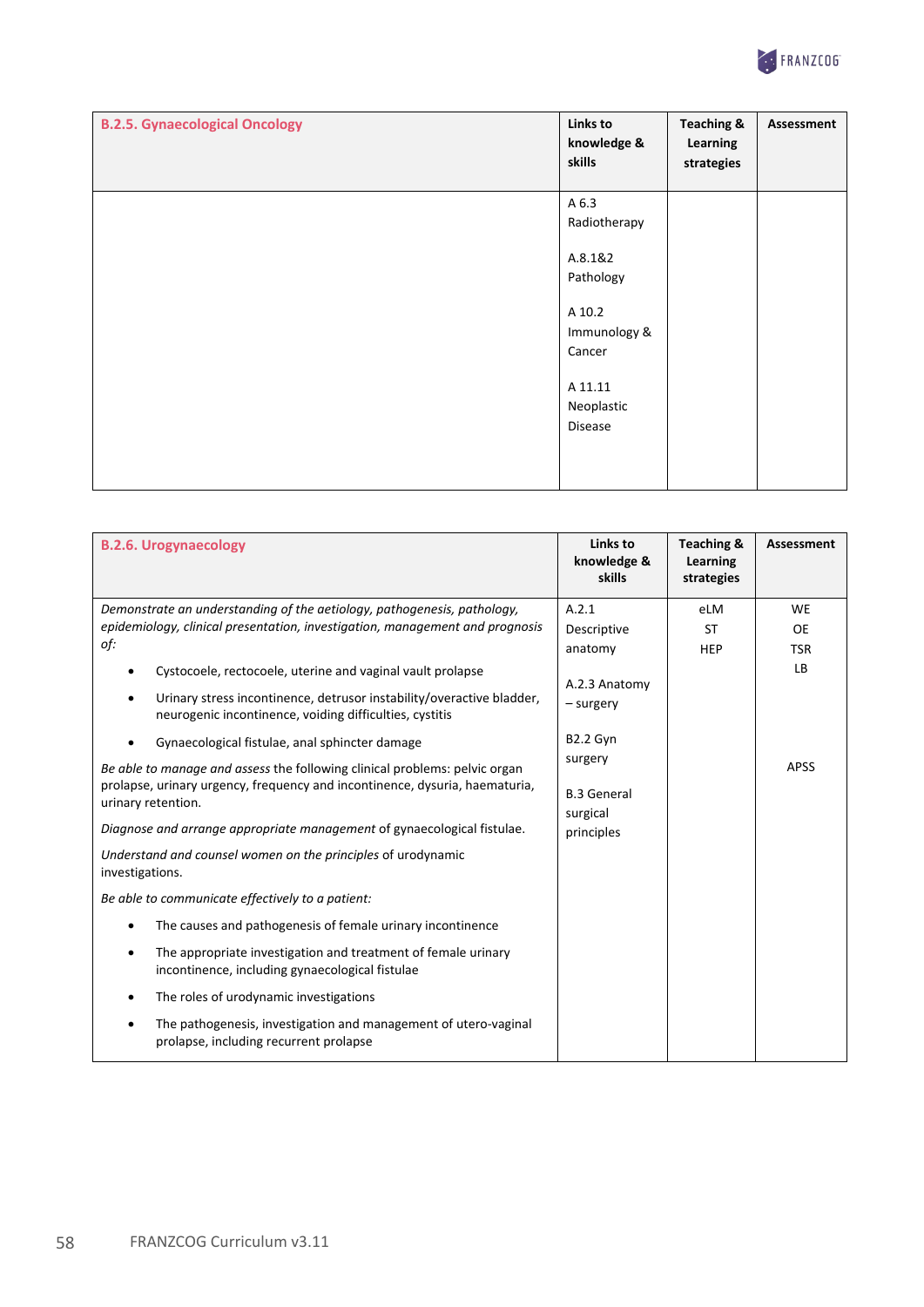

| <b>B.2.7. Critical Care in Gynaecology and Obstetrics</b>                                                                                                                                                                                                               | Links to<br>knowledge &<br>skills                                  | Teaching &<br>Learning<br>strategies                                | Assessment                           |
|-------------------------------------------------------------------------------------------------------------------------------------------------------------------------------------------------------------------------------------------------------------------------|--------------------------------------------------------------------|---------------------------------------------------------------------|--------------------------------------|
| Apply critical care skills in the areas of:                                                                                                                                                                                                                             |                                                                    |                                                                     |                                      |
| Toxic shock syndrome<br>٠<br>Septic shock<br>٠<br>Eclampsia<br>Amniotic fluid embolism<br>Adult respiratory distress syndrome                                                                                                                                           | A.8.3<br>Haematology<br>A.4.3 Physiology<br>- repro years<br>A.6.2 | eLM<br>ST<br><b>HEP</b><br>WS(ALSO)<br>WS(MOET)<br><b>WS(PROMPT</b> | <b>WE</b><br><b>OE</b><br><b>TSR</b> |
| Pulmonary and cardiovascular disease in pregnancy<br>٠<br>Haemodynamic monitoring/hypovolemic shock<br>Cardiopulmonary resuscitation<br>Allergic (or adverse) drug reactions<br>Ovarian hyperstimulation syndrome<br>Resuscitate an adult patient, including intubation | Pharmacology<br>& therapeutics                                     |                                                                     |                                      |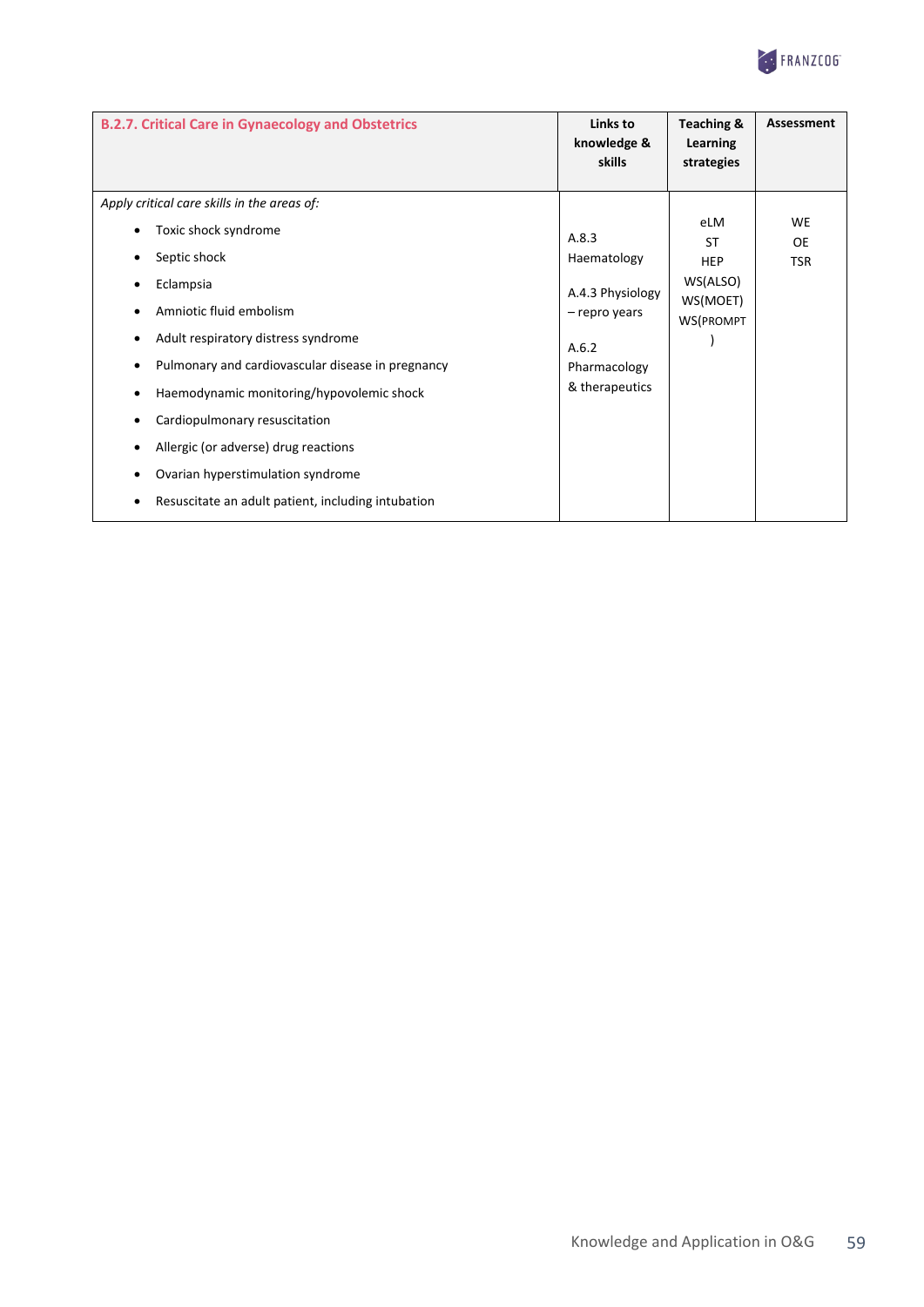

## B.3 General Surgical Principles

(Applicable to both gynaecological and obstetric surgery)

Learning Outcomes:

- Demonstrate medical expertise in core areas of surgical procedure and care (CE 3.1.2).
- Demonstrate medical expertise in core areas of obstetric and gynaecological care (CE 3.1.1).
- Demonstrate pre, intra and postoperative use of Surgical Safety checklists (CE 3.1.2).

| <b>B.3.1 Preoperative</b>                                                                                                                                                         | Links to<br>knowledge &<br>skills | <b>Teaching &amp;</b><br>Learning<br>strategies | Assessment                     |
|-----------------------------------------------------------------------------------------------------------------------------------------------------------------------------------|-----------------------------------|-------------------------------------------------|--------------------------------|
| Prepare a specific patient for a specific operation by being able to:                                                                                                             |                                   |                                                 |                                |
| Conduct a pre-operative assessment including appropriate surgical<br>procedure for the clinical problem<br>Demonstrate knowledge of risks, outcomes, alternatives, potential<br>٠ | <b>B.2.2 Gyn</b><br>surgery       | eLM<br><b>ST</b><br><b>HEP</b>                  | WE<br><b>TS</b><br><b>APSS</b> |
| complications and their incidence<br>Perform a pre-operative anaesthetic assessment                                                                                               |                                   |                                                 |                                |
| Assess for risk of thromboembolism and understand the principles of<br>thromboembolism prophylaxis                                                                                |                                   |                                                 |                                |
| Ensure understanding and obtain specific informed consent,<br>including consent for audit, research and new procedures where<br>appropriate                                       |                                   |                                                 |                                |
| Assessment of acuity, including intra-abdominal bleeding,<br>resuscitation of the haemodynamically compromised patient<br>(principles of surgical triage)                         |                                   |                                                 |                                |
| Ensure that correct instruments, equipment and suture material are<br>available                                                                                                   |                                   |                                                 |                                |

| <b>B.3.2 Intra-operative</b>                                           | Links to<br>knowledge &<br>skills | Teaching &<br>Learning<br>strategies | Assessment  |
|------------------------------------------------------------------------|-----------------------------------|--------------------------------------|-------------|
| Demonstrate:                                                           | <b>B.2.2 Gyn</b>                  | eLM                                  | <b>WE</b>   |
|                                                                        | surgery                           | ST                                   | <b>TSR</b>  |
| Competence in basic CPR, with knowledge of principles of advanced<br>٠ |                                   | <b>HEP</b>                           | <b>APSS</b> |
| airway management and cardiac arrest/arrhythmia management             | A.6.2                             | WS(BSS)                              |             |
|                                                                        | Pharmacology                      |                                      |             |
| A teamwork approach to peri and intra-operative patient care<br>٠      | & therapeutics                    |                                      |             |
| Knowledge of patient safety peri-operatively (transfers, positioning)  | A.6.5 Laser                       | eLM                                  |             |
|                                                                        |                                   |                                      |             |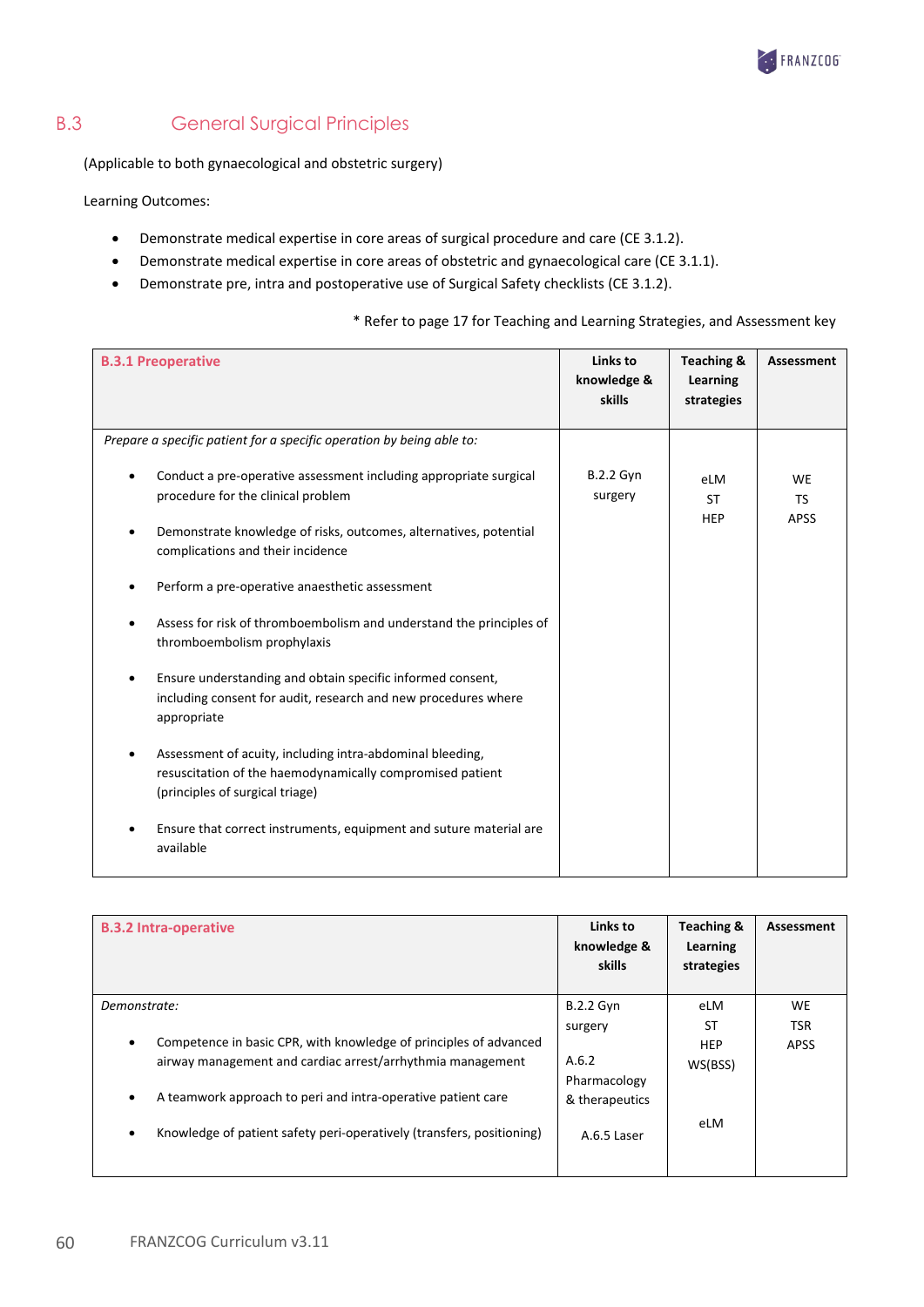

| <b>B.3.2 Intra-operative</b>                                                                                                                                                                                                                                                                                                                                                                                                                                                                                                                                                                                                                                                                                                                 | Links to<br>knowledge &<br>skills                                                                                                          | <b>Teaching &amp;</b><br>Learning<br>strategies                                        | Assessment                                           |
|----------------------------------------------------------------------------------------------------------------------------------------------------------------------------------------------------------------------------------------------------------------------------------------------------------------------------------------------------------------------------------------------------------------------------------------------------------------------------------------------------------------------------------------------------------------------------------------------------------------------------------------------------------------------------------------------------------------------------------------------|--------------------------------------------------------------------------------------------------------------------------------------------|----------------------------------------------------------------------------------------|------------------------------------------------------|
| Demonstrate competence in the management of all types of equipment utilised<br>in operative O&G:<br>Surgical instruments<br>Disposables, including sharps handling and disposal, and principles of<br>managing exposure to potentially contaminated body fluids.<br>Electrosurgical instruments<br>Laser if appropriately trained and credentialed                                                                                                                                                                                                                                                                                                                                                                                           | A.6.5 Laser<br>therapy<br>A.6.4<br>Electrosurgery<br>A.8.3<br>Haematology                                                                  | eLM<br><b>ST</b><br><b>HEP</b><br>WS(BSS)<br>eLM<br><b>ST</b><br><b>HEP</b><br>WS(BSS) | WE<br><b>TSR</b><br>APSS                             |
| All laparoscopic equipment (instruments, disposables, power and<br>light sources, insufflation media, recording equipment)                                                                                                                                                                                                                                                                                                                                                                                                                                                                                                                                                                                                                   | A.6.2<br>Pharmacology<br>& therapeutics                                                                                                    |                                                                                        |                                                      |
| Demonstrate an understanding of:<br>Prophylaxis of VTE (venous thromboembolism), VTE risk assessment<br>and evidence-based approach to therapy.<br>The principles of management of unexpected intra-operative surgical<br>complication (bleeding, injury to organ or viscus, unexpected<br>pathology)<br>The principles of surgical assisting                                                                                                                                                                                                                                                                                                                                                                                                | A.9.2 Infection<br>prophylaxis                                                                                                             | eLM<br>ST<br><b>HEP</b><br>WS(BSS)<br>WS(AC)                                           | WE<br><b>TSR</b><br>APSS                             |
| Apply clinical knowledge and surgical skills to:<br>Open and close abdomen, using both vertical and transverse<br>incisions<br>Show competence in basic gynaecological and obstetric surgical<br>skills, and laparoscopic and hysteroscopic skills<br>Show consistent competency in technique in regard to instrument,<br>tissue and aseptic management, in major and minor procedures<br>Correctly use laparoscopic techniques for abdominal entry<br>Correctly use and care for instruments, equipment and suture<br>material<br>Safely use electrodiathermy (and laser where applicable)<br>Identify the ureter and internal iliac artery<br>Be consistently safe with sharps with respect to self, assistant, scrub<br>nurse and patient | A.2.1<br>Descriptive<br>anatomy<br>A.2.3 Anatomy -<br>surgery<br>A.6.2<br>Pharmacology<br>& therapeutics<br>A.9.2 Infection<br>prophylaxis | eLM<br>ST<br><b>HEP</b><br>WS(BSS)<br>eLM<br>ST<br><b>HEP</b><br>WS(BSS)               | WE<br><b>TSR</b><br>APSS<br>WE<br>TSR<br><b>APSS</b> |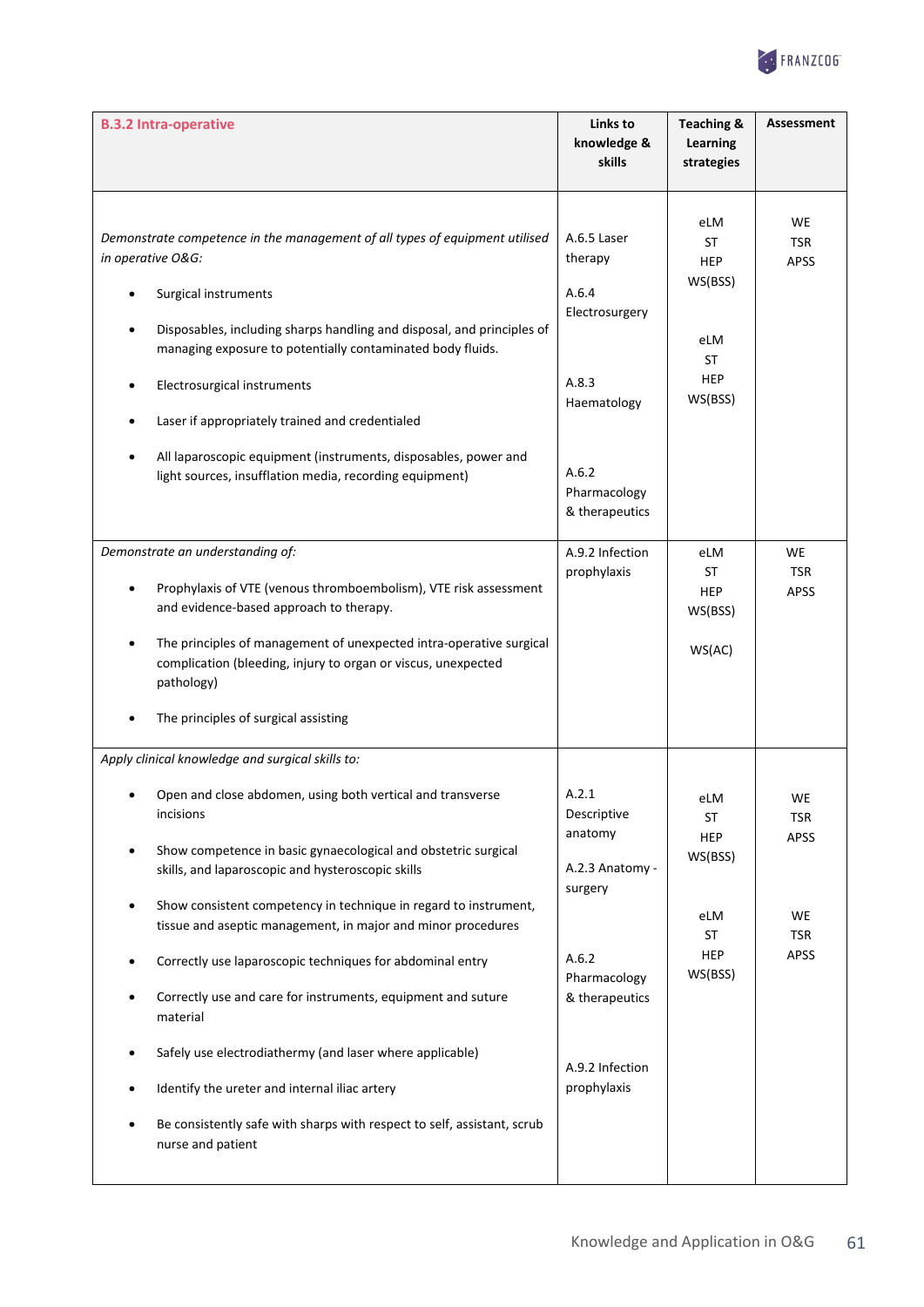

| <b>B.3.2 Intra-operative</b>                                                                                                      | Links to<br>knowledge &<br>skills | Teaching &<br>Learning<br>strategies | Assessment                             |
|-----------------------------------------------------------------------------------------------------------------------------------|-----------------------------------|--------------------------------------|----------------------------------------|
| Manage a needle-stick injury                                                                                                      | A.2.1                             |                                      |                                        |
| Apply surgical principles to prevent adhesions during surgery                                                                     | Descriptive                       | WS(AC)                               |                                        |
| Demonstrate dissection of proper fascial planes in repair surgery                                                                 |                                   |                                      |                                        |
| Manage fluid and electrolyte balance                                                                                              |                                   |                                      |                                        |
| Manage intravenous therapy, including use of blood and blood<br>products                                                          |                                   |                                      |                                        |
| Recognise injuries to the ureter, including those which become<br>apparent postoperatively                                        |                                   |                                      | <b>WE</b><br><b>TSR</b><br><b>APSS</b> |
| Recognise bladder and bowel trauma, including those which become<br>apparent postoperatively and undertake appropriate management |                                   |                                      |                                        |
| Insert a suprapubic catheter                                                                                                      |                                   |                                      |                                        |

| <b>B.3.3 Postoperative</b>                                                                                                                                                                                                                                                                                                                                                                                                                                                                                                                                                                         | Links to<br>knowledge &<br>skills                   | Teaching &<br>Learning<br>strategies | Assessment              |
|----------------------------------------------------------------------------------------------------------------------------------------------------------------------------------------------------------------------------------------------------------------------------------------------------------------------------------------------------------------------------------------------------------------------------------------------------------------------------------------------------------------------------------------------------------------------------------------------------|-----------------------------------------------------|--------------------------------------|-------------------------|
| Apply clinical knowledge and surgical skills in the management of post-<br>operative complications to:<br>Assess complications as immediate (requiring re-operation/return to<br>theatre), early, as inpatient (bleeding, infection, or related system) or<br>late (after discharge)<br>Detect and manage postoperative complications, including pain,<br>fever, oliguria, infection, thrombosis, reactionary and secondary<br>haemorrhage, obstruction, paralytic ileus and urinary retention<br>Diagnose and initiate management of pulmonary embolus<br>Manage a patient with circulatory shock | A.8.3<br>Haematology<br><b>B.2.2 Gyn</b><br>surgery | eLM<br><b>ST</b><br><b>HEP</b>       | WE.<br><b>OE</b><br>TSR |

| <b>B.3.4 Operative records</b>                                                                   | Links to<br>knowledge &<br>skills | Teaching &<br>Learning<br>strategies | Assessment       |
|--------------------------------------------------------------------------------------------------|-----------------------------------|--------------------------------------|------------------|
| Be aware of and maintain accurate and detailed operative records for:                            |                                   |                                      |                  |
| Surgical audit, outcome reporting, sentinel event reporting, root<br>$\bullet$<br>cause analysis | <b>B.2.2 Gyn</b><br>surgery       | ST<br><b>HEP</b>                     | WE<br><b>TSR</b> |
| Surgical research, evaluation of new techniques etc.<br>٠                                        | C.3 Law                           |                                      |                  |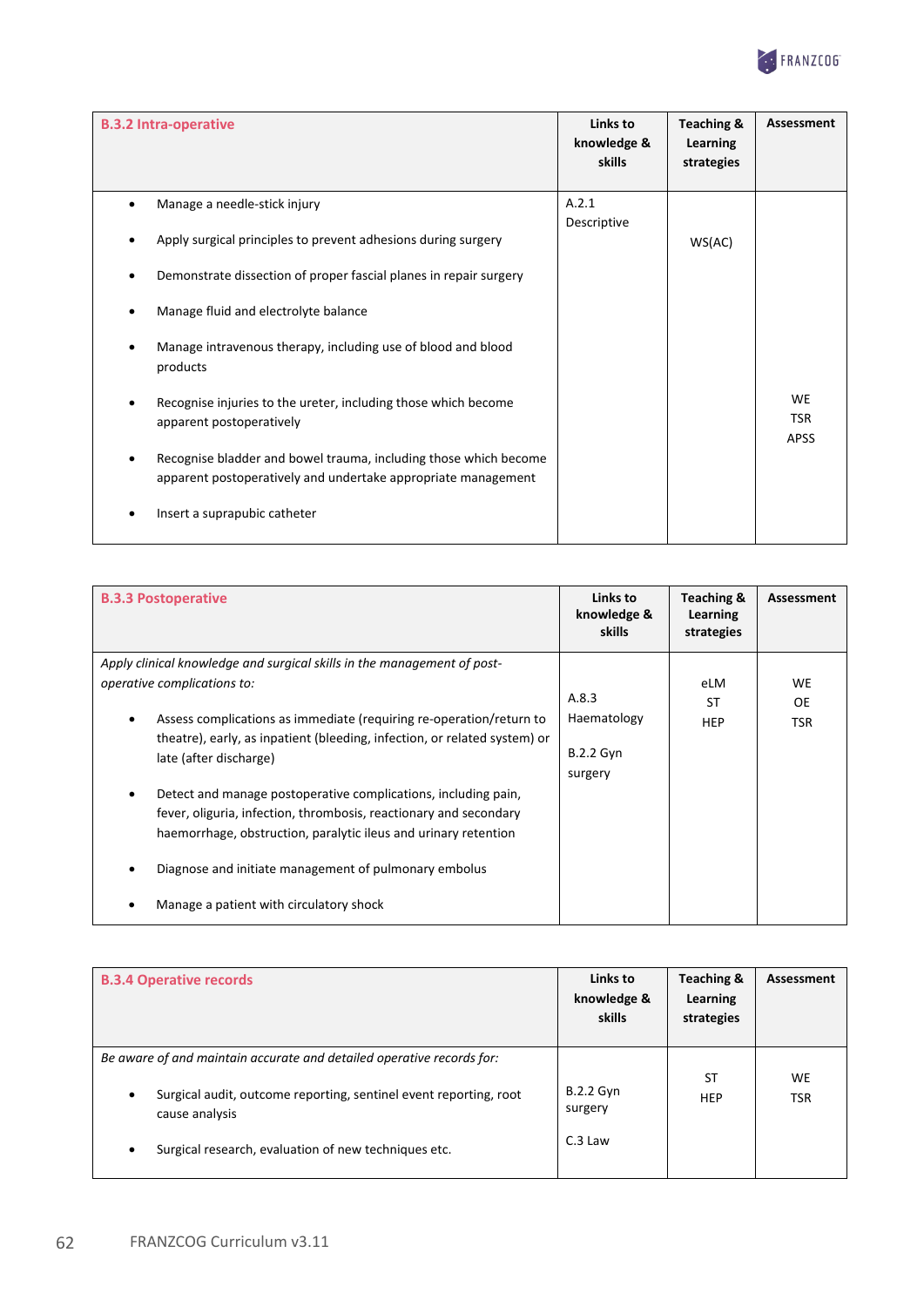

# Procedural and Surgical Skills -for Trainees commencing between 1 December 2003 and 30 November 2013

The following table lists the procedures and skill levels expected of all trainees by the end of the designated year level of the Basic and Advanced Training Program.

By the end of Year 2 of Basic Training, all trainees are required to undertake assessment of competency in the core operative skills and procedures marked with a red asterisk (\*) in the Basic Training column. By the end of Year 5 of the FRANZCOG training program, trainees must undertake assessment of competency in the skills and procedures marked with a red asterisk\* in the Advanced Training column.

Minimum numbers required for the procedures listed are detailed in the FRANZCOG Training Program Handbook and the FRANZCOG Logbook.

| <b>GYNAECOLOGY</b>                                                                                                           | <b>BASIC TRAINING</b><br>By end of Year $2^*$ | <b>ADVANCED TRAINING</b><br>By end of Year $5^*$ |
|------------------------------------------------------------------------------------------------------------------------------|-----------------------------------------------|--------------------------------------------------|
| Endometrial inspection, sampling and hysteroscopic surgery                                                                   |                                               |                                                  |
| Diagnostic hysteroscopy, dilatation and curettage (D&C)                                                                      | $x^*$                                         | X                                                |
| Suction D&C for retained products of conception                                                                              | $x^*$                                         | X                                                |
| <b>Endometrial ablation</b>                                                                                                  | XX                                            | $x^*$                                            |
| Laparoscopic surgery                                                                                                         |                                               |                                                  |
| Laparoscopic surgery, RANZCOG/AGES Skill levels 1-2#                                                                         | $x^*$                                         | X                                                |
| Laparoscopic surgery, RANZCOG/AGES Skill level 3 #                                                                           | X                                             | $x^*$                                            |
| Open abdominal gynaecological surgery                                                                                        |                                               |                                                  |
| Laparotomy: Basic e.g. oophorectomy, salpingo-oophorectomy, ovarian<br>cystectomy                                            | $x^*$                                         | X                                                |
| Laparotomy: Intermediate e.g. hysterectomy, myomectomy, hysterotomy                                                          | XX                                            | $x^*$                                            |
| Laparotomy: Advanced e.g. pelvic sidewall dissection                                                                         |                                               | XX                                               |
| Vaginal surgery, uterovaginal prolapse & urinary incontinence                                                                |                                               |                                                  |
| Vaginal surgery: Intermediate e.g. vaginal hysterectomy & repair                                                             | XX                                            | $x^*$                                            |
|                                                                                                                              |                                               |                                                  |
| <b>Cervix and Dysplasia</b>                                                                                                  |                                               |                                                  |
| Colposcopy, cervix and CIN management (assessed by APSS)                                                                     | X                                             | X                                                |
| Cone biopsy (assessed by APSS)                                                                                               | XX                                            | X                                                |
| Minor perineal surgery e.g. Bartholin's cyst or abscess, marsupialisation,<br>excision vulval cyst, diagnostic vulval biopsy | x*                                            | X                                                |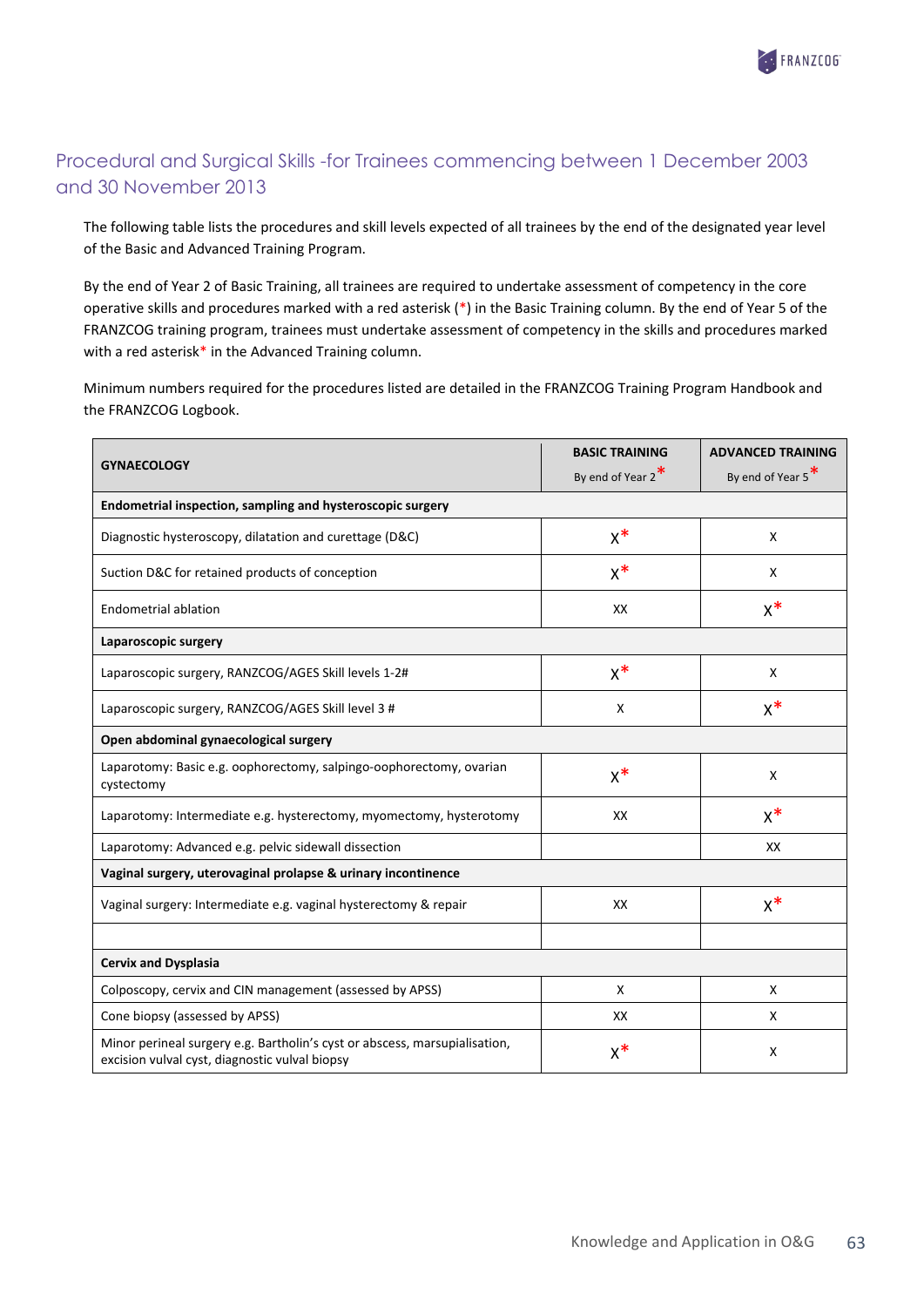

| <b>OBSTETRICS</b>                                                 | <b>BASIC TRAINING</b><br>By end of Year $2^*$ | <b>ADVANCED TRAINING</b><br>By end of Year 5 <sup>*</sup> |
|-------------------------------------------------------------------|-----------------------------------------------|-----------------------------------------------------------|
| Spontaneous Vaginal birth                                         | $x^*$                                         | X                                                         |
| Complex manipulative vaginal birth e.g. multiple pregnancy        | XX                                            | $x^*$                                                     |
| Instrumental vaginal birth, low/outlet vacuum                     | $x^*$                                         | X                                                         |
| Instrumental vaginal birth, low/outlet forceps                    | $x^*$                                         | X                                                         |
| Instrumental vaginal birth, mid cavity or rotational instrumental | XX                                            | $x^*$                                                     |
| <b>Caesarean Section: Basic</b>                                   | $x^*$                                         | X                                                         |
| Caesarean Section: Intermediate e.g. fully dilated                | XX                                            | $x^*$                                                     |
| Caesarean Section: Advanced e.g. placenta praevia, classical      | XX                                            | $X^*$                                                     |
| Repair of episiotomy or second degree perineal tear               | $x^*$                                         | X                                                         |
| Repair of third and fourth degree tears                           | XX                                            | $x^*$                                                     |
| Manual removal of placenta                                        | $x^*$                                         | X                                                         |
| Examination under anaesthetic (management of $PPH \geq 1000$ ml)  | XX                                            | x*                                                        |

X Perform with minimal input

XX Perform with significant input Please note:

X\* (Yr 2) - 3 additional procedures have been added to the list of procedures currently assessed by the end of year 2 and low/outlet vacuum and forceps have been separated.

X\* (Yr 5) - 4 additional procedures have been added to the list of procedures currently assessed by the end of Year 5 and Caesarean Section now differentiates between fully dilated and placenta praevia.

# Summary of revisions for trainees commencing between 1 December 2003 and 30 November 2013

There are now 11 procedures to be signed off by the end of Year 2 of training & 11 procedures by the end of Year 5.

Instructions for Trainees commencing Year 2 on or after 1 December 2013

Trainees commencing Year 2 on or after 1 December 2013 are required to complete assessments for all the 11 procedures marked with an asterisk(s) by the end of Year 2 and Year 5. Year 2 assessments that have already been completed and signed off on the original Master Sheet that was supplied to trainees at the commencement of training, do not have to be assessed again, however, trainees must ensure that these are transferred and signed off on the revised Master Sheet being sent to all trainees.

#### Instructions for Trainees currently in or commencing Year 3 or Year 4 on or after 1 December 2013

Trainees commencing Year 3 or Year 4 on or after 1 December 2013 must complete assessments for all the procedures marked with an asterisk by the end of Year 5. This includes trainees who undertake Subspecialty training during the final two years of advanced training of the FRANZCOG Training Program. Trainees must use the revised Master Sheet to record the additional procedures as they are assessed and signed off.

#### Instructions for Trainees currently in or commencing Year 5 on or after 1 December 2013

For trainees commencing Year 5 from 1 December, there is no change. The Procedures listed on the original Master Sheet supplied to trainees still applies and assessment of additional competencies is not required.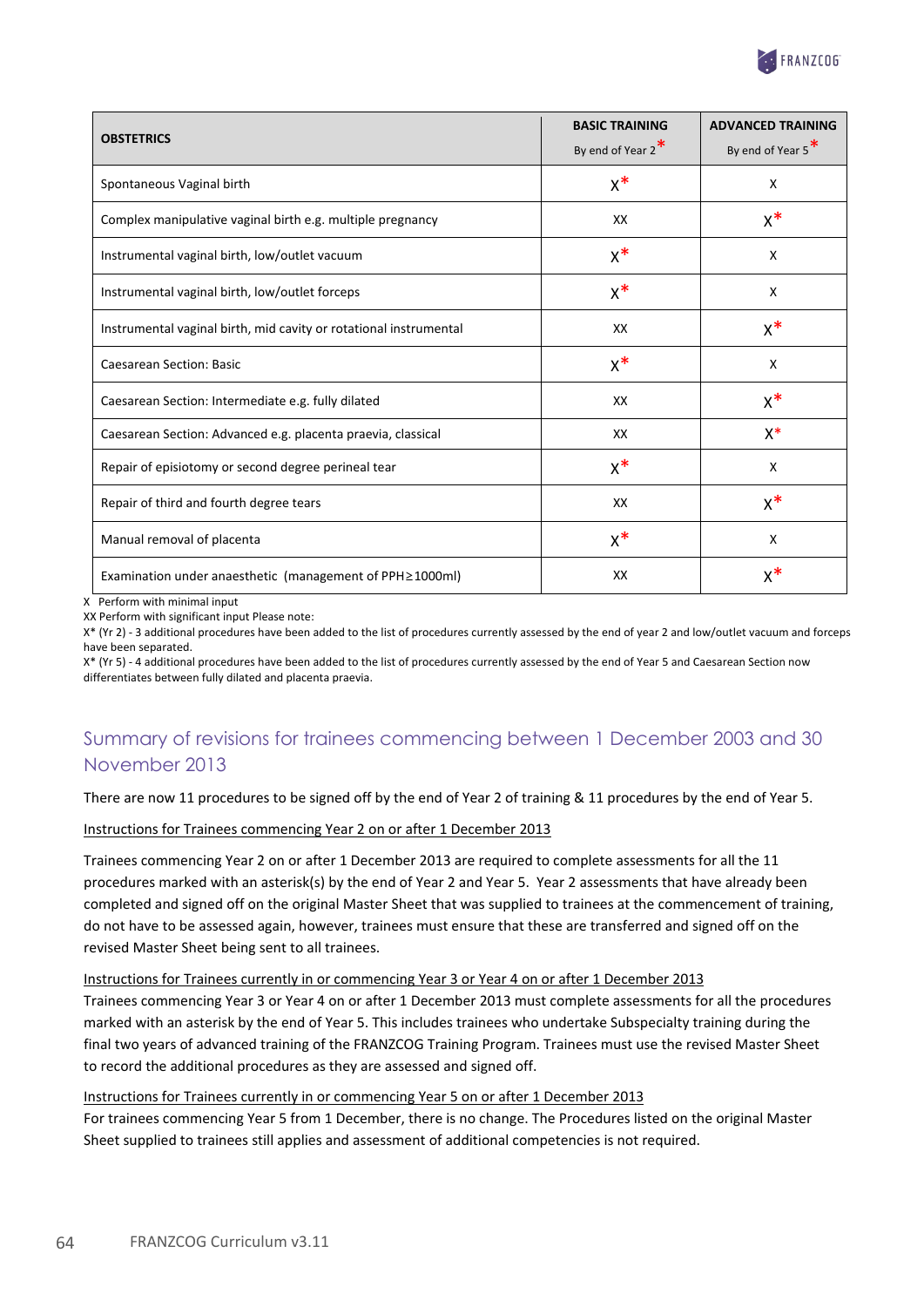

# Procedural and Surgical Skills - for Trainees commencing training on or after 1 December 2013

The following table lists the skill levels and competencies expected of trainees by the end of Basic Training and by the end of Advanced Training.

All trainees are required to undertake Assessment of Procedural and Surgical Skills in all of the procedures listed in the table below which are marked with a red asterisk\*. These assessments must be completed by the end of the designated year of time in training, using the College's Assessment of Procedural and Surgical Skills (APSS) workplacebased assessment form.

Advanced Training Modules (for trainees who commenced on or after 1 Dec 2013) include: E = Essential O & G Skills; G = Generalist; P = Pelvic floor Disorders; HL = Hysteroscopic & Laparoscopic Surgery; SRH = Sexual and Reproductive Health

Minimum numbers required for the procedures listed are detailed in the FRANZCOG Training Program Handbook.

| <b>GYNAECOLOGY</b>                                                                | <b>BASIC TRAINING</b> | <b>ADVANCED</b><br><b>TRAINING</b> |
|-----------------------------------------------------------------------------------|-----------------------|------------------------------------|
| Endometrial inspection, sampling and hysteroscopic surgery                        |                       |                                    |
| Endometrial sampling, outpatient                                                  | $X^*$ (Yr 2)          | E, G                               |
| <b>IUCD</b> insertion/removal                                                     | $X^*$ (Yr 2)          | E, G                               |
| Diagnostic hysteroscopy, dilatation and curettage (D&C)                           | $X^*$ (Yr 2)          | E, G, HL                           |
| Suction D&C for retained products of conception                                   | $X^*$ (Yr 2)          | E, G                               |
| Hysteroscopic resection eg. Polyps, small submucous fibroids or uterine septa     | XX                    | <b>HL</b>                          |
| <b>Endometrial ablation</b>                                                       | XX                    | G, HL                              |
| Laparoscopic surgery                                                              |                       |                                    |
| Laparoscopic surgery, RANZCOG/AGES Skill levels 1-2#                              | $x^*$ (Yr 2)          | E, G, HL                           |
| Laparoscopic surgery, RANZCOG/AGES Skill level 3 #                                | $x^*$ (Yr 4)          | E, G, HL                           |
| Laparoscopic surgery, RANZCOG/AGES Skill Levels 4#                                |                       | G (opt), HL                        |
| Open abdominal gynaecological surgery                                             |                       |                                    |
| Laparotomy: Basic e.g. oophorectomy, salpingo-oophorectomy, ovarian<br>cystectomy | $x^*$ (Yr 2)          | E, G                               |
| Laparotomy: Intermediate e.g. hysterectomy, myomectomy, hysterotomy               | $x^*$ (Yr 4)          | G                                  |
| Laparotomy: Advanced e.g. pelvic sidewall dissection                              |                       | <b>HL</b>                          |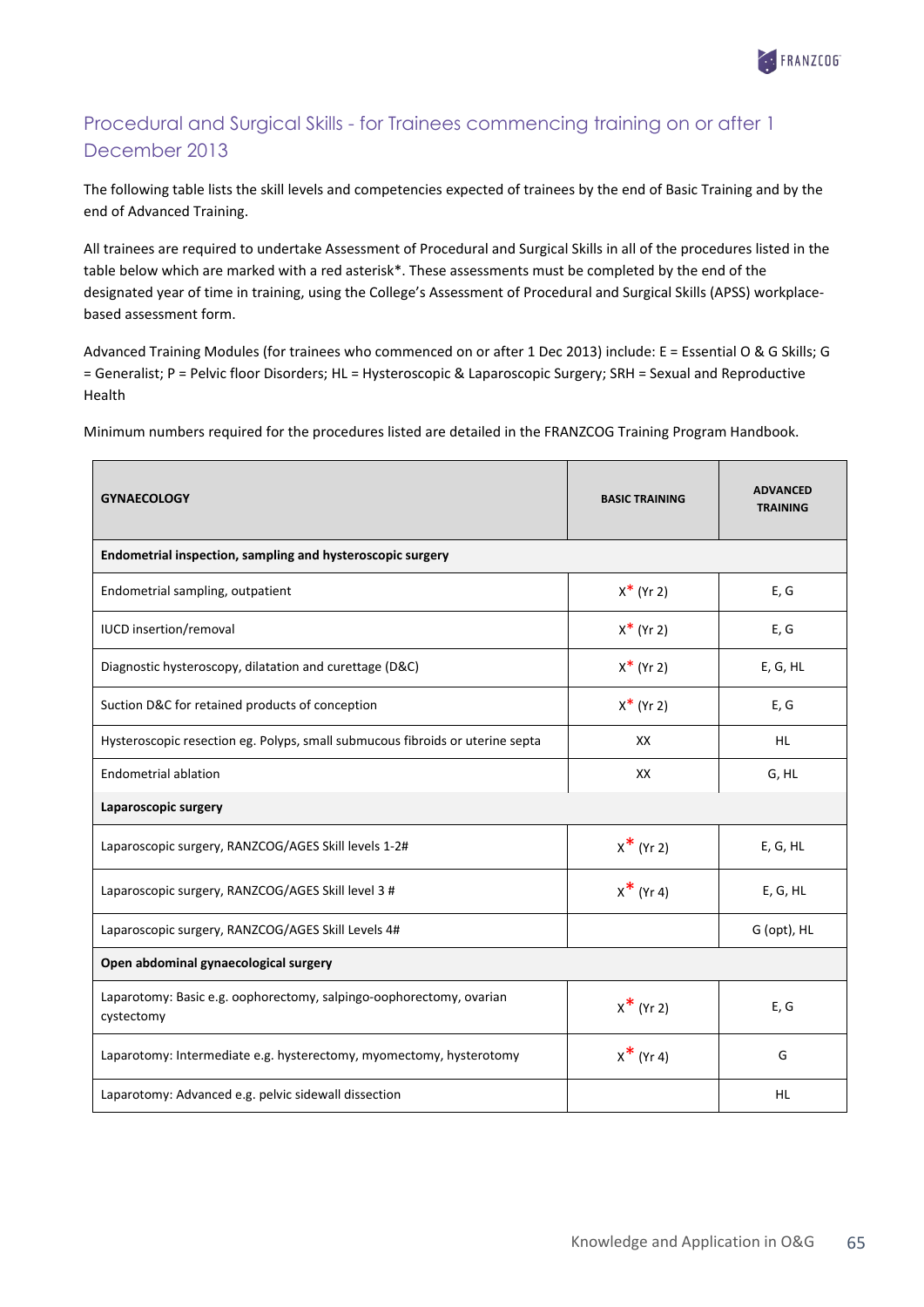

| Vaginal surgery, uterovaginal prolapse & urinary incontinence                                       |              |         |
|-----------------------------------------------------------------------------------------------------|--------------|---------|
| Cystoscopy                                                                                          | $X^*$ (Yr 4) | G, P    |
| Vaginal surgery: Basic e.g. vaginal repair: anterior +/or posterior repair &<br>perineum            | $x^*$ (Yr 4) | E, G, P |
| Vaginal surgery: Intermediate e.g. Hysterectomy                                                     | $x^*$ (Yr 4) | G, P    |
| Surgical procedures for post hysterectomy vault prolapse                                            |              | P       |
| Surgical proceedures for urinary stress incontinence                                                | XX           | G, P    |
| <b>Cervix and Dysplasia</b>                                                                         |              |         |
| Colposcopy, cervix and CIN management (assessed by APSS)                                            | <b>APSS</b>  | G       |
| <b>Oncology</b>                                                                                     |              |         |
| Vulval biopsy (diagnostic)                                                                          | $x^*$ (Yr 4) | G       |
| Cone biopsy                                                                                         | XX           | G       |
| Miscellaneous general gynaecology                                                                   |              |         |
| Minor perineal surgery (eg, Bartholin's cyst or abscess' marsupialisation,<br>excision vulval cyst) | $x^*$ (Yr 1) | G       |

# See College Statement C-Trg 2 for laparoscopic surgery procedures and requirements for RANZCOG/AGES Skill Levels

X Perform with minimal input XX Perform with significant input

| <b>OBSTETRICS</b>                                                | <b>BASIC TRAINING</b> | <b>ADVANCED TRAINING</b> |
|------------------------------------------------------------------|-----------------------|--------------------------|
| Management of cervical insufficiency                             | XX                    | G                        |
| <b>External Cephalic Version</b>                                 | $X^*$ (Yr 4)          | E, G                     |
| Intrapartum procedures (including fetal scalp blood sampling)    | $x^*$ (Yr 2)          | E, G                     |
| Administration of local anaesthesia including pudendal block     | $x^*$ (Yr 2)          | E, G                     |
| Spontaneous Vaginal birth                                        | $X^*$ (Yr 1)          | E, G                     |
| Vaginal birth: Complex e.g. multiple pregnancy, breech           | $x^*$ (Yr 4)          | E, G                     |
| Instrumental vaginal birth: low/outlet vacuum                    | $x^*$ (Yr 2)          | E, G                     |
| Instrumental vaginal birth: low/outlet forceps                   | $x^*$ (Yr 2)          | E, G                     |
| Instrumental vaginal birth: midcavity or rotational instrumental | $x^*$ (Yr 4)          | E, G                     |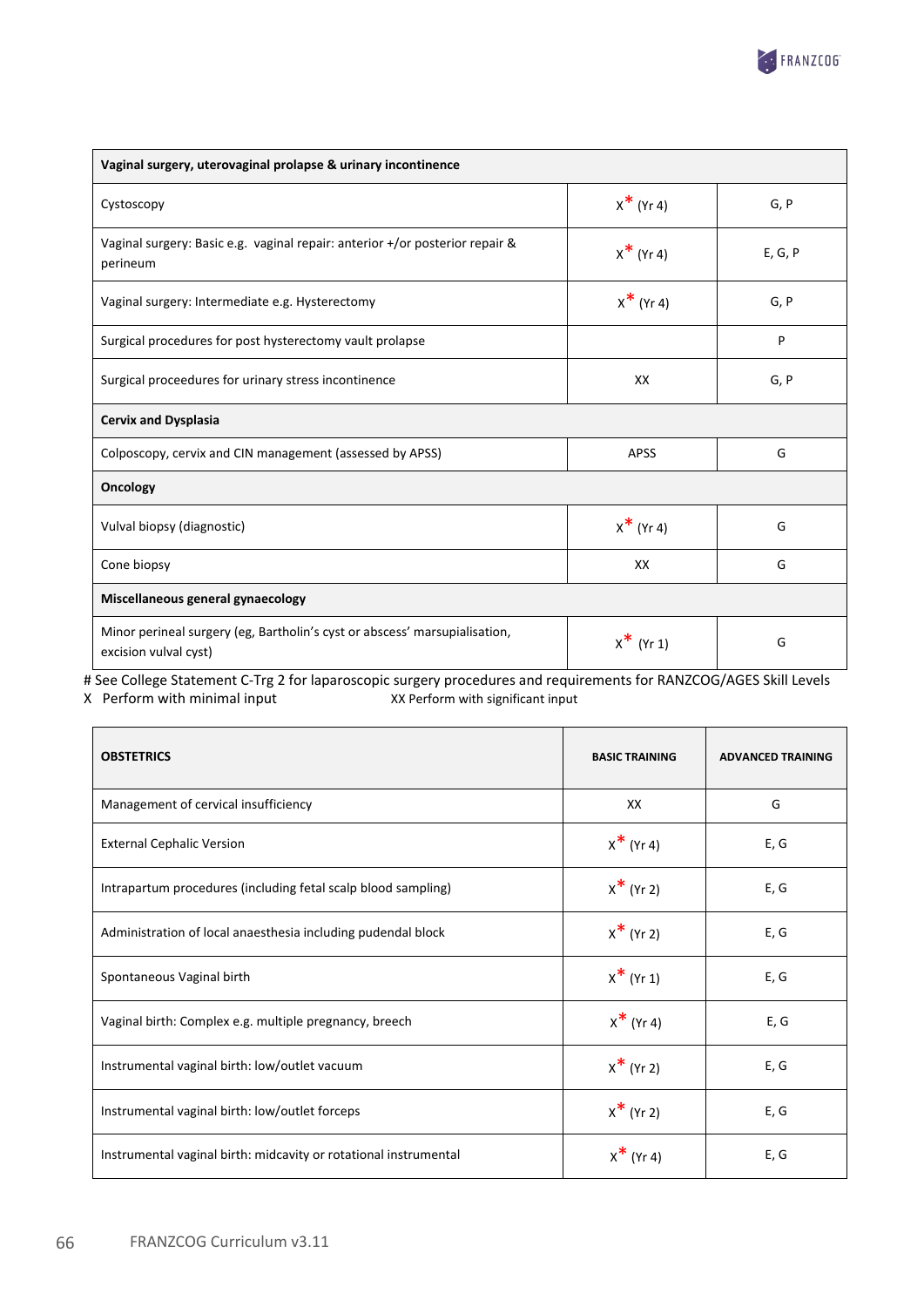

| <b>OBSTETRICS</b>                                                                                    | <b>BASIC TRAINING</b> | <b>ADVANCED TRAINING</b> |
|------------------------------------------------------------------------------------------------------|-----------------------|--------------------------|
| Caesarean section: Basic                                                                             | $x^*$ (Yr 2)          | E, G                     |
| Complicated Caesarean section: fully dilated                                                         | $x^*$ (Yr 4)          | E, G                     |
| Complicated Caesarean Section: e.g. placenta praevia                                                 | $x^*$ (Yr 4)          | E, G                     |
| Repair of episiotomy or second degree perineal tear                                                  | $X^*$ (Yr 1)          | E, G                     |
| Repair of third and fourth degree tears                                                              | $X^*$ (Yr 4)          | E, G                     |
| Manual removal of placenta                                                                           | $x^*$ (Yr 2)          | E, G                     |
| Management of PPH≥1000ml - Examination under anaesthetic                                             | $x^*$ (Yr 4)          | E, G                     |
| Ultrasound: Part 1: First Trimester and Part 2: Third Trimester (All trainees post<br>December 2016) | $x^*$ (Yr 2)          | E, G                     |
| Ultrasound (Assessed by APSS)                                                                        | <b>APSS</b>           | E, G                     |

X Perform with minimal input

XX Perform with significant input

#### **Summary for trainees commencing on or after 1 December 2013:**

There are 29 procedures to be signed off by the end of basic training.

- Procedures required to be signed off by the end of Year 1: 1 Gyn & 2 Obs
- Procedures required to be signed off by the end of Year 2: 6 Gyn & 6 Obs 7 Obs post Dec 2016 trainees
- Procedures required to be signed off by the end of Year 4: 6 Gyn & 7 Obs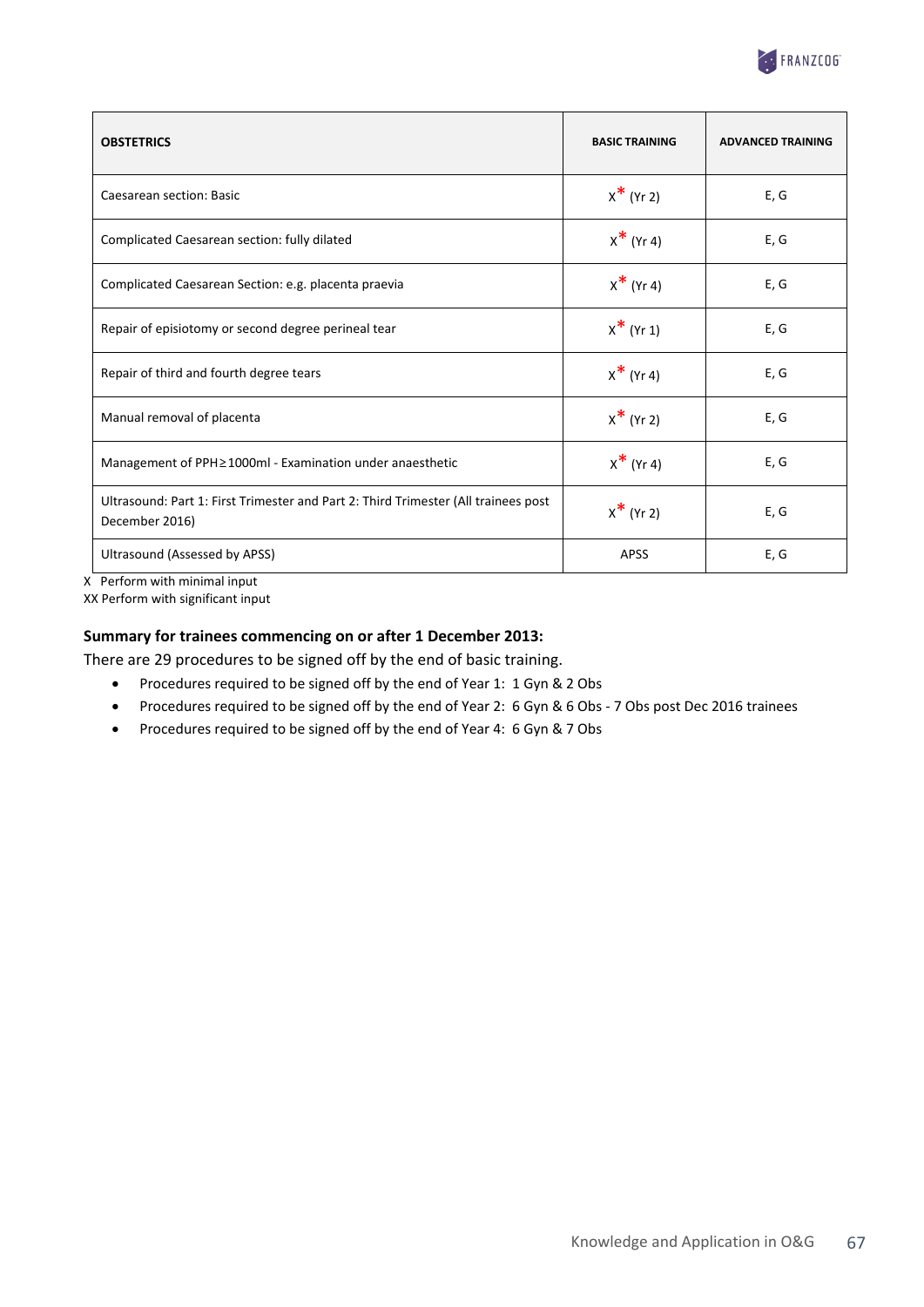

## **C. Contextual Knowledge**

### C.1 Women's Health and Cultural Issue

#### Learning Outcomes:

Practise a multi-dimensional approach to patient management, by being able to (PQ 3.3.5.1):

- Customise care according to the individual needs and wishes of women in their care, taking into account their personal beliefs, experiences, and social, economic and cultural background
- Recognise how health systems can discriminate against patients from diverse backgrounds and work to minimise this discrimination. For example in respect of age, gender, race, culture, disability, spirituality, religion and sexuality.
- Carefully consider the social and cultural context of women's healthcare by (CE 3.1.4.3):
	- Using a vocabulary that dignifies women in a courteous, sensitive and helpful manner
	- Listening and questioning in ways that respect and empower women in their care, considering their personal beliefs, experiences, and social, economic and cultural background
	- Demonstrating an appropriate awareness of the impact that social and emotional issues have on health and well-being of women
- Show commitment to the best interests of the patient and the profession and act as health advocate for the patient, by (PQ 3.3.5.1):
	- Advocating on behalf of all patients, particularly those who are vulnerable and those with special needs.
	- Recognising and respecting cultural diversity and promoting cross cultural understanding
	- Identifying the important determinants of health and well-being of women and the fetus

| Knowledge content                                                                                                                                                                                                                                                                                                                                                                                                                                                                                                                                                                                                                                                                                                      | <b>Teaching &amp;</b><br>Learning<br>strategies | Assessment                           |
|------------------------------------------------------------------------------------------------------------------------------------------------------------------------------------------------------------------------------------------------------------------------------------------------------------------------------------------------------------------------------------------------------------------------------------------------------------------------------------------------------------------------------------------------------------------------------------------------------------------------------------------------------------------------------------------------------------------------|-------------------------------------------------|--------------------------------------|
| Be able to:<br>Identify major social and psychological issues that impact on the health of<br>individual women and on women's health in general; for example, poverty, drug<br>use, unplanned pregnancy, adolescent pregnancy, sexual abuse and violence<br>against women. Consider current strategies for addressing these issues and                                                                                                                                                                                                                                                                                                                                                                                 | eLM<br><b>ST</b>                                | <b>TSR</b><br><b>WE</b><br><b>OE</b> |
| consider potential new initiatives.<br>Understand the major objections and complaints that women make about the<br>delivery of obstetric and gynaecological services. Consider and develop means of<br>addressing these objections and complaints, for example, the importance of an<br>apology when a patient has been inconvenienced or where her treatment has<br>proved to be suboptimal. Understand the variety of perspectives that health<br>professionals, women and women's advocate groups have on health and disease,<br>particularly with regard to pregnancy and how these affect their choice of                                                                                                         | eLM<br><b>ST</b>                                |                                      |
| healthcare and their decision making. Endeavour to sympathetically accommodate<br>those views where possible when planning individual care or health services.<br>Develop a perspective on the cost implications of obstetric and gynaecological<br>services, considering different models of practice (public/private), indemnity<br>issues, disease prevention and screening strategies. Acknowledge the importance<br>of efficiency and cost effectiveness when planning and delivering health care to<br>women.<br>Understand special implications for women's health services with respect to<br>women of various ethnic backgrounds including Aboriginal, Torres Strait Islander,<br>Maori and Pacific Islander. | <b>ST</b><br>eLM<br><b>ST</b>                   | <b>TSR</b><br><b>WE</b><br><b>OE</b> |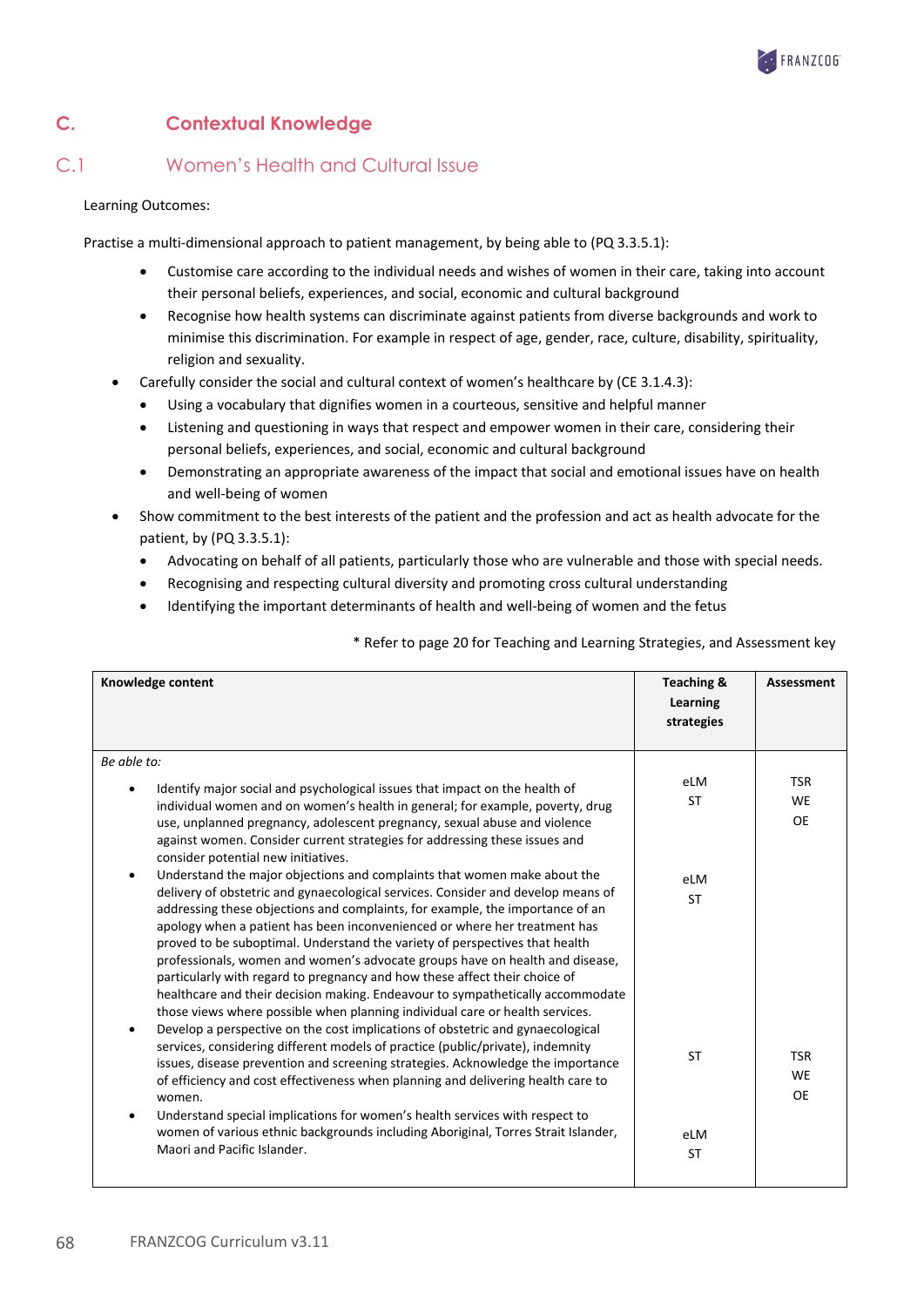

| Knowledge content                                                                                                                                                                                                                                                         | Teaching &<br>Learning<br>strategies | Assessment |
|---------------------------------------------------------------------------------------------------------------------------------------------------------------------------------------------------------------------------------------------------------------------------|--------------------------------------|------------|
| Understand and respect the ways in which culture and religion impact on<br>$\bullet$<br>women's reaction to pregnancy, obstetric and gynaecological disorders and<br>recommended treatments.<br>Consider the particular needs of very recent migrants including refugees. | eLM<br>ST                            |            |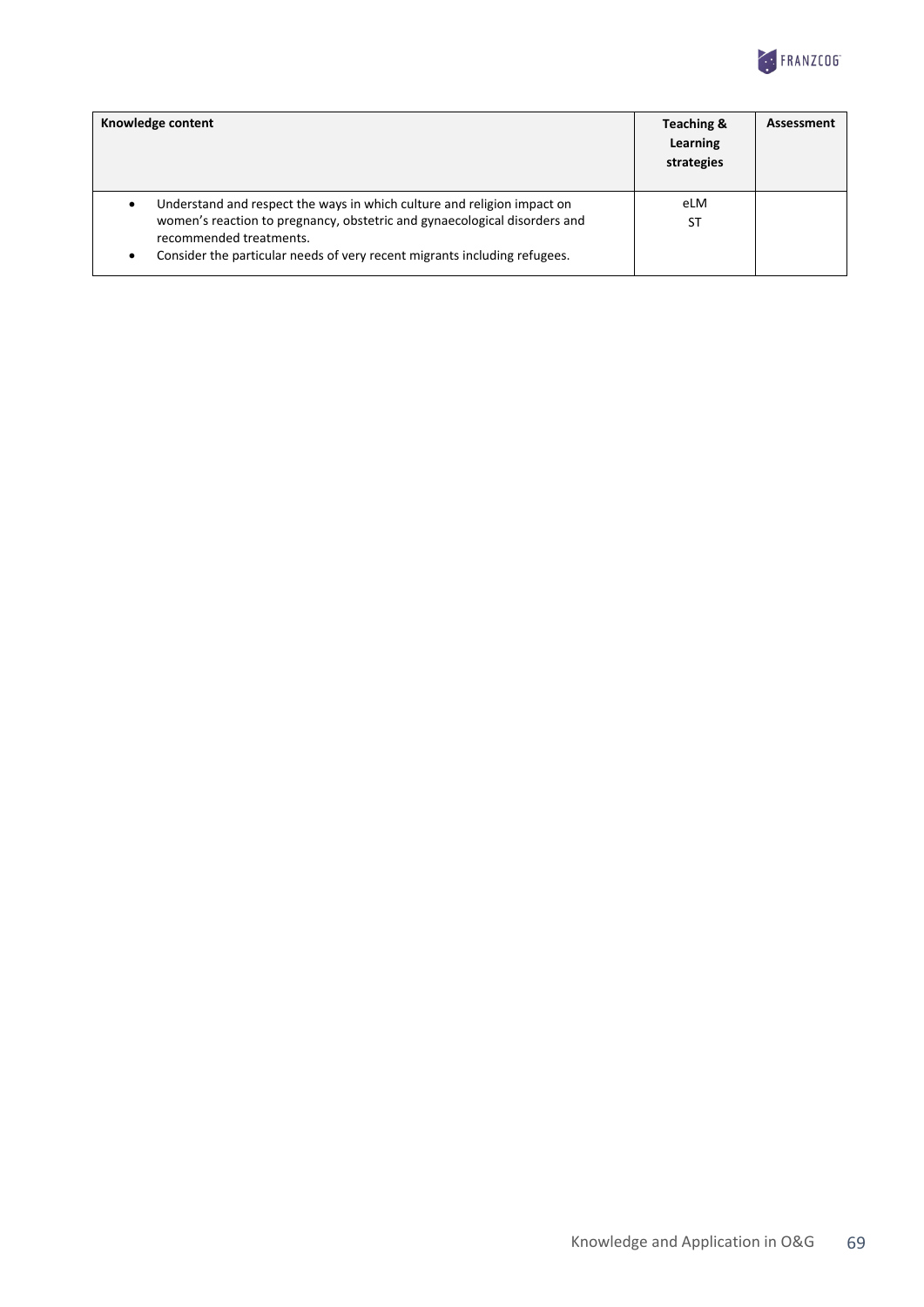

## C.2 Ethics

Learning Outcomes:

Exhibit ethical attitudes and conduct to (PQ 3.3.4.1-4):

- Deliver the highest quality healthcare with integrity, honesty and compassion
- Practise medicine that is ethically responsible and consistent with the obligations of a self-regulating profession
- Recognise a duty to assist in an emergency situation
- Recognise patient autonomy and legal and moral duties to women in their care

#### \* Refer to page 20 for Teaching and Learning Strategies, and Assessment key

| Knowledge content                                                                                                                                                                                                                                                                                                                                                                                                                                                                                                             | <b>Teaching &amp;</b><br>Learning<br>strategies | Assessment                    |
|-------------------------------------------------------------------------------------------------------------------------------------------------------------------------------------------------------------------------------------------------------------------------------------------------------------------------------------------------------------------------------------------------------------------------------------------------------------------------------------------------------------------------------|-------------------------------------------------|-------------------------------|
| Be familiar with the RANZCOG Code of Ethics and its framework for practice in<br>$\bullet$<br>obstetrics and gynaecology<br>Be familiar with the concepts of Beneficence, Non-maleficence, Autonomy,<br>٠<br>Justice, Dignity and Truthfulness in the application of medical ethical principles<br>Understand the nature of ethical thinking and the philosophical basis of ethics<br>٠<br>Be able to frame an ethical argument<br>٠<br>Be able to discuss specific issues on the basis of ethical considerations, including: | eLM<br><b>ST</b>                                | <b>TSR</b><br><b>WE</b><br>OE |
| • Blood-borne and sexually transmitted infections<br>• Contraception<br>• Embryo experimentation<br>• Euthanasia<br>• Genetic screening<br>• Female Genital Mutilation<br>• Health economics<br>• Human cloning<br>• Inequalities in health care nationally and internationally<br>• Maternal-fetal conflict<br>• Refusal of treatment<br>• Surrogacy                                                                                                                                                                         |                                                 |                               |
| • abortion                                                                                                                                                                                                                                                                                                                                                                                                                                                                                                                    |                                                 |                               |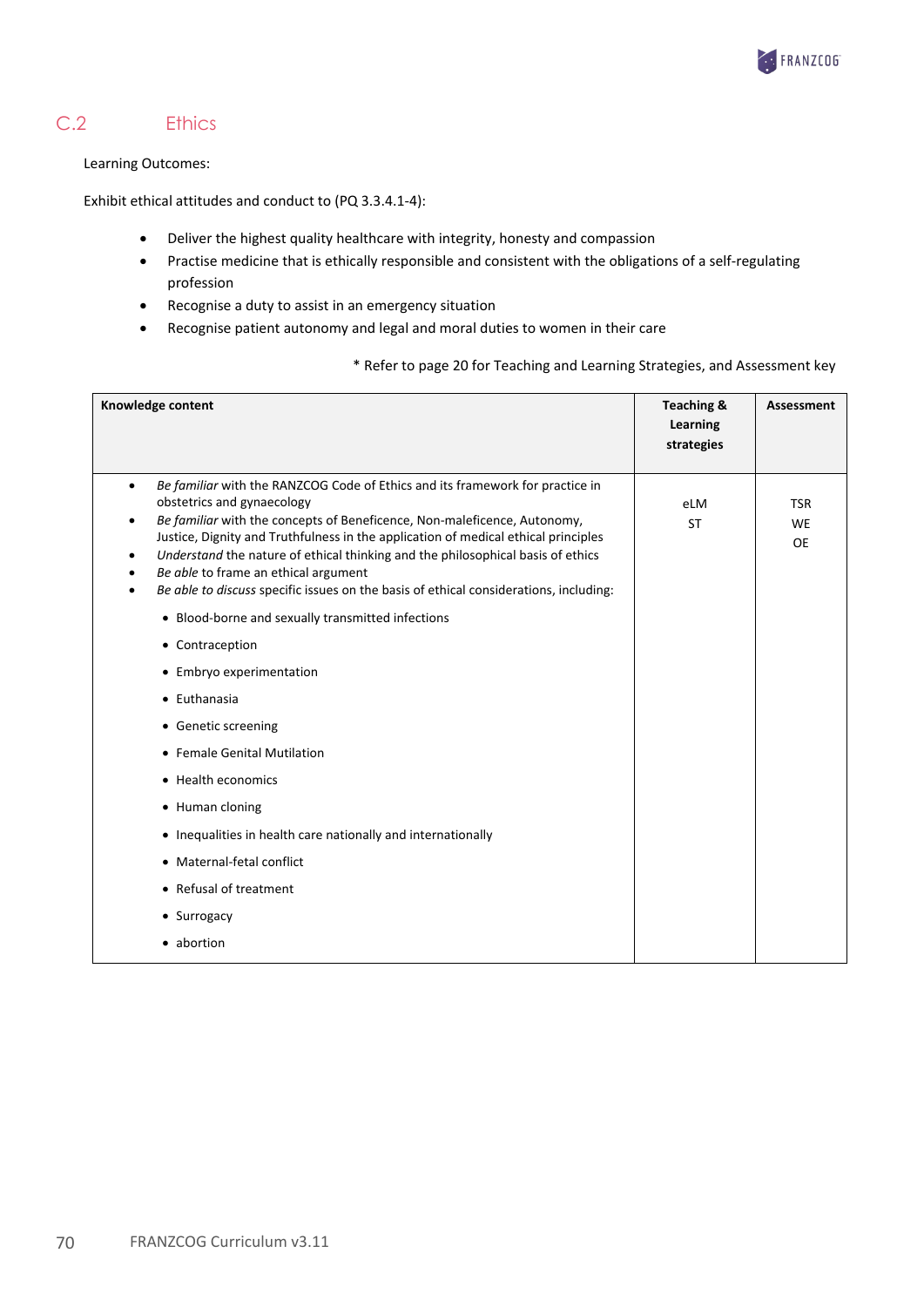

## C.3 Law

#### Learning Outcomes:

Exhibit ethical attitudes and conduct to recognise duties in regard to courts, legislative and regulatory bodies, and notification obligations (PQ 3.3.4.5).

#### \* Refer to page 20 for Teaching and Learning Strategies, and Assessment key

| Knowledge content                                                                                                                                                                  | <b>Teaching &amp;</b><br>Learning<br>strategies | <b>Assessment</b> |
|------------------------------------------------------------------------------------------------------------------------------------------------------------------------------------|-------------------------------------------------|-------------------|
| 1. Duty of care                                                                                                                                                                    |                                                 |                   |
| Be able to describe:                                                                                                                                                               | eLM                                             | TSR               |
| The development of duty of care in common law                                                                                                                                      | ST<br><b>HEP</b>                                | WE<br><b>OE</b>   |
| Contemporary understanding of the duty of care in medicine                                                                                                                         |                                                 |                   |
| Breach of duty of care/standard of care                                                                                                                                            |                                                 |                   |
| Causation                                                                                                                                                                          |                                                 |                   |
| Important cases in the development of the duty of care a doctor owes to a patient                                                                                                  |                                                 |                   |
| How the courts can change what is understood by the duty of care                                                                                                                   |                                                 |                   |
| Gaining consent                                                                                                                                                                    |                                                 |                   |
| The reasons why patients sue for breach of duty of care<br>٠                                                                                                                       |                                                 |                   |
| How to communicate with patients who have lodged a claim<br>٠                                                                                                                      |                                                 |                   |
| 2. Registration, Medical Boards and other statutory bodies including the Australian Health<br>Practitioner Regulation Agency (APHRA) and the Medical Council of New Zealand (MCNZ) |                                                 |                   |
| Understand:                                                                                                                                                                        |                                                 |                   |
| The powers and limitations of the regulatory bodies                                                                                                                                |                                                 |                   |
| The public policy reasons for the existence of the regulatory bodies<br>٠                                                                                                          |                                                 |                   |
| How to respond to requests from the regulatory bodies                                                                                                                              |                                                 |                   |
| 3.<br><b>Health complaints</b>                                                                                                                                                     |                                                 |                   |
| Know:                                                                                                                                                                              |                                                 |                   |
| The name of the health complaints body in the relevant jurisdiction and the role of<br>$\bullet$<br>that body                                                                      |                                                 |                   |
| How to respond to complaints and use complaints to improve practice<br>٠                                                                                                           |                                                 |                   |
| Understand the principles and benefits of conciliation.                                                                                                                            |                                                 |                   |
| Medico-legal work<br>4.                                                                                                                                                            | eLM<br>ST                                       | TSR<br>WE         |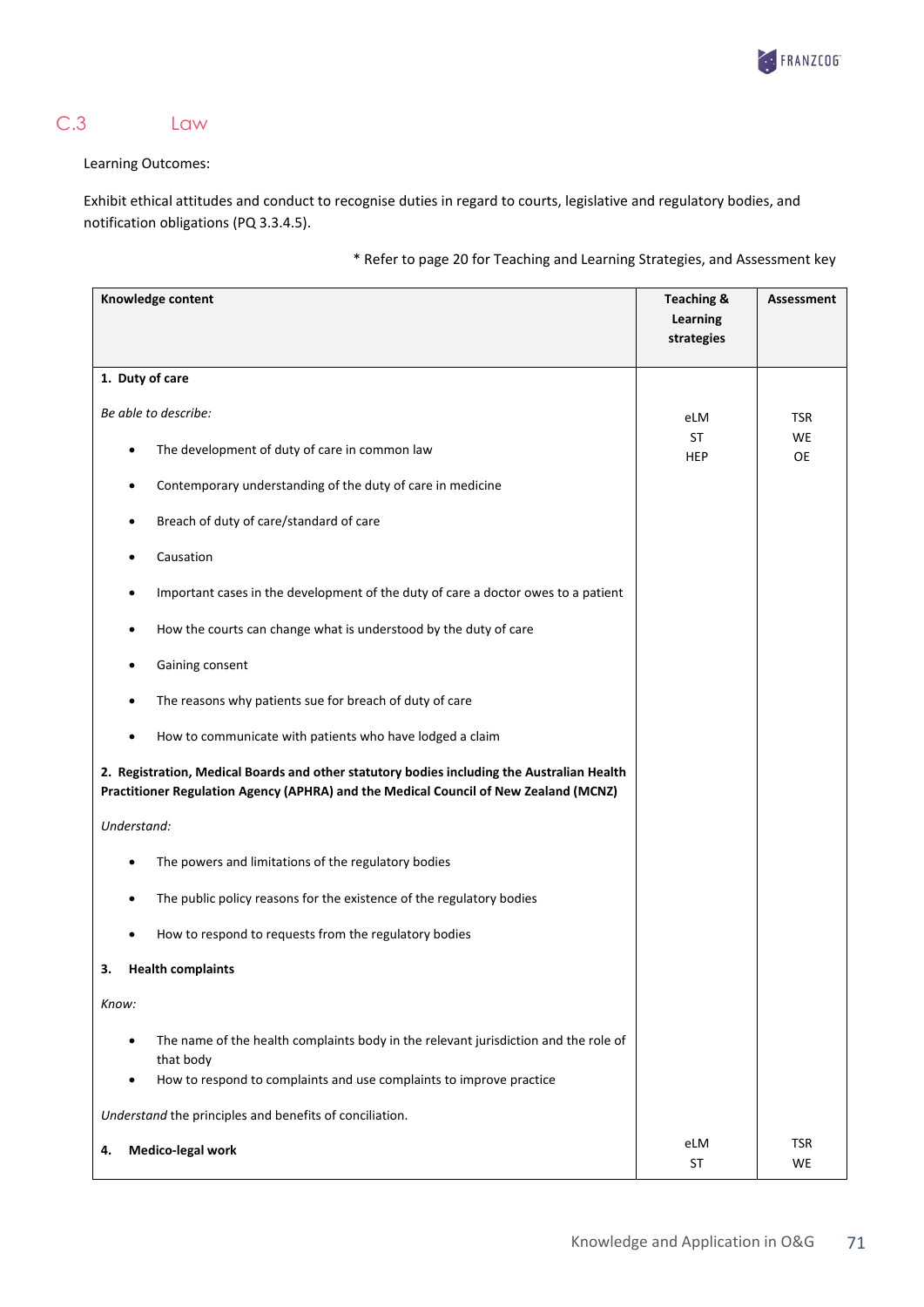

| Knowledge content                                                                                                                                             | <b>Teaching &amp;</b><br>Learning<br>strategies | Assessment             |
|---------------------------------------------------------------------------------------------------------------------------------------------------------------|-------------------------------------------------|------------------------|
| Know:                                                                                                                                                         | <b>HEP</b>                                      | <b>OE</b>              |
| How to review patient files and provide a report                                                                                                              |                                                 |                        |
| How to perform and report a medico-legal clinical examination e.g. transport<br>٠<br>accident victim, a patient involved in litigation, sexual assault victim |                                                 |                        |
| How to give evidence in court                                                                                                                                 |                                                 |                        |
| The importance of a chain of evidence                                                                                                                         |                                                 |                        |
| The role and responsibilities of expert witnesses                                                                                                             |                                                 |                        |
| Consent for procedures performed on minors and those deemed incompetent to<br>5.<br>consent, including sterilisation                                          |                                                 |                        |
| Be able to describe:                                                                                                                                          |                                                 |                        |
| Relevant national laws/regulations                                                                                                                            |                                                 |                        |
| Who is able to give consent                                                                                                                                   |                                                 |                        |
| How the best interests of the child or incompetent adult are determined                                                                                       |                                                 |                        |
| <b>Patient records</b><br>6.                                                                                                                                  |                                                 |                        |
| Understand the need for clear, contemporaneous notes for defending a claim                                                                                    |                                                 |                        |
| Be aware of issues related to record retention and storage                                                                                                    |                                                 |                        |
| <b>Privacy and confidentiality</b><br>7.                                                                                                                      |                                                 |                        |
| Understand:                                                                                                                                                   |                                                 |                        |
| The importance of personal privacy to a patient, as well privacy of personal<br>٠<br>information                                                              |                                                 |                        |
| The privacy and confidentiality legislation that applies in your jurisdiction<br>$\bullet$                                                                    |                                                 |                        |
| The issues associated with confidentiality and utilising patient information for<br>$\bullet$<br>research                                                     |                                                 |                        |
| The potential areas of conflict between patient confidentiality and other over-<br>riding obligations such as mandatory reporting or criminal law             |                                                 |                        |
| <b>Mandatory reporting</b><br>8.                                                                                                                              | eLM<br>ST<br><b>HEP</b>                         | <b>TSR</b><br>WE<br>OE |
| Understand:                                                                                                                                                   |                                                 |                        |
| What mandatory reporting is and why it was introduced                                                                                                         |                                                 |                        |
| The reporting obligations of health professionals in the relevant jurisdiction                                                                                |                                                 |                        |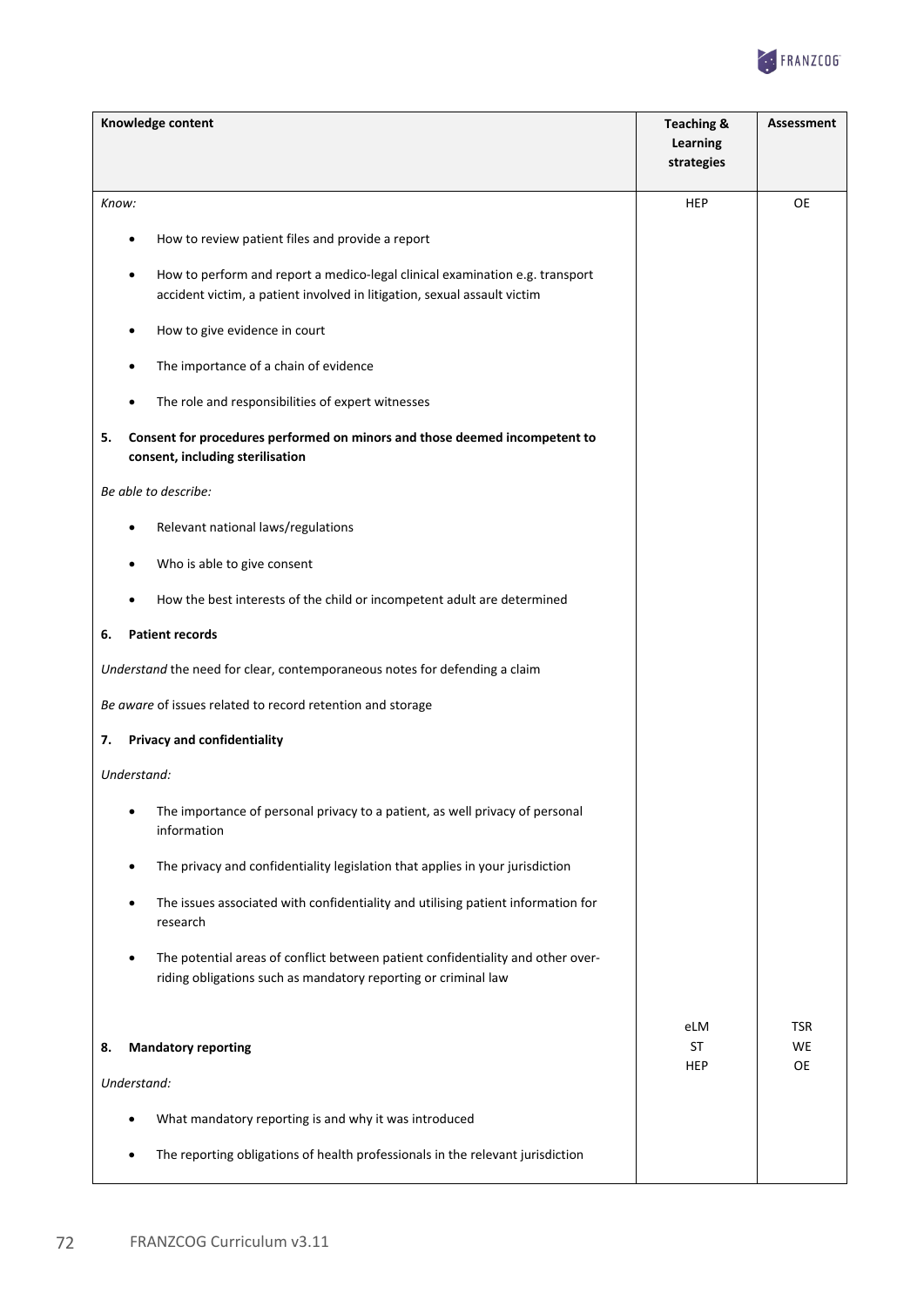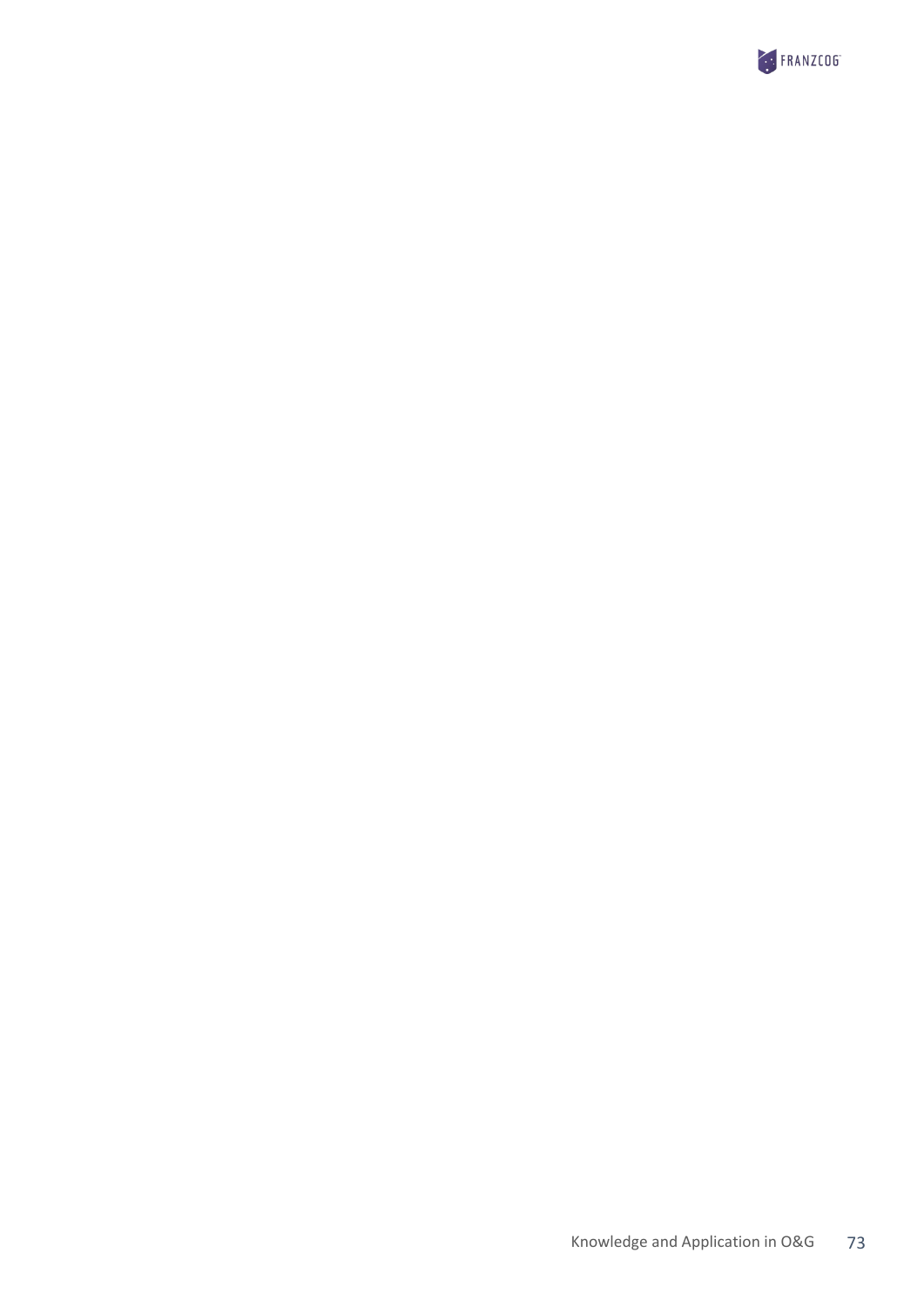

## C.4 Management and Professional Skills

Learning Outcomes:

Learn independently (AA 3.2.1).

Teach and communicate effectively (AA 3.2.2).

Provide effective team management and leadership in the workplace (PQ 3.3.1).

- Understand and implement basic human resources principles and staff management, and business and financial management.
- Practise efficient and effective administrative skills, including time management.
- Work collaboratively with other health care providers.

Review of professional practice (PQ 3.3.2).

- Understand the principles, and participate in the practice of, clinical governance.
- Actively engage in practise of risk management/ minimisation by addressing and advocating safety and quality in healthcare practices.

Demonstrate commitment to the best interests of the patient and the profession by (PQ 3.3.5.1):

- Acting as health advocate for the patient.
- Allocating finite health resources prudently.
- Using time and resources to balance patient care, learning needs and lifestyle.

Contributing to the health of women and the fetus and development of the profession of Obstetrics and Gynaecology by (PQ 3.3.5.2):

- Being an effective College member and contributor and recognise the need to 'give back' to the profession.
- Advocating for appropriate resourcing of healthcare for women.
- Influencing development of public policy that affects women's health.

\* Refer to page 20 for Teaching and Learning Strategies, and Assessment key

| Knowledge content                                                                                                                                                                                                                                                                              | Teaching &<br>Learning<br>strategies | Assessment              |
|------------------------------------------------------------------------------------------------------------------------------------------------------------------------------------------------------------------------------------------------------------------------------------------------|--------------------------------------|-------------------------|
| <b>Patient Care</b><br>1.<br>Ensure that staff communicate clearly, (verbally and in writing), with women in one's care<br>Understand and utilise where appropriate the principle of "open disclosure"<br>Be available to discuss complaints and sub-optimal outcomes with women in one's care | WS(C)<br><b>ST</b><br><b>HEP</b>     | WE<br><b>TSR</b>        |
| <b>Risk Management</b> (The culture, processes and structures that are directed towards realising<br>2.<br>potential opportunities whilst managing adverse effects.)<br>Understand and apply principles of, and knowledge relating to, risk management, including:                             | <b>HFP</b><br>ST                     | <b>WE</b><br><b>TSR</b> |
| Risk management is not about blame<br>Primary role of risk management as a tool for improving quality of care, not litigation<br>avoidance<br>The relationship between indemnity claims and risk management                                                                                    |                                      |                         |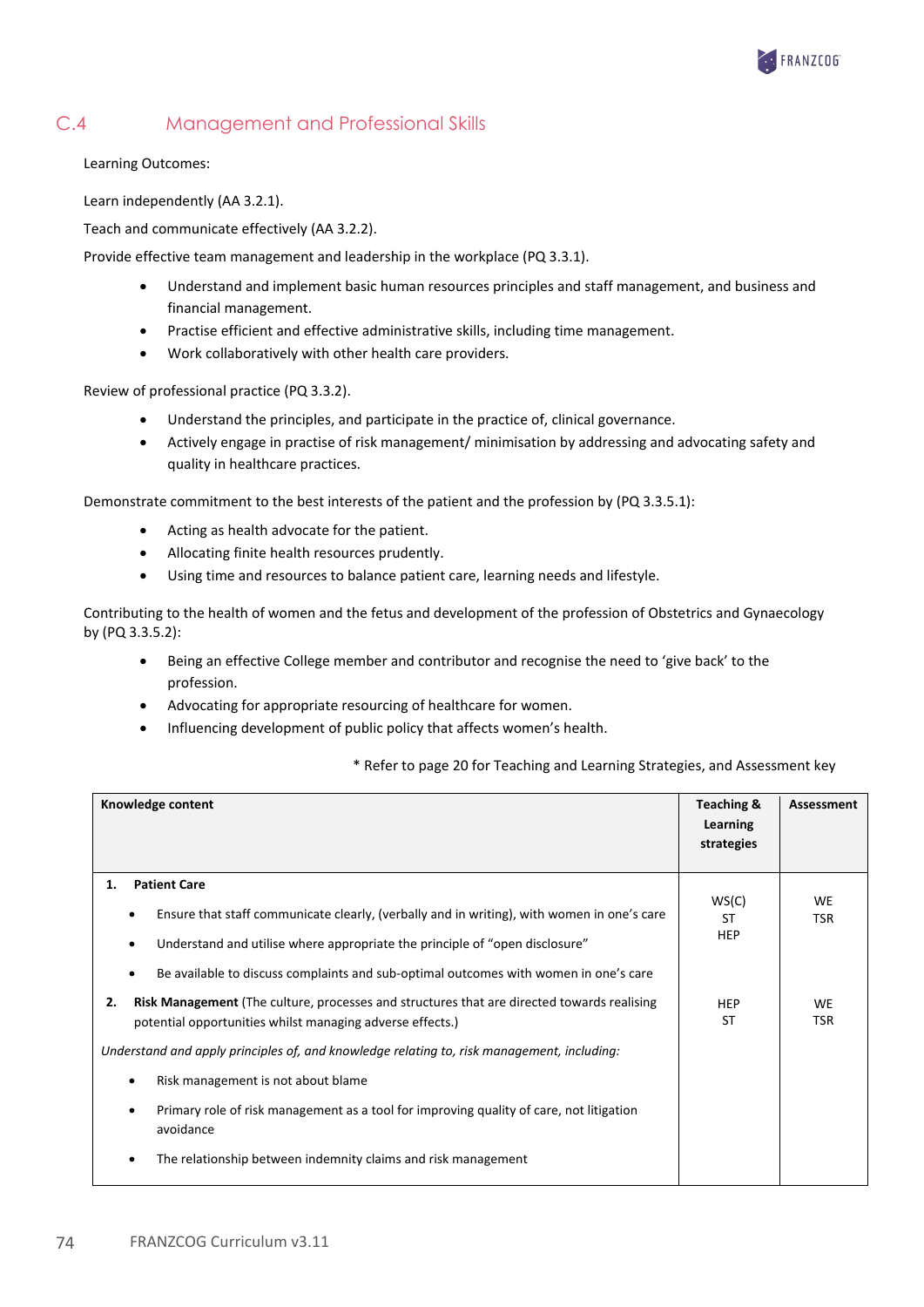

| Knowledge content                                                                                                                                               | <b>Teaching &amp;</b><br>Learning<br>strategies | <b>Assessment</b> |
|-----------------------------------------------------------------------------------------------------------------------------------------------------------------|-------------------------------------------------|-------------------|
| Risk management is ideally pro-active, not reactive<br>$\bullet$                                                                                                |                                                 |                   |
| The risk management process: risk identification, risk analysis and evaluation, risk<br>treatment, risk control                                                 |                                                 |                   |
| Relationship between indemnity claims and risk management                                                                                                       |                                                 |                   |
| Distinction between human and organisational factors in risk management                                                                                         |                                                 |                   |
| Risk management tools: e.g. incident monitoring systems, root cause analysis                                                                                    |                                                 |                   |
| Use of continuing professional development programs in both risk management and<br>practice improvement.                                                        |                                                 |                   |
| <b>Business/financial management</b><br>з.                                                                                                                      | WS(PP)                                          |                   |
| Recognise the importance of a budget and sound financials to the effective running of a clinical<br>practice.                                                   | ST                                              |                   |
| Understand:                                                                                                                                                     |                                                 |                   |
| the importance of personal and business, professional indemnity and public liability<br>$\bullet$<br>insurance to the effective running of a clinical practice. |                                                 |                   |
| the principles of effective practice management.                                                                                                                |                                                 |                   |
| Know how to interpret a budget and calculate income and expenditure.                                                                                            |                                                 |                   |
| Understand concepts underpinning hospital funding, including:                                                                                                   |                                                 |                   |
| Case mix                                                                                                                                                        |                                                 |                   |
| Diagnostic related groups                                                                                                                                       |                                                 |                   |
| Understand issues related to insurance including:                                                                                                               |                                                 |                   |
| Professional indemnity                                                                                                                                          |                                                 |                   |
| Public liability                                                                                                                                                |                                                 |                   |
| Business and contents insurance                                                                                                                                 |                                                 |                   |
| Income protection and total and permanent disability insurance                                                                                                  |                                                 |                   |
| <b>Clinical Governance</b><br>4.                                                                                                                                |                                                 | <b>TSR</b>        |
| Understand the general principles of 'clinical governance' and how they relate to optimal clinical<br>practice and patient and community outcomes:              | ST<br><b>HEP</b>                                |                   |
| Education and training, including the importance of continuing professional development.                                                                        |                                                 |                   |
| Clinical audit; the refining of clinical practice as a result of the measurement of<br>performance against agreed standards                                     |                                                 |                   |
| Clinical effectiveness; whether a particular intervention works, whether the intervention<br>٠<br>is appropriate and whether it represents value for money.     |                                                 |                   |
| Research and development; including the development of evidenced-based guidelines<br>and protocols and critical appraisal of the literature.                    |                                                 |                   |
|                                                                                                                                                                 |                                                 |                   |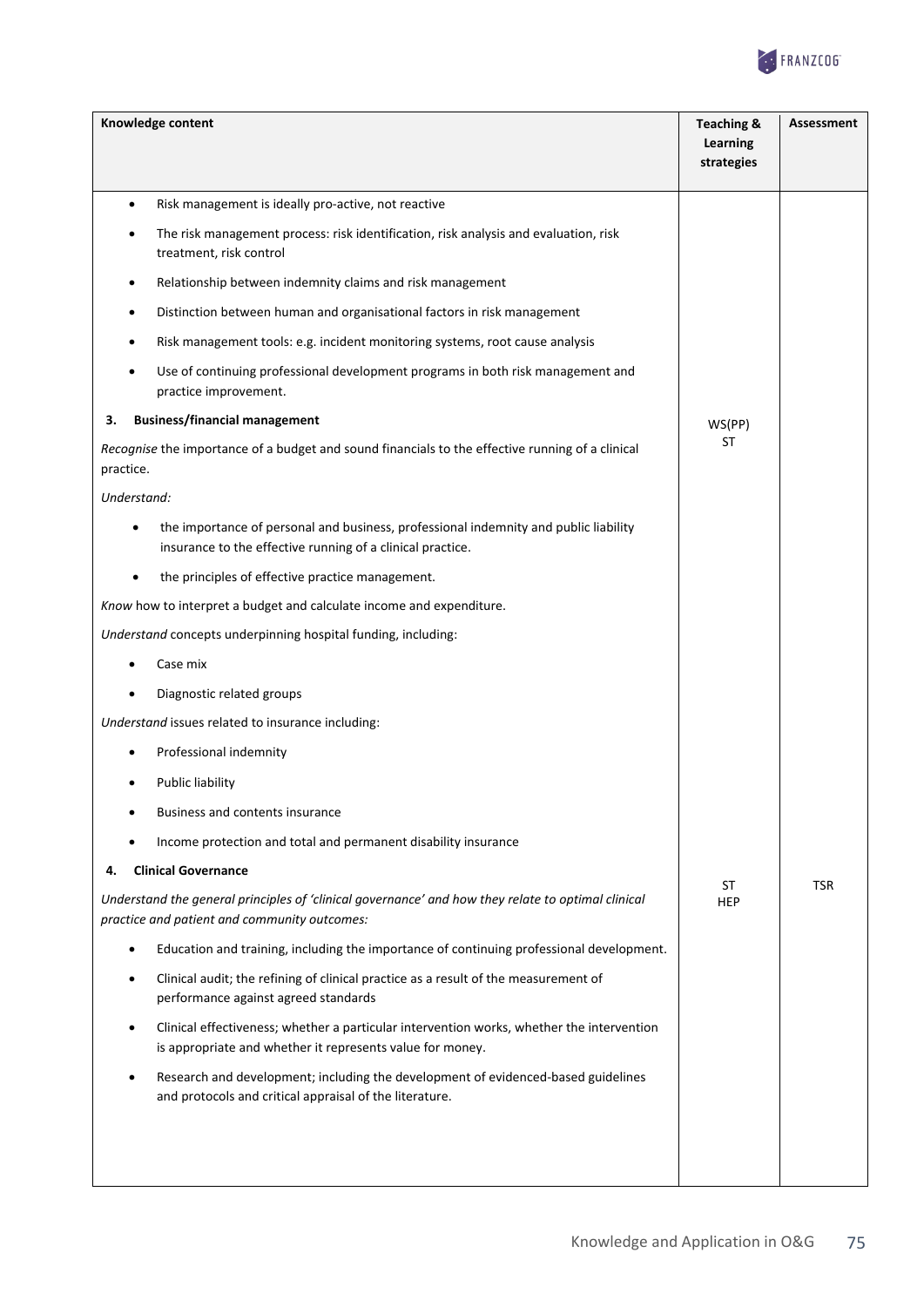

| Knowledge content                                                                                           | <b>Teaching &amp;</b><br>Learning<br>strategies | <b>Assessment</b> |
|-------------------------------------------------------------------------------------------------------------|-------------------------------------------------|-------------------|
| <b>Staff management and teamwork</b><br>5.                                                                  |                                                 |                   |
| Understand the basic principles of human resource management.                                               | <b>ST</b>                                       |                   |
| Develop skills in staff recruitment, including:                                                             |                                                 |                   |
| Identification of skills and attributes required.                                                           |                                                 |                   |
| Planning and conducting of interviews.                                                                      |                                                 |                   |
| Understand and apply principles of good staff supervision, including:                                       |                                                 |                   |
| Listening and communicating                                                                                 |                                                 |                   |
| Clarity of goal-setting and required standards<br>٠                                                         |                                                 |                   |
| Fairness and consistency                                                                                    |                                                 |                   |
| Staff motivation                                                                                            |                                                 |                   |
| Understand how to counsel staff and manage conflict resolution.                                             |                                                 |                   |
| Advocate on behalf of staff.                                                                                |                                                 |                   |
| Knowledge of legal obligations in relation to employees, including:                                         |                                                 |                   |
| Good communication                                                                                          |                                                 |                   |
| Defining individual responsibility                                                                          |                                                 |                   |
| Collective goal setting                                                                                     |                                                 |                   |
| Providing opportunities for contribution of all team members                                                |                                                 | WE<br><b>TSR</b>  |
| Administration<br>6.                                                                                        | <b>ST</b>                                       |                   |
| Understand importance of information technology aids to administrative function.                            | <b>HEP</b>                                      |                   |
| Establish:                                                                                                  |                                                 |                   |
| systems to create, store and archive records effectively<br>٠                                               |                                                 |                   |
| reliable systems to ensure appropriate follow-up of consultations and investigations                        |                                                 |                   |
| Relationships with professional bodies<br>7.                                                                |                                                 |                   |
| Understand:                                                                                                 | WS(PP)                                          |                   |
| the need for accountability and its relationship to registration                                            |                                                 |                   |
| the role of the relevant medical board and healthcare complaints body in your jurisdiction                  |                                                 |                   |
| the roles of the RANZCOG.<br>$\bullet$                                                                      |                                                 |                   |
| Use continuing professional development programs to aid in practice improvement and service<br>improvement. |                                                 | <b>TSR</b>        |
| Time management<br>8.                                                                                       |                                                 |                   |
| Understand the principles and importance of time management, in particular:                                 | ST                                              |                   |
| Good diary keeping                                                                                          | <b>HEP</b>                                      |                   |
| Using checklists                                                                                            |                                                 |                   |
| Setting deadlines and goals                                                                                 |                                                 |                   |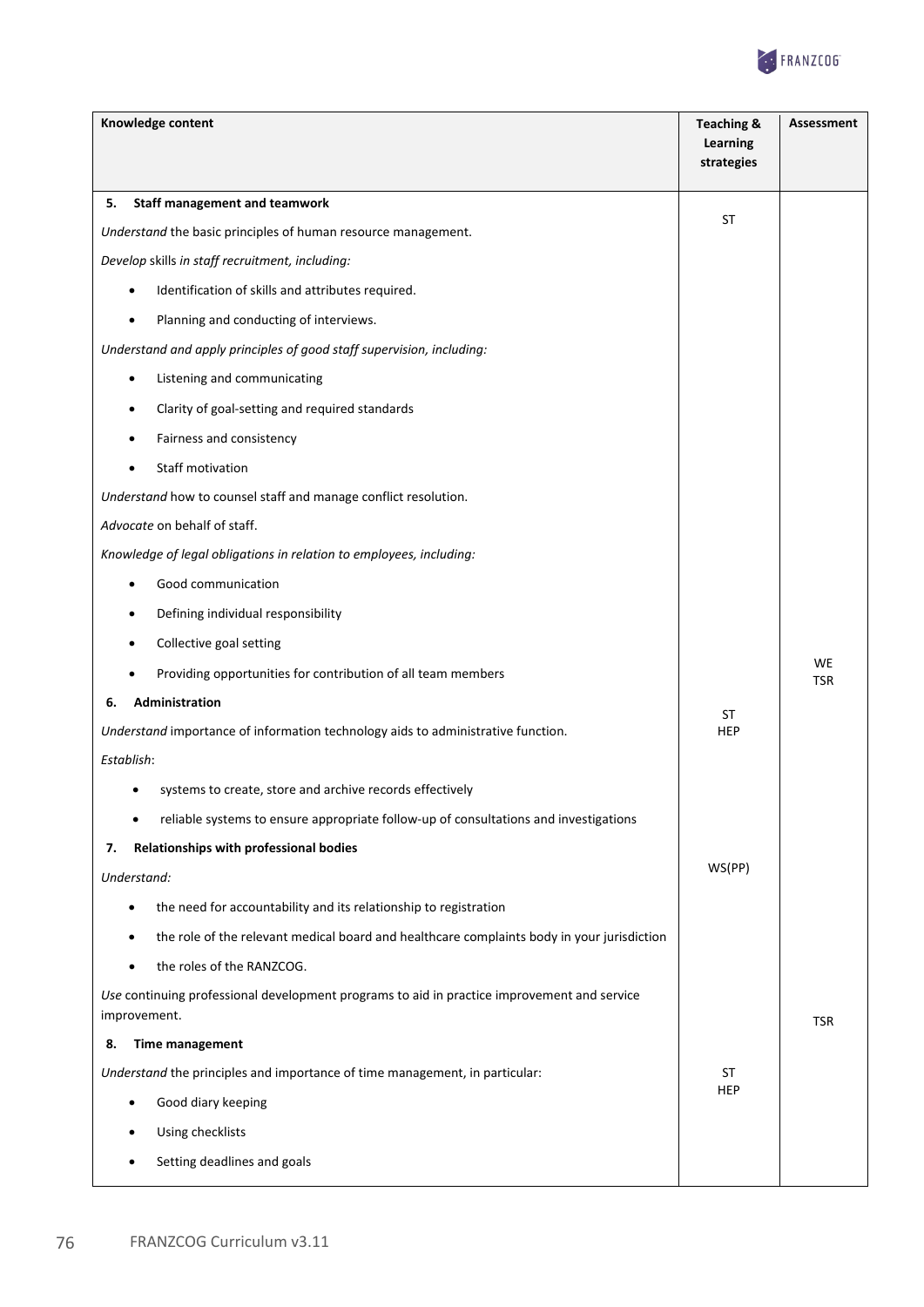

| Knowledge content                                                                                                                      | <b>Teaching &amp;</b><br>Learning<br>strategies | Assessment              |
|----------------------------------------------------------------------------------------------------------------------------------------|-------------------------------------------------|-------------------------|
| Prioritising non-clinical duties<br>$\bullet$                                                                                          |                                                 |                         |
| Communicating prioritisation decisions to co-workers                                                                                   |                                                 |                         |
| Managing interruptions effectively                                                                                                     |                                                 |                         |
| <b>Project management</b><br>9.                                                                                                        | <b>ST</b>                                       |                         |
| Understand the importance of defining the scope of a project, the clustering of tasks and the<br>principles of delegation.             |                                                 | <b>WE</b><br><b>TSR</b> |
| 10. Economics                                                                                                                          |                                                 |                         |
| Understand:                                                                                                                            |                                                 |                         |
| the basic principles of supply and demand, cost (total/marginal/average), profit, cost<br>effective analysis and cost utility analysis |                                                 |                         |
| the importance of discussing costs before treatment, where appropriate<br>$\bullet$                                                    |                                                 |                         |
| Be able to explain to patients the realities of health resource allocation.                                                            |                                                 |                         |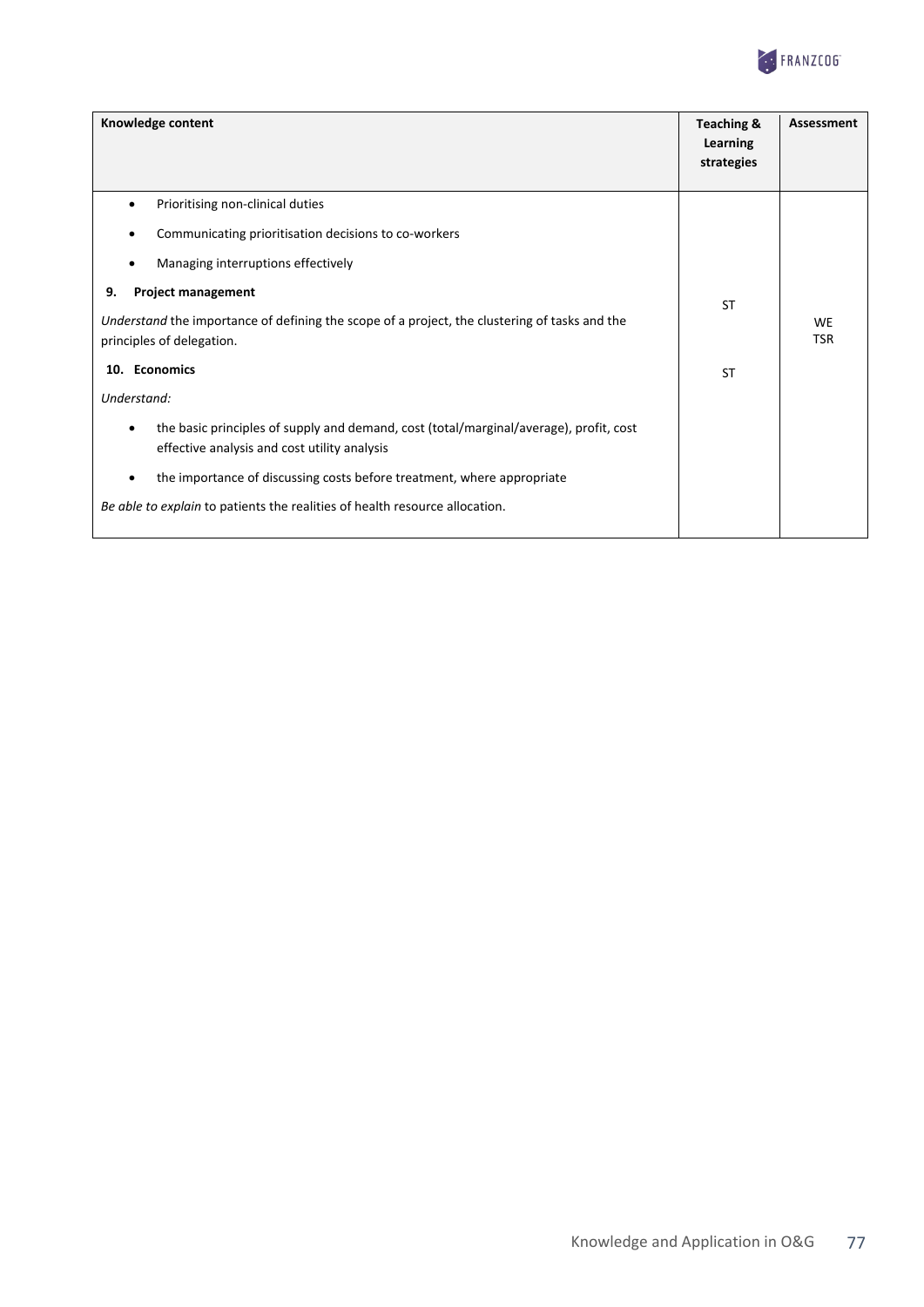## Expectations of assessment within the training program

The educational objectives of the Curriculum as described in the framework contained in Section 3 are an up-front statement of the knowledge, skills, abilities, attitudes and professional qualities that are seen as essential to competent practice in the specialty of obstetrics and gynaecology.

It follows that all domains and relevant elements of specialist practice must be assessed if judgements are to be made about professional competency. For example, assessment methods extend beyond traditional examination formats to include credentialing of surgical skills and assessment of communication and interpersonal abilities and attitudes, the application of core knowledge in clinical practice, management abilities and professionalism. It also follows that individuals appointed as assessors by the College must demonstrate knowledge and skills appropriate to the performance being assessed and the processes involved.

Assessment is also a key tool to inform learners on progress made and identify what still needs to be achieved. A curriculum includes a program of assessment, in which different domains of characteristics and competencies are assessed in different, targeted ways. Ongoing, formative appraisal and assessment is therefore central to the Curriculum as a means to guide and motivate learning and achievement, while a program of summative assessment, successfully completed, certifies competence in the speciality.

The assessment process used in the FRANZCOG Training Program is designed to promote the highest possible standards of demonstrable achievement, within the scope and content of the Curriculum. As outlined in Section 1, the FRANZCOG Curriculum, and the training program that it underpins, is a dynamic document. This is particularly so in regard to the range of assessments that constitute the assessment requirements that are used to ensure graduates of the FRANZCOG Training Program are equipped to meet the needs of the range of contexts in which they will practice. The recent development in assessment in medical education has seen a range of assessment modalities introduced that have evolved to the stage where they have been accepted by the wider education community, yet still are at varying stages of development that may see changes to the way in which they are used.

Reflecting this, the College has considered the advances in this field and has introduced assessment regimens in the FRANZCOG Training Program and the other training programs that it runs, which are considered appropriate for purpose. Recent reviews have, however, confirmed the relevance of some more traditional assessments for continued use.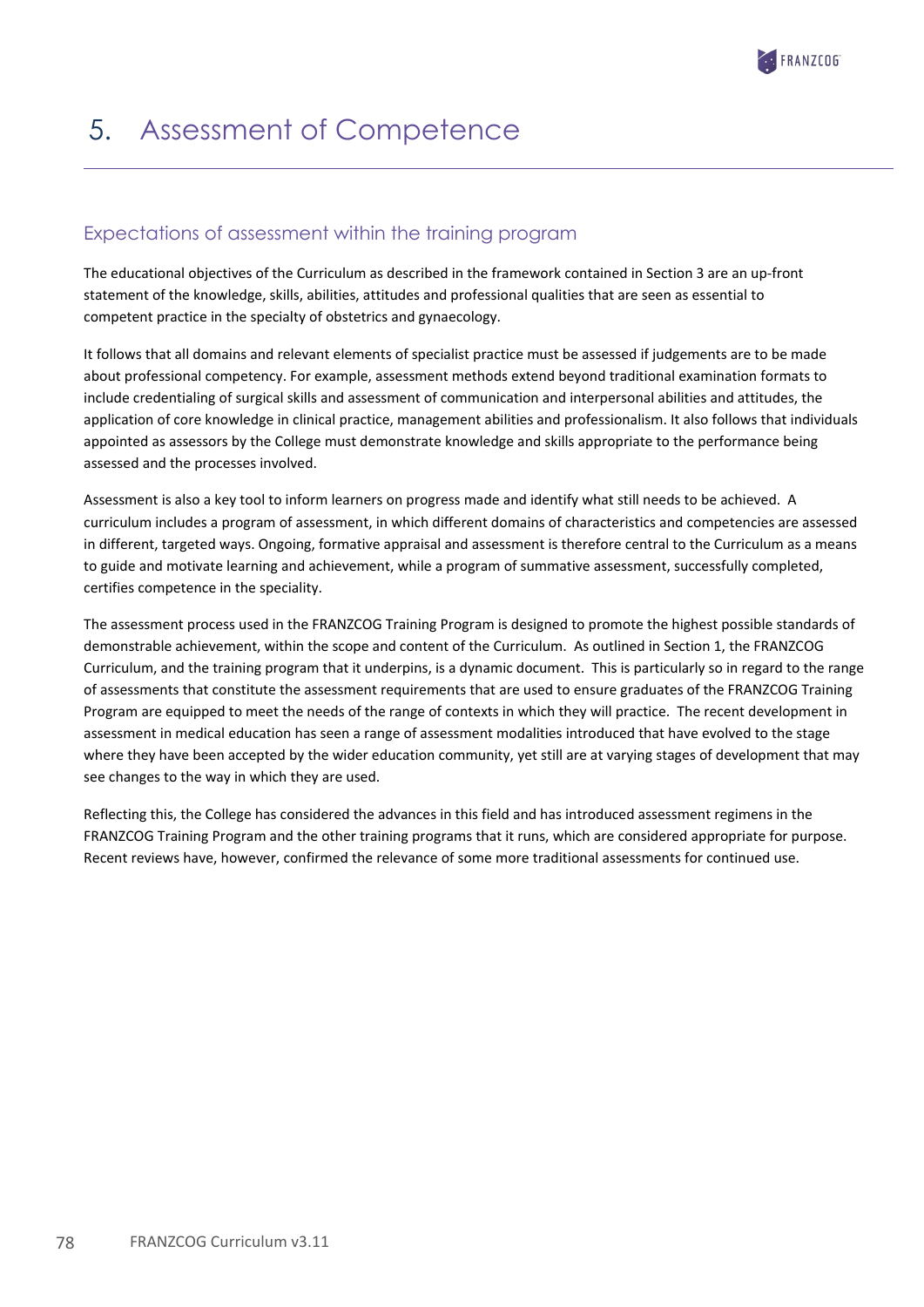

## 5.1 Assessment Overview: Methodologies and Components

This Section outlines the assessment methodologies adopted within the FRANZCOG Curriculum. Each method is designed to assess the competencies expected in the practice of obstetrics and gynaecology. These competencies are assessed over progressive stages of the training program ensuring, overall, the learning outcomes in the curriculum are comprehensively tested.

#### **Summary of assessment methodologies and components**

| <b>Methodologies</b>                                | <b>Components</b>                                                                                                                                                                                                        |         |
|-----------------------------------------------------|--------------------------------------------------------------------------------------------------------------------------------------------------------------------------------------------------------------------------|---------|
| In-training assessments<br>i. Direct observation    | Workplace-based assessments:<br>Assessment of Procedural and Surgical<br>Skills (APSS)                                                                                                                                   | Logbook |
| Self-assessment and multi-source<br>ii.<br>feedback | 3-monthly formative appraisals, completed initially at 3 months, then at 6-month<br>intervals<br>6-monthly summative assessments, including consultant assessment forms,<br>completed every 6 months throughout training |         |
| Workshops                                           | Workshop participation/assessment                                                                                                                                                                                        |         |
| <b>Examinations</b>                                 | <b>FRANZCOG Oral Examination</b><br><b>FRANZCOG Written Examination</b>                                                                                                                                                  |         |
| Research                                            | Research Project (proposal and study)                                                                                                                                                                                    |         |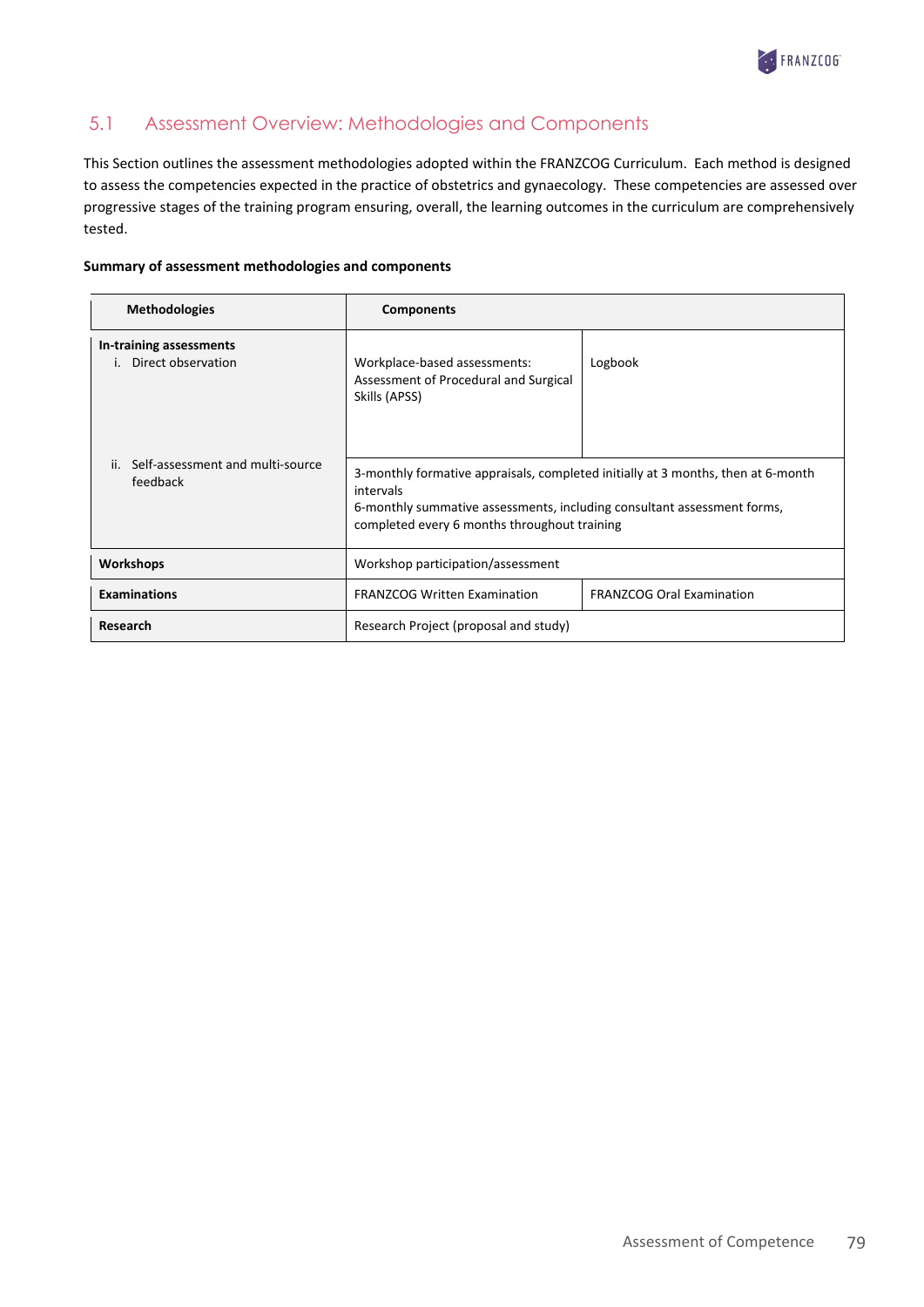

## 5.2 Details of Assessment Methodologies and Components

#### 5.2.1 In-training assessments

Trainees are required to complete a range of in-training assessments, both formative and summative, conducted by themselves, their Training Supervisors and other consultants with whom they work closely throughout their training.

#### **Direct observation**

| Competencies assessed                                                                                                                                                                                                                       | <b>Assessment process</b>                                                                                                                                                                                   | <b>Assessors</b>                                                                                                                                                                           |
|---------------------------------------------------------------------------------------------------------------------------------------------------------------------------------------------------------------------------------------------|-------------------------------------------------------------------------------------------------------------------------------------------------------------------------------------------------------------|--------------------------------------------------------------------------------------------------------------------------------------------------------------------------------------------|
| Surgical skills: Surgical requirements as<br>outlined in the Logbook and the<br>criteria identified on Assessment of<br>Procedural and Surgical Skills (APSS)<br>forms and by the scope and level<br>required for practice in the specialty | 3-monthly review of Logbook<br>Assessment of Procedural and Surgical Skills<br>(APSS) form to be submitted no later than the<br>final 6-monthly summative assessment report<br>for the relevant year level. | <b>Training Supervisor</b><br>RANZCOG Fellow<br>Advanced Trainee (for procedures<br>that must be signed off by Years 1 &<br>2)<br>Senior Midwife (spontaneous vaginal<br>birth assessment) |
| Procedural skills: Procedural<br>requirements as outlined in the<br>Logbook and the criteria identified on<br>Assessment of Procedural and Surgical<br>Skills forms by the scope and level<br>required for practice in the specialty        | 3-monthly review of Logbook<br>Criterion-based rating through direct<br>observation during clinic sessions                                                                                                  | APSS-approved assessors                                                                                                                                                                    |

#### **Self-assessment and Multi-source Feedback**

#### 5.2.2 Workshop participation/assessment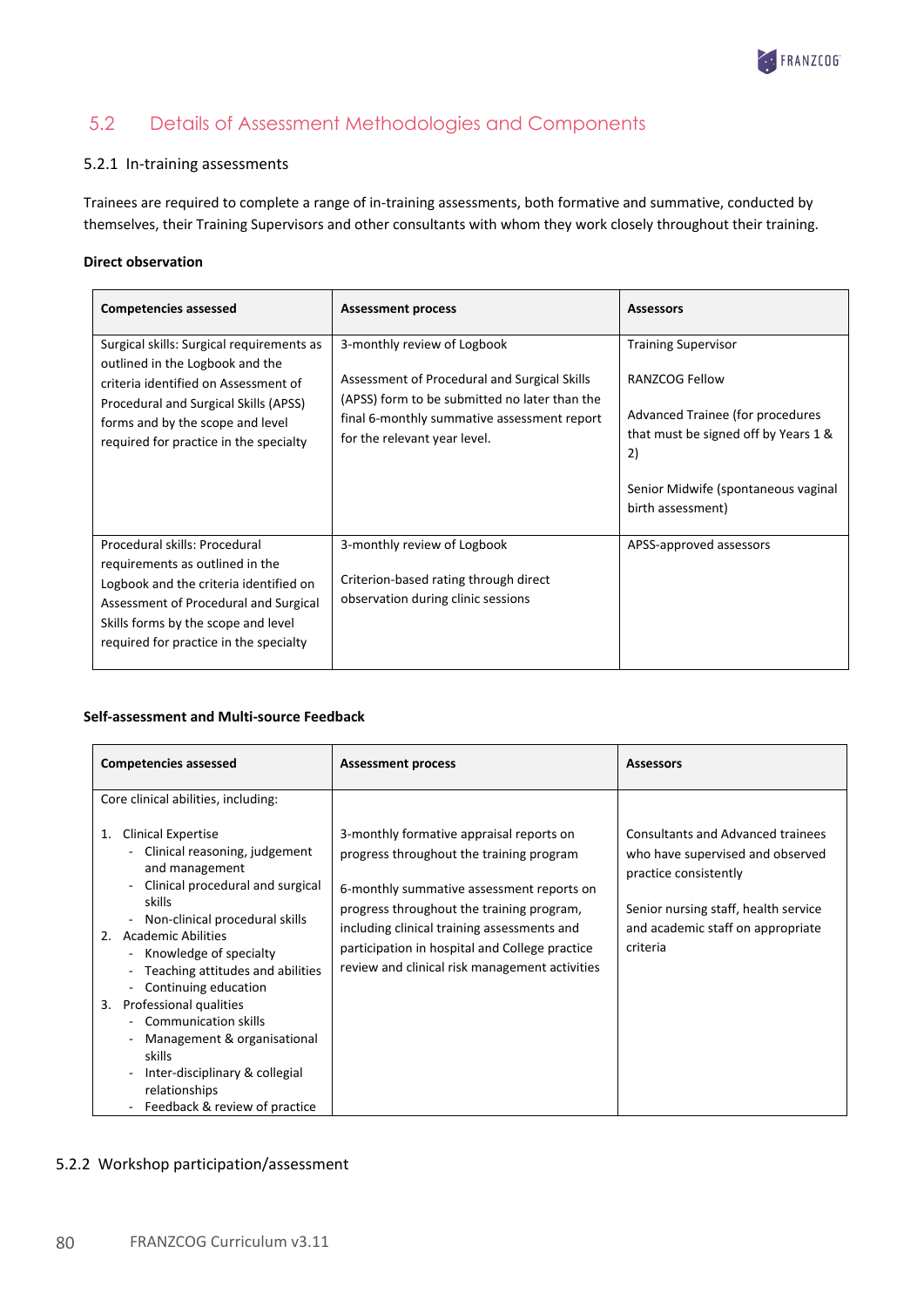

Trainees are required to actively participate in workshops assessing a number of surgical and procedural skills. These workshops may be conducted within the training hospital or by external organisations.

#### **Workshop participation/assessment**

|     | <b>Competencies assessed</b>     | <b>Assessment process</b>                                                                  | <b>Assessors</b>                       |
|-----|----------------------------------|--------------------------------------------------------------------------------------------|----------------------------------------|
| (1) | Surgical skills*                 | Satisfactory completion of the<br>Foundations of Surgery Workshop<br>by the end of Year 1. | <b>Consultants and Senior Trainees</b> |
| (2) | <b>Obstetric Skills</b>          | Satisfactory completion of the<br>Basic Obstetric Skills Workshop by<br>the end of Year 1. | <b>Consultants and Senior Trainees</b> |
| (3) | Neonatal resuscitation           | Satisfactory completion of an<br>approved workshop by the end of<br>Year 1                 | Workshop or course faculty             |
| (4) | <b>Communication skills</b>      | Satisfactory completion of an<br>approved workshop by the end of<br>Year 1 or 2            | Workshop or course faculty             |
| (5) | Fetal surveillance<br>workshop** | Satisfactory completion of an<br>approved workshop or course by<br>the end of Year 1       | Workshop or course faculty             |
| (6) | Ultrasound                       | Satisfactory completion of an<br>approved workshop or course by<br>the end of Year 2       | Workshop or course faculty             |

#### **\*Basic Surgical Skills Training**

This training is designed to equip trainees with basic surgical skills, which are only briefly taught in undergraduate curricula. This is to ensure trainees get appropriate time to practise techniques, work with various surgical models and assemble equipment without any of the time constraints usually present in theatre.

#### **\*\*Fetal Surveillance Education Program**

Completion of an approved Fetal Surveillance Education Program is mandatory for all Year 1 trainees. Details of approved programs are available on the RANZCOG website and in the Training Program Handbook.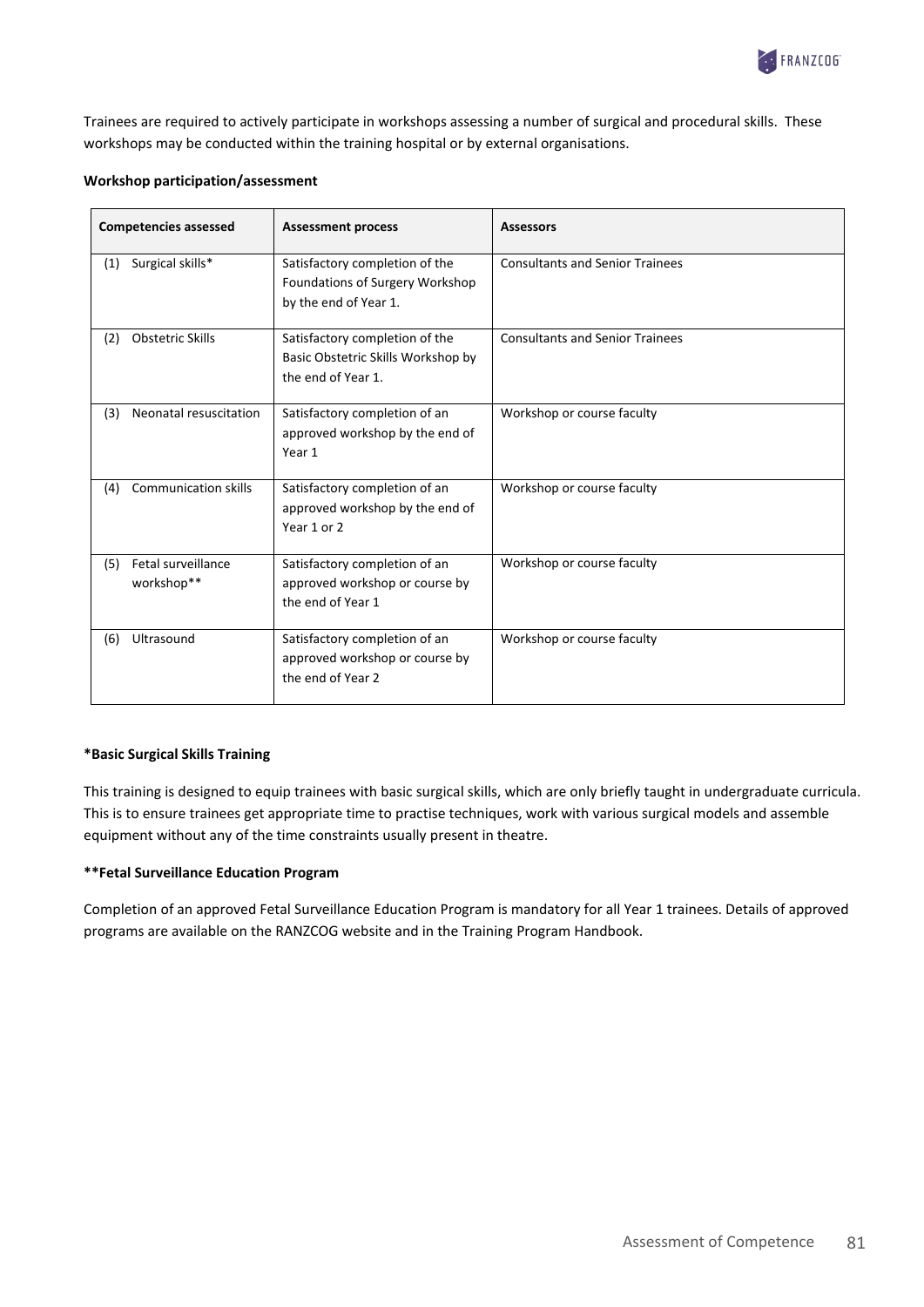

#### 5.2.3 Examinations

#### **Written Examinations**

| <b>Competencies assessed</b>                                                                                                             | <b>Assessment process</b>                                                                                                              | <b>Assessors</b>                      |
|------------------------------------------------------------------------------------------------------------------------------------------|----------------------------------------------------------------------------------------------------------------------------------------|---------------------------------------|
| Possession of knowledge,<br>understanding and application of<br>knowledge in obstetrics and<br>gynaecology, as outlined in Section<br>4. | Paper 1: Short answer questions<br>Paper 2: Multiple choice<br>questions<br>Passing score set by rigorous<br>standard-setting process. | Accredited, trained RANZCOG examiners |

#### **Oral Examinations**

| <b>Competencies assessed</b>                                                                                                                                                                                                                                                                                                       | <b>Assessment process</b>                                                                                                                                                   | <b>Assessors</b>                      |  |  |  |  |  |
|------------------------------------------------------------------------------------------------------------------------------------------------------------------------------------------------------------------------------------------------------------------------------------------------------------------------------------|-----------------------------------------------------------------------------------------------------------------------------------------------------------------------------|---------------------------------------|--|--|--|--|--|
| (1)<br>Demonstration of clinical<br>abilities including:<br>Clinical management<br>History taking<br>Communication<br>requirements<br>Problem solving<br>٠<br>Resources utilisation<br>Time management and<br>prioritisation of tasks<br>Possession of knowledge and<br>(2)<br>clinical understanding as<br>outlined in Section 4. | Structured oral stations<br>٠<br>simulating clinical scenarios<br>Pre-set criteria and marking<br>٠<br>scheme<br>Passing score set by rigorous<br>standard setting process. | Accredited, trained RANZCOG examiners |  |  |  |  |  |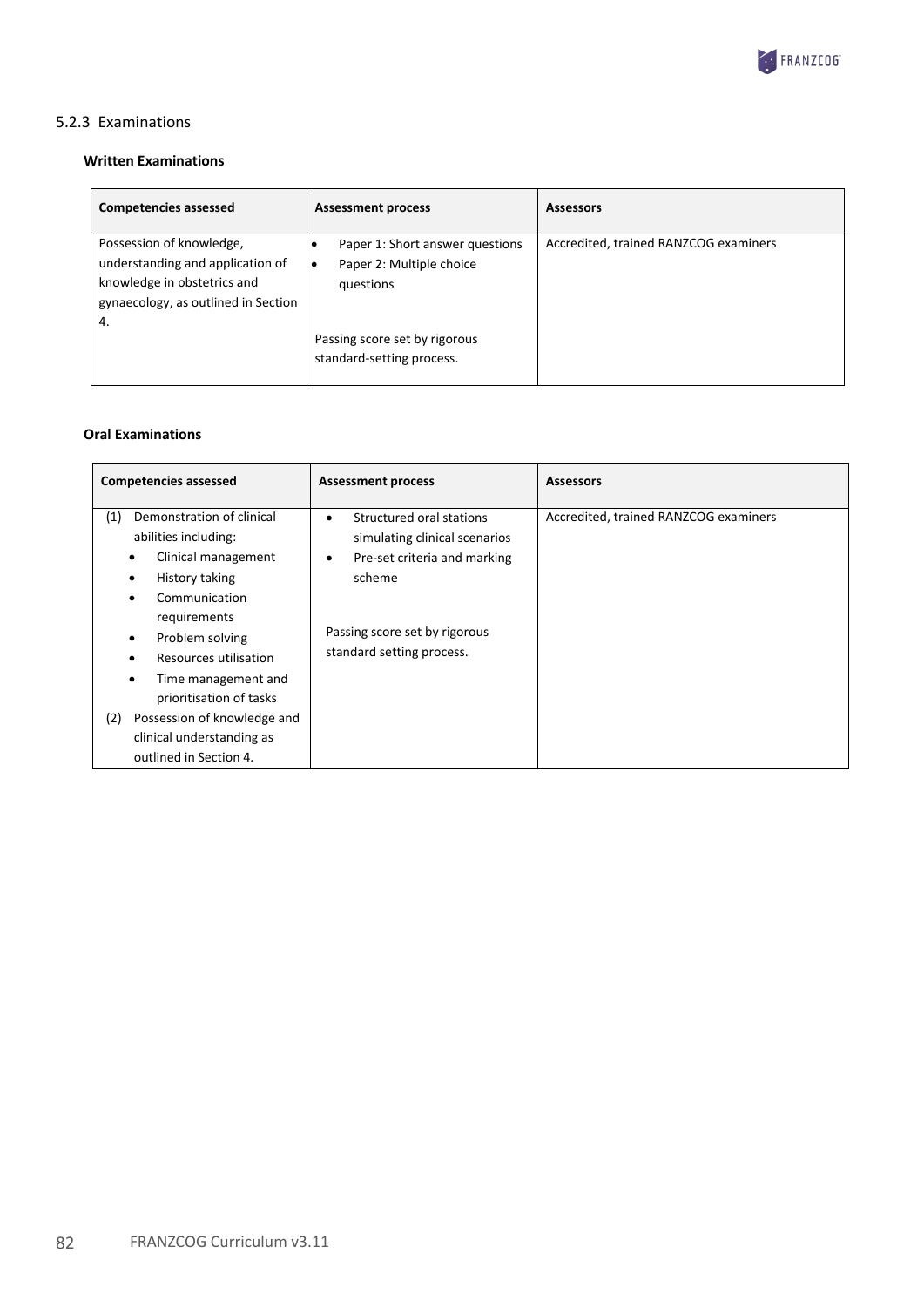

#### 5.2.4 Research

The experience of engaging in a research project is arguably one of the best learning opportunities available to trainees during the years of postgraduate study. It affords the privilege of developing a learning project on the basis of professional interests and aptitudes, to progress the project over a sustained period of time, to achieve some work that can be classed as original and to publish a report of the findings of the study.

Involvement in and completion of a research study during FRANZCOG training will enable trainees to meet the objectives outlined in 3.2 Academic Abilities; objectives that are designed to develop the academic abilities needed for successful practice as an obstetrician and gynaecologist. Development of these abilities during postgraduate study will provide a solid foundation for further learning and a head start in the practice of continuing professional development.

The College supports the research project through the provision of comprehensive online Research Modules. Additionally, in its process of accrediting training positions, the College requires that specified protected time and support is provided within each ITP to enable fulfilment of the requirements of the research project.

| <b>Competencies assessed</b>                                                                                                                                                                                                                  | <b>Assessment process</b>                                                                                              | <b>Assessors</b>                                                                                 |
|-----------------------------------------------------------------------------------------------------------------------------------------------------------------------------------------------------------------------------------------------|------------------------------------------------------------------------------------------------------------------------|--------------------------------------------------------------------------------------------------|
| Completion of research to a<br>standard that would be accepted<br>by a peer-reviewed journal or to a<br>standard deemed appropriate by a<br>College-appointed assessment<br>committee and in accordance with<br>relevant RANZCOG regulations. | The research project is to be<br>completed and accepted as<br>satisfactory by the end of the fifth<br>year of training | The editors of health science peer reviewed journals<br>or a College-appointed research assessor |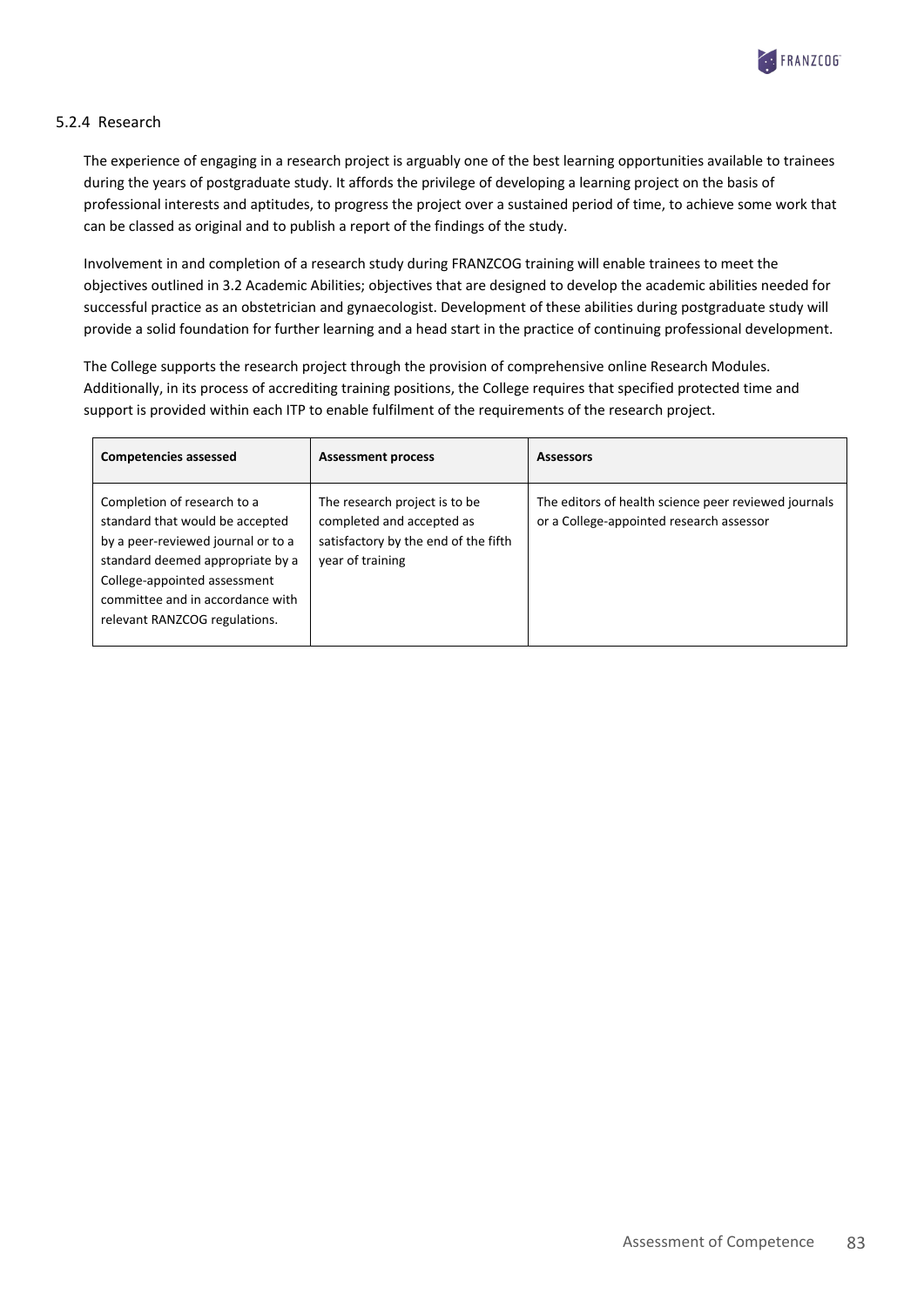

# 5.3 Key Competencies/Assessment Matrix

|                                                                                       | Assessment            |                                                        |                                     |                                                             |                             |                |                |                          |                       |                       |
|---------------------------------------------------------------------------------------|-----------------------|--------------------------------------------------------|-------------------------------------|-------------------------------------------------------------|-----------------------------|----------------|----------------|--------------------------|-----------------------|-----------------------|
|                                                                                       |                       |                                                        | 3-monthly formative appraisal (TSR) | 6-monthly summative assessment &<br>clinical training (TSR) | Workshop participation (WS) | <b>APSS</b>    |                |                          |                       |                       |
|                                                                                       | Log book records (LB) | Assessment of Procedural and Surgical<br>Skills (APSS) |                                     |                                                             |                             | Colposcopy (C) | Ultrasound (U) | Written Examination (WE) | Oral Examination (OE) | Research Project (RP) |
| Competencies                                                                          |                       |                                                        |                                     |                                                             |                             |                |                |                          |                       |                       |
| 3.1 Clinical Expertise                                                                |                       |                                                        |                                     |                                                             |                             |                |                |                          |                       |                       |
| 3.1.1 Demonstrates medical<br>expertise in core areas of O & G care                   | X                     | X                                                      | X                                   | X                                                           | X                           | X              | X              | X                        | Χ                     |                       |
| 3.1.2 Demonstrates medical<br>expertise in core areas of surgical<br>procedure & care | X                     | X                                                      | X                                   | X                                                           |                             | X              | X              |                          | Χ                     |                       |
| 3.1.4 Demonstrates effective<br>communication                                         | X                     | X                                                      | X                                   | X                                                           | X                           | X              | X              | X                        | X                     | X                     |
| <b>3.2 Academic Abilities</b>                                                         |                       |                                                        |                                     |                                                             |                             |                |                |                          |                       |                       |
| 3.2.1 Learns independently                                                            | $\mathsf X$           | $\pmb{\mathsf{X}}$                                     | X                                   | X                                                           |                             |                |                |                          |                       | $\pmb{\times}$        |
| 3.2.2 Teaches & communicates<br>effectively                                           | Χ                     | X                                                      | X                                   | X                                                           | X                           |                |                |                          | Χ                     | X                     |
| 3.3 Professional Qualities                                                            |                       |                                                        |                                     |                                                             |                             |                |                |                          |                       |                       |
| 3.3.1 Provides effective team<br>management & leadership                              | Χ                     |                                                        | X                                   | X                                                           |                             |                |                |                          | X                     |                       |
| 3.3.2 Conducts reviews of<br>professional practice                                    | X                     | X                                                      | X                                   | X                                                           |                             |                |                |                          |                       |                       |
| 3.3.3 Solicits & accepts constructive<br>feedback on practice                         | X                     | X                                                      | X                                   | X                                                           | X                           | X              | X              |                          |                       | X                     |
| 3.3.4 Exhibits ethical attitudes &<br>conduct                                         | X                     | X                                                      | X                                   | X                                                           |                             | X              | X              |                          | X                     | X                     |
| 3.3.5 Shows commitment to best<br>interests of the patients &<br>profession           | X                     | X                                                      | X                                   | X                                                           |                             |                |                |                          | X                     | X                     |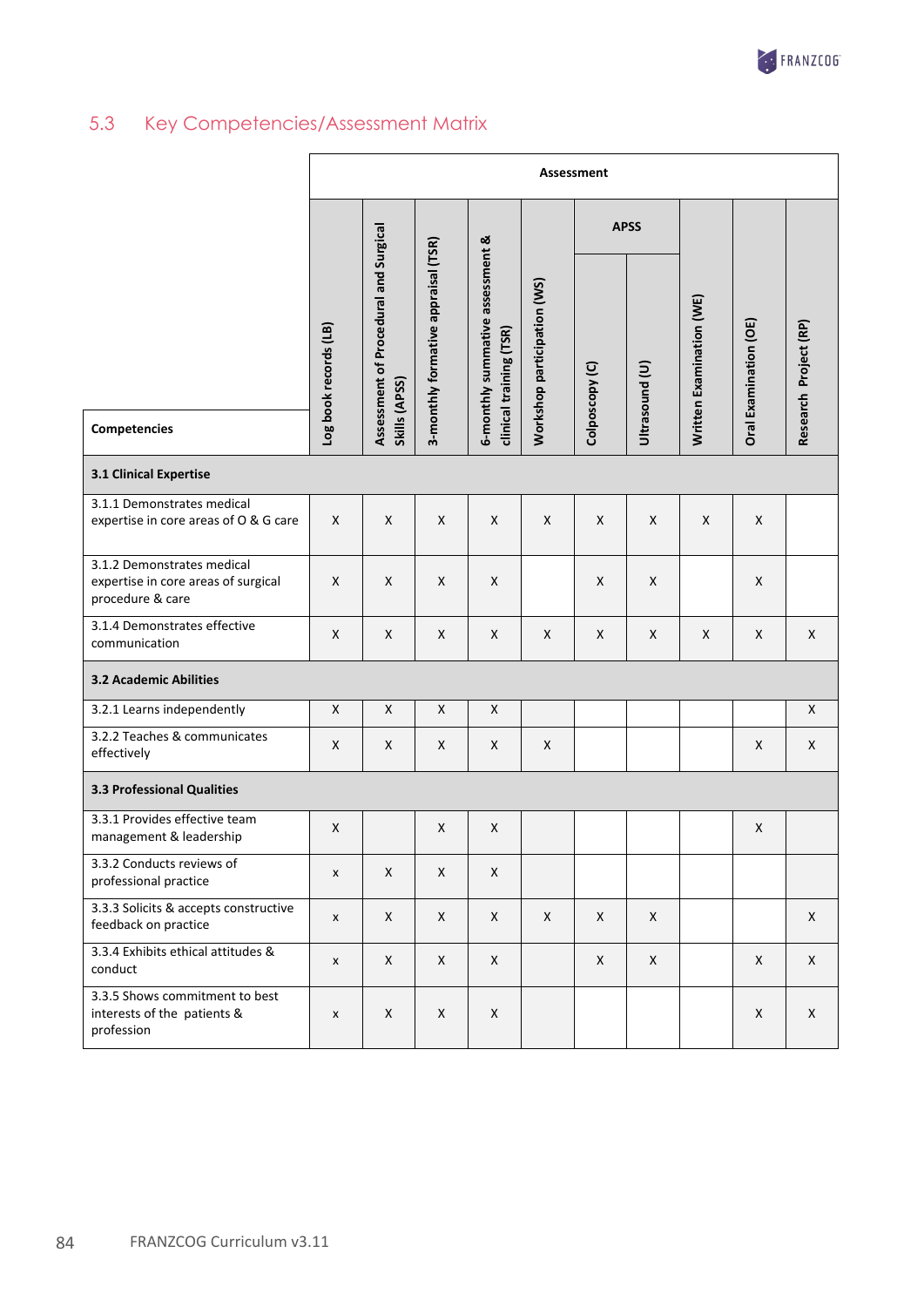

## 5.4 Knowledge & Assessment Matrix

|                                                     | Assessment            |                                                        |                                     |                                                             |                             |                    |                |                          |                       |                       |  |
|-----------------------------------------------------|-----------------------|--------------------------------------------------------|-------------------------------------|-------------------------------------------------------------|-----------------------------|--------------------|----------------|--------------------------|-----------------------|-----------------------|--|
|                                                     |                       |                                                        |                                     |                                                             |                             | <b>APSS</b>        |                |                          |                       |                       |  |
| Knowledge areas                                     | Log book records (LB) | Assessment of Procedural and Surgical<br>Skills (APSS) | 3-monthly formative appraisal (TSR) | 6-monthly summative assessment & clinical<br>training (TSR) | Workshop participation (WS) | Colposcopy (C)     | Ultrasound (U) | Written Examination (WE) | Oral Examination (OE) | Research Project (RP) |  |
| A: Core Scientific and Medical Knowledge            |                       |                                                        |                                     |                                                             |                             |                    |                |                          |                       |                       |  |
| A.1 Epidemiology & research methods                 | X                     |                                                        |                                     |                                                             |                             |                    |                | X                        | X                     | X                     |  |
| A.2 Anatomy                                         | Χ                     | $\pmb{\mathsf{X}}$                                     | X                                   | X                                                           |                             |                    |                | X                        | X                     |                       |  |
| A.3 Placental, fetal & early neonatal<br>physiology | X                     |                                                        | X                                   | X                                                           |                             |                    |                | X                        | X                     |                       |  |
| A.4 Reproductive physiology &<br>endocrinology      | X                     |                                                        | X                                   | X                                                           |                             |                    |                | X                        | X                     |                       |  |
| A.5 Genetics                                        | X                     |                                                        | X                                   | X                                                           |                             |                    |                | X                        | X                     |                       |  |
| A.6 Pharmacology & therapeutics                     | X                     |                                                        | X                                   | X                                                           |                             |                    | X              | X                        | $\pmb{\mathsf{X}}$    |                       |  |
| A.7 Clinical imaging                                | X                     |                                                        | X                                   | X                                                           |                             |                    | X              | X                        | X                     |                       |  |
| A.8 Pathology & haematology                         | $\pmb{\mathsf{X}}$    |                                                        | $\pmb{\mathsf{X}}$                  | $\pmb{\mathsf{X}}$                                          |                             | $\pmb{\mathsf{X}}$ |                | $\mathsf X$              | $\pmb{\mathsf{X}}$    |                       |  |
| A.9 Microbiology                                    | $\mathsf X$           |                                                        | $\mathsf X$                         | $\mathsf X$                                                 |                             |                    |                | $\mathsf X$              | $\mathsf X$           |                       |  |
| A.10 Immunology                                     | $\mathsf X$           |                                                        | $\mathsf X$                         | $\mathsf X$                                                 |                             |                    |                | $\mathsf X$              | $\mathsf X$           |                       |  |
| A.11 Medical & surgical conditions in<br>pregnancy  | $\mathsf X$           |                                                        | $\mathsf X$                         | $\pmb{\mathsf{X}}$                                          |                             |                    | X              | X                        | X                     |                       |  |
| <b>B. Clinical Knowledge and Management Skills</b>  |                       |                                                        |                                     |                                                             |                             |                    |                |                          |                       |                       |  |
| <b>B.1 Obstetrics</b>                               | $\mathsf X$           | $\pmb{\mathsf{X}}$                                     | $\mathsf X$                         | $\pmb{\mathsf{X}}$                                          | X                           |                    | $\mathsf X$    | $\mathsf X$              | $\mathsf X$           |                       |  |
| <b>B.2 Gynaecology</b>                              | X                     | X                                                      | X                                   | X                                                           | X                           | X                  | X              | X                        | X                     |                       |  |
| <b>B.3 General surgical principles</b>              | X                     | $\mathsf X$                                            | X                                   | $\mathsf X$                                                 | $\mathsf X$                 | $\mathsf X$        |                | X                        | X                     |                       |  |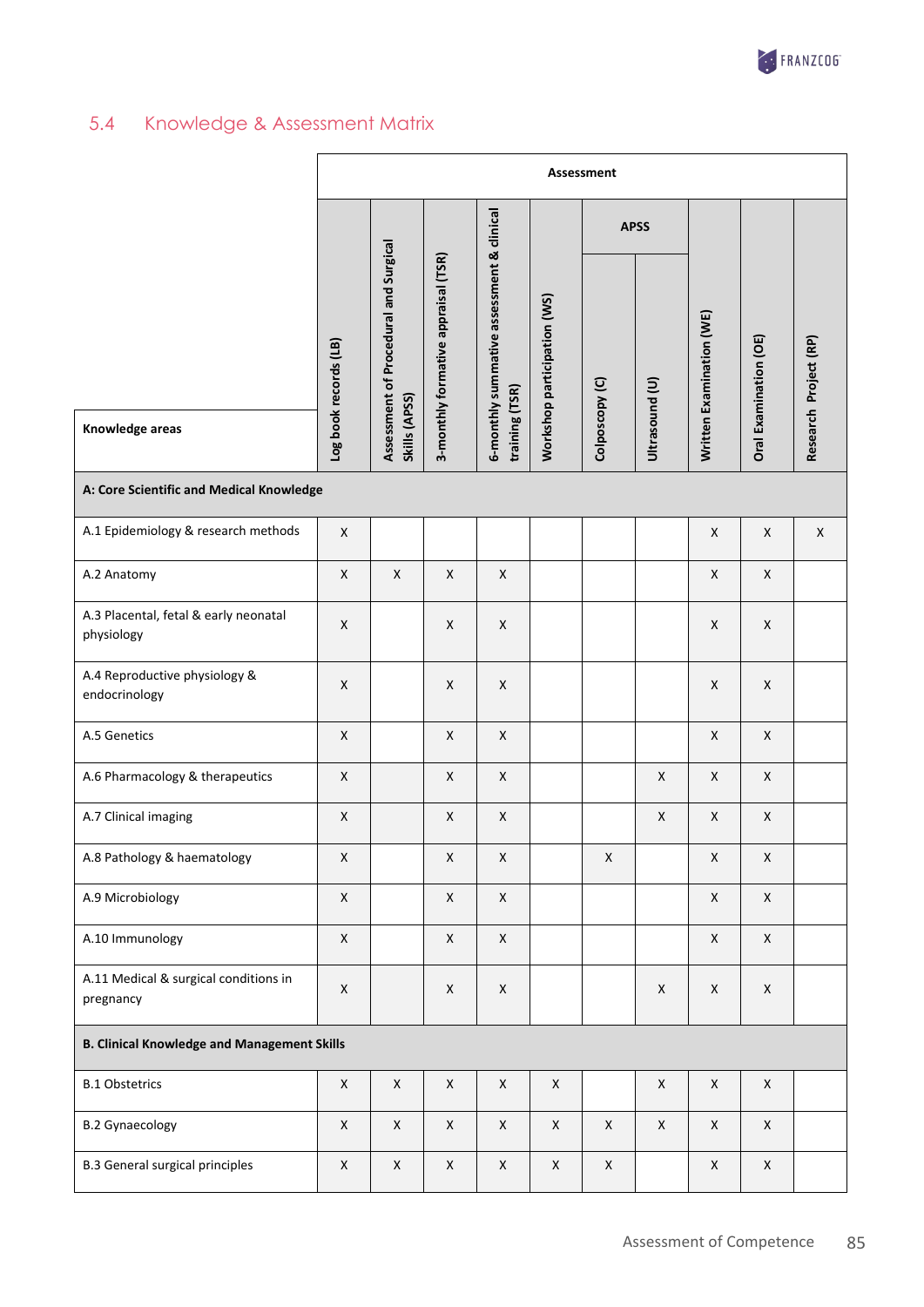

|                                      | <b>Assessment</b>     |                                                        |                                     |                                                             |                             |                |                |                          |                       |                       |
|--------------------------------------|-----------------------|--------------------------------------------------------|-------------------------------------|-------------------------------------------------------------|-----------------------------|----------------|----------------|--------------------------|-----------------------|-----------------------|
|                                      |                       |                                                        |                                     |                                                             |                             | <b>APSS</b>    |                |                          |                       |                       |
| Knowledge areas                      | Log book records (LB) | Assessment of Procedural and Surgical<br>Skills (APSS) | 3-monthly formative appraisal (TSR) | 6-monthly summative assessment & clinical<br>training (TSR) | Workshop participation (WS) | Colposcopy (C) | Ultrasound (U) | Written Examination (WE) | Oral Examination (OE) | Research Project (RP) |
| C. Contextual knowledge              |                       |                                                        |                                     |                                                             |                             |                |                |                          |                       |                       |
| C.1Women's health & cultural issues  | X                     |                                                        | X                                   | X                                                           |                             |                |                | X                        | X                     | X                     |
| C.2 Ethics                           | X                     |                                                        | X                                   | X                                                           |                             |                |                | X                        | X                     | X                     |
| C.3 Law                              | X                     |                                                        | X                                   | X                                                           |                             |                |                | X                        | X                     | X                     |
| C.4 Management & professional skills | X                     |                                                        | X                                   | X                                                           | X                           |                |                |                          | X                     | X                     |

 $Key: \quad \boxed{\begin{array}{|c|} \hline \begin{array}{|c|} \hline \begin{array}{|c|} \hline \begin{array}{|c|} \hline \begin{array}{|c|} \hline \begin{array}{|c|} \hline \begin{array}{|c|} \hline \begin{array}{|c|} \hline \begin{array}{|c|} \hline \begin{array}{|c|} \hline \begin{array}{|c|} \hline \begin{array}{|c|} \hline \begin{array}{|c|} \hline \begin{array}{|c|} \hline \begin{array}{|c|} \hline \begin{array}{|c|} \hline \begin{array}{|c|} \hline \begin{array}{|c|} \$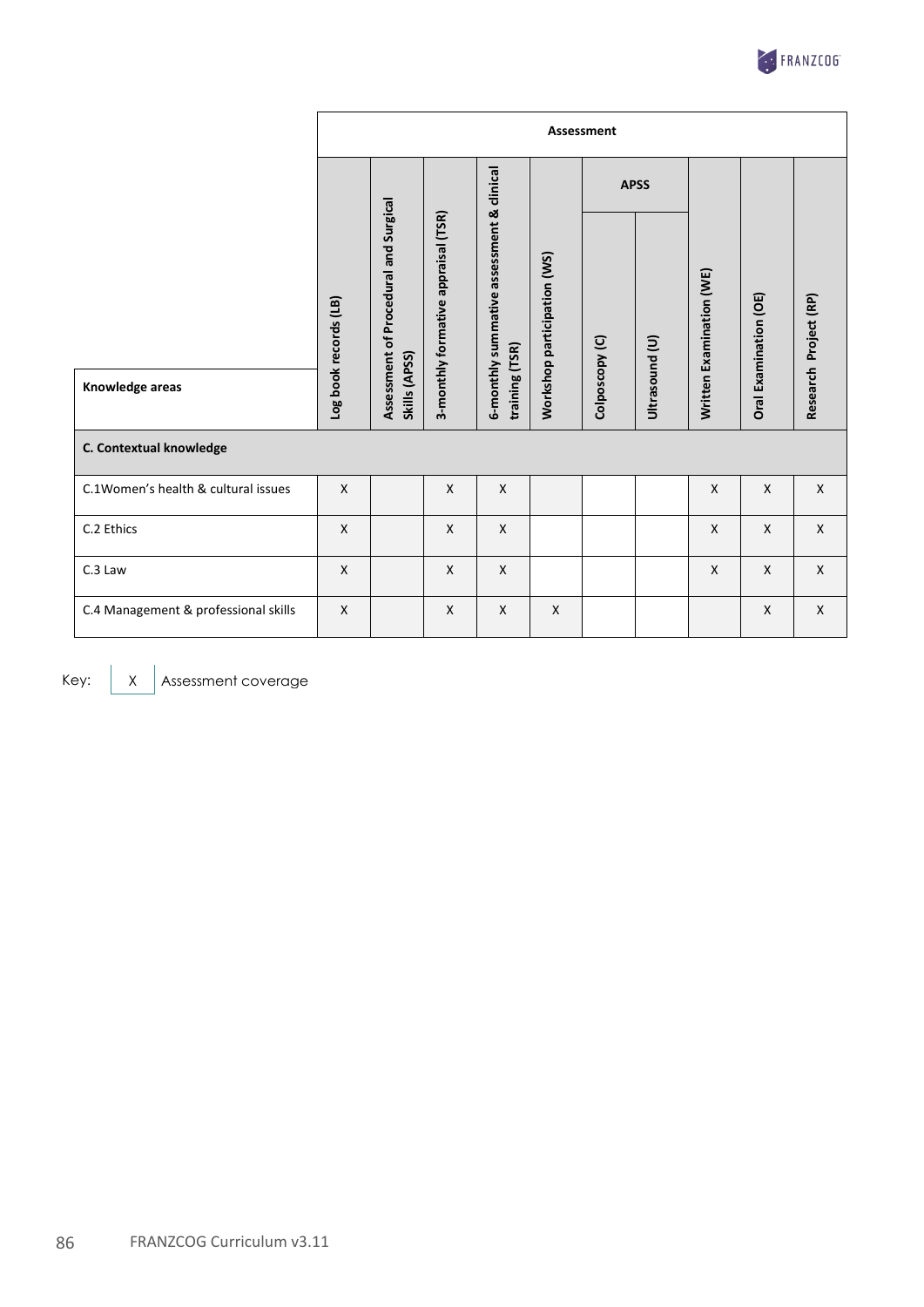

© 2022 The Royal Australian and New Zealand College of Obstetricians and Gynaecologists

This work is subject to copyright under the laws of Australia and, through international treaties, other countries. Apart from any use as permitted under by law, no part may be copied, adapted, reproduced or stored in a retrieval system or made available to the public by any means or process without written permission from The Royal Australian and New Zealand College of Obstetricians and Gynaecologists (RANZCOG). Requests and enquiries concerning reproduction should be directed to the Chief Executive Officer (CEO). This material is available on the RANZCOG website: [www.ranzcog.edu.au.](http://www.ranzcog.edu.au/)

#### Published by

The Royal Australian and New Zealand College of Obstetrics and Gynaecology Education Directorate RANZCOG College Place 1 Bowen Crescent, Melbourne, Victoria 3004, Australia ISSN 1443-4415

Version 3.11

Last updated 4 February 2022

#### Disclaimer

This publication may be of assistance to you but RANZCOG and its employees do not guarantee that the publication is without flaw of any kind or is wholly appropriate for your particular purposes and therefore disclaims all liability for any error, loss or other consequence which may arise from you relying on any information in this publication.